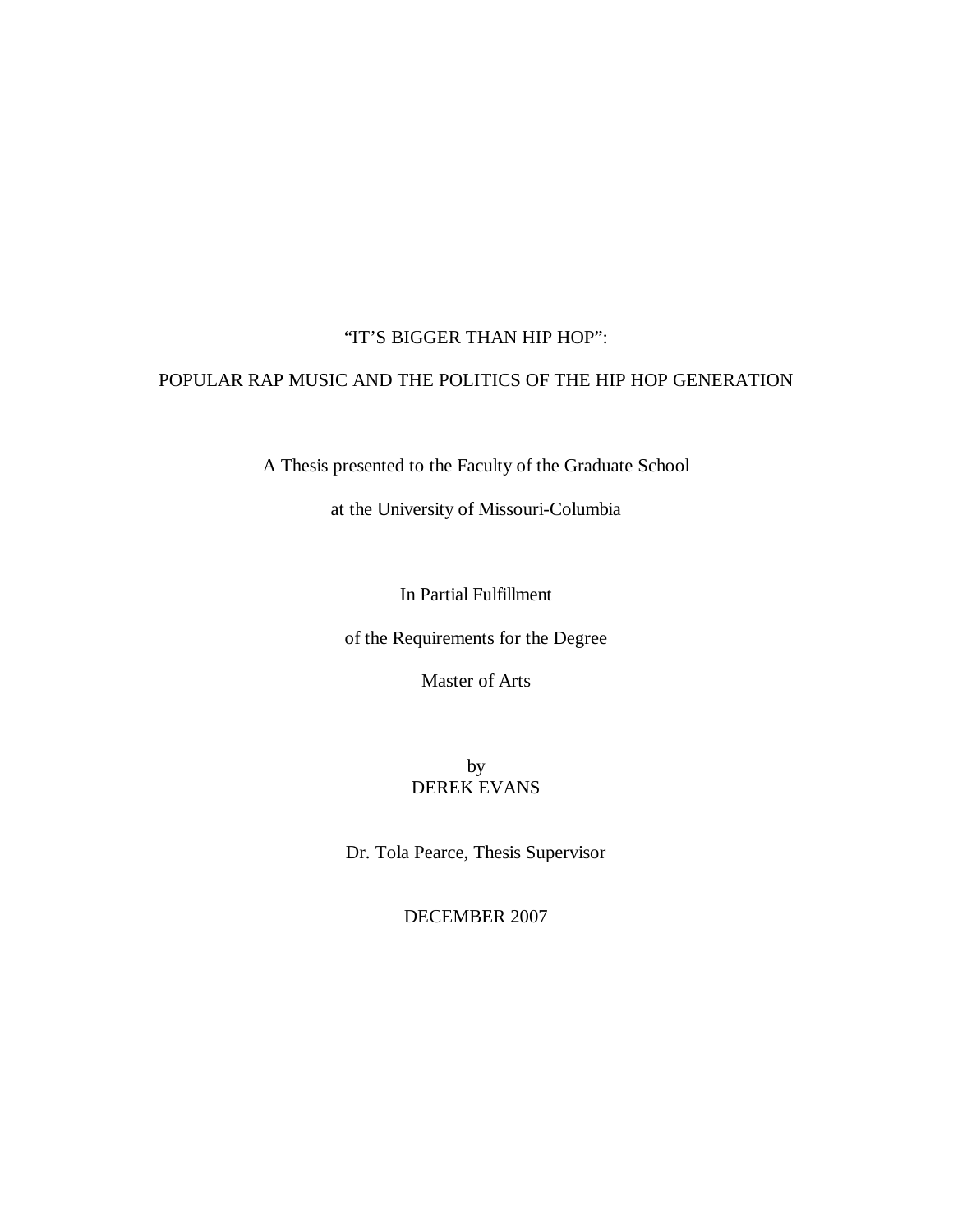The undersigned, appointed by the dean of the Graduate School, have examined the thesis entitled

## "IT'S BIGGER THAN HIP HOP": POPULAR RAP MUSIC AND THE POLITICS OF THE HIP HOP GENERATION

Presented by Derek J. Evans

A candidate for the degree of Master of Arts,

And hereby certify that, in their opinion, it is worthy of acceptance.

\_\_\_\_\_\_\_\_\_\_\_\_\_\_\_\_\_\_\_\_\_\_\_\_\_\_\_\_\_\_\_\_\_\_\_\_\_\_\_\_ Professor Ibitola O. Pearce

\_\_\_\_\_\_\_\_\_\_\_\_\_\_\_\_\_\_\_\_\_\_\_\_\_\_\_\_\_\_\_\_\_\_\_\_\_\_\_\_ Professor David L. Brunsma

\_\_\_\_\_\_\_\_\_\_\_\_\_\_\_\_\_\_\_\_\_\_\_\_\_\_\_\_\_\_\_\_\_\_\_\_\_\_\_\_ Professor Cynthia Frisby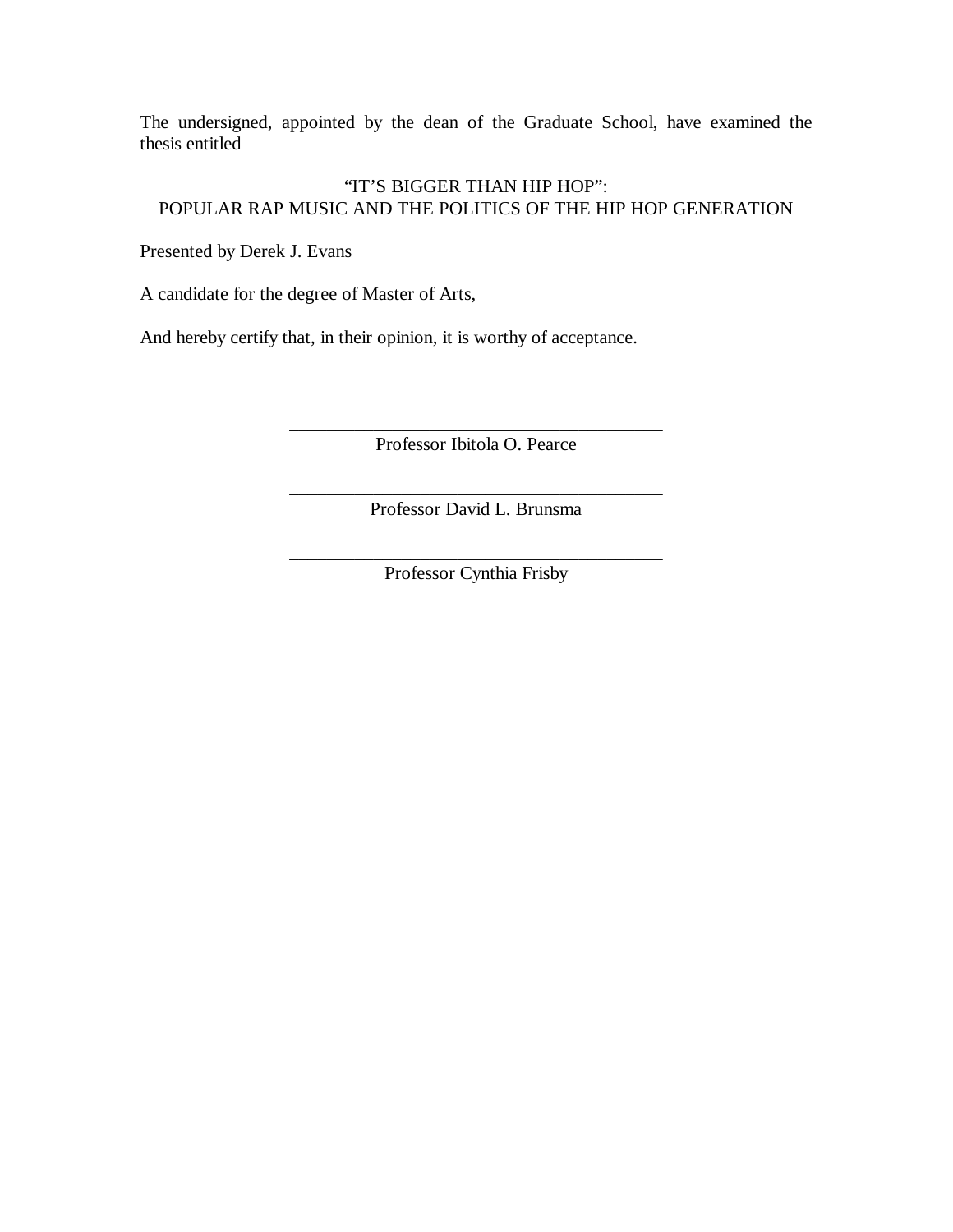…to Madilyn.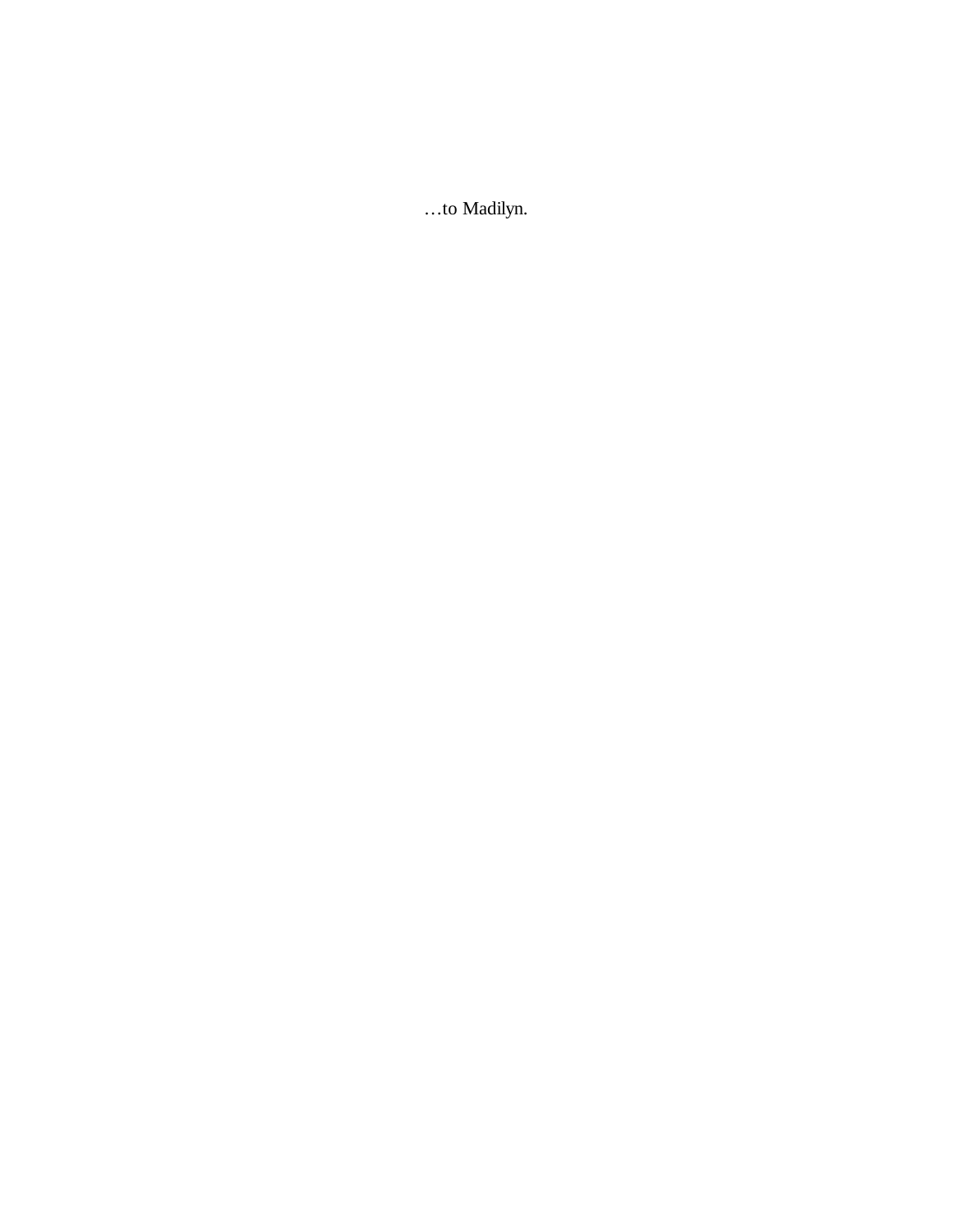### **ACKNOWLEDGEMENTS**

I wish to extend my unending gratitude to Dr. Tola Pearce for her support, guidance and, most of all, her patience. Many thanks to Dr. David Brunsma for providing me with fresh perspectives and for showing great enthusiasm about my project. I would like to thank Dr. Cynthia Frisby for helping me recognize gaps in my research and for being there during crunch-time. I would also like to thank my fellow sociology graduate students and colleagues for letting me bounce ideas off of them, for giving me new ideas and insights, and for pushing me to finish. Lastly, I would like to thank my wife Samantha for sticking by my side through it all. You are my rock. Shouts to Ice Cube for opening my eyes.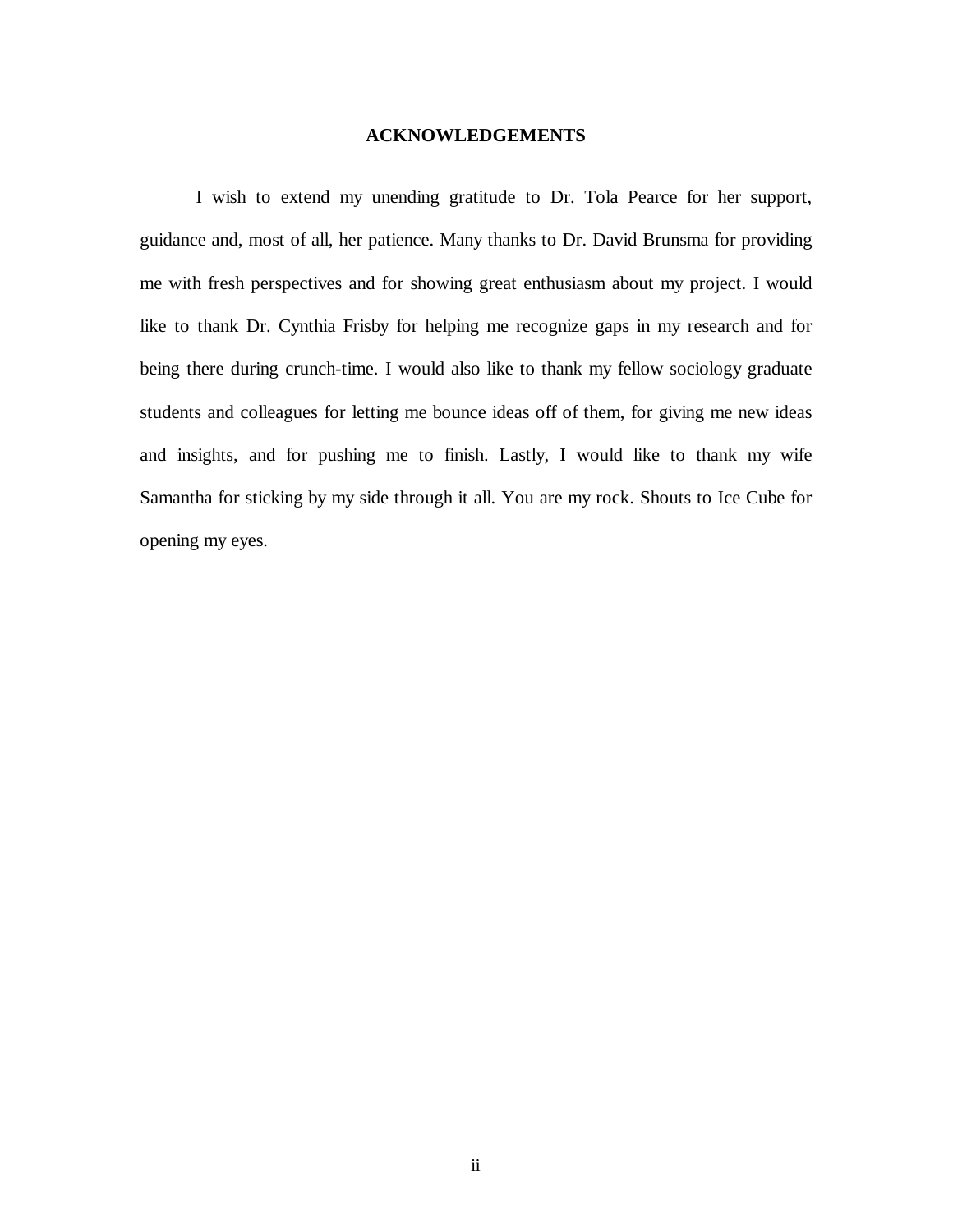| A Hip Hop Generation Standpoint As A Tool For Analysis45 |
|----------------------------------------------------------|
|                                                          |
|                                                          |
|                                                          |
|                                                          |
|                                                          |
|                                                          |
|                                                          |
|                                                          |
|                                                          |
|                                                          |

## **Table of Contents**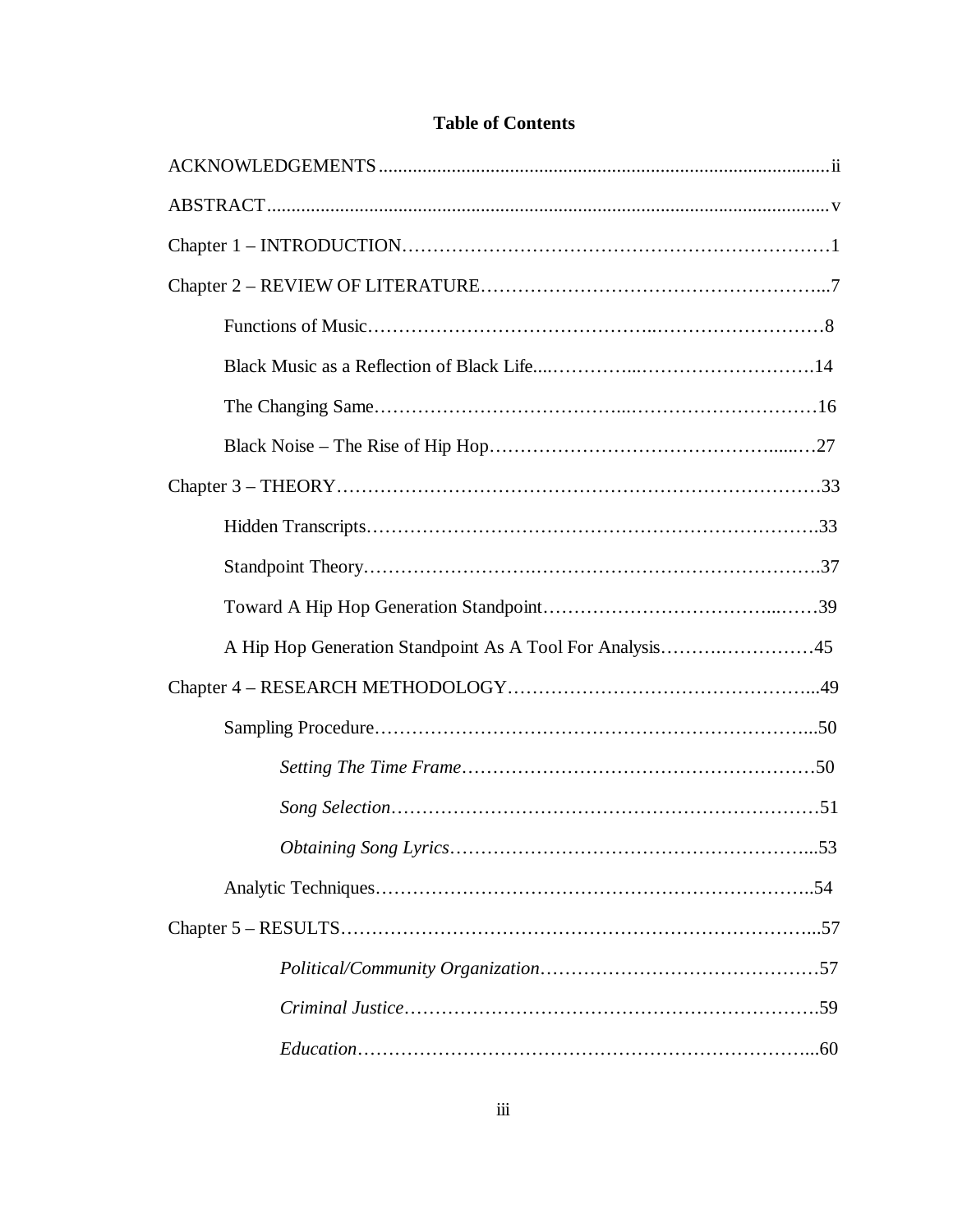| Popular Rap Music and Hip Hop Generation Politics: Past and Present64 |
|-----------------------------------------------------------------------|
|                                                                       |
|                                                                       |
|                                                                       |
|                                                                       |
|                                                                       |
|                                                                       |
| Pump Up The Volume: Strategies For Making Political Rap Successful75  |
|                                                                       |
|                                                                       |
|                                                                       |
|                                                                       |
|                                                                       |
|                                                                       |
|                                                                       |
|                                                                       |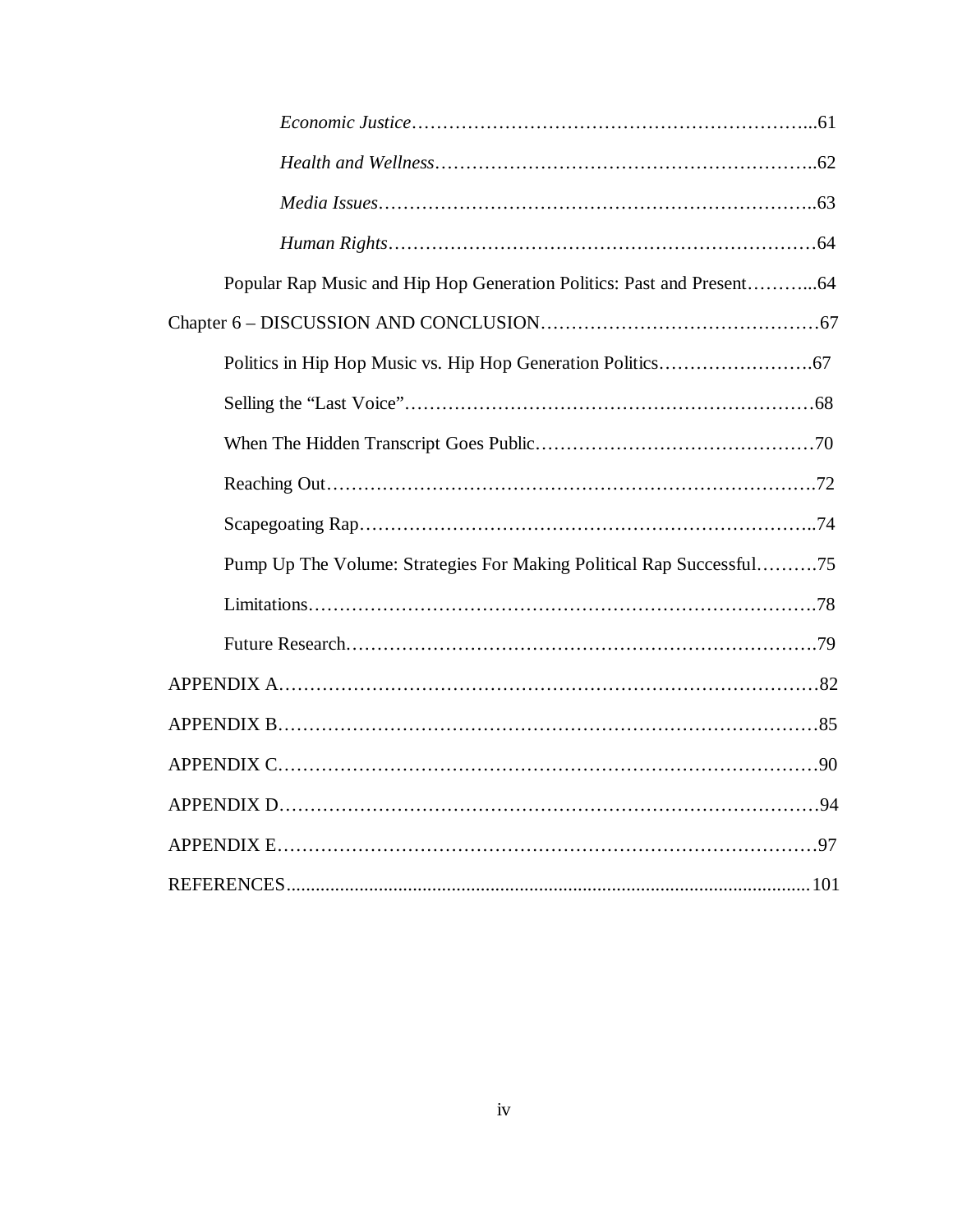## "IT'S BIGGER THAN HIP HOP": POPULAR RAP MUSIC AND THE POLITICS OF THE HIP HOP GENERATION

Derek Evans

Dr. Ibitola Pearce, Thesis Supervisor

### ABSTRACT

A number of authors and supporters of hip hop culture have suggested that rap music has the potential to serve as a vehicle for the next stage of the Civil Rights Movement. However, the extent to which rap music has addressed political issues important to post-Civil Rights Black Americans, or the "Hip Hop Generation", has gone unexamined. This study attempts to do that by first determining which political issues are most important to this group and, then, analyzing the extent to which the most popular rap songs – those heard by the largest audiences – have addressed those issues. Results show that popular rap music in its first years as a popular musical form and in present years fails to address these political issues to any significant degree, though in past years popular rap music addressed these themes with *slightly* greater frequency. Suggestions are given for why this decrease occurred and for why there exists such a dearth of political rap music in all of the years from which songs were sampled. Lastly, the implications of the widespread existence of rap that does not address issues important to the Hip Hop Generation are provided.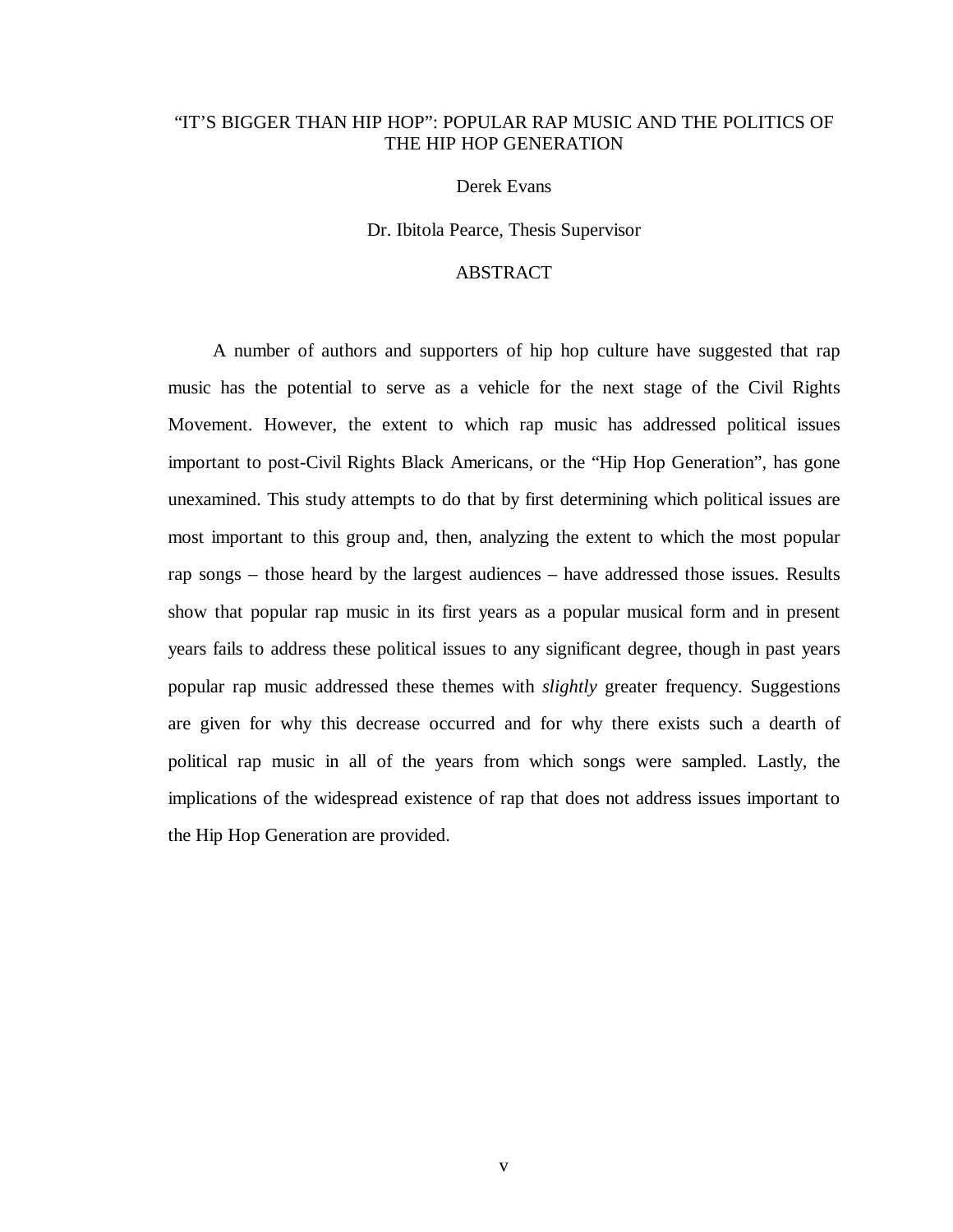#### **Chapter 1 - Introduction**

"Black music has been a collective cry of discontent for as long as there

have been situations and conditions in need of change"

Mary Ellison (1989, p. 145)

The sons and daughters of the Black Americans that struggled through the turmoil and celebrated the triumphs of the Civil Rights era must, today, navigate a radically different social landscape than that which their parents faced 40 and 50 years earlier. While, on paper, members of the Civil Rights generation were granted the same legal and human rights that White Americans had enjoyed for centuries, members of the next generation – what Bakari Kitwana has labeled the "Hip Hop Generation" – grew up to see that many goals of the Civil Rights movement never came to fruition. Other goals materialized, only to be stripped away. The Hip Hop Generation was forced to grapple with new social and political realities that negatively and disproportionately affected its members. Out with the old, in with the old…same shit, different decade. These changing realities provided fertile ground for the creation of cultural forms to emerge and mature into forces that could face the realities head on. It has been suggested that hip hop culture is one such form. What follows is an examination of the most popular facet of that subculture...rap music. My aim is to determine the extent to which rap has addressed the pressing political issues that have been a product of this new social world.

Since the Sugarhill Gang released the first successful rap record in 1979, there has been no shortage of rap music releases addressing issues of great political importance to members of the Hip Hop Generation. During recorded rap's infancy in the early 1980s,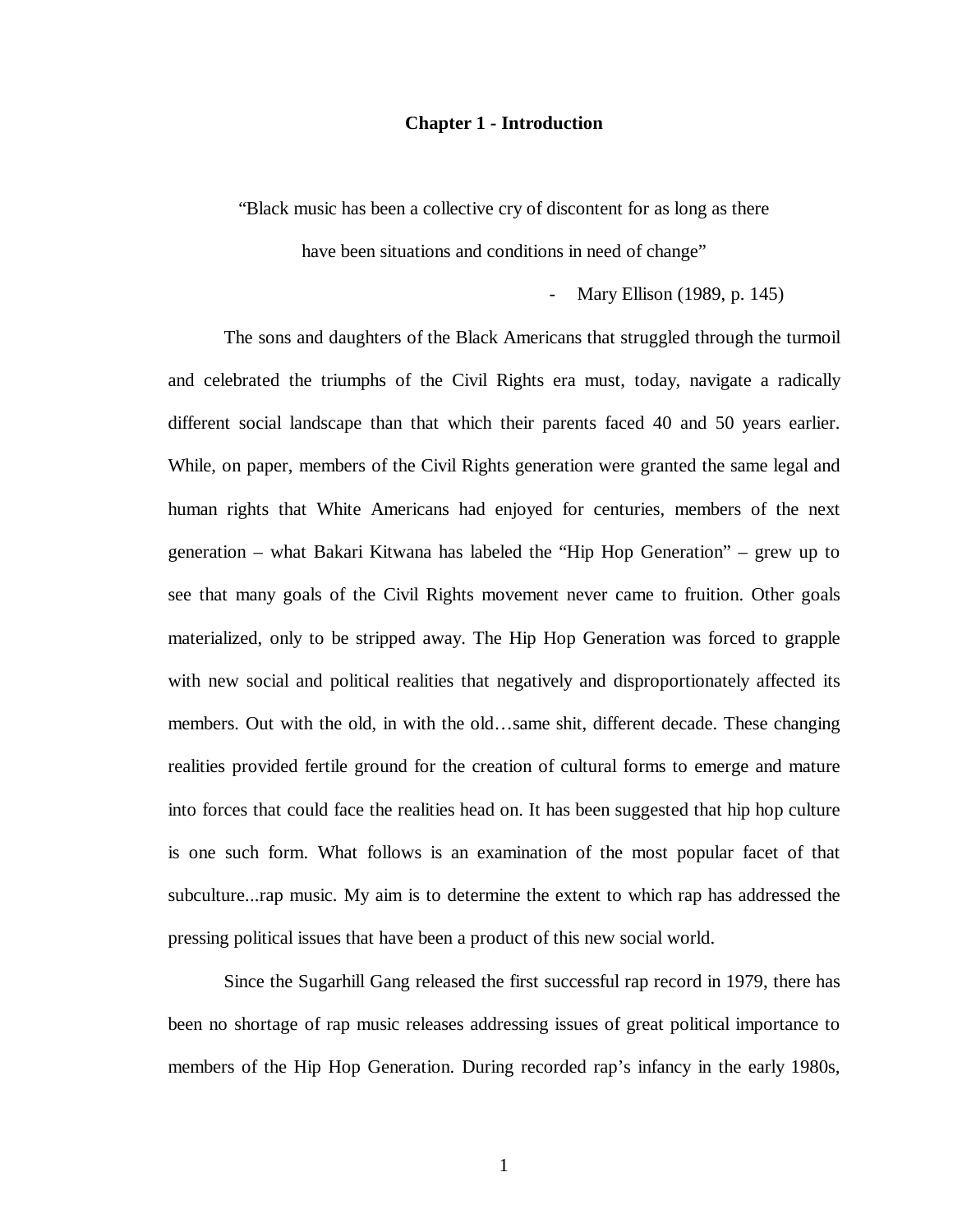songs like "How We Gonna Make the Black Nation Rise" (Brother D & The Collective Effort), "The Breaks" and "Hard Times" (both by Kurtis Blow) were released, all addressing political issues related to housing, education, and poverty. In 1982, Grandmaster Flash and the Furious 5 released "The Message", a political song that painted a very bleak picture of the New York ghettos out of which rap emerged, to both critical and commercial success. This opened doors for artists like Public Enemy and KRS-One, artists who have been revered for spreading "the message" during the earlier years of rap's entrance into the mainstream market.

By the late 1980s, rappers and scholars alike began to suggest that the dissemination of this type of rap music had the potential to make known to the society at large the new political concerns of the post-Civil Rights generations. Rapper KRS-One and J-Dee (from the group Da Lench Mob) have both remarked in interviews that rap is the "last voice" of Black people in America (Toop 2000, p. xix & 197). Public Enemy frontman Chuck D has noted time and again that rap is the "Black CNN" (Chuck D 2000, p. 256), suggesting that rap was one of few ways that "people from all over could get informed about Black life" in urban America.

As early as the mid 1980s – before rap music was commercially successful on a wide scale - researchers, intellectuals and even politicians began to recognize the political potential of rap music and, especially, the larger hip hop subculture within which rap emerged. Cultural critic Steven Hager likened rap to the 1960s counter culture, suggesting it had the potential to "infiltrate and subvert the mass media" with new values and ideas" (1984, p. 96). Tricia Rose (1994), one of the first writers to engage with hip hop culture academically, argues that rap gives a voice to Blacks from the margins of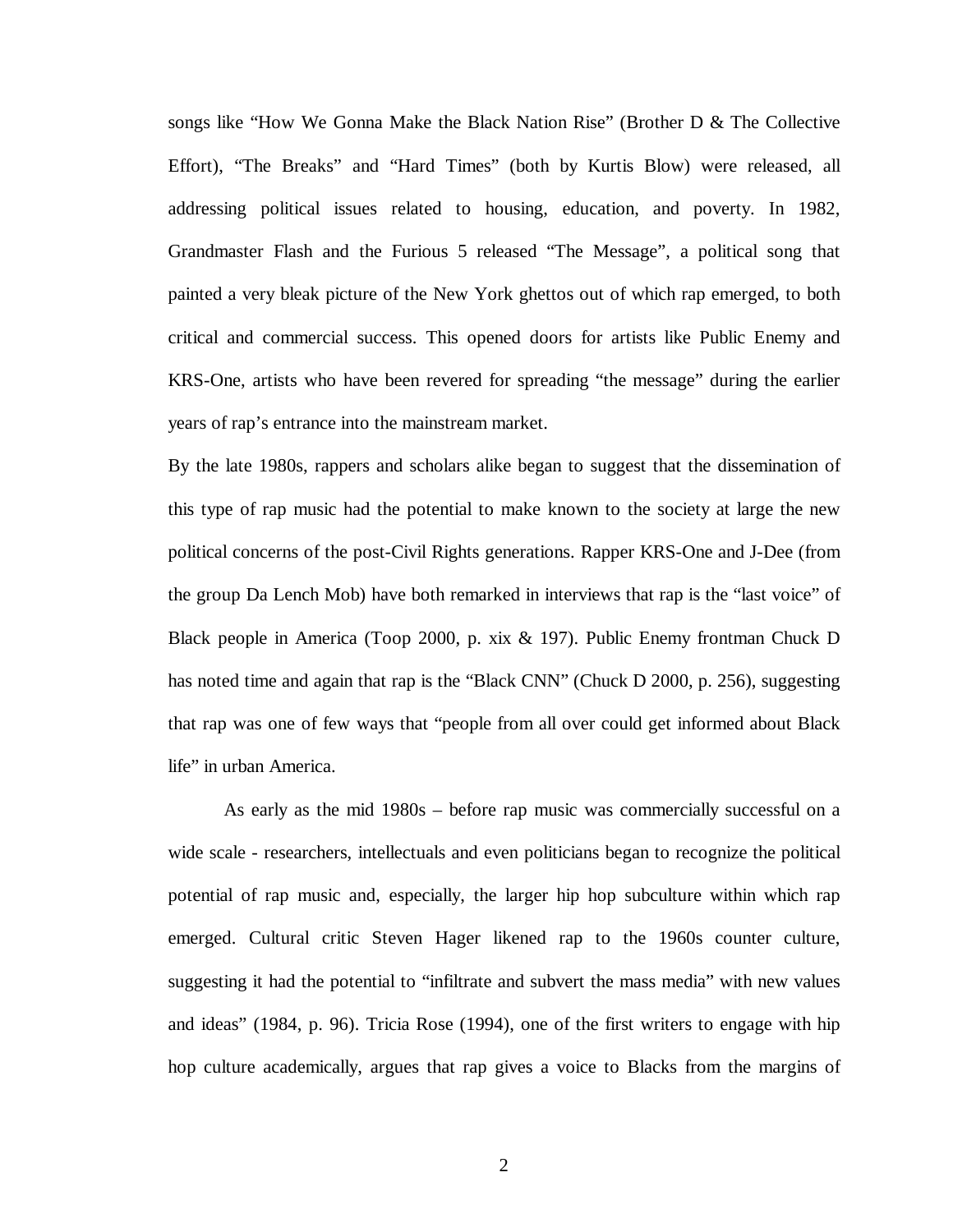urban America and provides alternative interpretations of social events occurring around them. Allen asserts that political rap music may "offer a vision of a new and more just way of life" to those without direct experience of the urban poor's social realities (1996, p. 160). More recently, politician George Martinez (District Leader in Brooklyn, New York and the first "Hip Hop" elected official) went so far as to say that the larger hip hop culture, including rap music, could serve as the "engine and cultural vehicle for the *next* phase of the civil and human rights movements" (Martinez 2004, p. 196). And surely, these artists and scholars recognize the importance of the myriad informal collectives and formal organizations – from KRS-One's Stop the Violence Movement (which worked in tandem with the National Urban League in the late 1980s), to new-millenium minimovements like Russell Simmons' Hip Hop Summit Action Network, to even more recent campaigns like "Rap the Vote" and P. Diddy's "Vote Or Die" – all of which aim to educate and raise political awareness in the name of hip hop culture and rap music.

The aim of my research is to answer questions about the extent to which the assumptions of the above authors might ring true. While a sizable number of popular rap artists have and continue to address political issues important to Black Americans, many have not and do not. Like any form of popular music, themes within rap vary from one song to the next – a single album may feature songs that celebrate sex, drug use, materialism, and violence alongside songs about revolution or police brutality. However, the *degree* to which apolitical rap music has historically been more successful than political rap music has never been examined empirically. I plan to investigate the extent to which commentary about issues important to Black Americans has been broadcast by the "Black CNN" and tuned into by its "viewers". In order to determine if and how the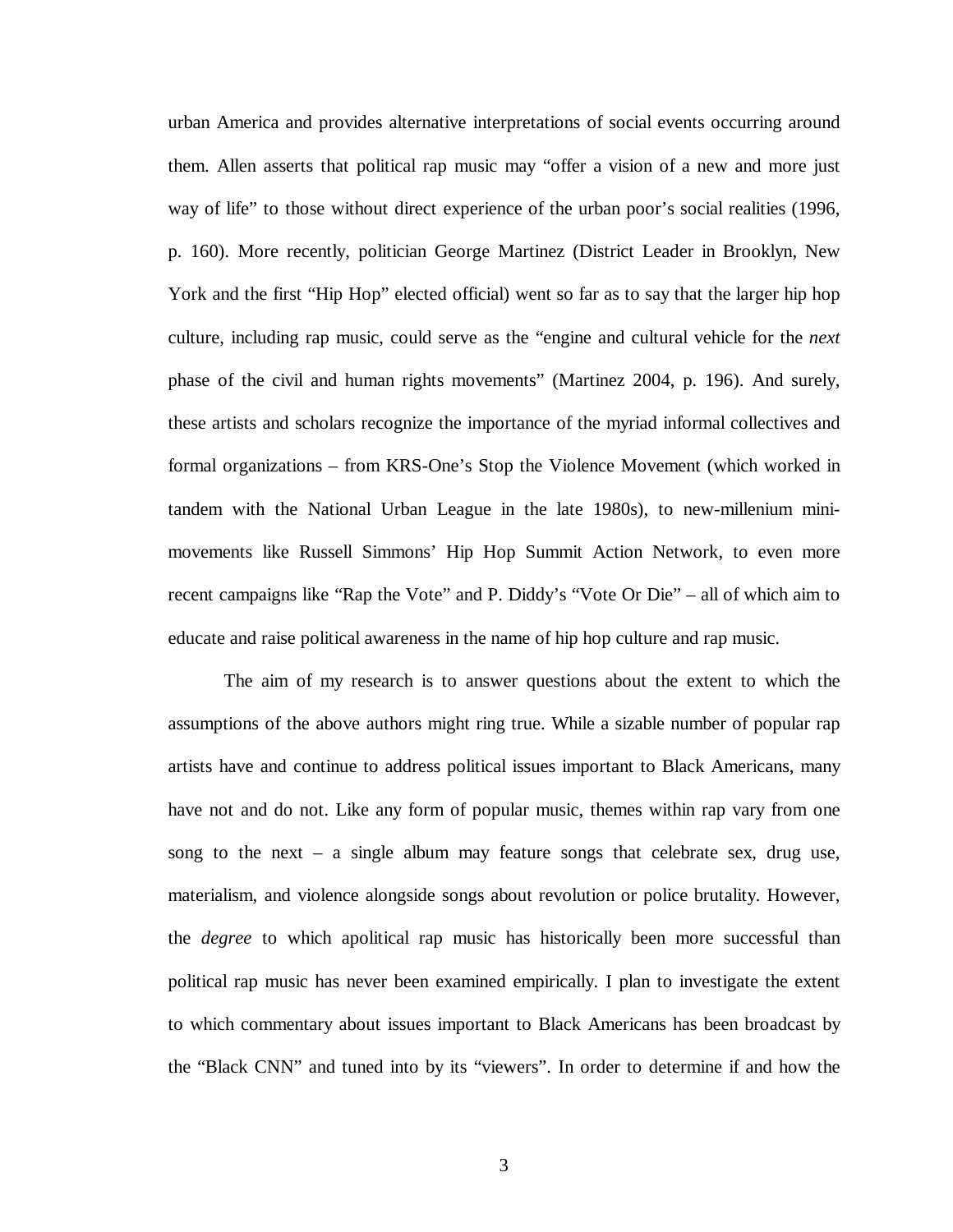success of political rap music has changed over time I intend to focus my analysis on the most popular songs of two separate time periods. I will first analyze song lyrics of the top rap songs released during 1989 and 1990 - the first years in which rap was getting a foothold in the market of the mainstream music industry - and then do the same for the most successful songs of 2005 and 2006.

This requires that a clear definition of what constitutes the "political imperatives" of the Hip Hop Generation. As I will later explain, many rap and hip hop scholars have attempted to create exhaustive lists of the different political themes present in rap music. While this is important, I do not intend to test the validity of their claims, nor is my intent to search for new broad political themes. My approach will be the reverse. I intend to first determine what political issues are important to the Hip Hop Generation and, then, see if popular rap music has addressed these issues. In other words, I leave it to the leaders of the Hip Hop Generation to define the parameters of these issues. The contention by Kitwana and others that the post-civil rights generations had failed to create a specific and unique political agenda (one different from that of their parents' generation) spurred the assembly of two National Hip Hop Political Conventions, one in Newark, New Jersey in 2004 and another in Chicago in 2006. These conventions brought together activists, artists, educators, and civic leaders with the expressed aim of clarifying, documenting, and ratifying a Hip Hop Generation political agenda. I will use the points of this agenda to guide my research and analysis.

If those quoted above suggest rap is the "last voice" of Black people, then I am led to wonder what these voices are saying. More specifically, I wonder if the "loudest", most popular voices in rap music are, in fact, providing "alternative interpretations" of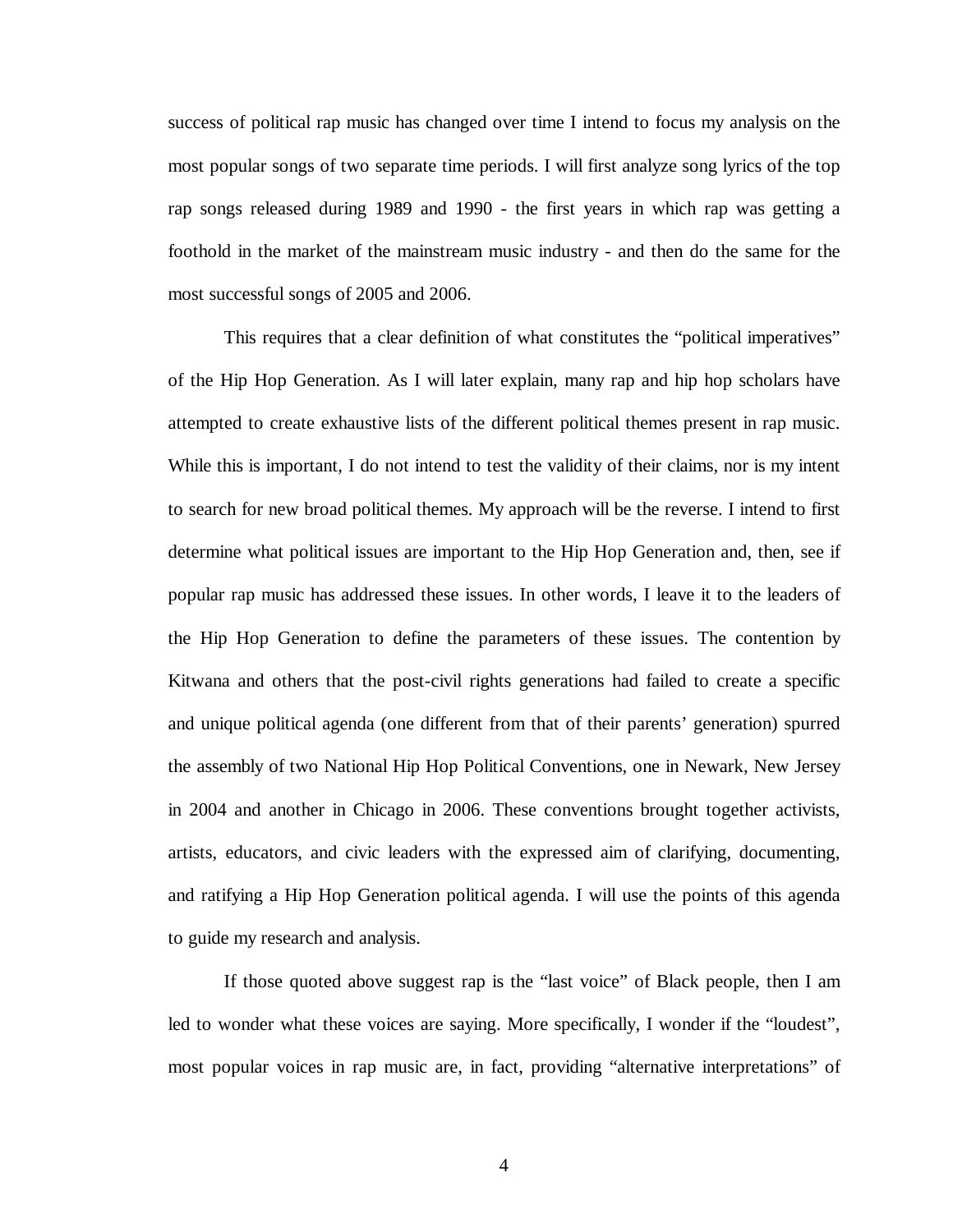the world around us or "visions…of a more just way of life". If Kitwana (2002) is right and hip hop (including rap music) has muscled ahead of church, school, and family as primary transmitter of culture and values, I am curious as to whether the values being transmitted speak to the political imperatives of the hip hop generation.

This research can contribute to recent discussions about Hip Hop Generation politics, leadership, and the role of popular rap music in both. Its findings can allow Black leaders and leaders within hip hop to assess whether popular rap music is, in fact, a channel that can contribute to post-Civil Rights political movement. This research should be able to show whether popular rap has *ever* provided a platform for Hip Hop Generation politics; knowing whether it has or has not is necessary before one can ask *why* it has or has not. If the research reveals changes in popular rap's success as a political voice, then it can open doors for those who want to answer *why* these changes have occurred. Most importantly, a clear understanding of where politically oriented popular rap music stands today allows for those who put stock into its success to be able to ask what, if anything, needs to be done differently, what, if anything, needs to stay the same, what aspects can be utilized, what aspects can be discarded, etc. This is especially true if popular rap music is *less* political today than in the past. As the hip hop adage goes, "It ain't where you're from, it's where you're at". Nostalgic longings for a hip hop past that was as revolutionary as it was rockin will not contribute to present day political movement. It may, however, provide a blueprint to follow for those who still believe in rap's political potential. Hence, this research isn't just about rap music or the arts found within the subculture from which it emerged. In the words M1 and stic-man from dead prez…it's *bigger* than hip hop.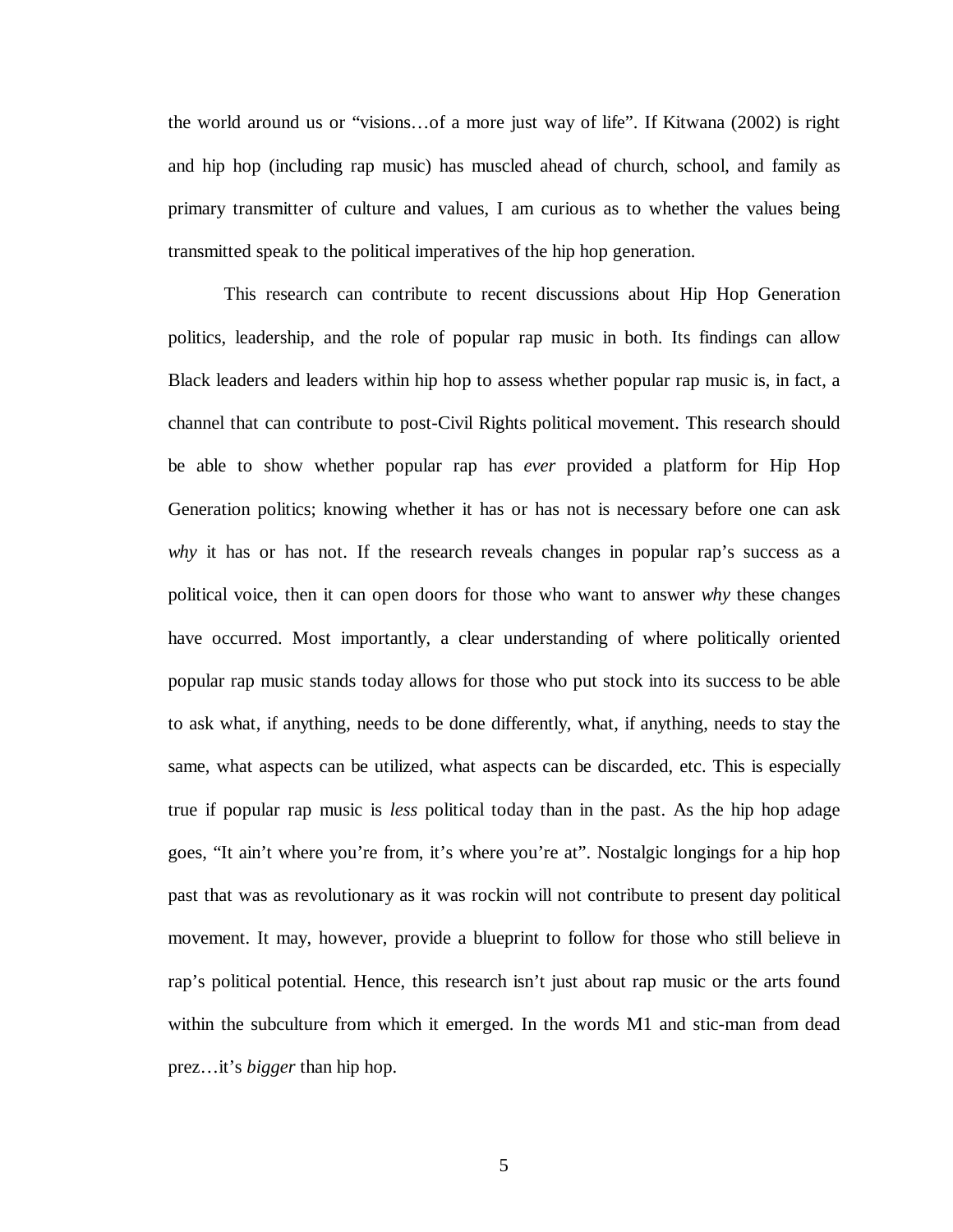I too believe that rap is more than music. I too believe it has the potential to move people. I know this, because rap music moved *me.* As a working-class white kid raised in a small Midwestern city with a minority population hovering just above 10 percent, I was seemingly unaffected by anything remotely related to what you might call Hip Hop Generation politics. Not surprisingly, I remember having trouble making sense of the Los Angeles Riots of 1992. Rappers like Ice Cube and Sir Mix-A-Lot, however, helped me make sense of it. While I may not have entirely understood what was going on, I knew a few things for sure…the artists on these records sounded pissed off, they seemed more than a bit unhappy at a lot of white people, and they made all of this known over some seriously funky music. I was hooked.

I would be lying if I said that everything I know I learned from hip hop, but it certainly inform many of my thoughts on a day to day basis. This carries over into my professional life as well. I learn sociological concepts *in terms* of rap music. I use rap music to teach sociological concepts. I have little doubt that rap music has the potential to change the lives of others. As such, my continued research on hip hop and rap music is always done with this in mind. I would love for my research to contribute to another young person becoming "hooked" on rap music. Hopefully, this research is a step in that direction.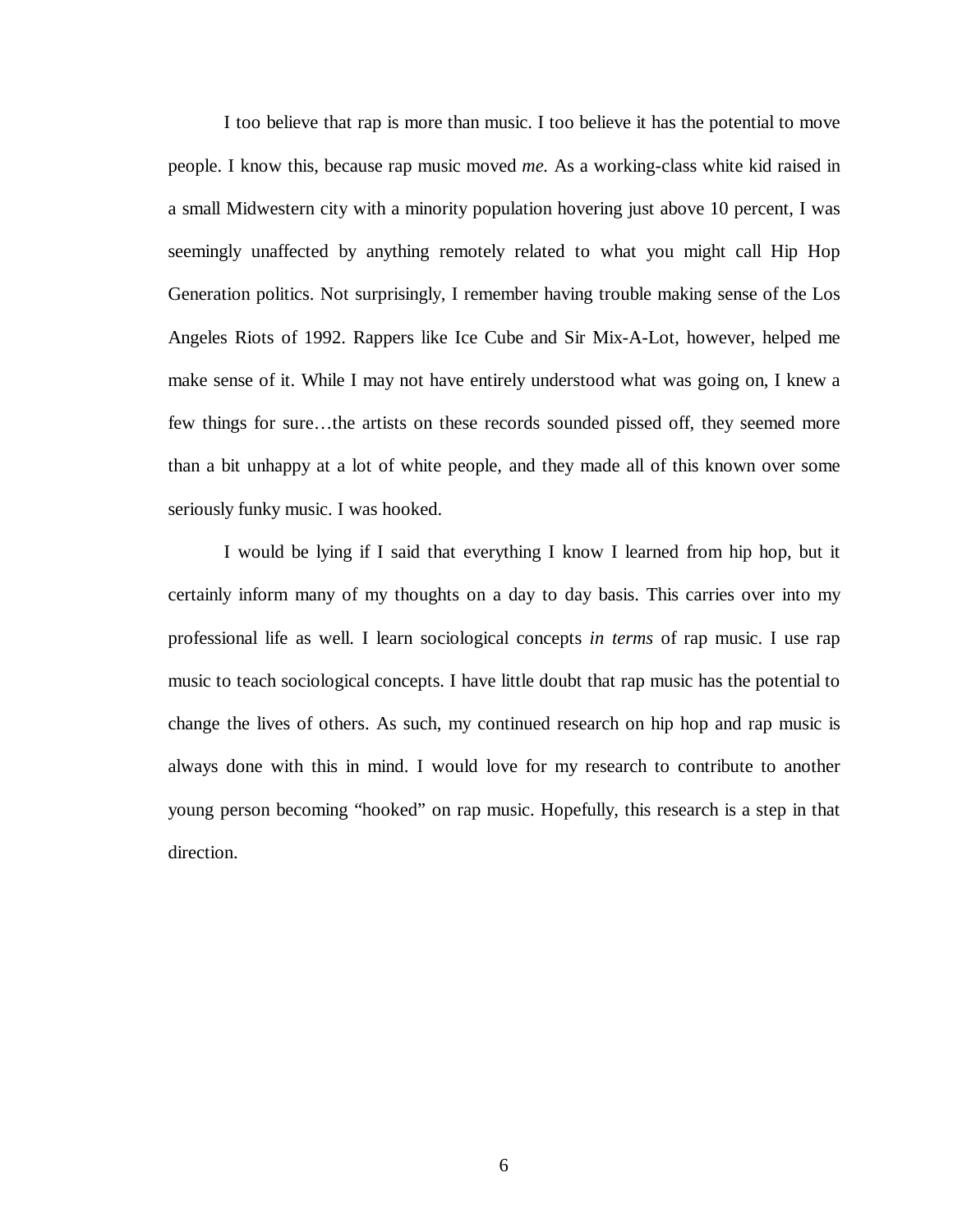### **Chapter 2 – Review Of Literature**

In order to understand rap music's role as a transmitter of social criticism it is necessary to couch it within the larger history of Black cultural critique through the use of music. The reasons for both listening and playing music – its personal and social functions – differ from one place to the next, one time to the next, and from one group to the next. For Blacks in America (or any other group anywhere else in the world) music is not used *solely* as a means of providing social critique and/or the communication of political ideas. As such, in the first section of the following review of literature I provide an outline of important academic perspectives on a number of uses – political and apolitical – of music within different societies.

The second section consists of a discussion of the social uses of Black music in America. Special attention is paid to those genres of Black music that function as a mode of social and political critique. It is important to emphasize here that I do not attempt to write a history of Black music or a history of political Black music. I merely review the ways in which Black music has attempted to challenge American society and Black experiences within it.

In the final section of this chapter, I touch on the creation and maintenance of hip hop culture and rap music and the way social, structural and political factors have helped to shape both. This will include an exploration of how these factors have influenced the worldviews of members of the Hip Hop Generation.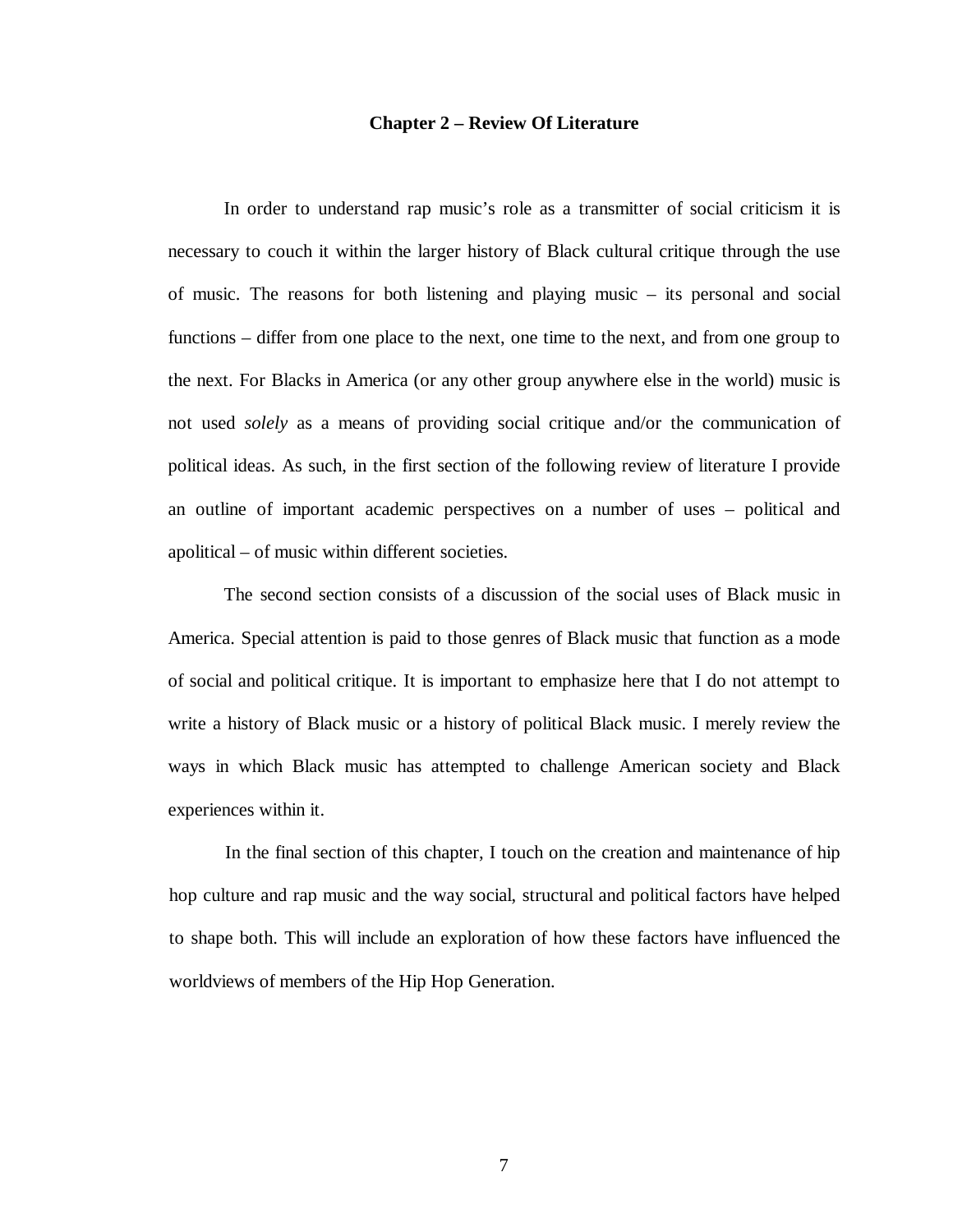## *Functions of Music*

 Many scholars have attempted to develop exhaustive lists of the various ways music is used and of the functions it serves. Some have focused more on the "social use" aspect of music, highlighting who uses what music, when, and for what reason(s). Mussulman (1974), for example, describes the way music is used in contemporary America, noting the roles it plays in ceremony, entertainment, religion, and the dissemination of "propaganda". Hargreaves and North (1999) argue that research carried out by music psychologists has focused more narrowly on the *cognitive* and *emotional* (and, in turn, physical) effects of listening to music, but suggest that this has been done at the expense of more detailed examinations of music's *social* functions.

Hargreaves and North respond with their own social psychological argument. They believe that the cognitive and affective responses to music cannot be understood outside of the interaction with the social contexts within which these responses emerge. This approach allows for further explanation of "why" music is used by different people at different times. It also emphasizes "how" music works to successfully satisfy "social uses" for which it is employed. It contributes to understandings of *how* music functions for different people in different social contexts.

At the individual level, for example, music is used as a means to alter mood. It can be used as entertainment - as a means of escape from social stresses – and is successful in doing so because of the cognitive and physical responses that it elicits. Research has shown its ability to alleviate pain and optimize mood, even influencing customer behavior in shopping settings. Hargreaves and North stress that these uses are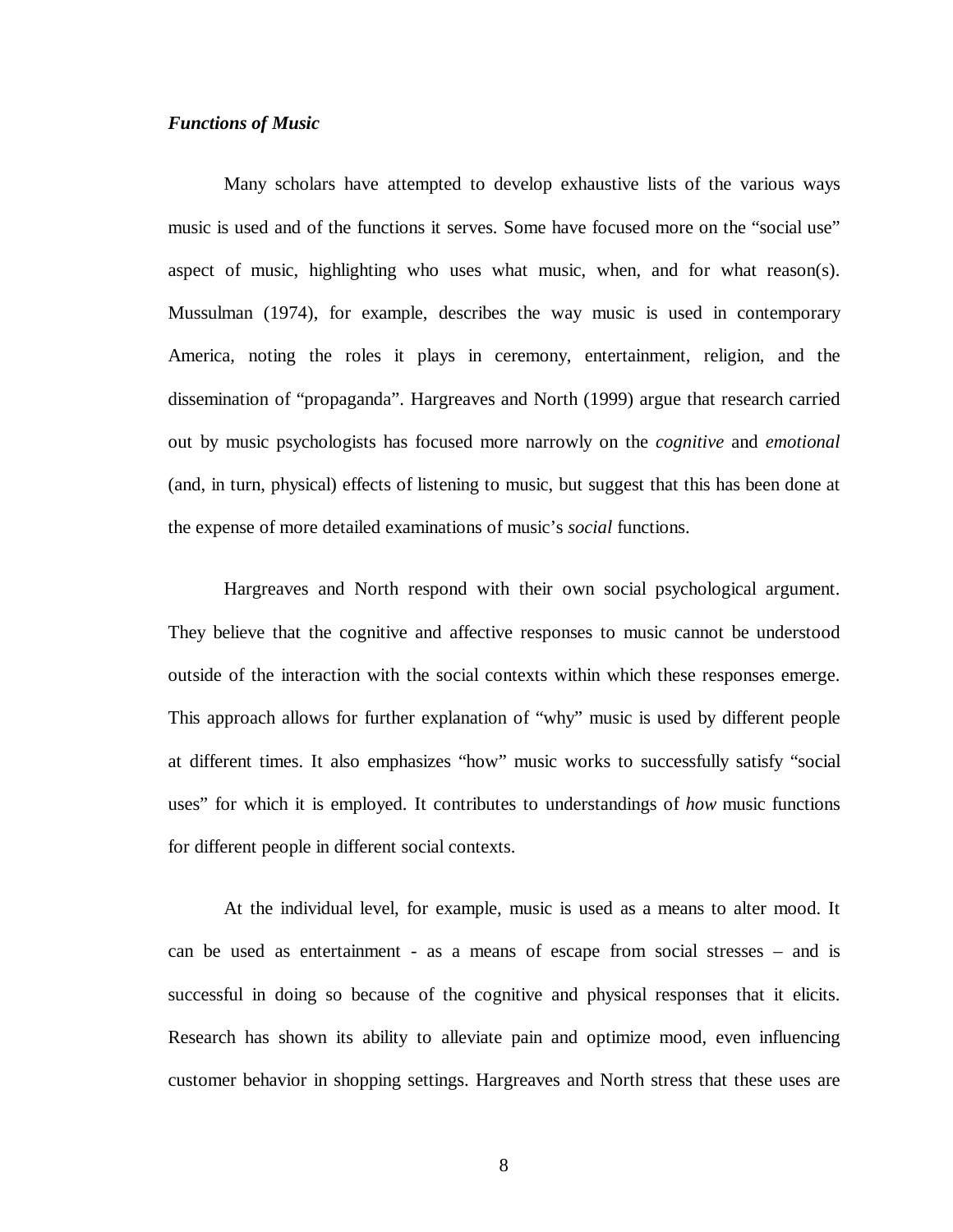all (socially) situated and that taste is "mediated by the immediate listening environment" (1999, p. 80).

At the meso level, music can contribute to group identity formation and maintenance as listeners use style and genre to both align themselves with those who have similar tastes in music and separate themselves from those who do not. In essence, listeners not only use music as one focal point around which they create their individual identities, but music functions at a more interpersonal level in terms of how it *maintains* group relationships. Social group boundaries become visible (or are strengthened) when different subcultures or even racial or ethnic groups take a form of popular music as "their own" (see also Pratt 1990, p. 5).

In addition to the social-psychological functions of music noted above, a number of scholars have focused on the social use of "political" music. Denisoff, in the years following the surge of popular protests songs that appeared on the Top 40 radio charts during the Vietnam War, attempted to outline the properties of protest songs during that era. He focuses more narrowly on "propaganda songs" or songs "designated to communicate social, political, economic, ideological concepts, or a total ideology, to the listener" (1983, p. 2). These "songs of persuasion", he argues, function to accomplish six primary goals.

First, these songs are or can be used to *gain outside support* for a particular social or political movement. Their lyrics usually point to discontent, or what he terms "problem-situations". Denisoff does not make clear what this means, but notes that these problem-situations "run the spectrum of human grievances over low wages, through the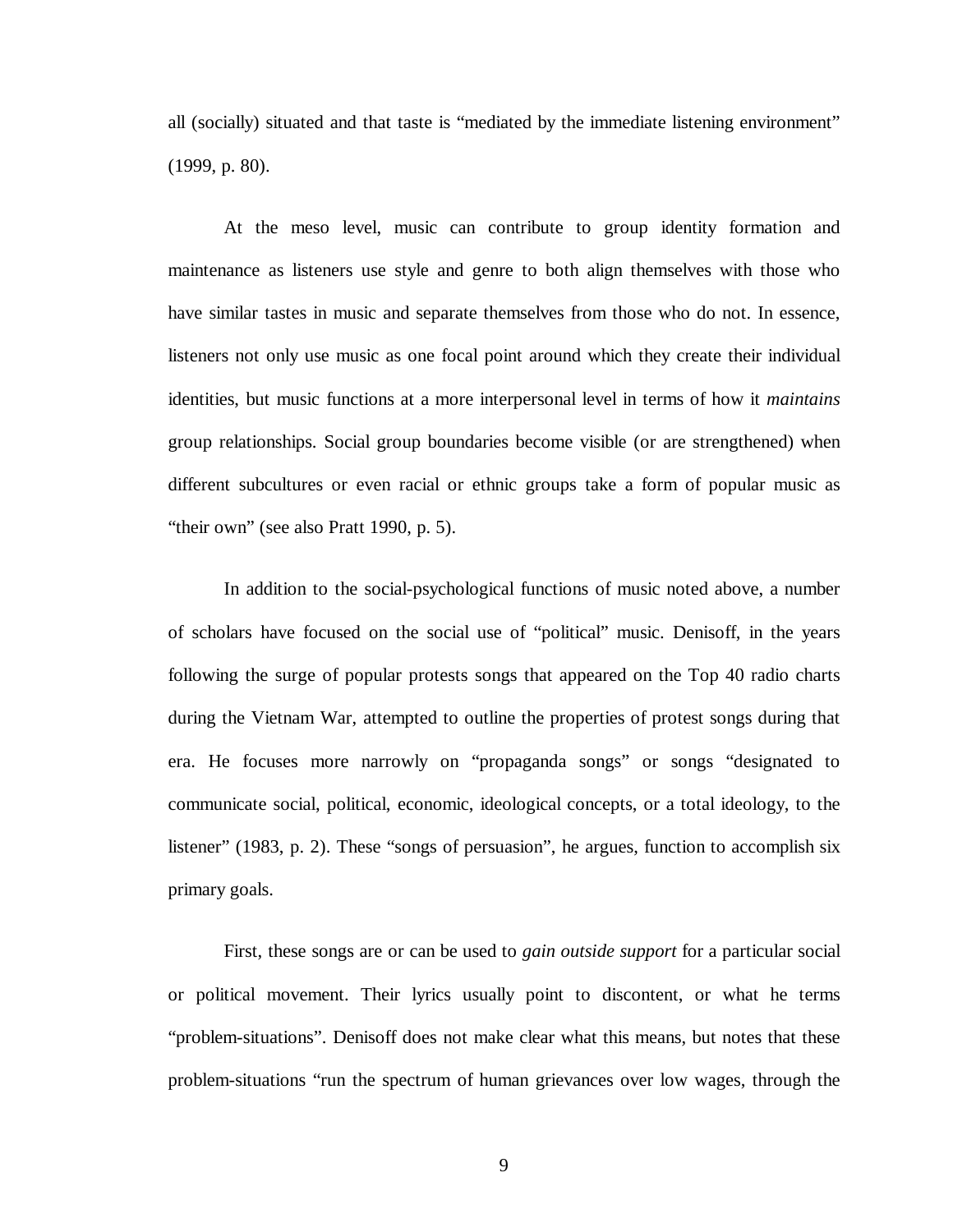entire economic structure of a society, to… internecine ideological warfare" (Denisoff 1983, p. 3) in the larger social system, which has the ability to garner external empathy and, in turn, support from those previously unaware of these issues. Songs of persuasion can also *reinforce the values* of those who actively support a particular movement or ideology and serve as a rallying point around which members of an organization or movement can bond, creating a sense of *solidarity* and *cohesion* among those who share a worldview that is also reflected in the song itself. We often see songs function in this way in interactive setting like rallies, picket lines, political protests, and the like. Fourth, the song can be used to *recruit* non-participant listeners. Fifth, persuasion songs can be used to *promote a course of action* and suggested solutions for different social goals; often times these songs suggest simply *joining* the movement as a course of action, without specifying any further direction.. Lastly, the song can *appeal emotionally* to audiences by painting a picture of societal problems in emotional terms. These six functions are not, of course, mutually exclusive and many occur alongside each other.

Rosenthal (2001) sought to examine the use of music more specifically within social movements and his arguments about the function of such music mirrors aspects of those put forth by Denisoff quite closely. Rosenthal, in essence, collapses the *value reinforcement* and *solidarity* functions suggested by Denisoff into a single function of "servicing the committed". Music, he argues, can reinforce the ideas shared by those already involved in a collective movement, which results in a stronger commitment to each other and the movement itself. Denisoff and Rosenthal both argue that music can be used to gain outside support. Denisoff, however, does not state explicitly *how* outside support is gained, only that it *is* (or can be) gained. We are left to make a connection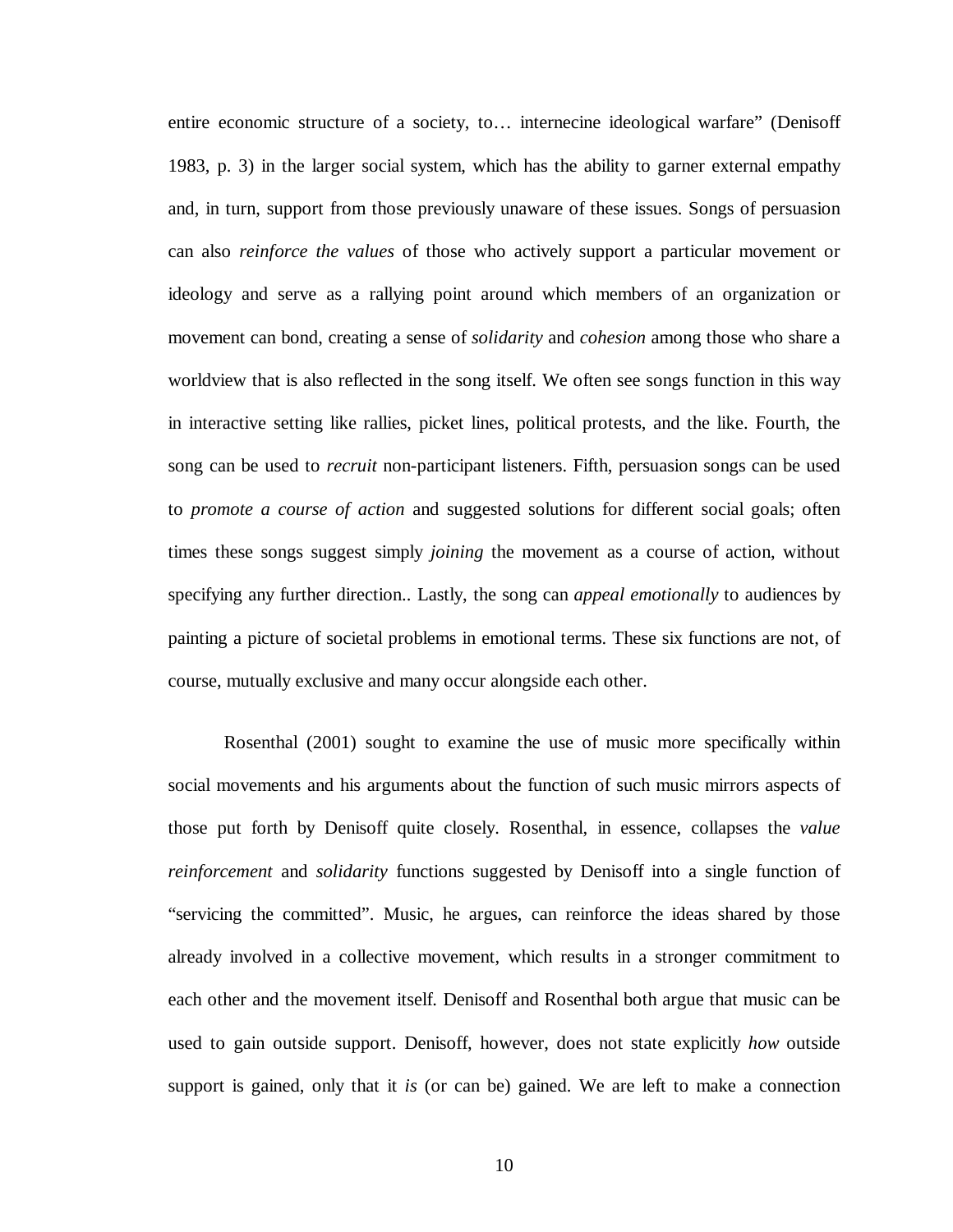between this recruitment and emotional appeal functions. Rosenthal makes this connection for us arguing that music's function of "educating the uneducated" (changing ideas) is what allows for music's function of "recruitment" (changing behavior) to take place. Both, however, note that it is harder to find empirical evidence for the "education" function because such claims are often made by authors who *intend* for their music to function this way instead of by listeners who state explicitly that a song changed their behavior. Rosenthal later uses interview data to show that movement members, at the very least, *claim* that political music played a part in their movement activities through education, reinforcement, mobilization, etc.. Finally, he examines music's ability to *mobilize* individuals into action, to get those who simply identify with the movement to move toward concrete action, and to get those already active in the movement to be *more* active.

 But not all authors on the subject focus on how political music can function to meet *particular* ends. For example, Pratt (1990) chose to examine the way political music can potentially function as different *types of political behavior.* He argues, for example, that in some cases music is *purposive*, created with the intention of influencing or attempting to influence the ideas or behaviors of others. *Effective* dimensions of music influence the ideas and behavior of others, but here the intention to elicit different responses is absent. This shows his recognition of the subjective nature of meaningmaking among members of an audience. Once a song is made public it is "set free" and any listener has the ability to interpret it in any number of ways, regardless the creator's intentions.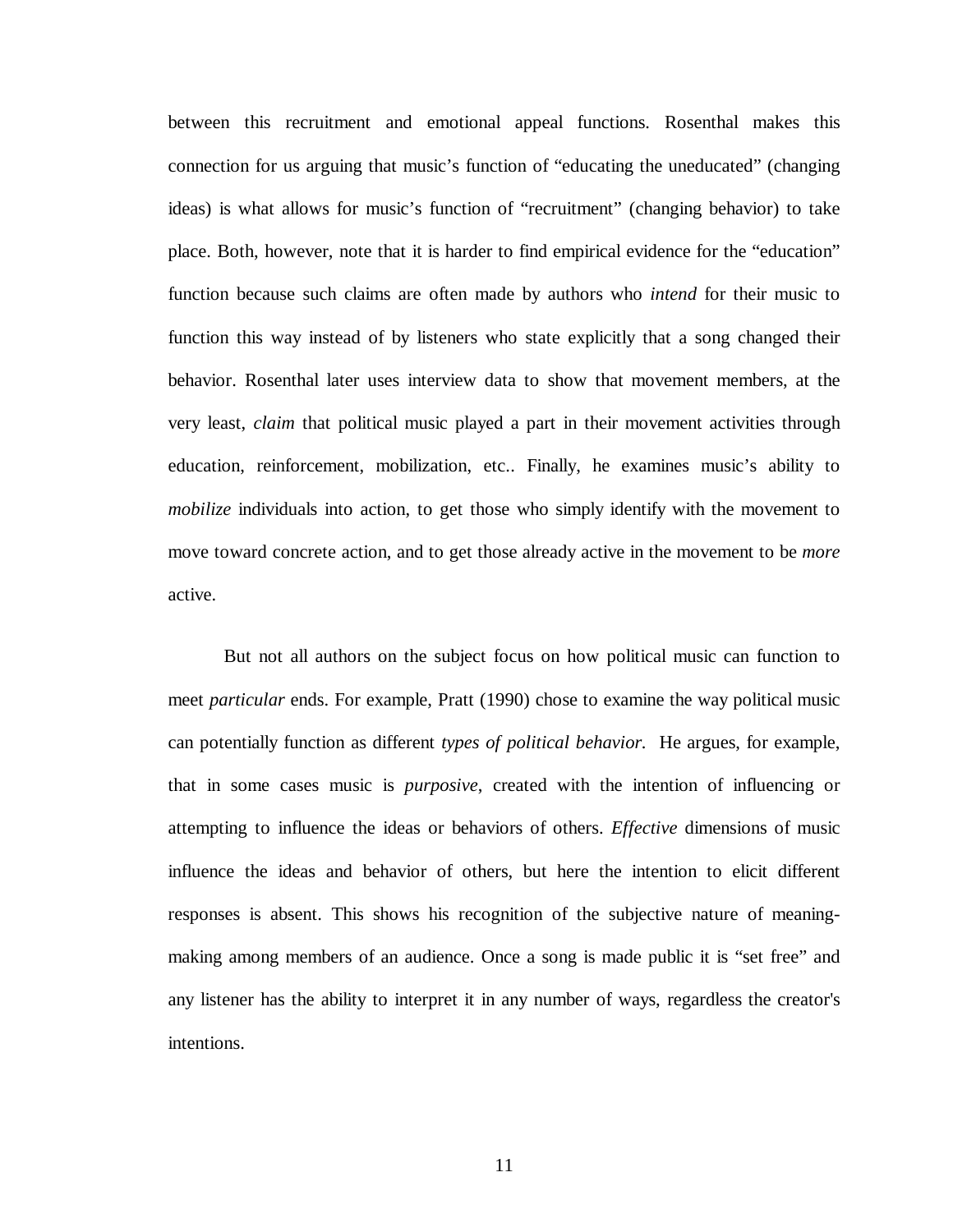In addition to viewing music as political behavior, Pratt argues that music can be categorized along a continuum of *expressive* and *instrumental* uses that meet the needs of individuals and groups. On the expressive end, Pratt recognizes that music has the ability to convey meaning through, say, its lyrical content. More importantly, that the music itself is being played at all is meaningful to both the creator and the audience. Both create meaning by understanding the existence of the music within a particular context. Blues singers, for example, are typically aware of the association of particular sounds of "the blues" with particular lyrical content commonly found within the genre. Thus, many choose to express themselves by playing "the blues*" because* they identify. Pratt suggests that we can see the expressive functions of the blues in the act of simply listening to music from that genre, especially when audiences are aware of its history (in the same way that the artists themselves may be). That they would choose to listen to a particular type of music, one that they associate with the creator's historical use of the genre to express pain and sorrow, could be an expressive act in and of itself.

Pratt's discussion of music's function as *instrumental* behavior seems, to me, a tad problematic. He notes that the expression of music "may be utilized instrumentally as an explicit form of political action designed to move publics" (Pratt 1990, p. 8). However, he does not expand on the explanation of music as *instrumental* and, more importantly he doesn't address the issue that this explanation seems very similar to his explanation of the *purposive* dimensions of the use of music. While there can be overlap between these different functions – music can be expressive, effective, *and* purposive, Pratt's claim that music's purposive function is seen in its ability to influence behavior or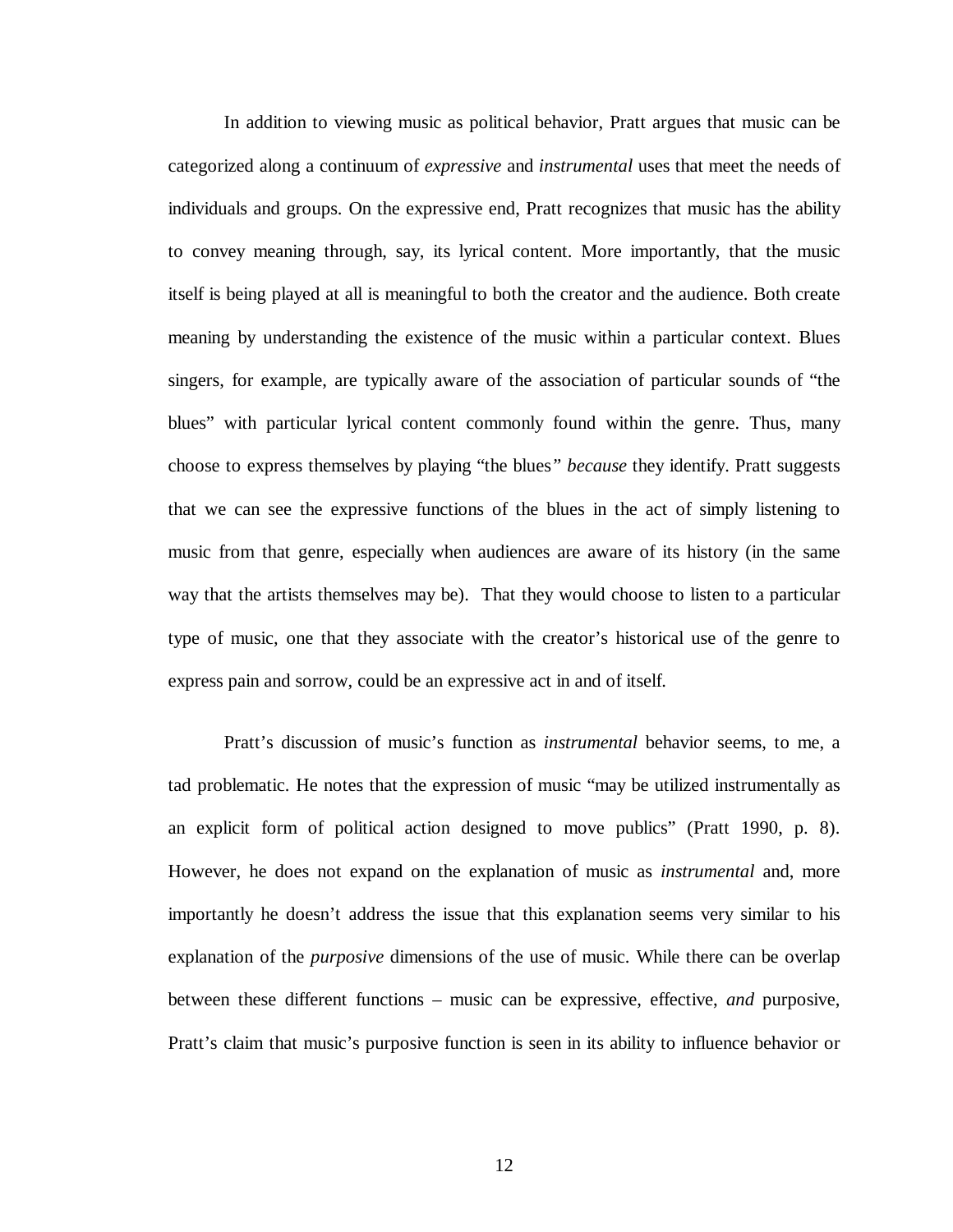ideas and his claim that music's instrumental function is seen in its utilization to move publics doesn't seem to me to be all that different.

 While the above discussions are useful in illuminating the potential political functions of music, it is Pratt's more narrow discussion of music's ideological uses that best clarifies the scope of the present study. Pratt argues that music messages fall somewhere along a left/right ideological continuum. On the right end of this continuum, we find *conservative/hegemonic* music used to support the maintenance of the status quo, "the existing relations and distribution of power and values in a society" and the "existing and established traditions, institutions, and 'way of life'" (Pratt 1990, p. 9). On the other end of this continuum we find *emancipatory* music that is used to "challenge dominant institutions" (Pratt 1990, p. 14). I must note that, based on Pratt's explanation of music's ideological uses and his explanation of music as political behavior, we can see that music can be both conservative/hegemonic *and* political in nature. For example, songs with patriotic themes support tradition while at the same time are *effective* in that they can influence the ideas and behaviors of audiences listening to them. As I stated earlier, my aim is to examine the extent to which popular rap music addresses political issues that are important to the Hip Hop Generation. Because, as you will see later, these issues challenge dominant understandings of the social and political order, it should be understood that the focus of my research is on *emancipatory* political rap music.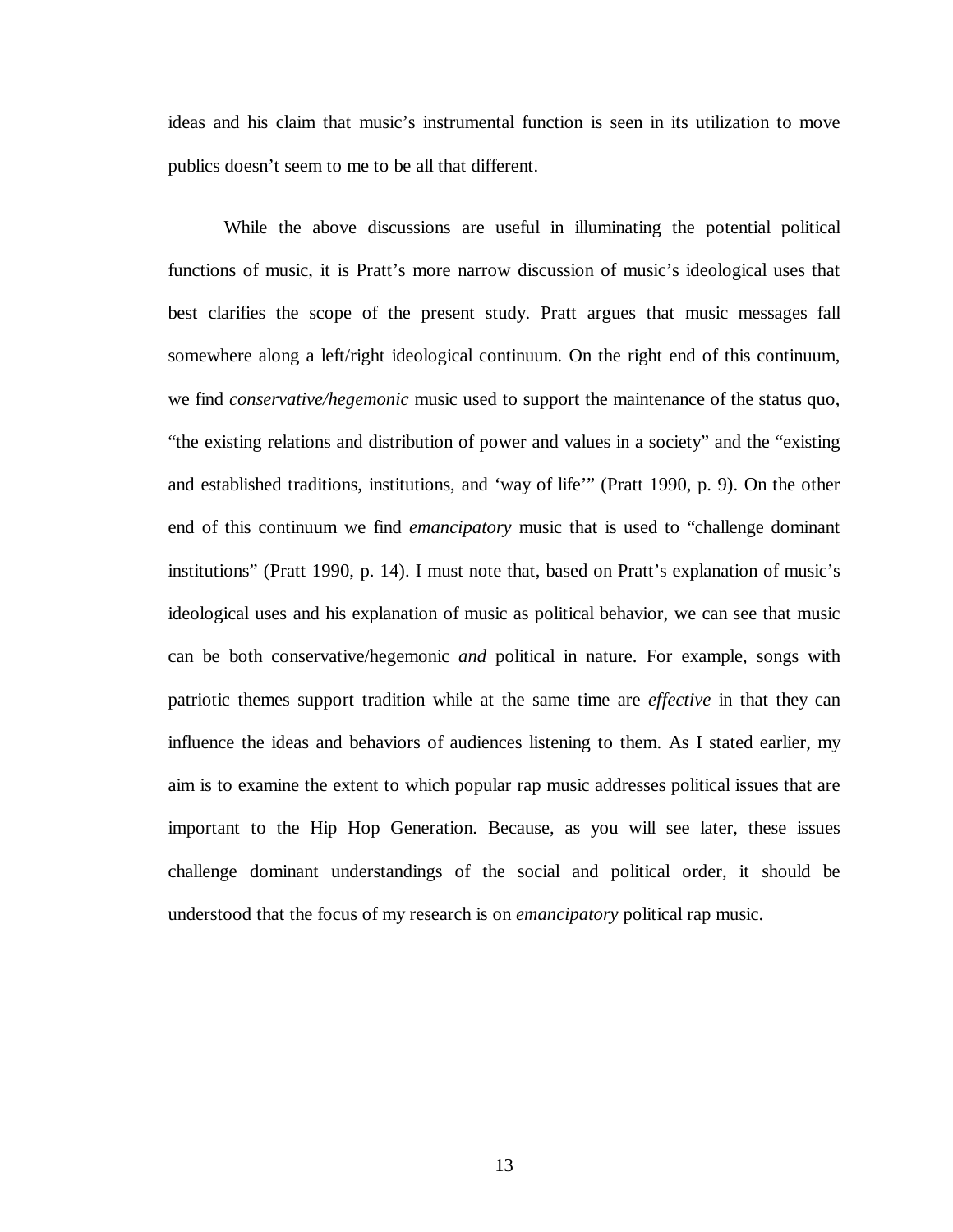#### *Black Music as a Reflection of Black Life*

To the poor, I pour it on in metaphors Not Bluffin', it's nothin' we ain't did before.

Public Enemy "Prophets of Rage"

 In *Black Noise* (1994), Tricia Rose opens the chapter on the politics of Black cultural expression with a brief examination of the above Public Enemy song lyric. While some have suggested that rap music is the "last" (only remaining) voice of Black people in America, as "arguably the most significant form of counterhegemonic art in the black community over the last 20 years" (Neal 1999, p. 136) it is also the "last" (most recent) voice of Blacks in America. By no means, however, is it the first. Rose points out that the lyrical passage "It's nothin' we ain't did before" is a recognition by Public Enemy rapper Chuck D of the "long history of black cultural subversion and social critique in music and performance" (Rose 1994, p. 99) – resistance that emerged as a response to the similar social situation of generations of Blacks living in a white supremacist society.

While it might be inaccurate to suggest that the past subordinate social location of Blacks in America is the same as their current subordinate social location, it would be equally inaccurate to suggest that they are not comparable. No doubt there have been huge transformations in both how race is understood and in racial politics over the last couple centuries, but as Winant (2004) explains, these changes have been marked with, at worst, the same goal of domination and, at least, the same resulting racial inequalities. Centuries of slavery gave way to abolition and emancipation …and Jim Crow disempowerment. Decades of sharecropping, "separate but equal" (or rather "separate"), and mass lynchings gave way to the "great migration" of Southern Blacks to the to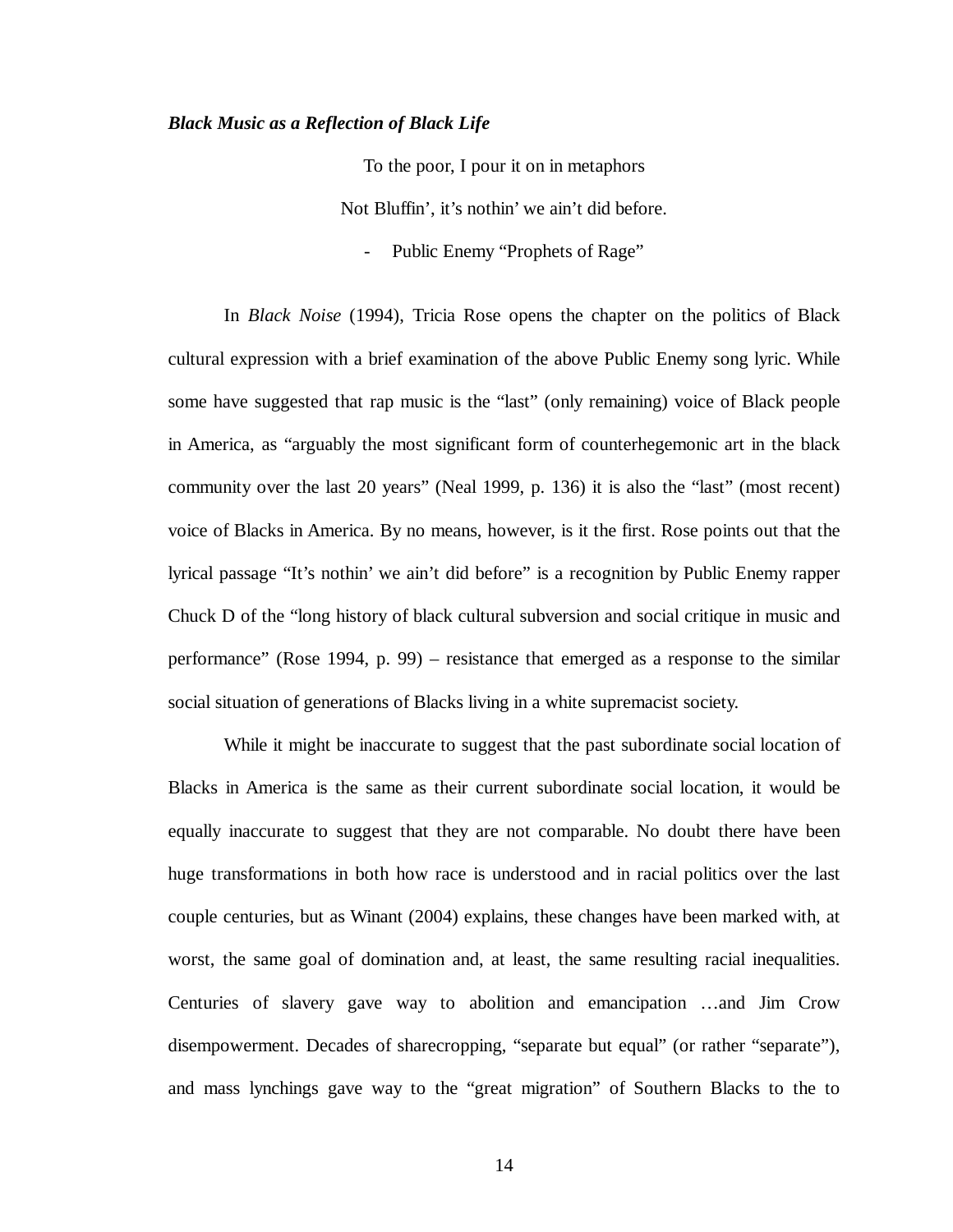prosperous industrial North…and the creation of largely black urban ghettos. White racism weakened during the post-World War II "racial break" – described by Winant as "the most significant challenge to white supremacy that had been mounted since the rise of Europe a half-millennium earlier" – as anticolonial and antiracist movements strengthened and worldwide demographic shifts led to a browning and yellowing of US citizens, both of which set the stage for the Civil Rights movement. Yet, Winant argues, the Civil Rights movement took a number of "accomodationist" stances by 1) failing to push for more sweeping policy that would actually transform the social structure of race and racism and 2) accepting that the movement's antagonists only acceded to some of the more "moderate" movement demands.

So, while understandings of race and racial politics changed drastically, the underlying objective of domination remained intact. Scott (1990) is not only mindful of the ability of subordinate groups to resist domination in indirect ways, but also suggests that this resistance may share similar characteristics over time so long as larger social structure also shares similar characteristics. He notes, "To the degree structures of domination can be demonstrated to operate in comparable ways, they will (other things equal) elicit reactions and patterns of resistance that are also broadly comparable." (Scott 1990, p. xi).

What one can expect, then, is that the critical and subversive musical performances of Blacks living in America will also be comparable in a number of ways. Given the past and present subordinate social location of Black Americans, producers of social critiques from within this population have had to be mindful of the setting in which these performances are carried out. Or as Jones puts it...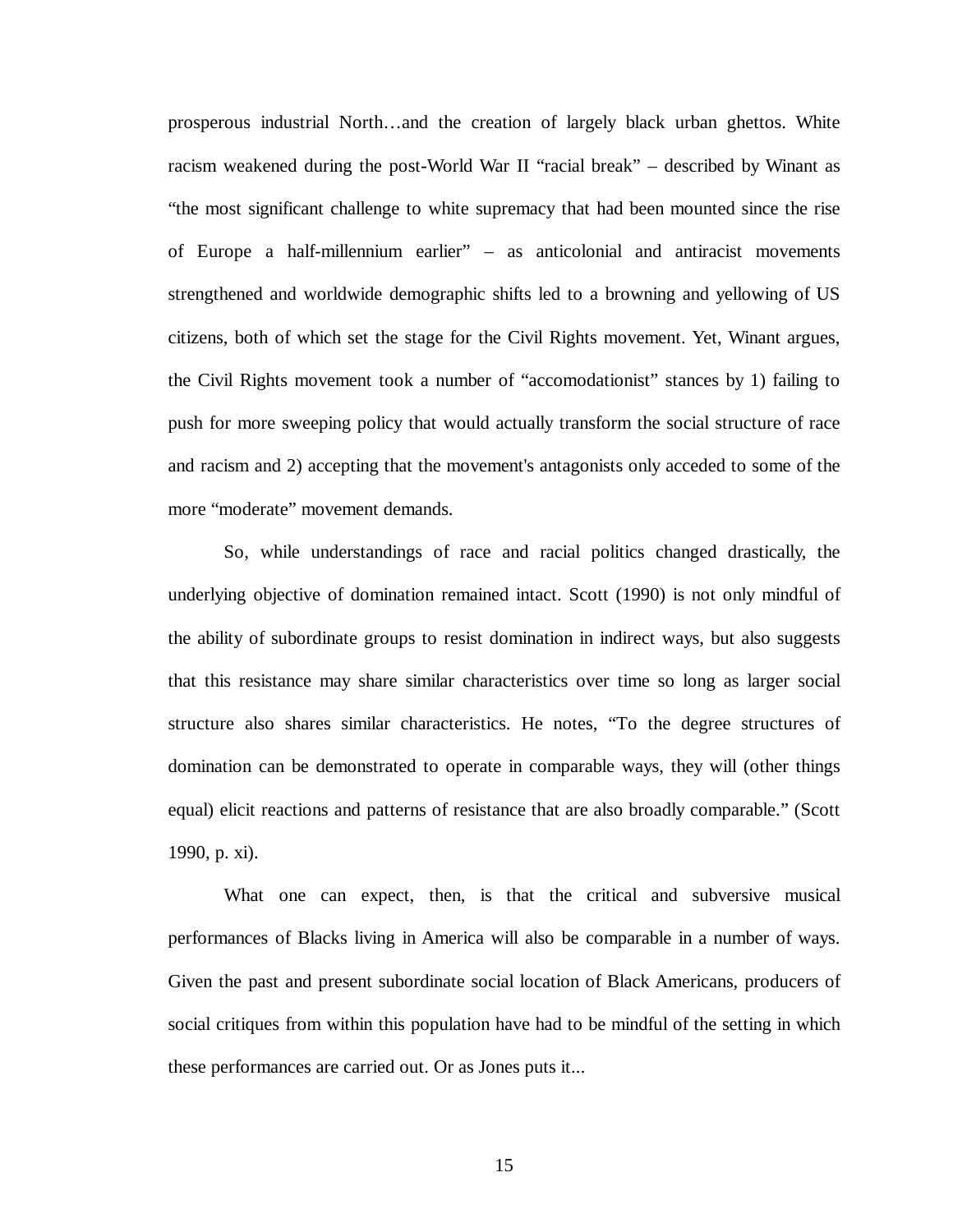"The most expressive Negro music of any given period will be an exact reflection of what the Negro himself is. It will be a portrait of the Negro in America at that particular time. Who he thinks he is, what he thinks America or the world to be, given the circumstances, prejudices, and delights of that particular America. Negro music and Negro life in America were always the result of a reaction to, and an adaptation of, whatever America Negroes were given or could secure for themselves." (Jones 1963, p. 137)

It is also important to note that, historically, direct verbal or performative attacks by Blacks against more powerful dominant groups could have proven unwise and reckless, likely resulting in swift punishment for those who outwardly dissent. Shortly, I will provide examples that direct challenges to white supremacy are met with "punishment" even today.

## *The Changing Same*

 An examination of Black music throughout American history should illuminate a number parallels between different styles, parallels that exist because of similarities in the social realities of Blacks throughout American history. It is important to understand that as a group, Blacks in America have not at any point in time been stripped entirely of their human agency. At the same time, though, they have never been entirely shielded from surveillance and control of dominant elites. While differences in power are much less pronounced today than they were centuries ago, these differences have waxed and waned during different historical periods. What we will likely see is that these changes in power relations have directly influenced the nature of critical political discourse, even as it pertains to the use of music.

 The earliest Black music in America had its roots in West African worksongs and religious music. This music, of course, took on decidedly different forms once Blacks were brought to America. Both types were suppressed by White slave owners and "after a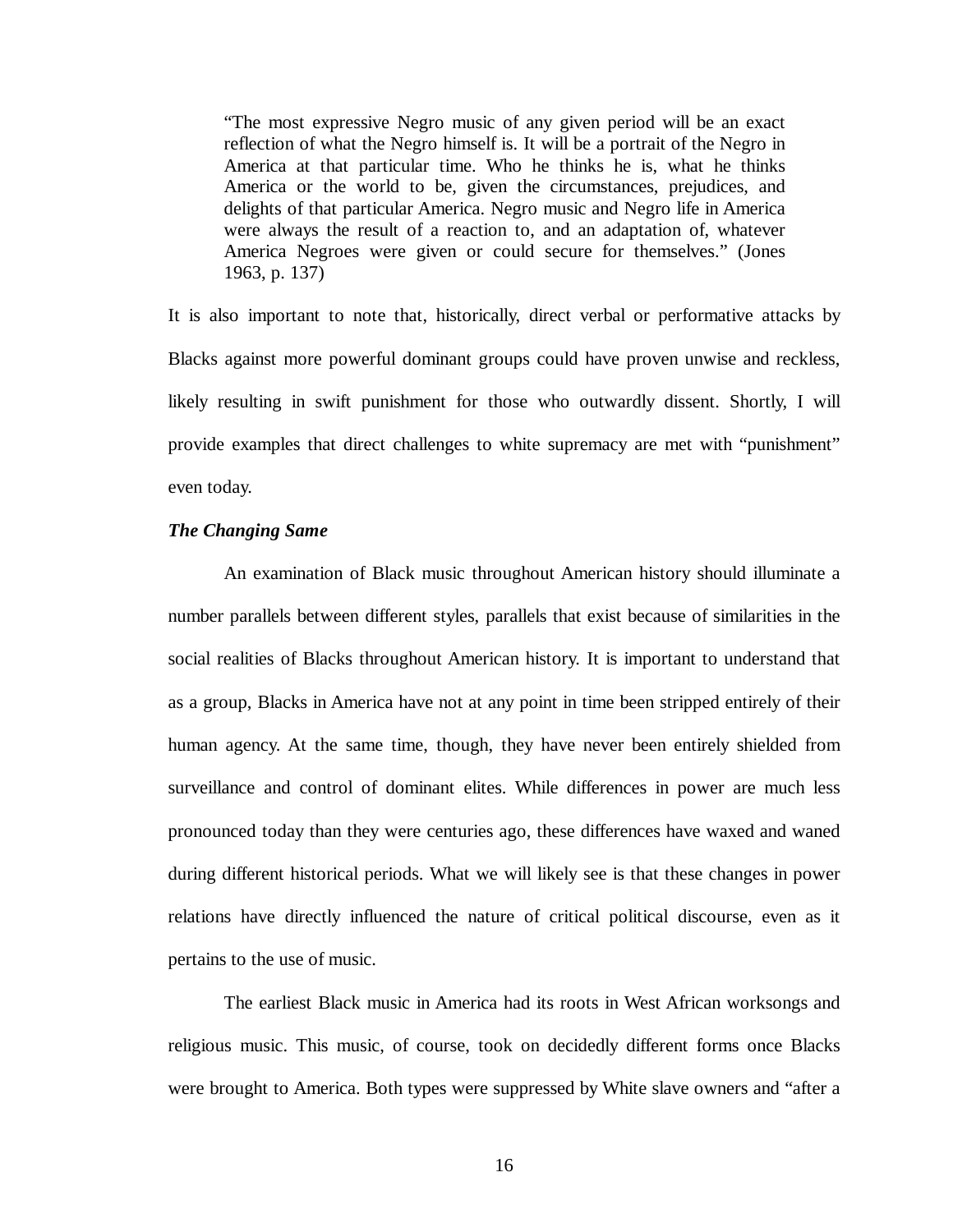time changed into other forms that weren't forbidden in contexts that were contemporary" (Jones 1963 p. 20). The music of the first generations of slaves was influenced by European secular and religious culture and, because Whites prevented slaves from practicing most of their musical traditions, this European/African "hybrid" music served as the immediate predecessors of the Black music of later generations of slaves, including the spirituals and early rural blues.

Black music would undergo even more transformations from these earliest distinctly American forms on through to the 1960s when Jones (1970) explained his concept of "The Changing Same". He argued that while the styles and sounds of Black music evolved in response to transformations in the social world, including changes in the way those in power have dominated racial minorities many "Africanisms" – African customs, philosophies, and ideas brought to America with the first generation of slaves – survived as new musics borrowed elements from older ones and made them their own (Jones 1970, Ch. 5). There aren't "new" Black styles of music. Rather, Black music changes as the Black reality changes, a reflection of the "consistent attitudes within changed contexts" of Blacks in America (Jones 1963 p. 153).

In antebellum America, music served as a way for slaves to find solace and comfort during and after working in the fields, but also served a number of the emancipatory and political functions discussed earlier. The slave folk songs and spirituals – what DuBois (1995) called "sorrow songs" and described as "the most beautiful expression of human experience this side the seas" (DuBois 1995, p. 265) were "the first cultural form of both resistance and affirmation of identity by oppressed blacks in U.S. history" (Pratt 1990, p. 53; see also Jones 1963 p. 42). Pratt remarks: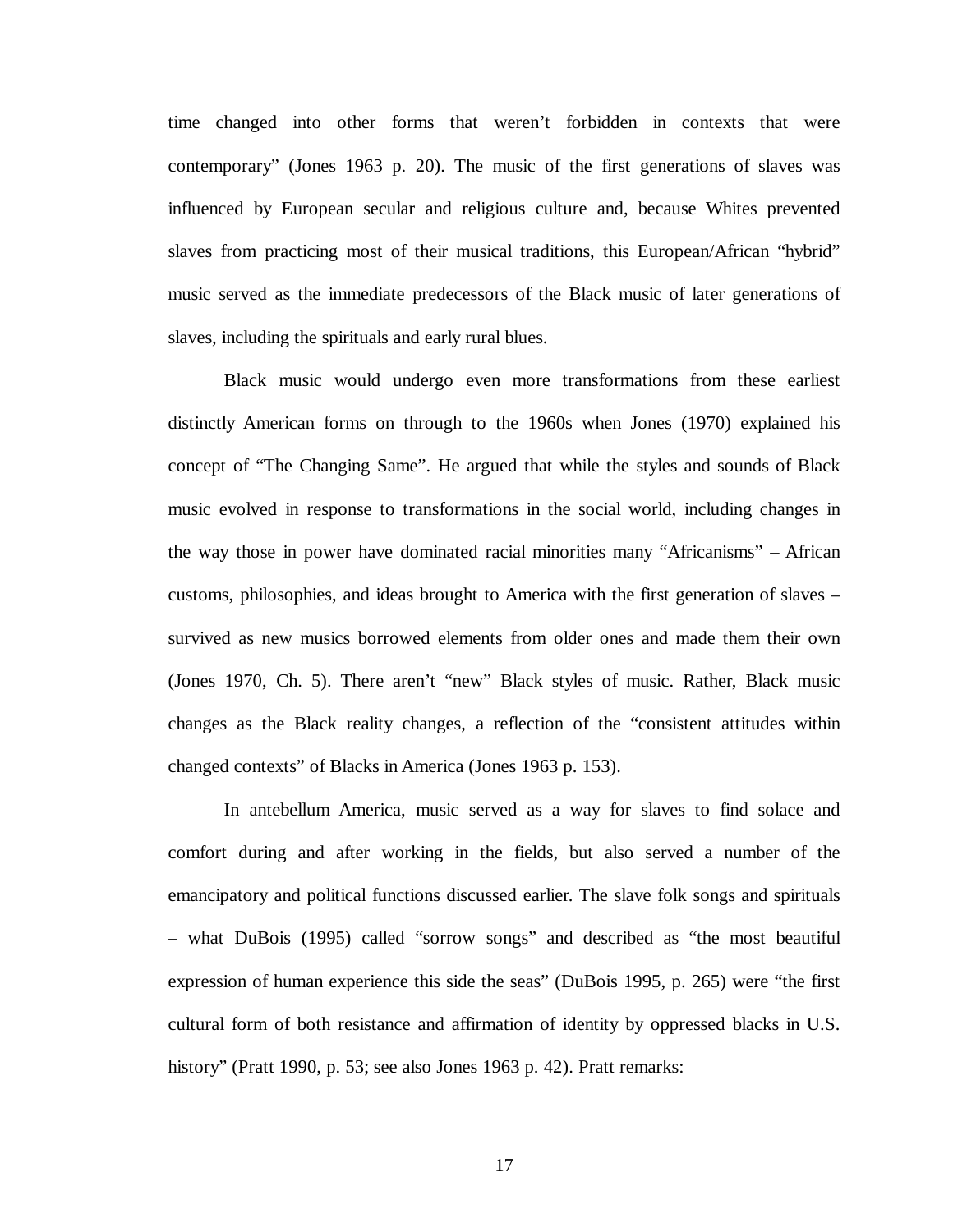"The spirituals suggest music may function in a profoundly utopian way, seeking to transcend the existing order. Where there are no formally organized ways of creating alternatives, music is that space, that realm of freedom only in concrete historical-sociological transformations" (Pratt 1990, p. 59).

The slave spirituals as "utopian statements" are unique on a number of levels. Slaves were typically kept from engaging in any sort of independent activity, individually or as a group, outside of those permitted by their masters. For example, the slaves, stripped of their native religions, were only allowed to openly follow Christianity, albeit a very narrow interpretation which seemed to condone the social standing of both master and slave and justify the treatment of the latter by the former. Of course, beyond the earshot of their masters, resting in their quarters during the evenings or on weekends, slaves created and communicated freely discourse where they could be openly critical of this version of the spiritual and social order.

Again, this does not mean that such social critique was not shared in the face of the powerful. The slaves used music as one way of responding to the control imposed upon them. Directly under the noses of the overseers, slaves would sing religious/Christian songs that could be interpreted as showing reverence for and submission to the God of the dominant culture, a God that seems to advocate (or at least turn a blind eye) to their plight – "proof that their socialization efforts were having desired effects" (Neal 1999, p. 38). In reality, however, they were often singing about escape to the North (my home [the North] is over Jordan [the Ohio River]!), sharing information about the Underground Railroad, revolting against and/or killing their masters, or gaining true salvation/freedom with the help of a God that was more likely to punish those who inflicted so much misery upon them. (Ellison 1989, p. 49-52). These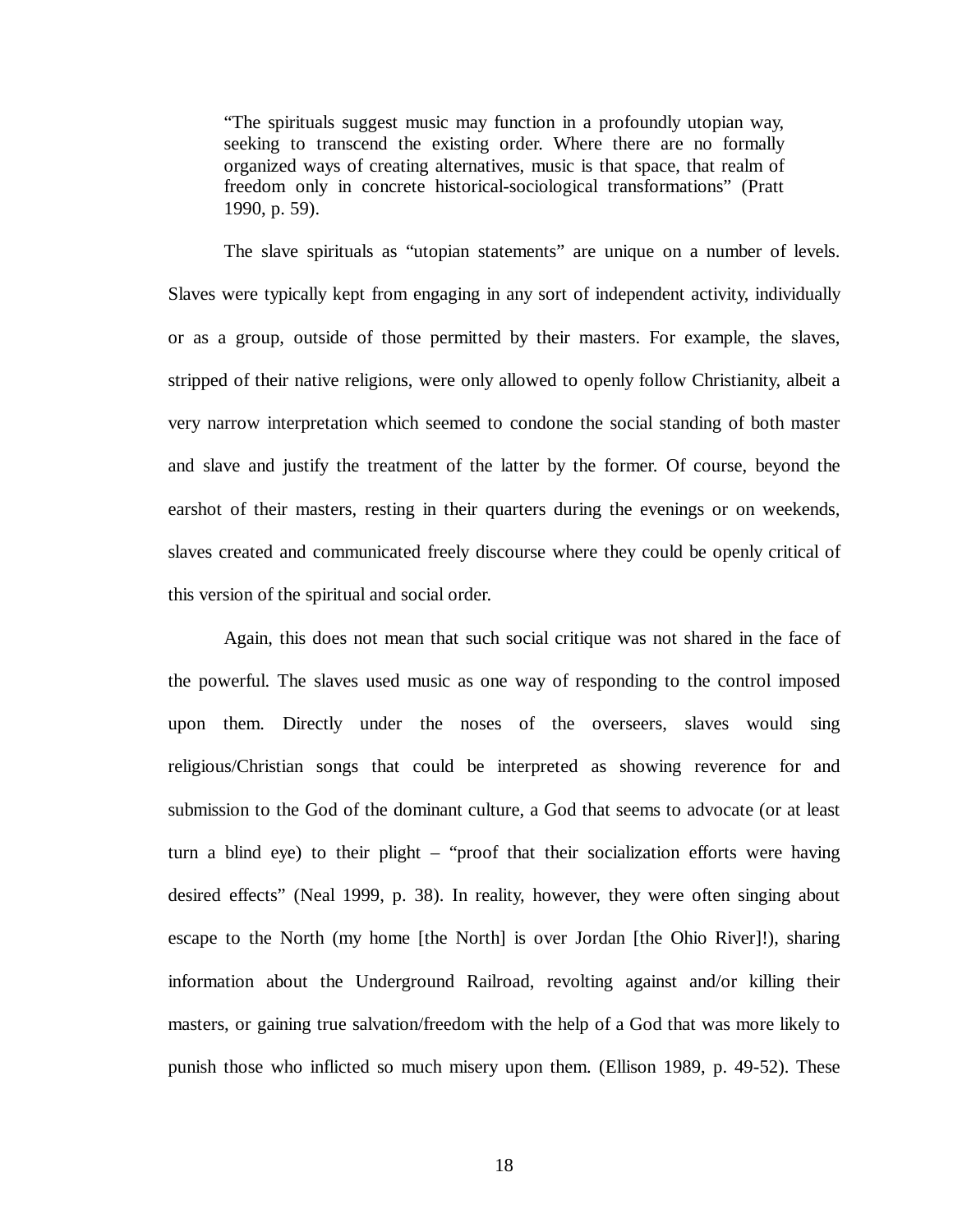calls of resistance were camouflaged through the creation of "metaphoric landscapes" and use of "mystified language" (Neal 1999, p. 2), but did not only use language and the spoken word to convey messages. Neal further explains that the meanings of these songs were not simply transmitted through the narrative content of the song, but via the tonal qualities of the words themselves:

"Denied access to the predominant instrument(s) of rhythmic (human) expression, the vocal quality of the first and second generations of Africans in the United States begin to mimic the very diversity of tones and colors that were inherent in African polyrhythms of the past. The practice of polytonal expression or polytonality, in which complex and varying meanings were conveyed via vocal tones, represents a unique process that is emblematic of the African-American experience." (Neal 1999, p. 38).

The use of the disguised messages found in the spirituals was one way that the slaves could create an additional social space wherein they had the power to denounce their oppression in the immediate presence of their oppressors, "take as much control over their living and working conditions as possible", and "spur…their determination to keep their spirits free from demeaning domination" (Ellison 1989, p. 49). Slaves also had to be active in creating these spaces, a process Scott describes as the "work of negation" (Scott 1990, p. 108). This example of human agency set the stage for the development of social spaces like the jook-joint and honky-tonk (and later, I would argue, the earliest hiphop park and club jams) which "re-created the covert social spaces" that "afforded safety, sustenance, and subversion among the Black masses in the Deep South". For decades thereafter, the music that emerged from these locations of the Black Public Sphere became "integral to the formation of narratives of social and political resistance to the African-American Diaspora" (Neal 1999, p. 2)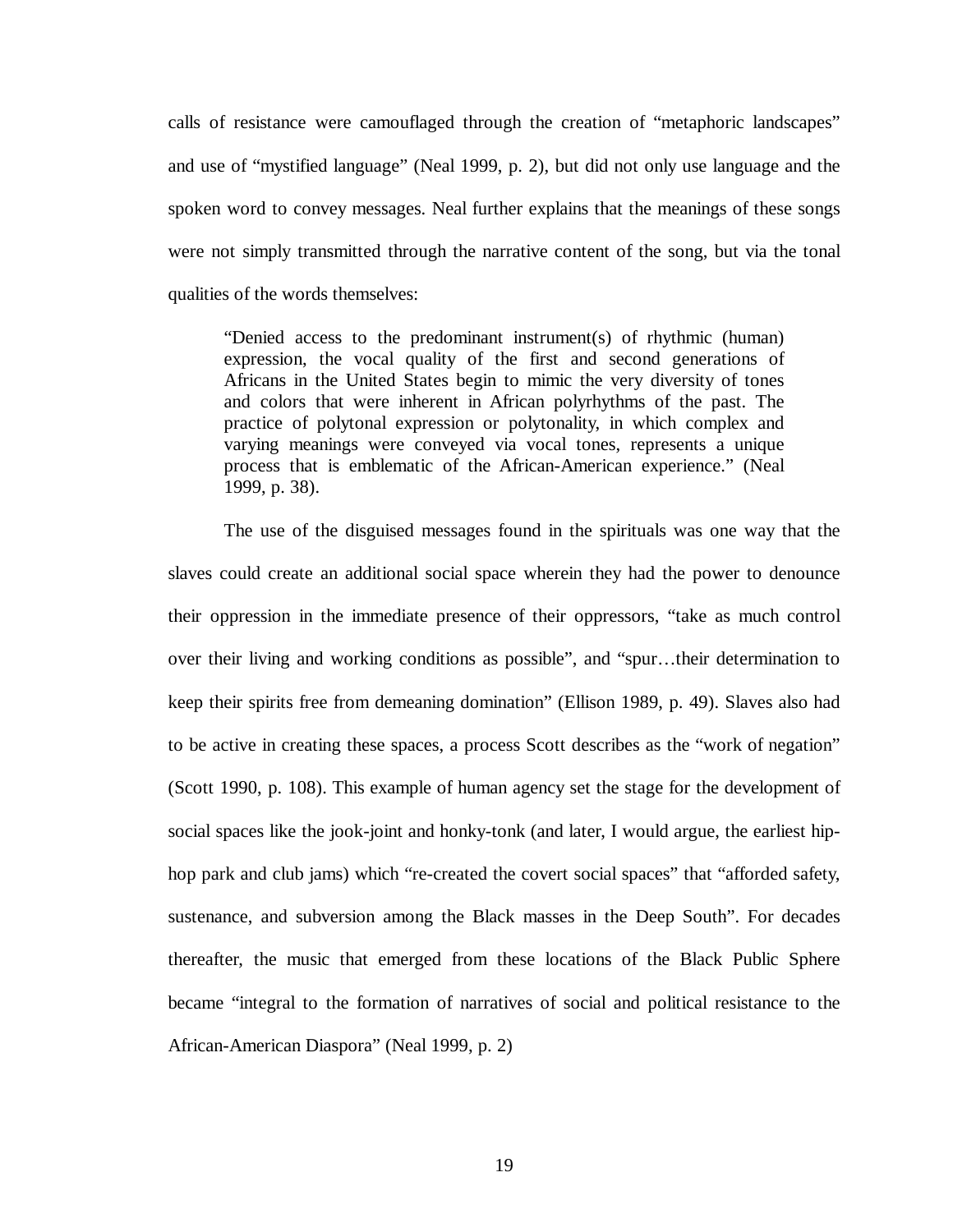Neal (1999) explains the process by which the breakdown of slavery and "emancipation" of Blacks created the conditions for the emergence of a Black Public Sphere that included social sites where emancipatory music could flourish. With the implementation of the Emancipation Proclamation and the end of the Civil War came a new legal status for Blacks in America, one that offered them "full" rights. While Blacks were emancipated on paper, their social status changed little. They continued to be denied access to white social spaces, from public schools to places of business, and were often threatened with or experienced physical violence when they attempted to enter them. Out of necessity came the creation of covert, yet social, Black Public Spaces to counter this constraint and provide alternatives to the isolation that came with it (Neal 1999, p. 4).

A few of these more notable spaces where Blacks could find support could be found within institutions where music was at the forefront of the social experience. For example, Neal (1999) suggests that the Black church was the "quintessential institution" around which the Black Public Sphere emerged before and after the Civil War (see also Jones 1963 p. 48). While Black slaves were critical of the brand of Christianity being forced upon them by their White owners, many did accept some of its basic tenets – namely, the promise of eternal damnation for the(ir) wicked (masters) and the promise of eternal salvation for the righteous (slaves) – because they coincided with a version of American democracy that they sought, one where "all 'men'" were created and treated equal. While the slaves were covertly singing about freedom from white domination, the formation of the Black church after the Civil War allowed for a site where Blacks could openly sing the same songs (and openly critique American "democracy" as well) and "escape, momentarily, from a subhuman existence" (Miller & Skipper, Jr. 1968, p. 30).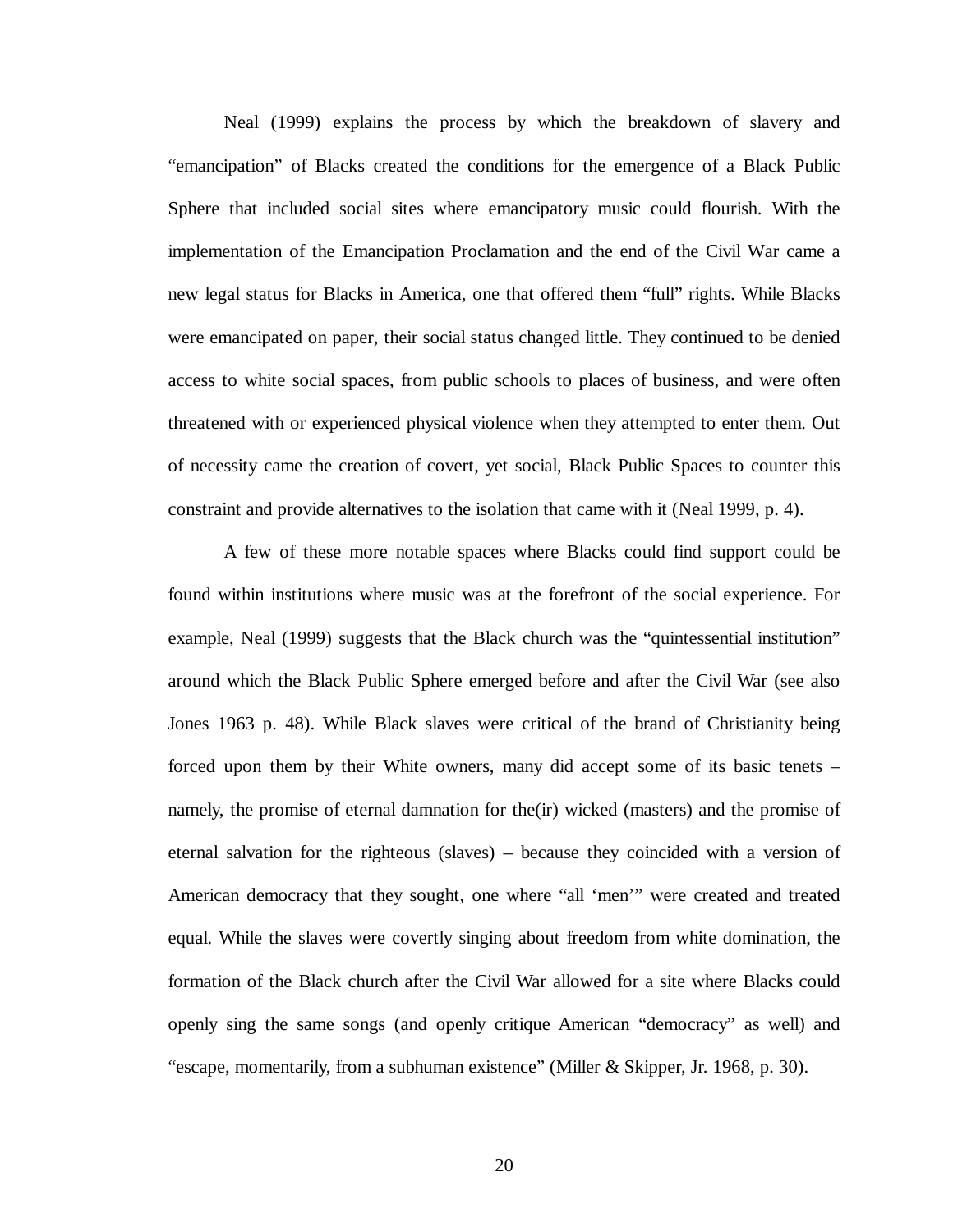Neal (1999) remarks that there were divisions within the newly emerging Black Public Sphere. He contends that the Black church "privileged the sensibilities of the liberal bourgeois" and functioned as the "formalized and public expression of African-American political and social sensibilities" (Neal 1999, p. 6). Jones (1963) argues that this schism became wider in the post-bellum South, a time when, he claims, "the Negro…stood further away from the mainstream of American society than at any other time" (Jones 1963, p. 59). Not only did Blacks continue to be segregated from Whites as a result of Reconstruction and Jim Crow, but lower-class Blacks grew further away from many middle- and upper-class Blacks attempting to assimilate into the larger White society. The status of the Black church as the definitive site of the Black public sphere diminished as the larger population of lower-class Blacks resisted bourgeois criticism and authority and attempted to create social sites that privileged working and lower class sensibilities, hidden from both the Black church and the larger White public sphere. What emerged were informal and "underground" jook-joints, honky-tonks, and after-hours clubs – spaces where musicians refrained from imitating the music of the Black church, which itself had begun to imitate European musical forms, and instead borrowed more readily from the African call-and-response and shouts creating an early version of what we today know as the blues (Jones 1963, Ch. 5; see also Pratt 1990, Ch 4).

 Soon after "Emancipation" gave poor Southern Blacks the "freedom" to compete economically with poor Whites, Jim Crow stacked the deck against them. Many Blacks were forced to travel across the South in search of work, often times alone, navigating the social terrain as an individual as opposed to part of a slave collective. Being required to participate in a (Western) social reality that demands individuals look inward, Jones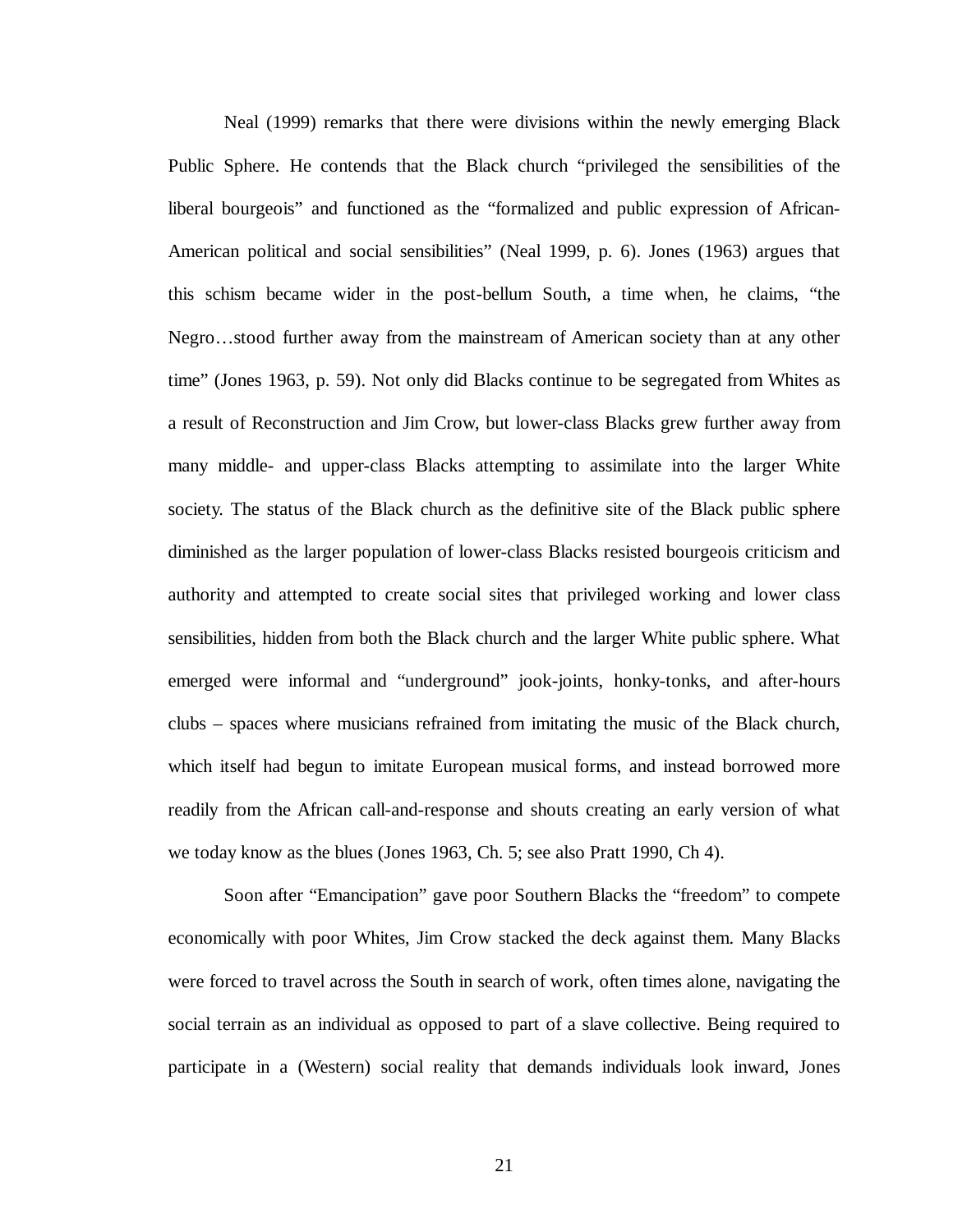(1963) argues, directly influenced the focus of Black secular music to change from that which highlighted the "exploits of the social unit" to that which drew attention to "the life of the individual and his individual trials and successes on the earth" (Jones 1963, p. 66). Coupled with the increased leisure time of many post-slavery Blacks and the growing use of instruments like the guitar and harmonica, the blues increased in popularity over the course of the latter decades of the  $19<sup>th</sup>$  century. In addition, primitive jazz or "instrumental blues" became popular as Blacks began mastering European instruments like brass horns and the piano.

Early blues and jazz soon became popular in Southern cities, but it too was transformed as a result of control from above. In New Orleans, for example, light-skinned Black "Creoles" were allowed to play jazz-like instrumental tunes (with a decidedly heavy European influence) and entertain in public spaces even before Emancipation. Shortly before the turn of the century, however, de jure segregation put a number of these entertainers, many of which who were working for whites, out of work. Blacks were divided – again – along class/status lines and these early instrumental performers separated themselves from the growing number of blues performers that were beginning to play in the urban saloons and jook-joints. While divided, Jim Crow now required that both groups be in close physical proximity to each other (and away from whites), which led to the formation of more modern jazz as the European-sounding "instrumental blues" blended with classic blues.

This class schism continued even as newly developed Black public spaces began to emerge in cities of the urban North – first Chicago and, later, cities like Saint Louis, Kansas City and New York. "The 'space' that the city provided", Jones explains "was not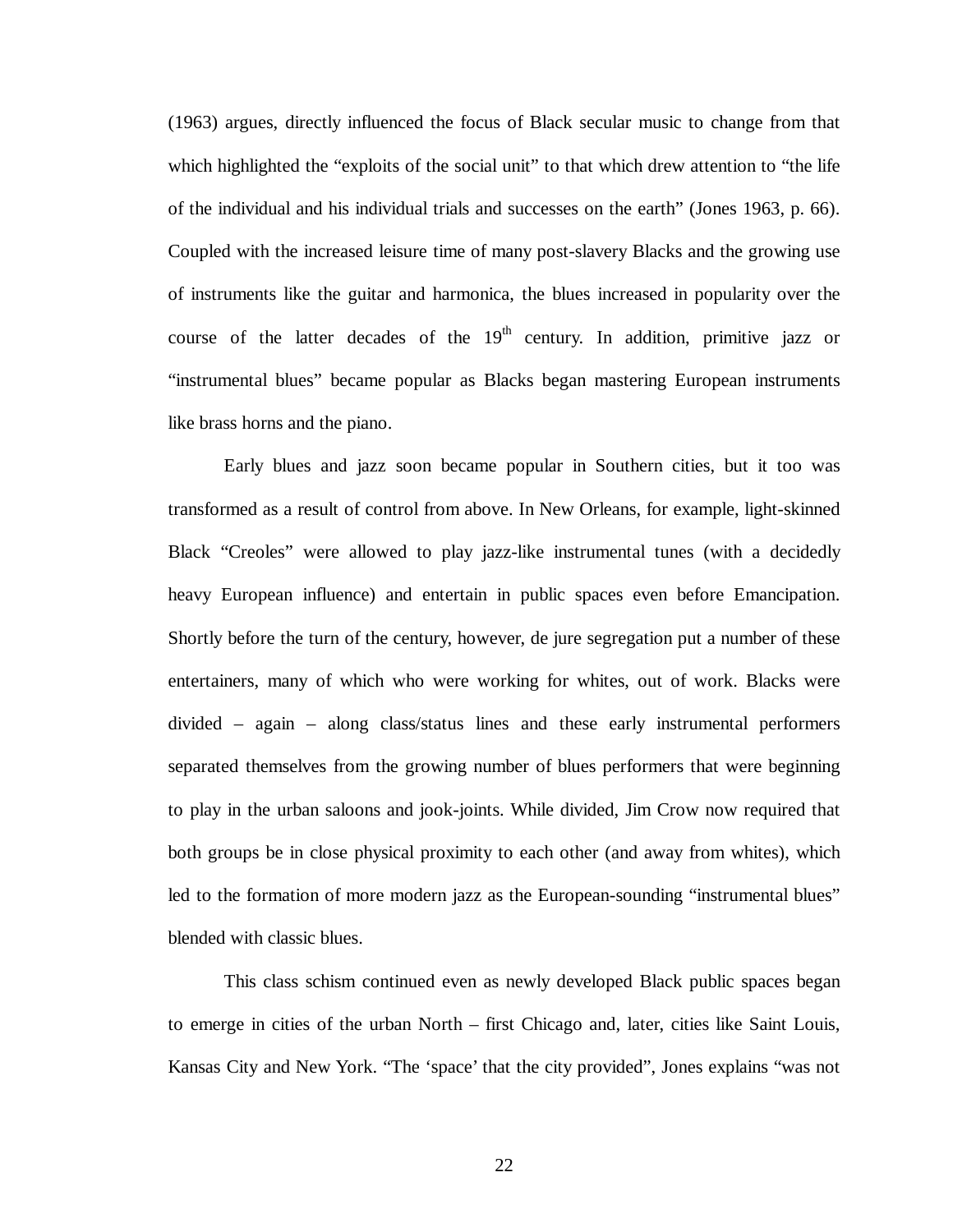only horizontal; it could make strata, and disparities grew within the group itself" (Jones 1963, p. 121). When poorer Southern Blacks migrated in the early  $20<sup>th</sup>$  century, they brought with them the same blues and "dirty" jazz that was met with disapproval by the Southern Black bourgeois and lighter skinned musicians. The response by the emerging middle-class of Northern Blacks was similarly unwelcoming. The separation of this segment of the Black Public Sphere allowed Blacks to continue their critiques of the social world, though changes in their social realities resulted in changes to the objects of criticism. Where "country blues" criticized inequitable treatment by slave owners and landlords, the "urban blues" brought to light issues concerning unemployment and ghetto living conditions (Ellison 1989, p. 3).

During the first decades of 1900s, what became known as the "classic blues" had flourished (albeit underground) in the Northern cities, spurred in part because of the attractive mobility narratives found within. By the 1920s, blues and, especially, its Europeanized offshoots like jazz and ragtime had become increasingly popular, helping to spur the development of the recorded music industry which, in turn, helped propel the radio industry as white businessmen began to realize the commercial potential of narrowcasting to niche Black markets and Black-culture voyeurs (Neal, 1999). George (1988) notes that during the "Roaring Twenties" and throughout the span of the Interwar Period, jazz and "white jazz", or swing, became so popular among Whites that they were actually seen by their fans as "white music". It didn't hurt that much of the earliest recorded jazz came from white bands. Most, however, considered it "race music" and despite its increasing popularity it was met with still more criticism from above. White cultural critics especially and Whites more generally branded jazz as "vulgar, filthy, and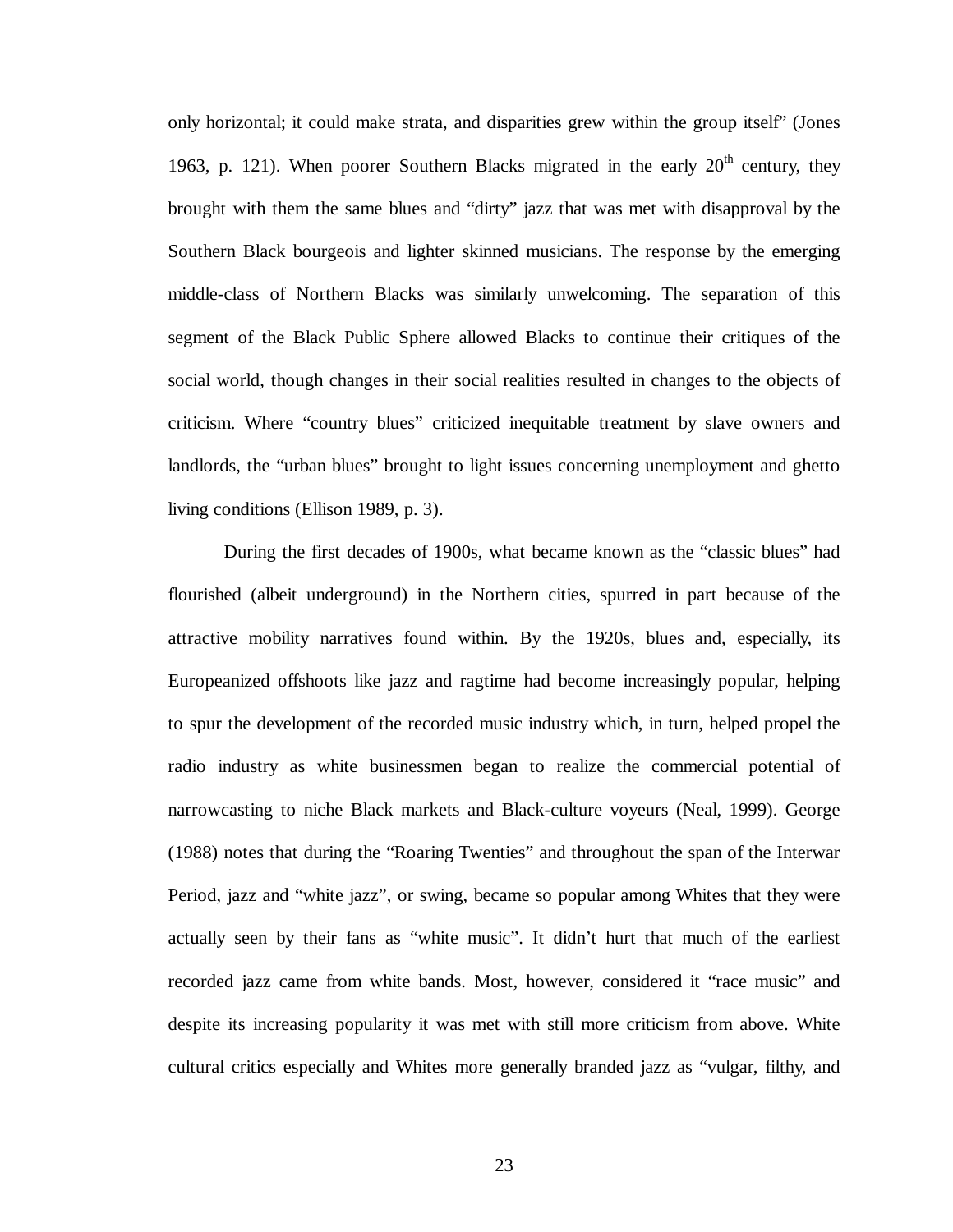suggestive". Black elites, ever aware of the images of blackness made visible to whites, agreed and felt that such displays by Black jazz performers "hindered the advancement of the race" (George, 1988 p. 8).

The Great Depression and World War II put a halt to the success of "race" recordings (and, indeed, much of all recorded music), but relative prosperity following the war put radios in a large number of lower-class Black homes allowing popular Black music – now repackaged as "rhythm  $\&$  blues" – to thrive as this segment of the population gained access to the most current releases. Initially, R&B remained "underground"…popular, but still outside of the larger commercial market for swing music which, by now, had "submerged all the most impressive acquisitions from Afro-American musical tradition" (Jones 1963, p. 181). Following in the footsteps of the shout singers of decades past, R&B artists, in part because of the increasing use of electric instruments, were as loud and as harsh as ever. Repulsed by the increasingly watereddown (white) sound of swing and other popular Black genres, artists began producing music "that had more than an accidental implication of social upheaval associated with it" (Jones 1963, p. 188).

Bebop (and hard-bop, a further deviation from mainstream Black music), for example, took on a "willfully harsh" and "anti-assimilationist" sound – it was "at a certain level of consideration, a reaction by young musicians against the sterility and formality of Swing as it moved to become a formal part of the mainstream American culture (Jones 1970, p. 16). Bebop and R&B musicians were "reclaiming the critical edge of black communal expressions from the arms of mass consumer culture" and "recreating the vitality of the covert spaces of the rural South and  $20<sup>th</sup>$  century urban North" as they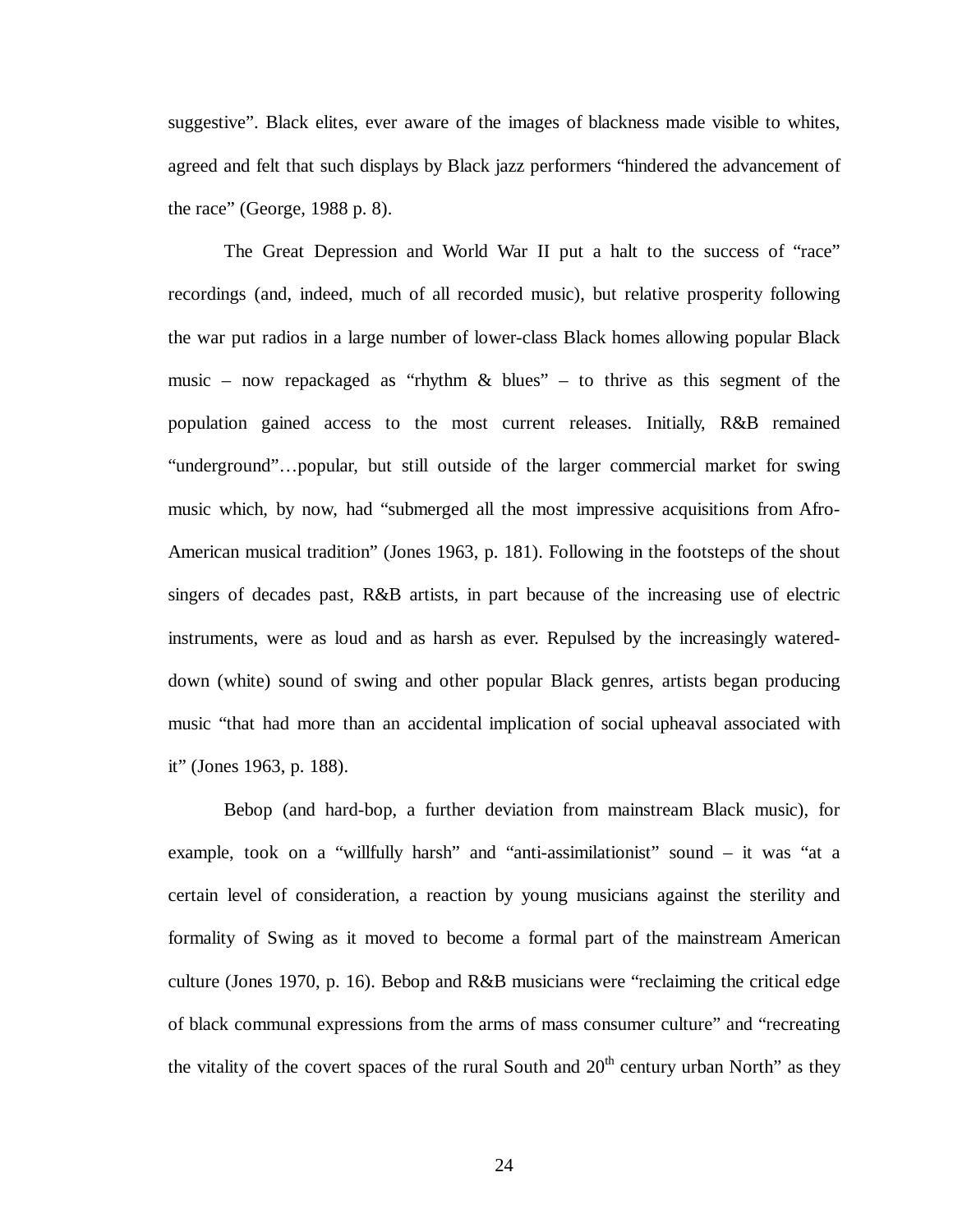toured the Chitlin' Circuit, a network of venues that provided the only outlet for Black musicians playing this brash new sound. A product of the now-large Black urban underclass, bebop was an expression of "objective cynicism" toward an America in which they played an integral part (economically and, more recently, militarily), but in which they were still second class citizens, unable even to use their relatively greater wealth to "buy…a way out of the huge Negro ghettoes of the cities" (Jones 1963, p. 178). Opponents, once again, "descended on the new music with a fanatical fury" (Jones 1963, p. 188). Members of the emerging Black middle class where quick to express their disdain. And for the first time, white "middle-brow" music critics and writers were voicing their negative opinions of bebop not simply because it was a Black music, but because of the sounds and the content of the music. They failed, Jones argues, to examine the music outside of "white middle-brow standards of excellence" and question bebop's "social and cultural intent" or the reasons why the particular sounds and content existed at all (Jones 1970, Ch. 1).

 As the Civil Rights movement began gaining steam and the political terrain began to change in the 1950s and 1960s, so did the nature of Black popular music. During this time Black DJ's and Black radio managed grab the attention of a sizable portion of white youth by playing "electric blues" or rock & roll. However, while rock & roll went on to dominate the airwaves for decades following, it did so only after white artists began performing "covers" of rock & roll songs written by black artists and, later, became successful at emulating the style more generally. As George puts it: "...rock became, after 1965, white music made by white people with the occasional black old-timer thrown in" (George 1988, p. 93).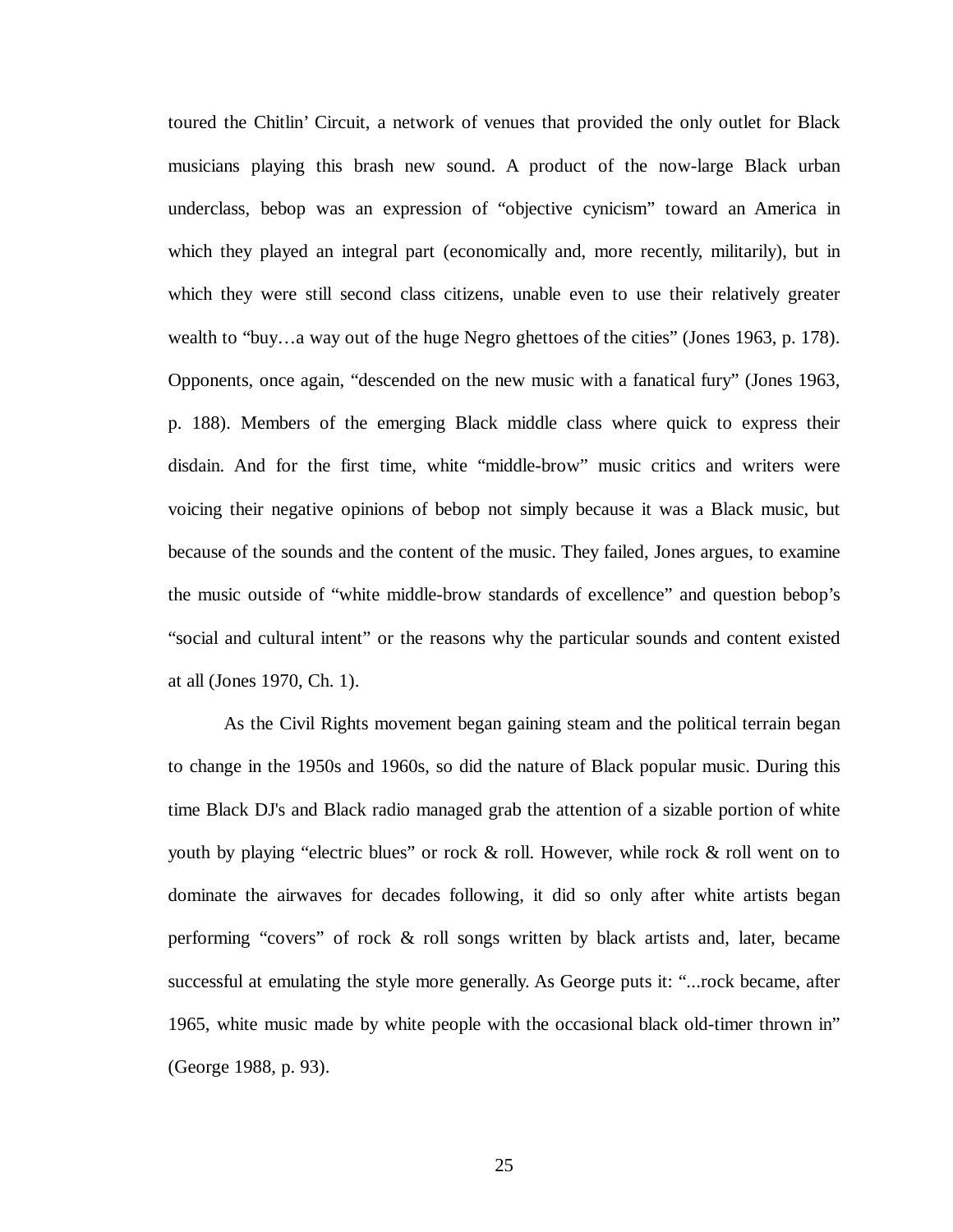At the same time, attacks against Black leaders, artists and intellectuals led to a reemergence of the Black church as a dominant (and safe) institution of Black expression. In turn, gospel music fused with rhythm & blues, linking the spiritual with the secular to form what would later be called "soul" music. Throughout the late 1950s and early 1960s Black artists on record labels like Motown and Stax found great success singing slick and "soulful" pop songs. But by the latter part of the decade, soul music had undergone a transformation that mirrored the changing and increasingly political rhetoric of the Black public sphere - "as the organized struggles for African-American empowerment intensified...the black popular music tradition began to convey the urgency of its historical moment" (Neal 1999, p. 62).

 During the late 1960s artists such as Curtis Mayfield, Aretha Franklin, and James Brown released Black protest music to both critical and commercial success. Neal (1999) argues that this segment of the Black Arts Movement culminated in the release of Marvin Gaye's album "What's Going On" in 1971. The reign of the Black Arts Movement would be brief. "What's Going On" was released in the wake of seemingly unrestrained state repression against a number Black political groups, exemplified by COINTELPRO's (FBI's counter-intelligence program) surveillance of Martin Luther King and its infiltration into (and attempts at destroying) the Student Nonviolent Coordinating Committee and the Black Panther Party. In addition, the years that followed saw a rise in corporate involvement in Black artistic expression and an ensuing depoliticization of popular Black music and art. That the content of Gaye's 1973 album "Let's Get It On" was overtly sexual and almost devoid of the political messages found on his album released just two years prior only makes sense given the larger social context, a "logical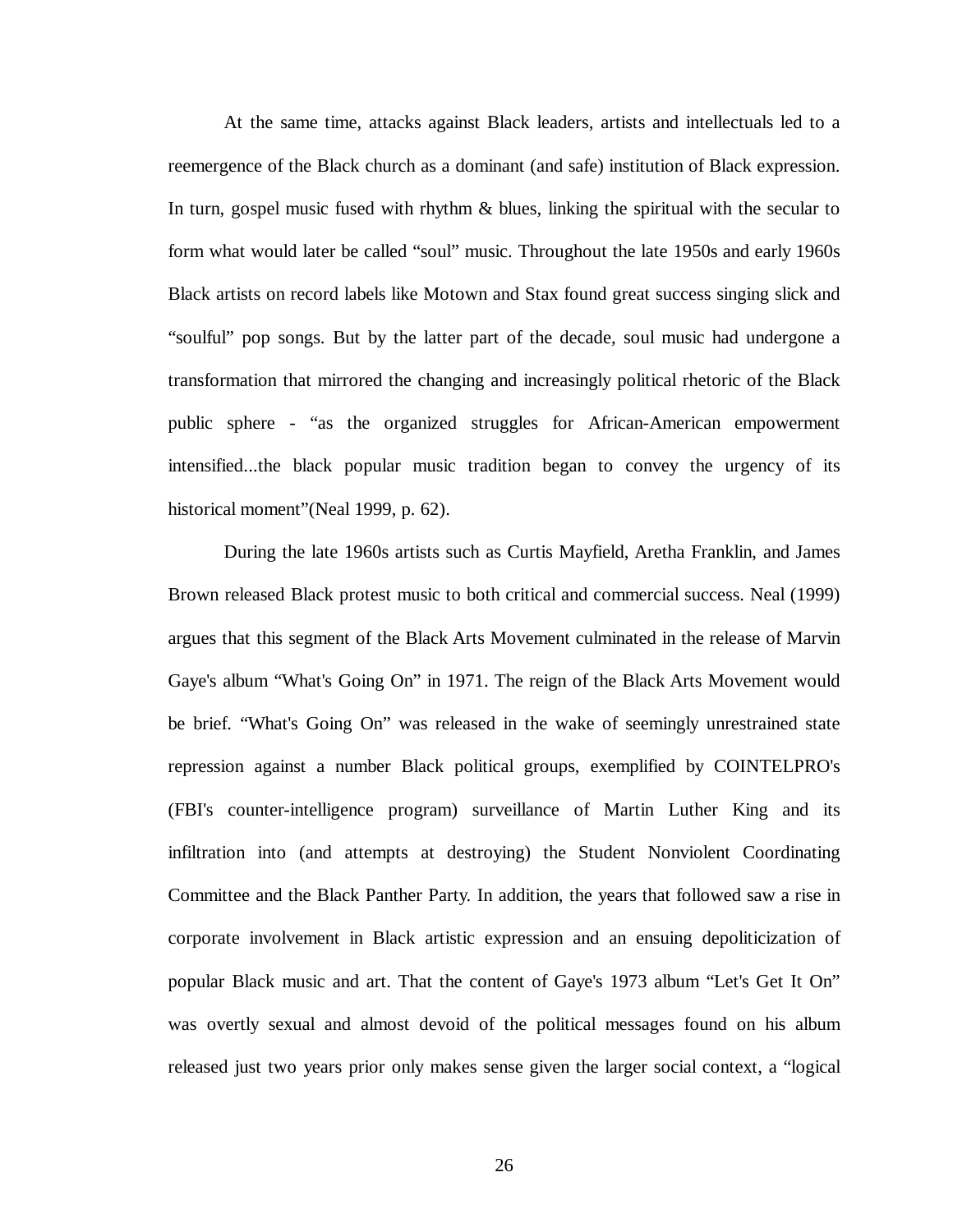manifestation[s] of the effects of pervasive state-sponsored violence aimed, successfully, at destabilizing the most radical elements of the black protest movement" (Neal 1999, p. 66).

 The increasing influence of corporate radio on Black music led to the beginning of what George (1988) described as the "death" of rhythm and blues and the reign of the "crossover" artist. Major labels managed to woo a number of the top soul and R&B artists of the 1960s from the independent labels on which they'd become famous. Disco would be the nail in the coffin and by the early 1980's only a select few "urban contemporary" (Black) artists were garnering commercial success. Most of America, however, was unaware that for nearly a decade teens in New York were shaping the contours of an artistic subculture that featured its own brand of musical expression. Hip hop culture gave birth to rap music, a genre that, in the span of only a few years, would become a worldwide phenomenon and provide a platform for a Black (and Brown) underclass to tell their story – a story that had fallen on deaf ears for the greater part of the last decade.

## *Black Noise – The Rise of Hip Hop*

 Tricia Rose (1994) has suggested that the primary context for rap music's creation lies within Afrodiasporic artistic and expressive traditions, the development of hip hop culture more generally, and the unique urban context of New York City during the 1960s and 1970s. Many of the sounds of rap are similar to and can be rooted in West African forms of musical expression (Rose, 1994; Keyes, 2002; George, 1998). Words are recited in a poetic fashion with the cadence of the rapper's speech set to the heavy instrumental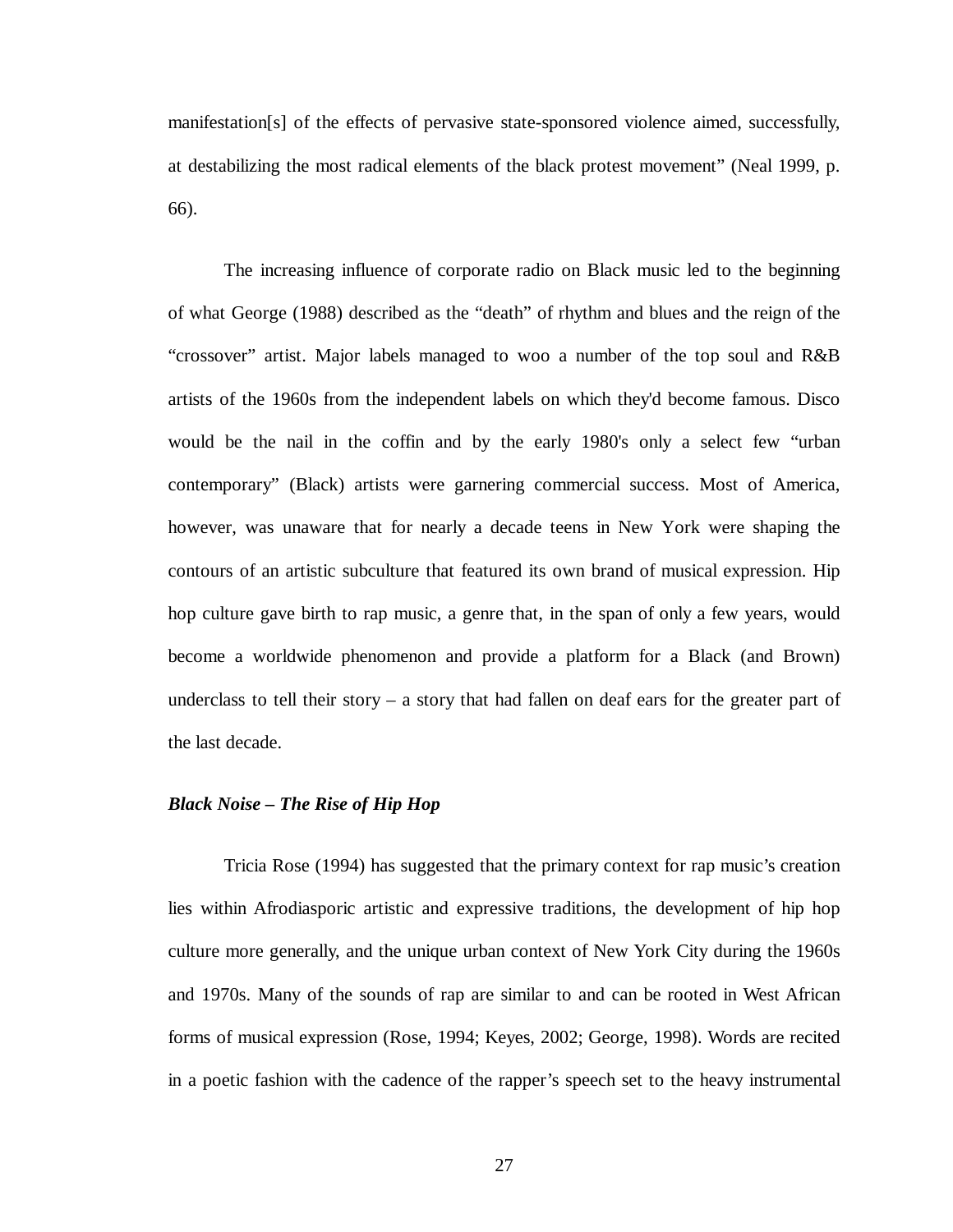rhythms. Melody takes a back seat to drum beats, while singing is usually reserved as accompaniment. Rap is sometimes used to tell long stories or cautionary tales, a practice that some have traced back to West African griot storytellers. The African and early African American practice of "playing the dozens", where men boast about their masculinity and trade insults, today takes the form of the "battle rap" where rappers verbally spar to show their rap skills. "Toasting" or chanting rhythmically over instrumentals is a practice can be traced back to early African-American slaves. More recently (but *before* hip hop), toasting over electronic instrumentals became common in Jamaica as well, suggesting a common African origin. Hip hop's connection with Jamaica is not simply a sidenote.

 Clive Cambpell, or DJ Kool Herc, is seen by many as the "Father of Hip Hop". Chang (2005) goes in-depth to explain how Herc started it all. Herc had moved to New York from Jamaica in the late 1960s and brought with him knowledge of the loud stereo systems he'd seen at street parties in Kingston. In the early 1970s, Herc became a local legend, known for throwing the wildest and loudest house parties in New York. With Herc's help, all of the artistic aspects of what collectively became known as hip hop began to come together. For example, B-boy collectives, or "breakdancers (which also borrowed heavily, but indirectly, from African dance [Rose, 1994]), had been forming for a while and would come to his parties to show off their dancing skills.

 Other "hip hop" DJ's gained in popularity as well. Grandmaster Flash became a master at using two turntables and a mixer to play a drum break on one turntable and mix it with the same drum break from the same record on the other turntable, extending the break indefinitely and giving the b-boys a platform for their dance battles. Later, Afrika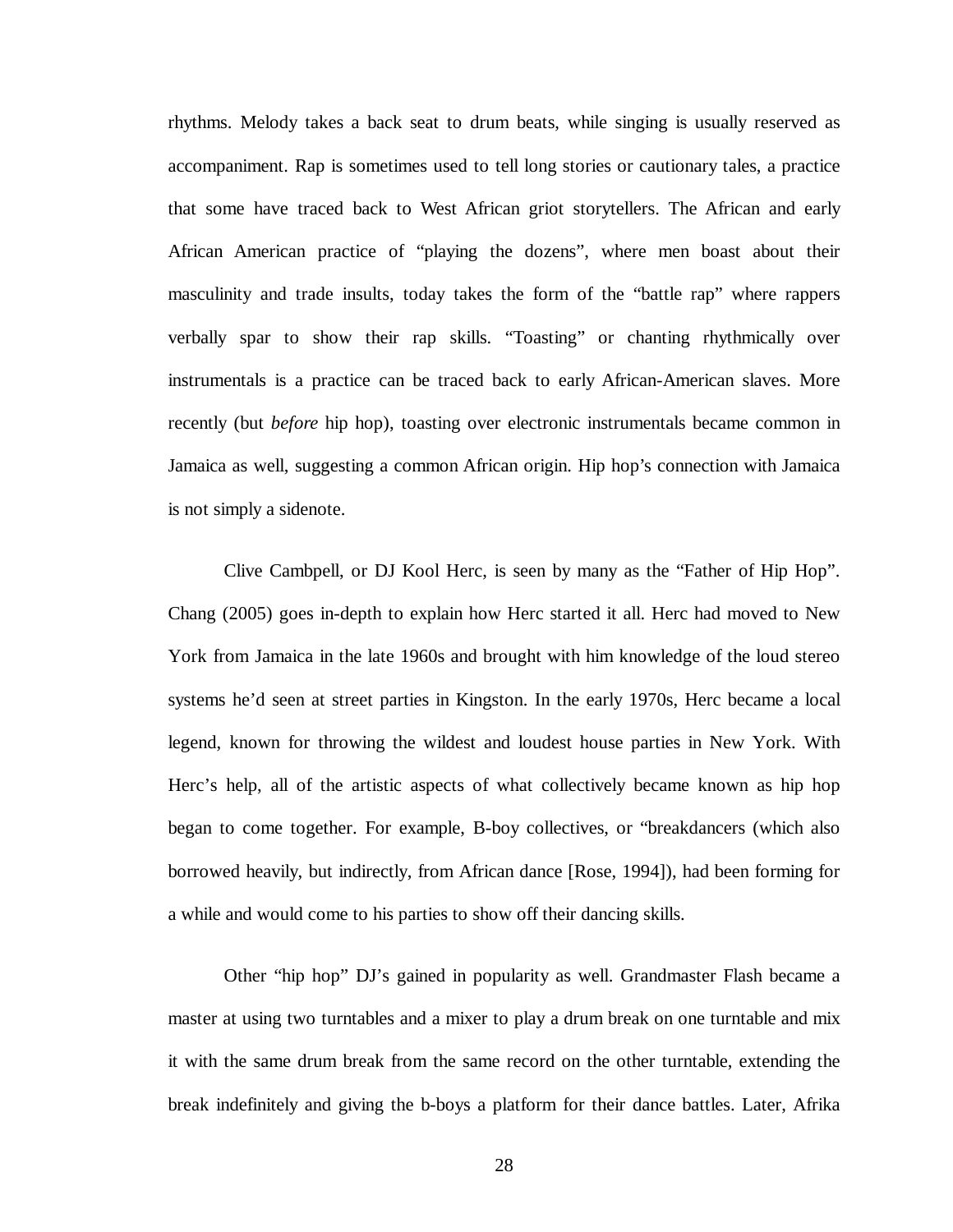Bambaataa – an ex-gang leader who formed the Zulu Nation, a collective of Black youth brought together to bring positivity (often through music) to a once gang-torn New York – became known for playing the most obscure and unique records of all the early DJs. As a result, the New York gang members who had "tagged" their names all across the city in order to mark their gang turf slowly turned to this new subculture and soon became "graffiti artists" whose work was featured prominently at hip hop parties. Rapping appeared later, almost out of necessity. Many of these hip hop parties were so large that DJs would regularly use the microphone to make announcements, calm the crowd, etc., but it was Grandmaster Flash's mastery of the turntables that created the first hip hop rapper. Flash's lightning fast hands and unique technique – he'd often mix records behind his back or with his feet – would often stall the party as the crowd would stop to watch. For that reason, he employed Cowboy, later a member of Flash's "Furious Five Emcees" to jump on the microphone and get the party back in gear through raps, chants, and calland-response.

 These parties continued gaining in popularity of the 1970s. However, other forces besides a simple love of the music was pushing youth to become involved in hip hop. For many, it was the only option they had. Many have outlined New York's urban landscape during this period and have suggested the role it played in the rise of hip hop and rap (Hager, 1984; Rose, 1994; Toop, 2000; Keyes, 2002; Chang, 2005). In the 1950s government funding was approved for the Cross-Bronx Expressway. This expressway aimed to provide a route between New Jersey and Long Island and directly *through* heavily working-class areas of the Bronx. By the late 1960s, many working class Blacks and Hispanics had relocated south of the expressway in the South Bronx. By this time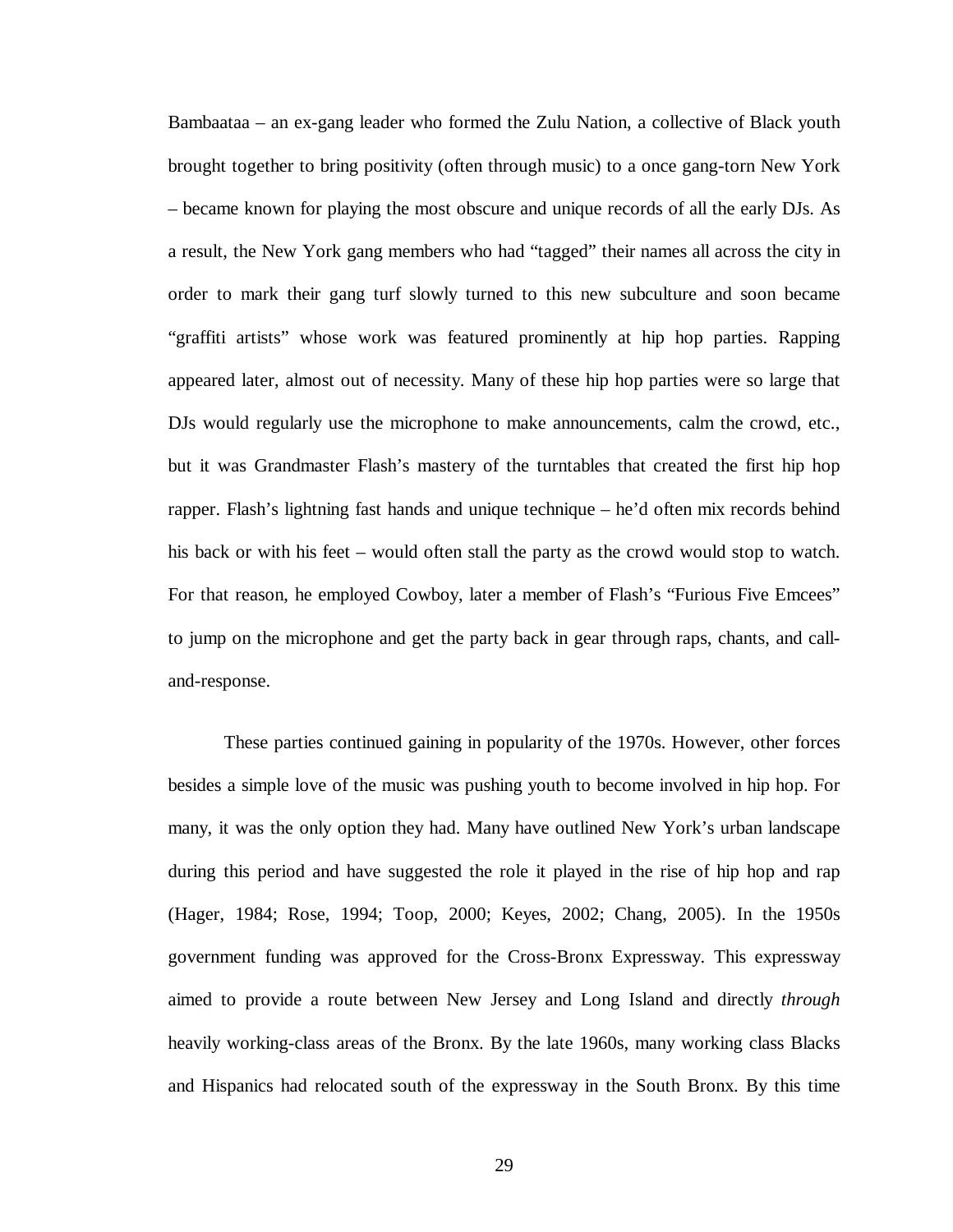manufacturing jobs had relocated from this area as well. By the mid-1970s the deindustrialized South Bronx had lost hundreds of thousands of jobs, income dipped to alarmingly low levels and youth unemployment had topped 50 percent. While slumlords were taking control of deteriorating housing projects (often having them burned to the ground so they could collect insurance money), post-Great Society funding and services to aid those left in the aftermath had disappeared. While the government and the outside world had become engaged in "politics of abandonment" (Chang, 2005) of the Black and Brown youth of New York City, hip hop helped lead many of them through the rough times.

 The rise of rap was slow going over most of the next decade. While rappers became more prominent at hip hop parties during the last few years of the 1970s, few thought it was something that could be recorded and sold for profit. Only after Sugarhill Gang sold over a million copies of the second rap record ever made in 1979 did a few major record companies thought it would be a good idea to invest in rap. Even after Kurtis Blow and Run-D.M.C. were signed to major labels and received gold records, breakdancing and hip hop style became global, and Hollywood produced movies about rap and hip hop (Beat Streat, Krush Groove, Breakin) many were convinced it was still a passing fad. But by the end of the 1980s, rap albums and singles were regularly receiving gold and platinum sales plaques and artists and groups were performing in front of sold out crowds around the world.

 Along with the rise in the success of rap music came controversy. While major labels became more eager to sign and make money off of popular rappers over the course of the 1980s, others were set on ridding the world of rap completely. By the end of the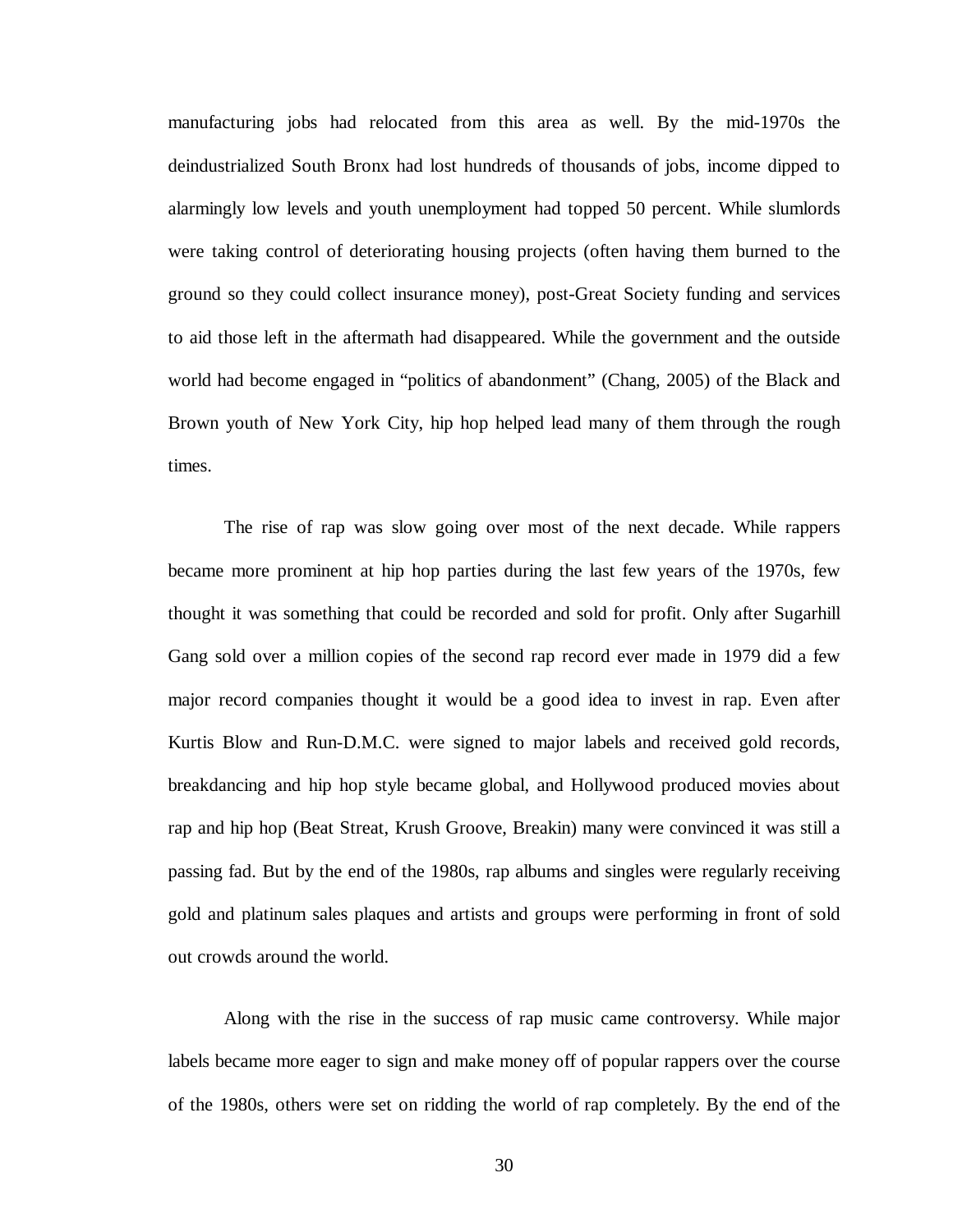decade numerous artists were embroiled in battles over censorship. 2 Live Crew, for example, faced opposition from government groups, had their album banned in Florida, and were arrested for indecency after performing one of their X-rated hits on stage (Rose, 1994). N.W.A. (Niggaz With Attitude) were criticized for releasing the song Fuck The Police and later appeared on a Justice Department "watch list" alongside 6 other rap groups and solo artists accused of advocating violence against law enforcement (Pollack, 1990). Ice Cube became the target of a nationwide boycott for releasing music littered with references to support of the use of violence to battle social injustice (Chang, 2005). Immediately following the huge success of a number of lighthearted rap releases in the early 1990s (including some by Vanilla Ice, a white rapper with a fabricated gangster past), "gangsta rap" exploded in popularity among fans of all ages and colors. In the larger culture "gangsta rap" became a catch-all for all violent rap music, failing to differentiate between that which celebrated gang lifestyles, heterosexual conquest, and conspicuous materialism and that which called for violent revolution against oppressive forces.

 During the time all of these *multiple* "voices" were emerging from within rap music, many of the rappers and authors cited at the beginning of this paper were making claims that it was the last political "voice" Hip Hop Generation youth. However, with the existence of these myriad styles I was left to wonder about the strength of the political arm of rap music. I was curious if the strength of rap's political "voice" had changed over time, especially considering the controversy surrounding some of the more political releases. Because no empirical research had been carried out to provide a clear measure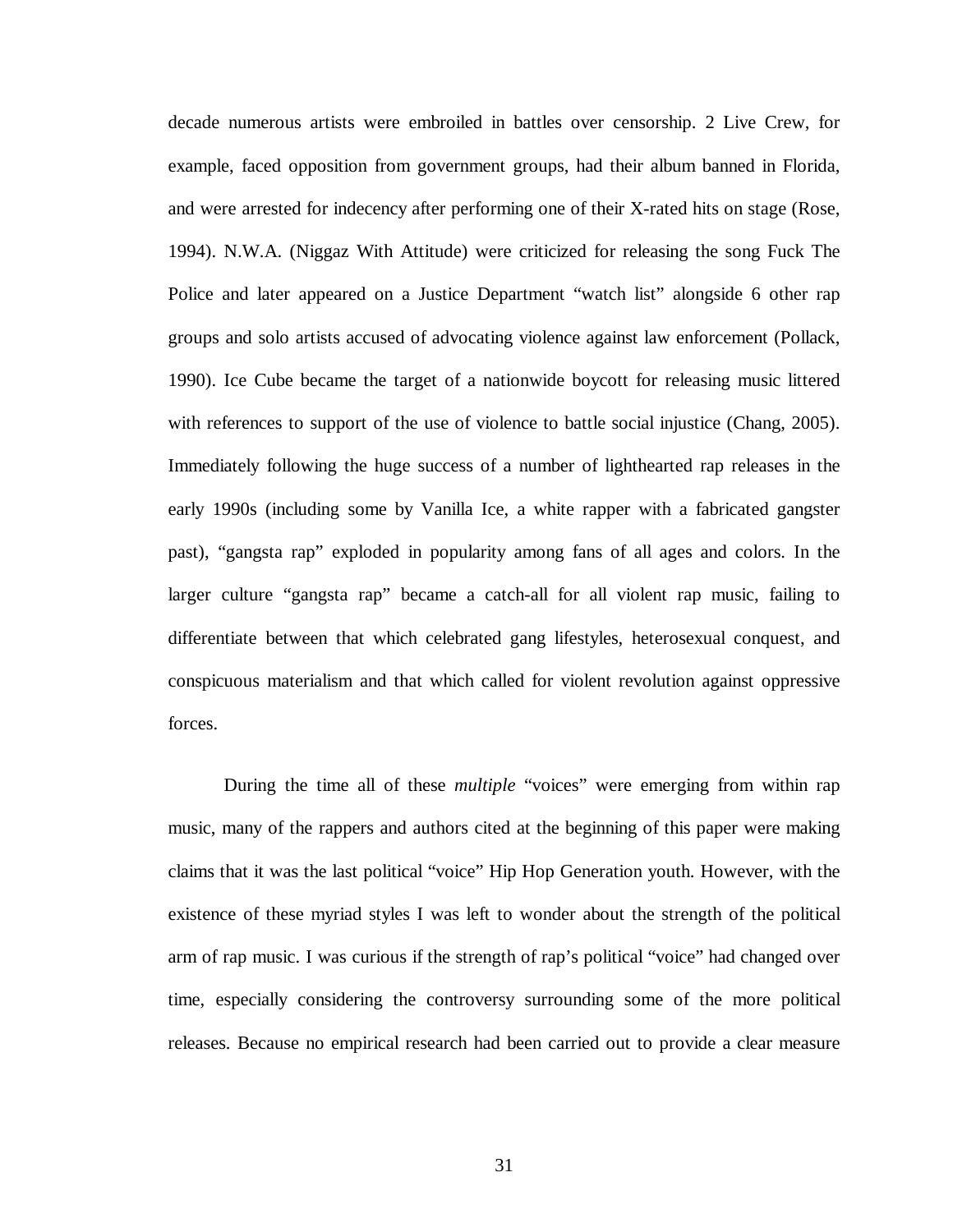of political rap's success, I took it upon myself to answer these questions with the present research.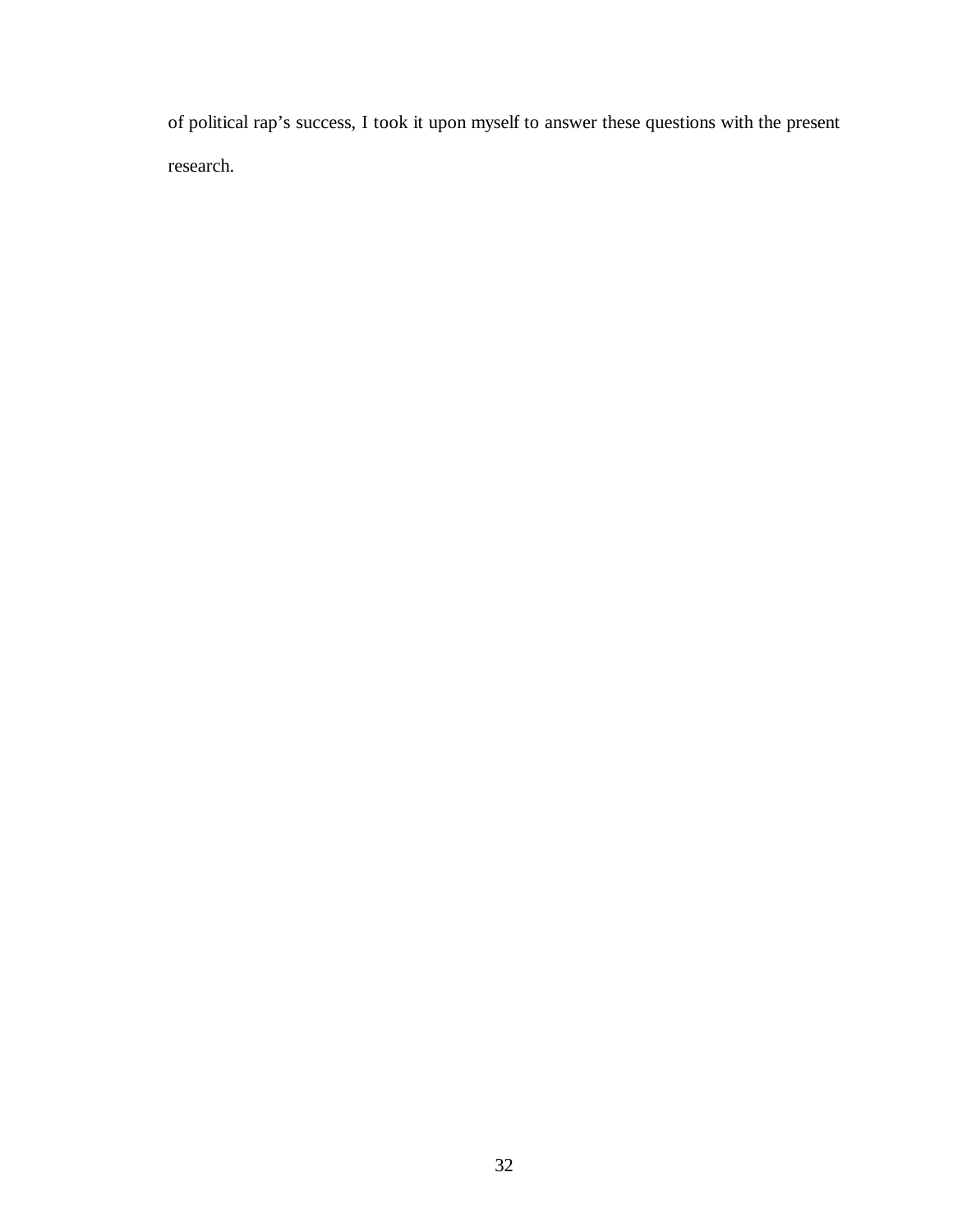#### **Chapter 3 – Theory**

 The previous chapter provides a number of examples of how differences in power have shaped the social realities of Black Americans which, in turn, has shaped the nature of social critique through music. The present chapter outlines a few key theoretical perspectives that allow for a better understanding of how social critique is carried out by subordinate groups. The first section details Scott's explanation of the "art" of resisting domination through the creation and communication of critical discourse about inequalities. Examples of music as critical discourse are drawn from the previous chapter and used to illustrate these ideas.

 Differences in power can also influence the manner in which we are able to understand these discourses. In the next sections I discuss theoretical ideas that are useful in shaping how I will carry out my own research on the way popular rap music has (or has not) addressed important political issues. First, I explain some of the basic tenets of standpoint theory. This is done in order to highlight the role social location plays in influencing the "world-view" of subordinate groups. This discussion of world-view provides a lead for the next section, where I attempt to outline the contours of the political discourse of the Hip Hop Generation. Lastly, explain how the points of this agenda can be used to guide my research.

## *Hidden Transcripts*

 The history of all hitherto existing Black American music is a history of struggle to create spaces wherein the music itself is allowed to be heard. Regardless of their subordinate position and despite the constraints of legal slavery and/or

33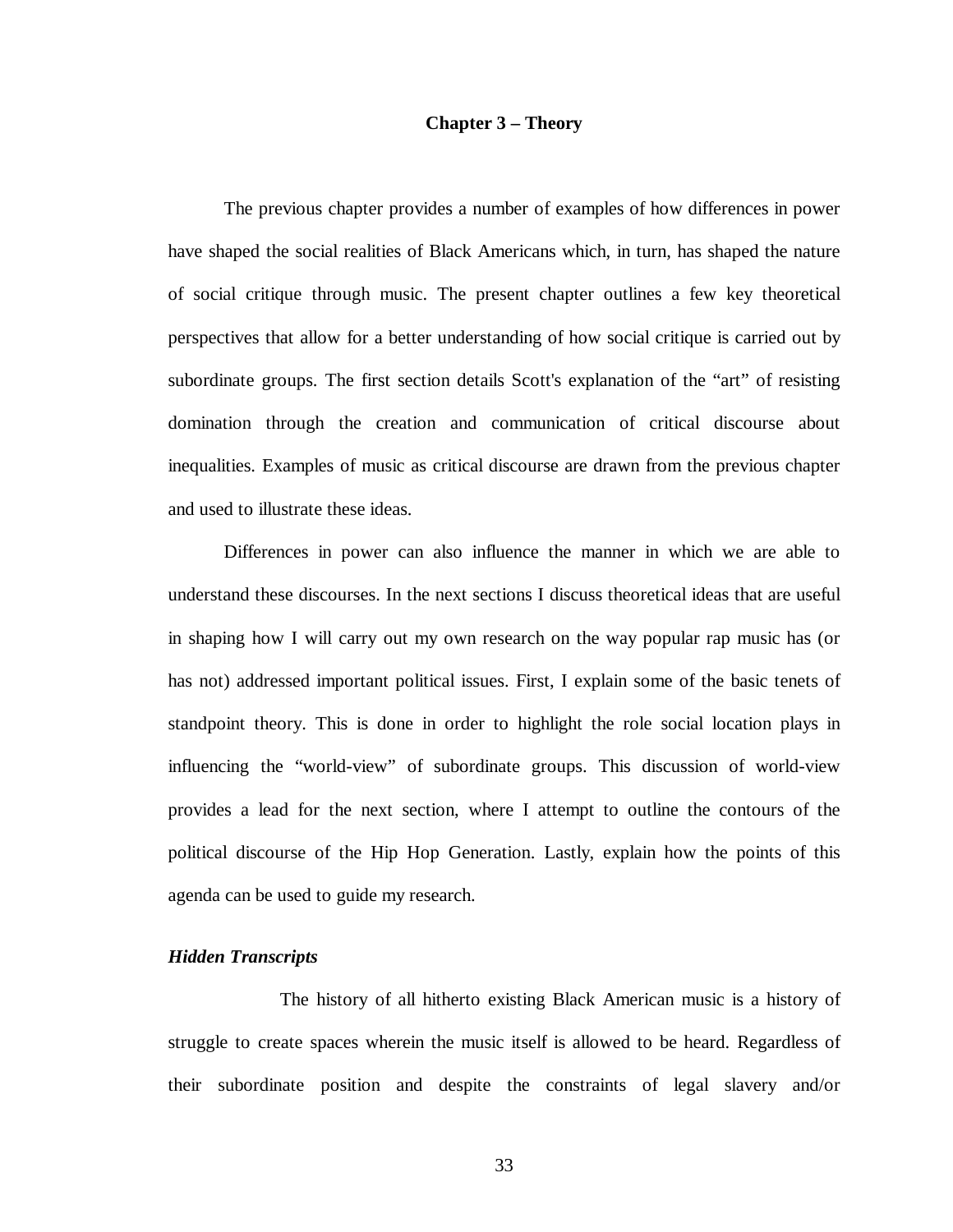discrimination Blacks have still succeeded in communicating discourse outside the immediate control of dominant groups. This, of course, includes the promulgation of the emancipatory discourse upon which the present research is focused. Scott's (1990) work on public and hidden transcripts illuminate the manner in which this occurs.

Scott argues that there are four varieties of political discourse among subordinates, the first of which is the *public transcript*, or the "open" and "official" interaction between subordinates and those who dominate. The public transcript is typically guided by a number of "theatrical imperatives" that exist to affirm patterns of domination between groups of unequal power. These "rituals of power" are performances wherein each group openly demonstrates its dominance or consent. These displays, Scott suggests, are strategic: even if the public performance of each group seems to suggest that the group supports its location within the unequal power structure, it is more immediately in their best interest to act in such a way. If the dominant group were to publicly act in ways that contradict its claims to power, the legitimacy of its authority and possibly its safety would be compromised. And, as mentioned, subordinate groups risk facing negative consequences for revealing more critical aspects of the hidden transcript in a public setting, but also increase their chances of receiving help or perks from the dominant group if they openly agree with aspects of the public transcript.

At the opposite end of the spectrum from the public transcript is the "offstage" or *hidden transcript* that is communicated among members of the dominant or subordinate group and behind the back of the other. Whereas each group shares the public transcript, a hidden transcript emerges *within* each group and never comes in contact with the hidden transcript of the other. While the public transcript is "safe" for subordinate groups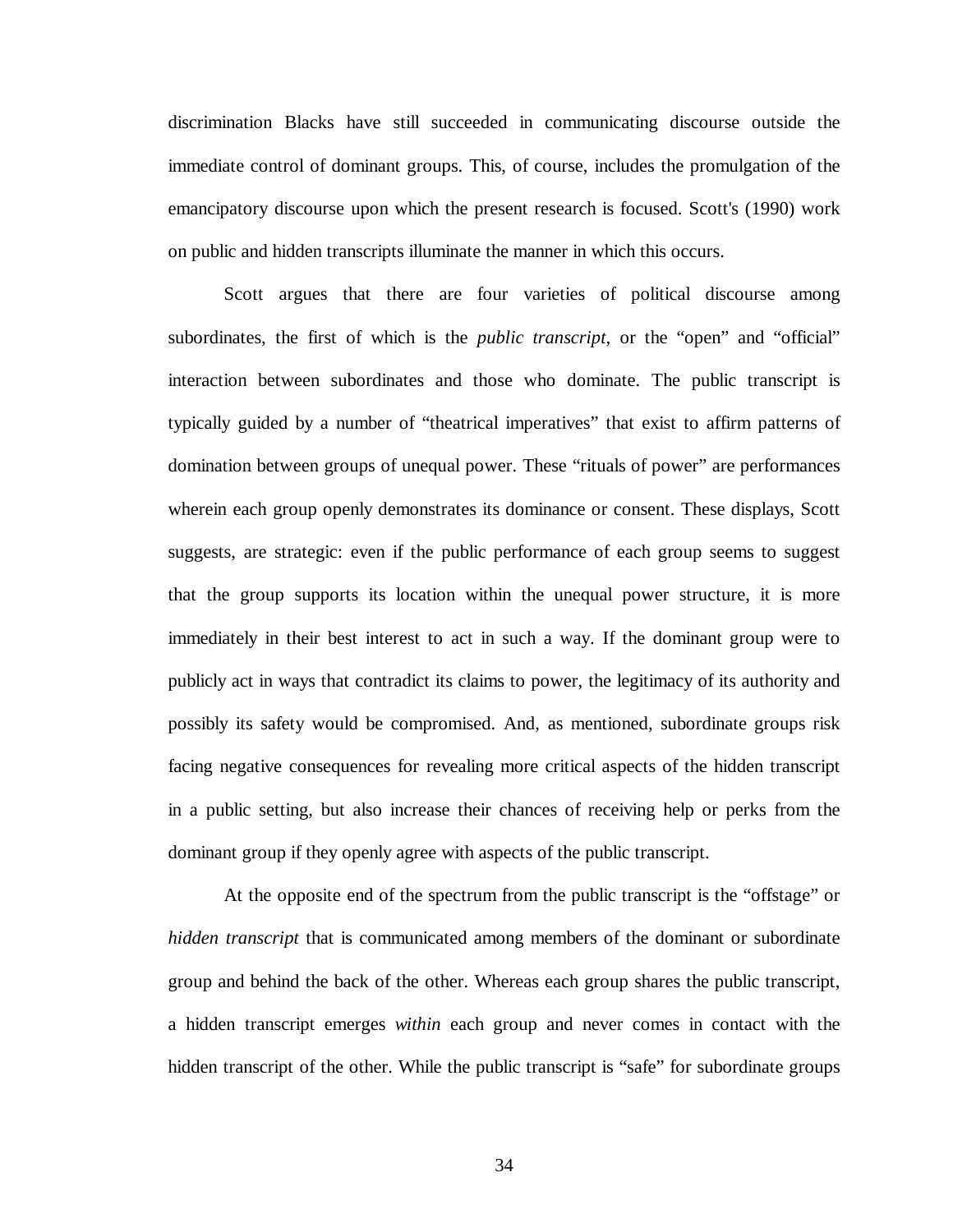to engage in because it does not give rise to open conflict, the hidden transcript is also "safe" for the same reasons – if criticisms of dominant groups by subordinate groups remain unknown to the dominant group, political unrest remains unlikely.

Though subordinate groups may develop a "hidden" discourse that is critical of dominant groups and larger social structures, this does not mean this discourse is never spoken in the face of power. On the contrary, subordinate groups often engage in a third type of political discourse wherein criticisms of the dominant group are expressed openly…but in disguised form. An "infrapolitics of the powerless" (Scott 1990, p. xiii  $\&$ 183) develops as subordinate groups use folk tales, jokes, theatrical performances and *song* loaded with hidden meaning and masked intentions to critique power, even when in close proximity to those groups that dominate them. When Chuck D states that he "pour(s) it on in metaphors" he is highlighting the need for Blacks to cloak their criticism of those in power with seemingly ambiguous or innocuous words or actions. Lastly, there are occasions where the hidden transcript is expressed openly *and* undisguised - instances of open defiance that "carr(y) the force of symbolic declaration of war" and create a window through which we can view those "rare and dangerous moments in power relations" (Scott 1990, p. 10).

Scott insists that the nature of the content of emancipatory discourse, as well as the nature of the social spaces within which this discourse is shared, is unique to the particular culture and history of the subordinate group creating such discourse. Simply put, political transcripts are *social* products. Whether subordinate groups voice their criticisms openly and explicitly, openly but in disguise, or only among other subordinates is a direct result of power relations between dominant and subordinate groups. The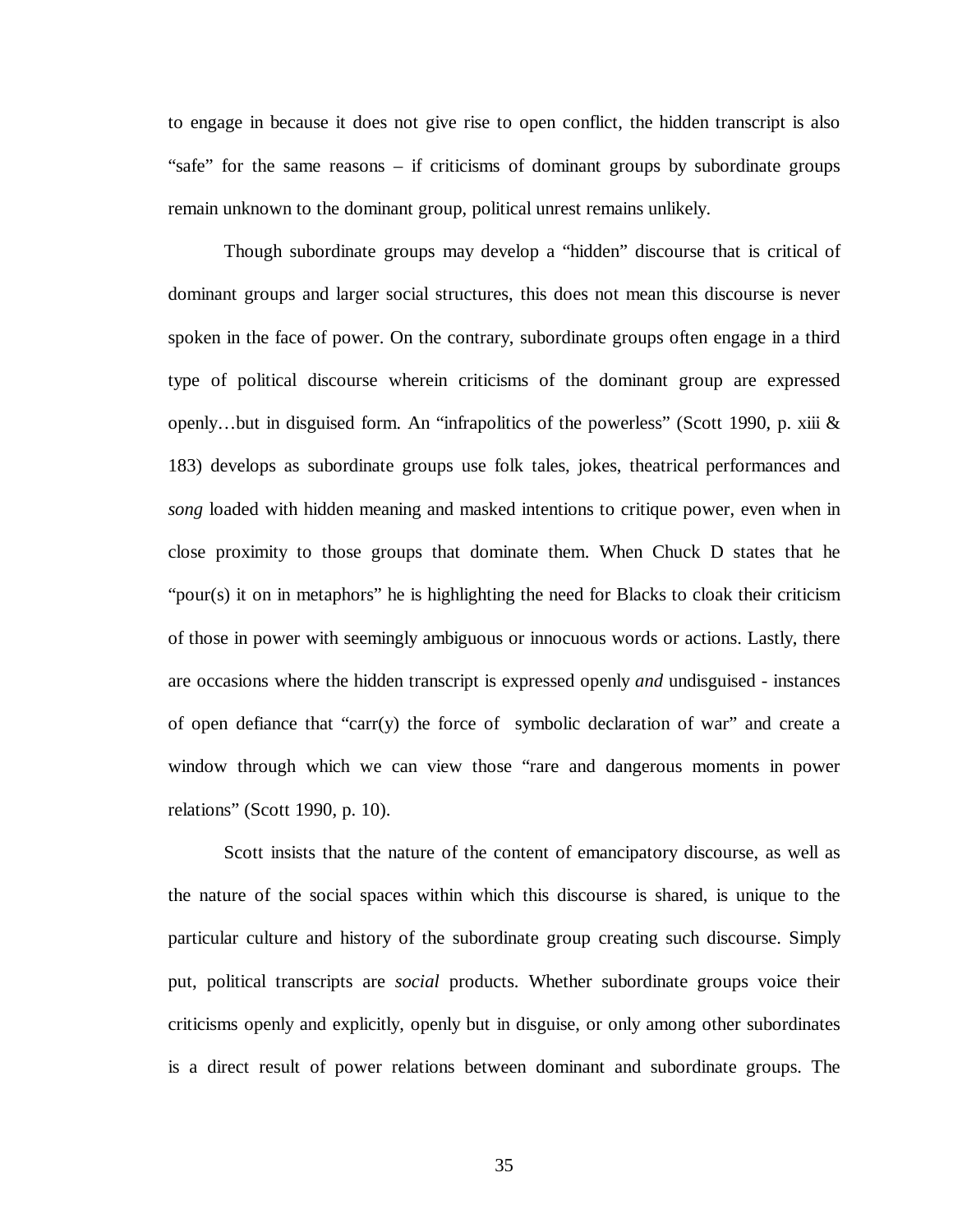greater the domination over subordinate groups, the more likely subordinate groups will have to work to create social spaces that are shielded from control and surveillance of those in power. The greater the extent of domination over subordinate groups, the more likely these groups will have to utilize linguistic disguises and coded language when communicating social critique. On the other hand, more equal power relations are likely to result in the hidden transcript becoming more public, more overt, and more honest.

Clear examples of Scott's points are found throughout the preceding chapter. Again, while American slaves showed deference to their masters in day-to-day interactions, emancipatory music was sung in slave quarters, "hidden" and beyond earshot of their masters. "Disguised" forms of emancipatory music were sung openly and within feet of their masters. The blues flourished after artists began to utilize live music venues tucked away in increasingly Black urban ghettos, "hidden" from white audiences. Gospel, and then soul, emerged only after the Black discourse was relegated to the Black church "hidden" from the prying white eyes of the state. And, of course, this state repression itself was, in part, a response to the fact that Blacks had begun to engage in *open* and *undisguised* political dissent.

 Rose (1994), citing Scott, contends that elements of rap also function as hidden, open and disguised transcripts. She argues that song lyrics contain not only outwardly emancipatory content, but also political messages disguised by slang (1994, p. 100). Interestingly, she argues that rap music, when played loudly on radios and car stereos, can also function as a *symbolic* political gesture, regardless of the music's content; by making a choice about where and how they can say things, in the face of opposition, they are essentially performing a political act (Rose 1994, p. 236). That rap music contains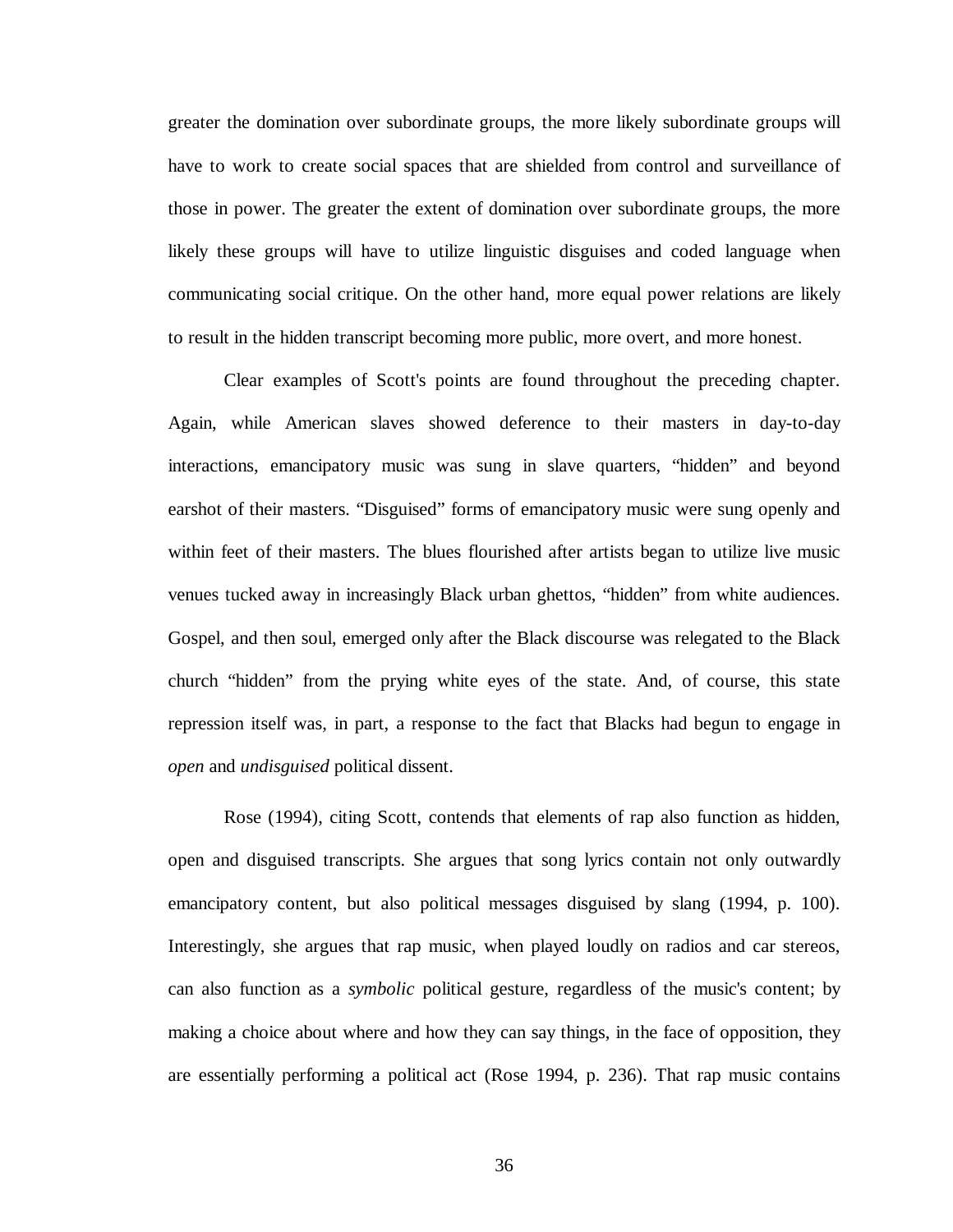both open and disguised messages as well as emancipatory and hegemonic messages makes the application of Scott's ideas extremely complex. In addition, any analysis of rap music must also take into consideration the fact that in 30 years it has grown from an art form relegated to the slums of the urban ghetto to a wildly popular commodifed art form listened to and supported by millions of people around the world in both dominant and subordinate classes. The social realities of the Hip Hop Generation, as well as the power relations between it and dominant groups, have changed as well. Because, as Scott suggests, discourse among a subordinate group is unique to historical and cultural realities, then *changes* to these realities should result in changes to the discourse. This logic should extend to emancipatory discourse, including that found within particular art forms such as rap music. Exploring these possible changes to emancipatory discourse is part of my aim with this research. Before doing this, though, I must first find a way to separate emancipatory themes from the larger discourse that emerges from the Hip Hop Generation.

### *Standpoint Theory*

 As an analytical tool, standpoint theory provides insights into why and how subordinate groups develop a worldview that shapes their discourses. Standpoint theorists argue that "group location in hierarchical power relations produce(s) shared challenges for individuals in those groups" (Collins 1998, p. 201). Standpoints do not simply emerge because members of a group share a particular demographic; rather, the shared challenges of members of a subordinate group – challenges which are a *product* of their shared social locations – help create "similar angles of vision" which produces a "group standpoint" about the world around them. Their location is a starting point from which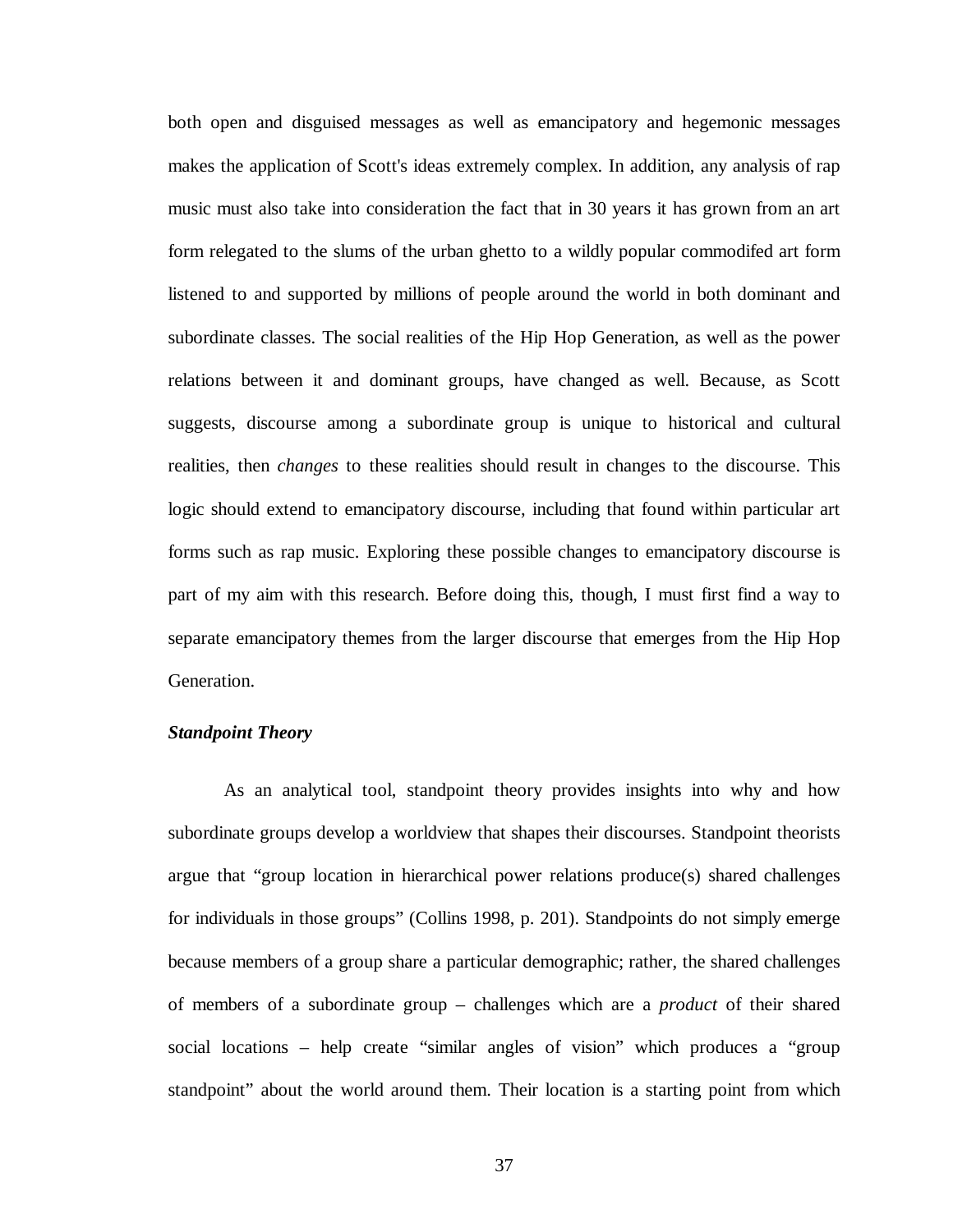political perspectives develop out of group discussion and deliberation (Hartsock 1983, p. 246; Collins 2000, p. 260). Essentially, the experiences of any group within a society are not universal and, as such, understandings of that society are also not universal. Instead, a multitude of narratives about the nature of social reality develop as members of subordinate groups engage in dialogue with each other about their shared experiences.

 Hartsock argues that because dominant groups have the power to structure the relations in which all members of a society must participate, their visions of reality are partial and distorted (Hartsock 1983, p. 232). Dominant groups are unable to "know the everyday world through the particularities of (subordinate group member's) local practices and activities" (Smith 1990, p. 28) and, as such, the claims they make about the nature of the world around them often conflict with realities that subordinate groups endure. It is argued, then, that in order to speak about issues unique to a particular subordinate group you are required to have knowledge of the locally and historically situated social conditions that shape the group's worldviews. Because this knowledge is unavailable to dominant groups, only *members* of subordinate groups can serve as legitimate spokespersons for the experiences of the subordinate group as a whole. As Smith, referring to women, puts it: "we (plural) are the authoritative speakers of our (plural) experience"(Smith 1990, p. 28).

 Some note that care should be taken to refrain from painting a picture of subordinate group experiences as homogeneous and without diversity. hooks, for example, points out the failure of many elite white feminists to acknowledge the "racist discrimination, exploitation, and oppression of multi-ethnic women by white women" which "made it impossible for the two groups to feel they shared common interests or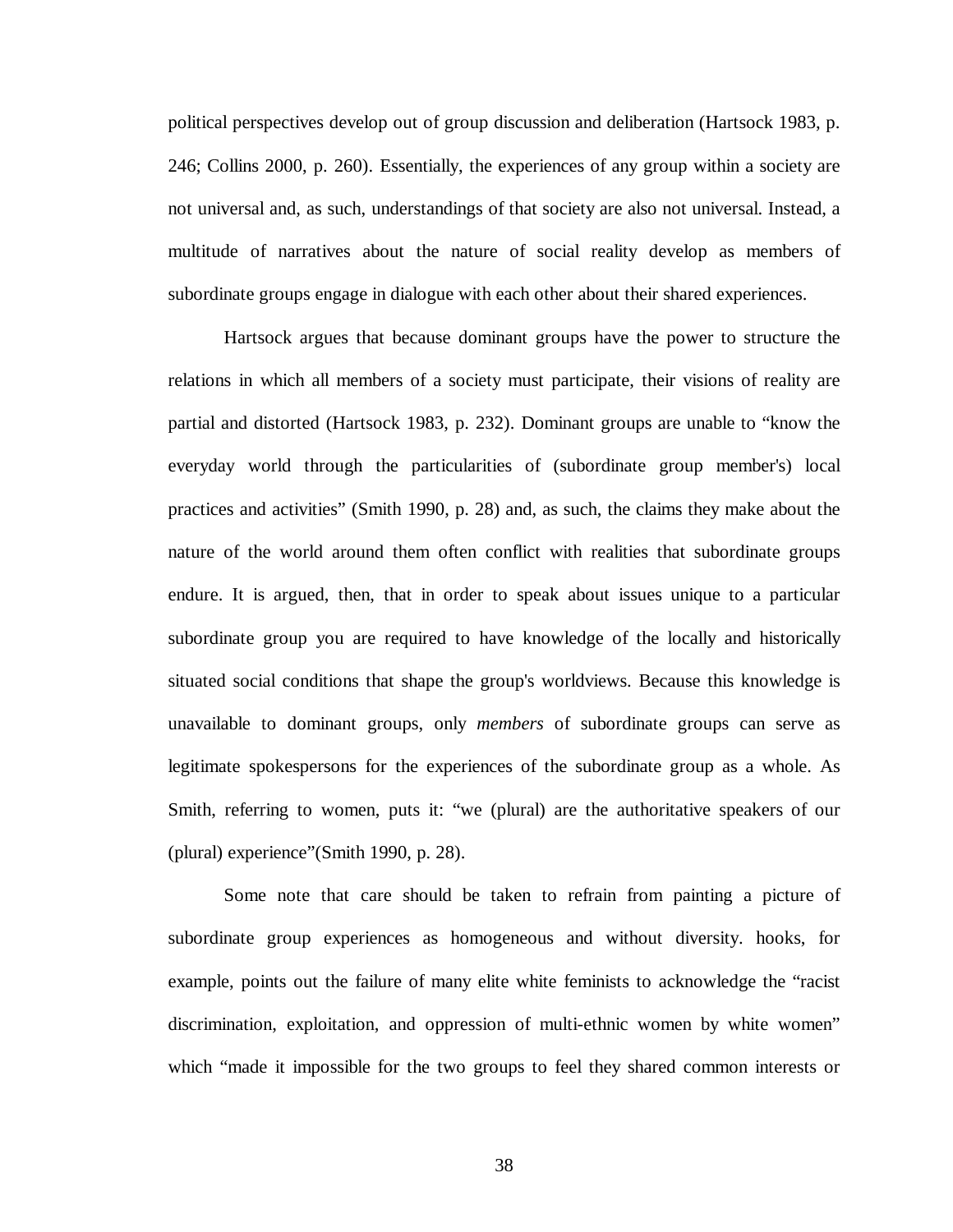political concerns" (hooks 2000, p. 50). In order to correct this, Collins (1998) calls for the use of frameworks that take into consideration *multiple* worldviews located within subordinate groups. This is *not* a call for examination of *individuals* who occupy multiple subordinate social locations or an examination of how the intersectionality of these locations leads them to create different meanings about their own experiences in different contexts. Rather, it is a call for an understanding of how intersections of race, class, gender, sexuality, etc. shape any *group's* experience across different social contexts. This approach allows you to see, for example, that white women often assign less salience to race than Black women. This is because knowledge of the social conditions that shape a *Black* woman's worldview is unavailable to white women, even if both groups face similar challenges because of their location as women in a hierarchical society (Collins 1998, p. 208).

### *Toward a Hip Hop Generation Standpoint*

As editor of The Source magazine in the 1990's, Bakari Kitwana (2002) began using the term "Hip Hop Generation" as a label for Black Americans born between 1965 and 1984. As a group, he argues, they have shared experiences that have created a specific set of attitudes, values, and understandings about the world  $-$  a generational standpoint, if you will, that differs greatly from that of their parents. While the Civil Rights Generation formed their values and identities around "traditional" institutions such as family and the church, today's Black youth are more likely to look to global images of (American) blackness in film, TV, and especially music. Globalization and corporate media conglomeration allowed for a small segment of Black artists to produce and spread their messages and rap music and hip hop culture where at the forefront…but this was not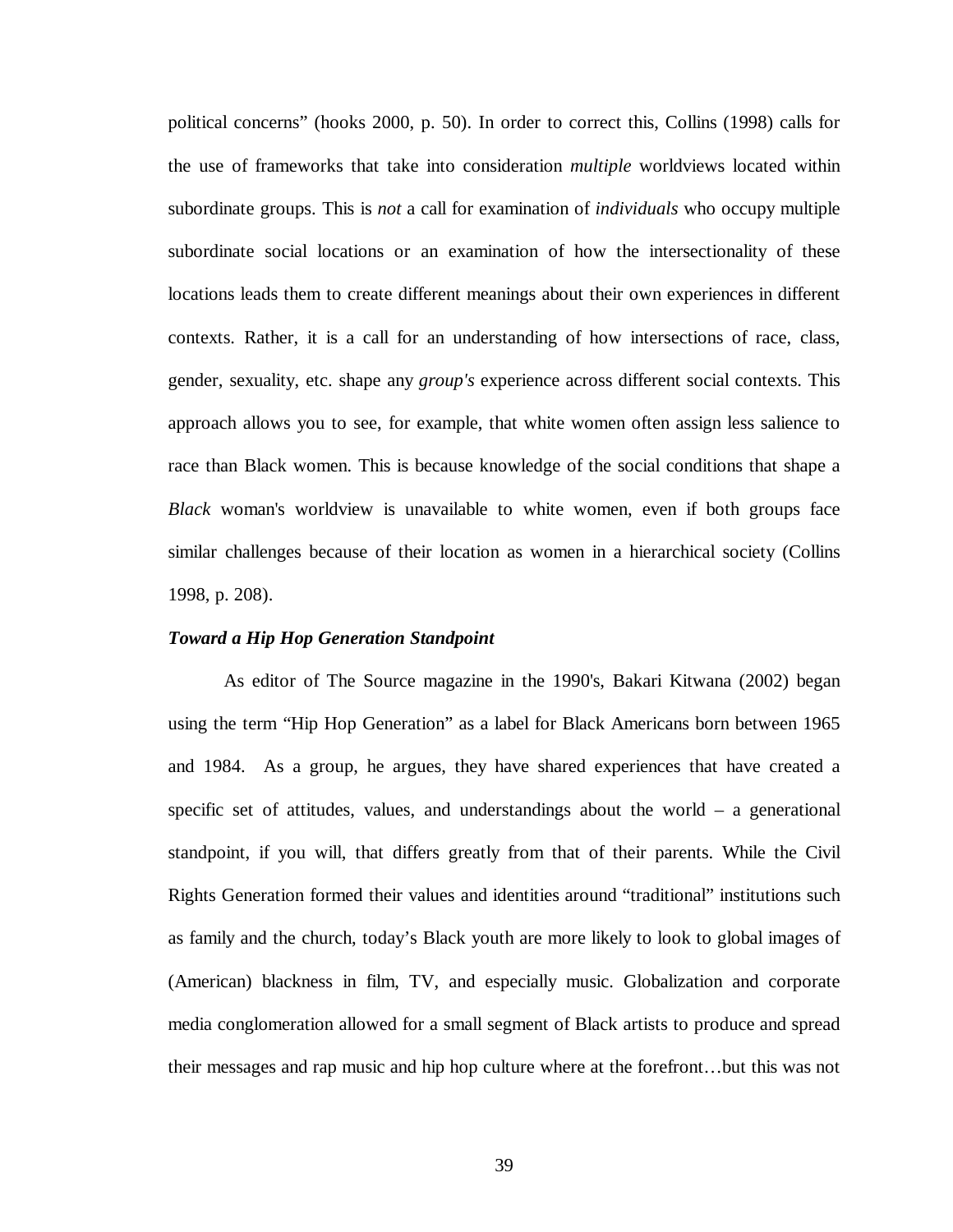without its costs. Kitwana suggests that "the global corporate structure that gave young Blacks a platform was the driving force behind our plight" (Kitwana 2002, p. 11). Globalization also played a hand in pulling many manufacturing and industrial jobs from the central cities where a large percentage of Blacks were located and shipping them overseas. That this was followed by increasing Black unemployment, an explosion of drug trafficking and gang activity, and a subsequent increase in violent crime within these cities should come as no surprise. These realities, coupled with increasingly harsh drug policies (from mandatory minimum sentences to 3-strikes laws), anti-loitering measures, curfews, the creation of gang databases and other aspects of a "politics of containment" were the catalyst for this new worldview (Kitwana 2002; Chang 2005).

 It is with this in mind that Collins asks: "How might coming of age during the period from Black Power to hip hop shape the political responses of this generation toward racism, nationalism, and feminism?" (Collins 2004, p.5). In addition to Collins and Kitwana, a number of authors have noted the failure of the state and, more importantly, the Civil Rights generation to provide leadership and assistance to post-Civil Rights youth. Dyson remarks:

"We (*members of the Civil Rights Generation*) have reneged on our responsibility as black adults to keep the culture vital by making it relevant to contemporary struggles. That means translating the terms of past struggle into present action. Instead, older blacks often nostalgically rehash romantic memories of the past, failing to acknowledge just how remarkably similar our failures and prospects for triumph are to those of the hip-hop generation" (Dyson 2004, p. 319).

Sullivan suggests that today's Black youth have lost confidence in the older generation and believe "traditional Black leaders lack the capacity, desire, and ingenuity to address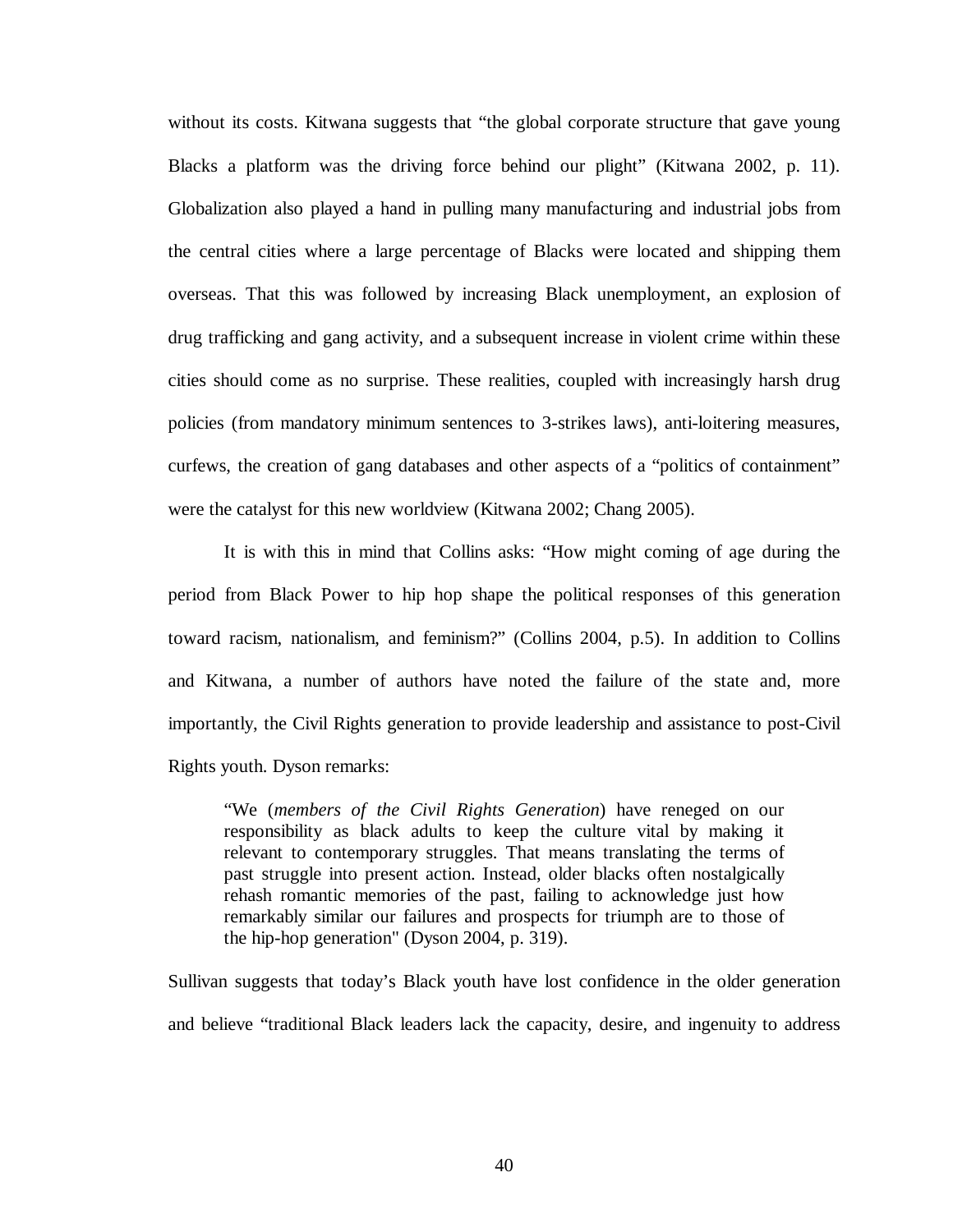the contemporary crises that destabilize Black working-class life and destroy Black neighborhoods and families" (Sullivan 1996, p. 7 )

 In response, Bynoe (2004) asks "Who Shall Lead Us?". She does not seem to have an answer about who *will* lead, though she does provide some arguments about who likely will *not.* While she recognizes that rap music and rappers more specifically can play a role in Hip Hop Generation politics, she's unwilling to place the burden of leadership squarely on their shoulders. She writes "breakdancing, rapping, and protesting are great attention-getters for a cause, however these actions do not constitute politics or political action" (Bynoe 2004, p. vii) and suggests that "the leadership to come from the post-civil rights generation must be able to do more than rhyme about problem (sic)" (Bynoe 2004, p. xi). Neal (2002) is a little more optimistic about the role of rap/hip hop *and* Civil Rights era leaders in contemporary Black politics. The key, he suggests, is to bridge the gap. He asserts that Hip Hop Generation thinkers and intellectuals - what he labels the "post-soul intelligentsia" - might be "the black community's best intellectual hope to bridge the widening gap between yesterday's civil rights marcher and today's hip-hop thug" (Neal 2002, p. 104).

 Though I tend to disagree with Bynoe's comment about art being apolitical (and believe the aforementioned authors who have written about music's political functions would disagree as well) I think her statement that art is *not enough* is important. The unifying theme between Bynoe and Neal seems to be the suggestion that members of the Hip Hop Generation must not look to others for guidance, but develop a political agenda *amongst themselves*. Kitwana (2002) observes that a Hip Hop Generation standpoint may have existed, but by the turn of the century had not been articulated into a concrete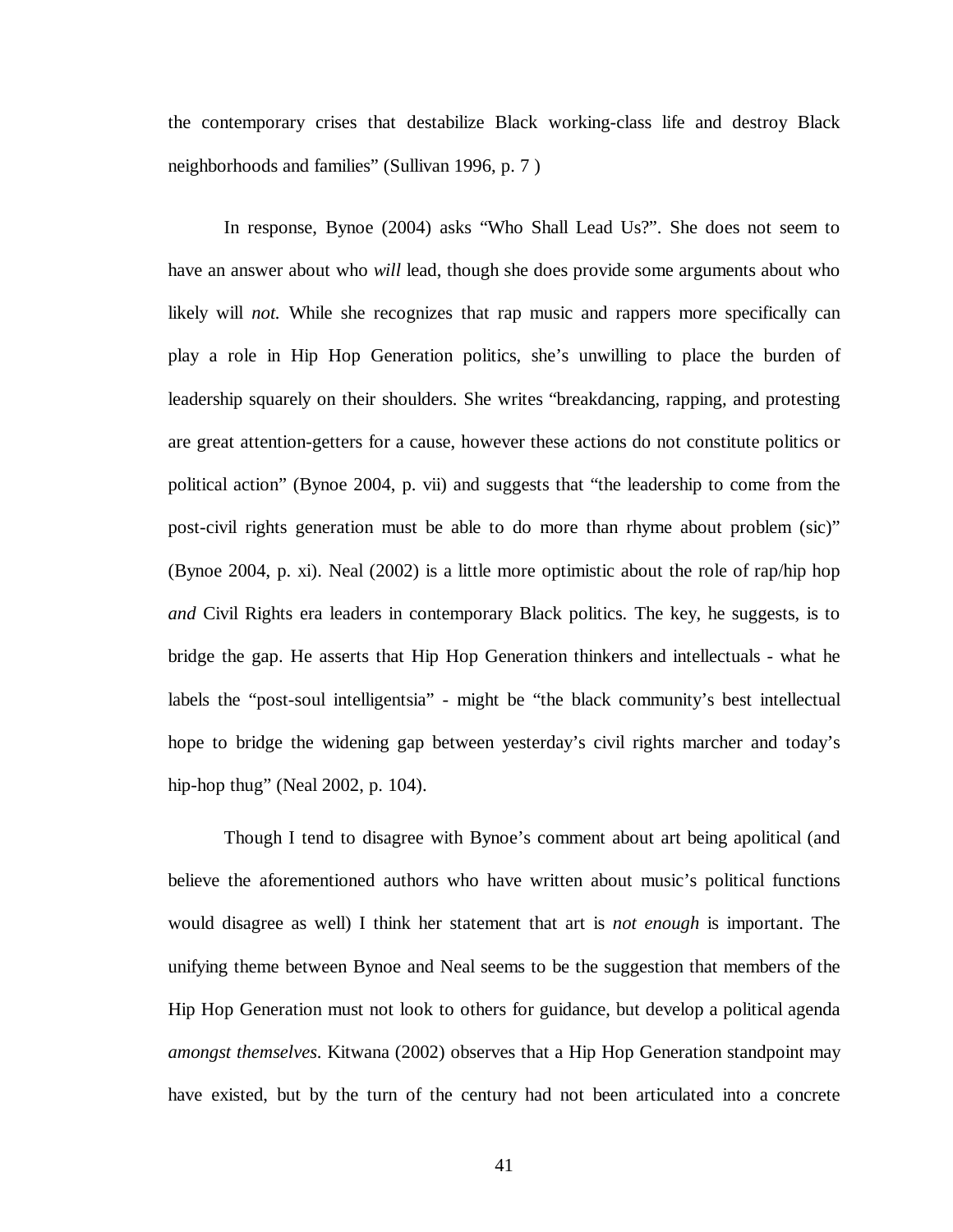political agenda. There *were* organizations in place working to address a number of political issues, many of which drew support from rappers and hip hop artists, but most were created with a narrow goal in mind. For example, the "Rap The Vote" campaign of 2000 and the "Vote or Die" campaign of 2004 were organized to increase voter turnout during important election years. In 2001, Def Jam Records CEO and hip hop entrepreneur Russell Simmons created the Hip Hop Summit Action Network (HSAN), an organization "dedicated to harnessing the cultural relevance of Hip-Hop music to serve as a catalyst for education advocacy and other societal concerns fundamental to the empowerment of youth". The HSAN addresses broader political issues than the campaigns for voting, evidenced by a 15-point "What We Want" program on their group's website (HSAN 2007). Still, the HSAN and other political organizations do not claim to be promoting a political agenda for the Hip Hop Generation as a whole. In addition, Baker notes that the HSAN "lacks the necessary 'hood first' strategy needed to truly empower the Hip-Hop generation". Noting the number of wealthy entertainment industry stars that make up the HSAN's organizing body he asks "How can you really know what's goin on in the hood if you live in a million-dollar house in the suburbs?" (Baker 2004, p. 216). The National Hip Hop Political Convention (NHHPC), on the other hand, was organized with the more narrow focus of creating a political agenda, but *also* attempted to do so by utilizing strategies that, I suggest, were more successful at putting the "hood first".

 The NHHPC was the brainchild of a group of Hip Hop Generation "activists, artists, educators, entrepreneurs, journalists and civic leaders" (including Kitwana and Jeff Chang) who began meeting in the spring of 2003 with the expressed purpose of

42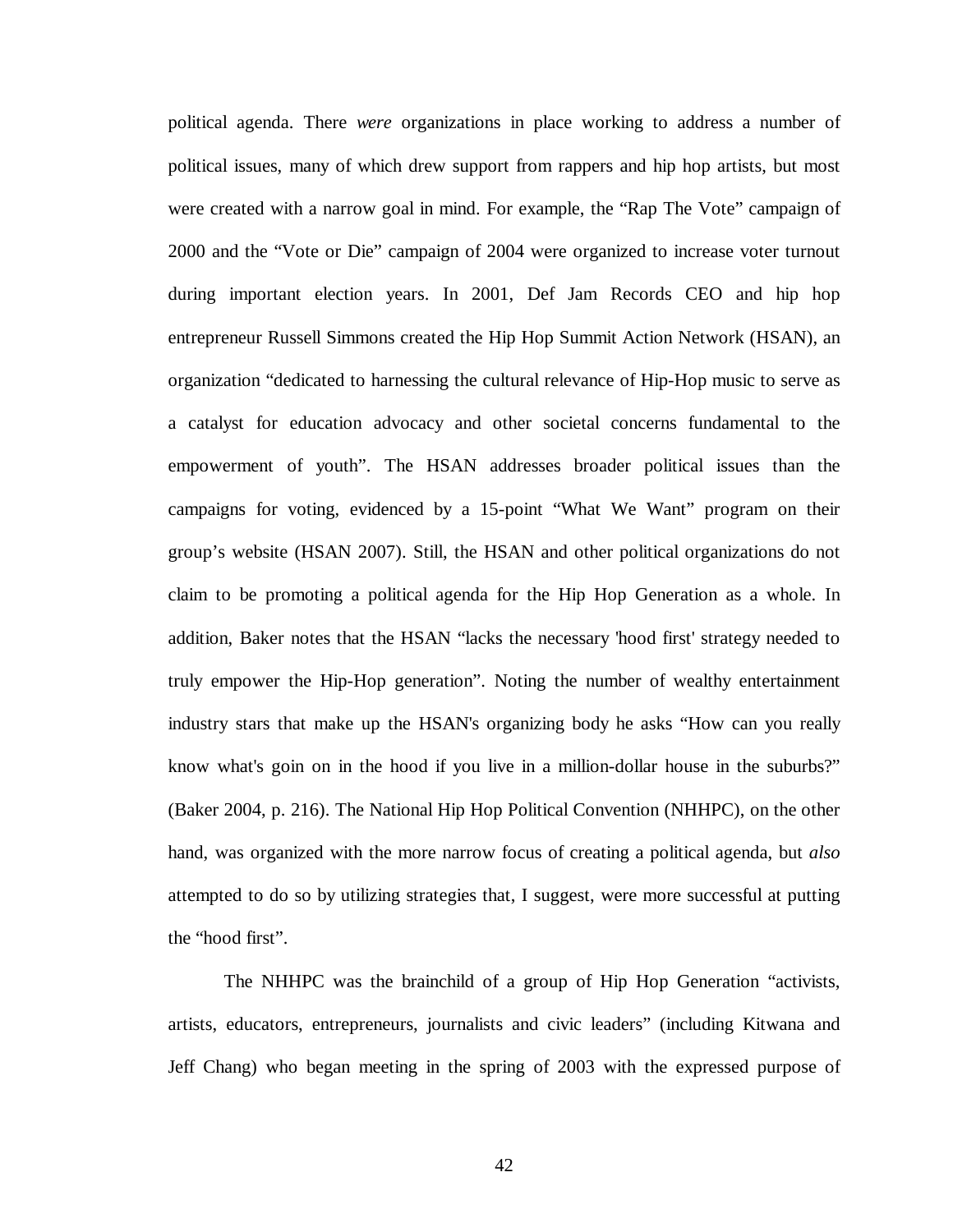developing "a plan to funnel the political and cultural power of the hip hop generation into mainstream political activities". The means by which they chose to do this was the establishment of a bi-annual convention "to develop, endorse and vote on a political agenda for the Hip Hop Generation" (NHHPC, 2006). The first convention was held in Newark, NJ in June of 2004. Including 600 delegates from 20 different states, there were 6,000 in attendance. The 3-day convention schedule included artistic/entertainment performances, training and workshops (sessions were titled "Criminal Justice 101, Media 101, Money 201, Organizing 302 etc.), and town hall meetings. On the final day, delegates met to put forth a Hip Hop Generation Political Agenda. After more than 4 hours of deliberation over the merits of roughly 40 proposed amendments, a final 5-point agenda was ratified. The points of this agenda center around issues of 1) Education, 2) Economic Justice, 3) Criminal Justice, 4) Health and Wellness and 5) Human Rights. These 5 issues are more thoroughly defined by amendments listed under each (See Appendix A). The 2006 convention in Chicago followed in the same manner and ended with the reconvention of delegates to discuss strategies for implementing the agenda. Plans for the 2008 convention in Las Vegas were discussed as well.

 The formation of Black political agendas is not something new. Even prior to the abolition of slavery, there are instances of groups coming together to draft similar agendas on "the state of Black America". Bynoe (2004) provides to readers a brief account of these occasions. She argues that the first Black agenda was David Walker's "Appeal…", a petition against slavery and a call to revolution by oppressed Africans worldwide. In 1890, the National Afro American League drafted a six-point program calling for voting rights for Blacks, the creation of anti-lynching laws, and the like  $-$  a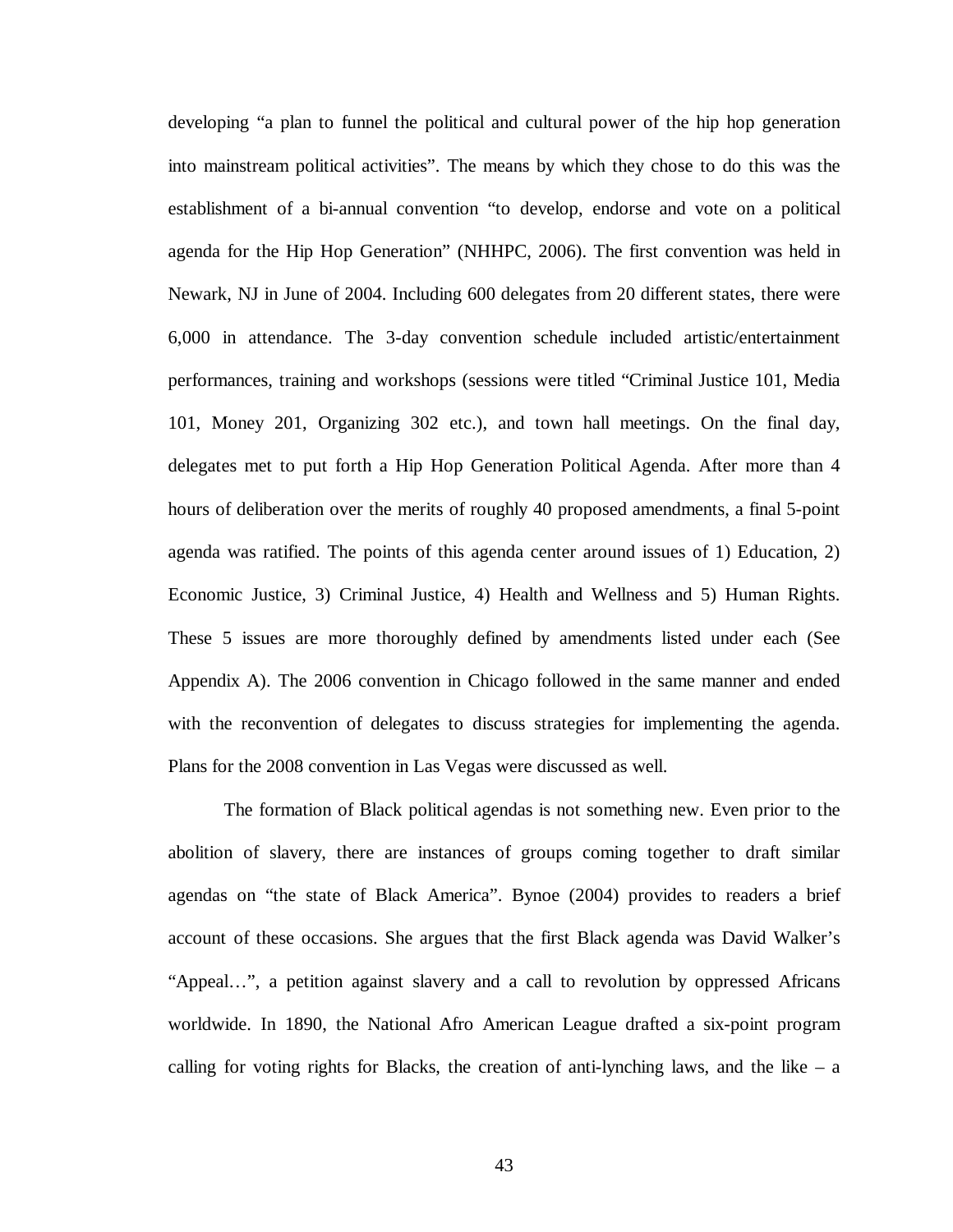program that, Bynoe argues, was the precedent for the principles espoused by the Niagara Movement and, later, the National Association for the Advancement of Colored People (NAACP). The 1960s saw the creation of two influential agendas: Adam Clayton Powel's "Marching Blacks…", a position paper outlining 15 steps to Black power and the Black Panther Party's 10 point plan for rectifying injustices faced by Blacks. In 1972, thousands of delegates from grassroots and established organizations nationwide convened in Gary, Indiana for the National Black Political Assembly (also known as the Gary Convention) and developed yet another Black political agenda.

 Bynoe (2004) provides a number of reasons why each group failed to reach many of their stated goals. In most cases these agendas served simply as "rhetorical tools" that did not suggest any long-term strategies toward specific objectives. The Black Panther's plan faltered after the group began to fracture internally (thanks, in part, to infiltration by the FBI). The Gary Convention's main goal was not the development of a political agenda, but the establishment of a Black political party. Bynoe's biggest critique, however, is that most of these agendas "failed to incorporate, in any fashion, the opinions of Black people". Without any sort of representative input from everyday citizens these organizations failed to garner any widespread support. This, I argue, is where the NHHPC differs somewhat from previous Black agendas.

 The first NHHPC was completely free to the public, so long as attendees registered for the convention online. However, being involved in the agenda setting process did not actually require attending the biennial conference. Online registration also granted you access to local organizing committee meetings in cities across the United States. Each of these committees was headed by at least one of the delegates who were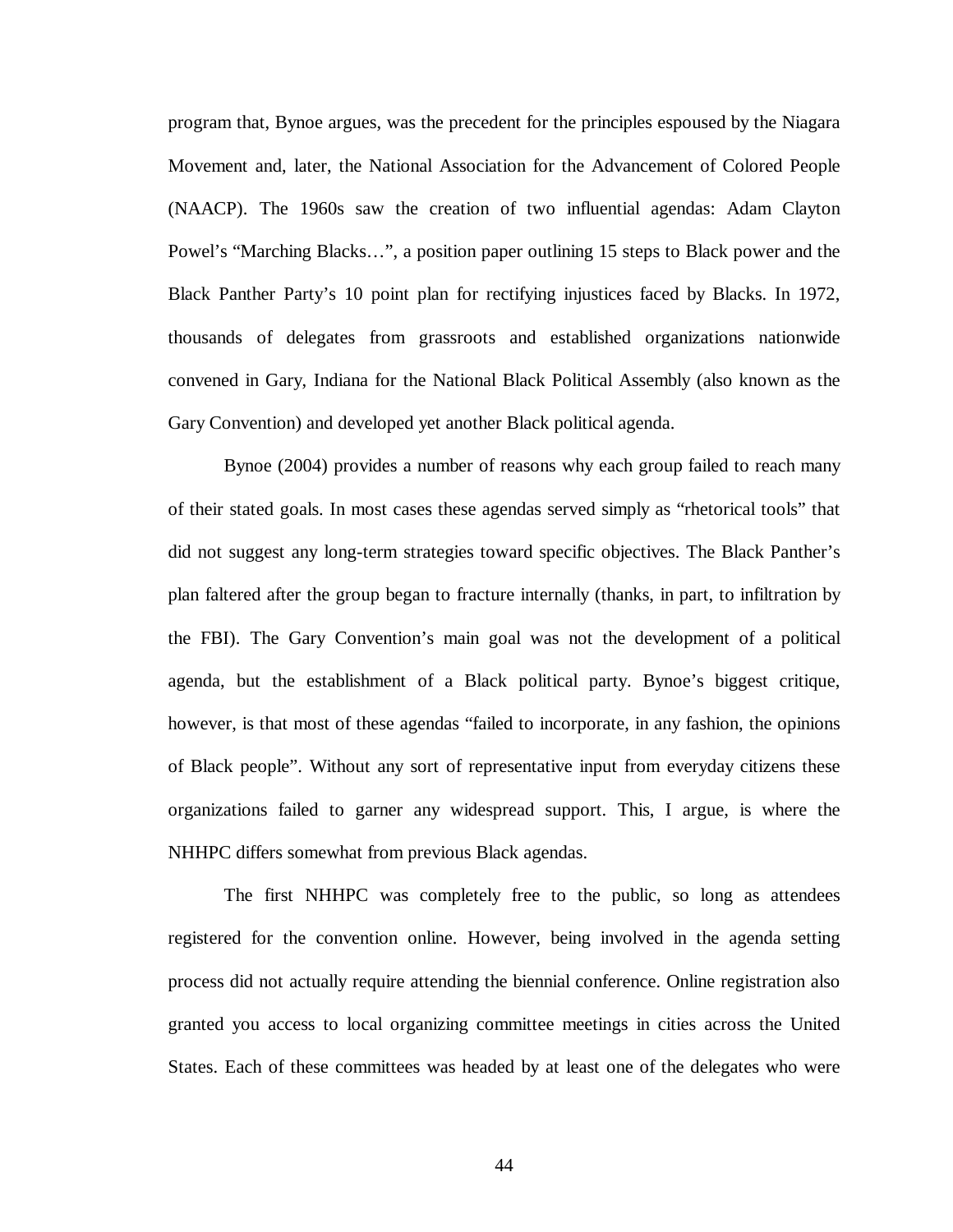involved in the actual discussions that led to the adoption of items for the 5-point agenda. And while attendees were required to pay a fee to attend the 2006 convention (and will be required to do so for the 2008 convention), I would suggest that the 2004 convention was more inclusive of everyday citizen's input in developing a political agenda than prior attempts at agenda setting. Though the success of the agenda may now depend on the strategies suggested by a limited number of members, the *initial* drafting of the agenda involved input from a group more representative of everyday Black citizens. Therefore, I suggest that the NHHPC 5-point agenda comes closer to outlining the political imperatives of the Hip Hop Generation *as a whole* and contains characteristics of a *Hip Hop Generation political standpoint*. This has important implications for the manner in which I will carry out the present research

#### *A Hip Hop Generation Standpoint as Tool for Analysis*

If the NHHPC agenda does, in fact, outline the political imperatives of the Hip Hop Generation I can use its themes to determine whether successful rap music has addressed these imperatives. This approach is markedly different from previous analyses of political rap music. For the most part, researchers have taken an inductive approach by meticulously investigating rap music already labeled "political" and then identifying its most meaningful or common themes. Perkins (1996), for example, suggests political or "message" rap falls into one of three categories: 1) African centered, 2) neonationalist, and 3) Islamic. Allen (1996) offers a similar classification system which also contains "cultural-political nationalist" and "Islamic nationalist" categories, but he substitutes an "earthy gangsta rap" category for Perkins' "African centered" category.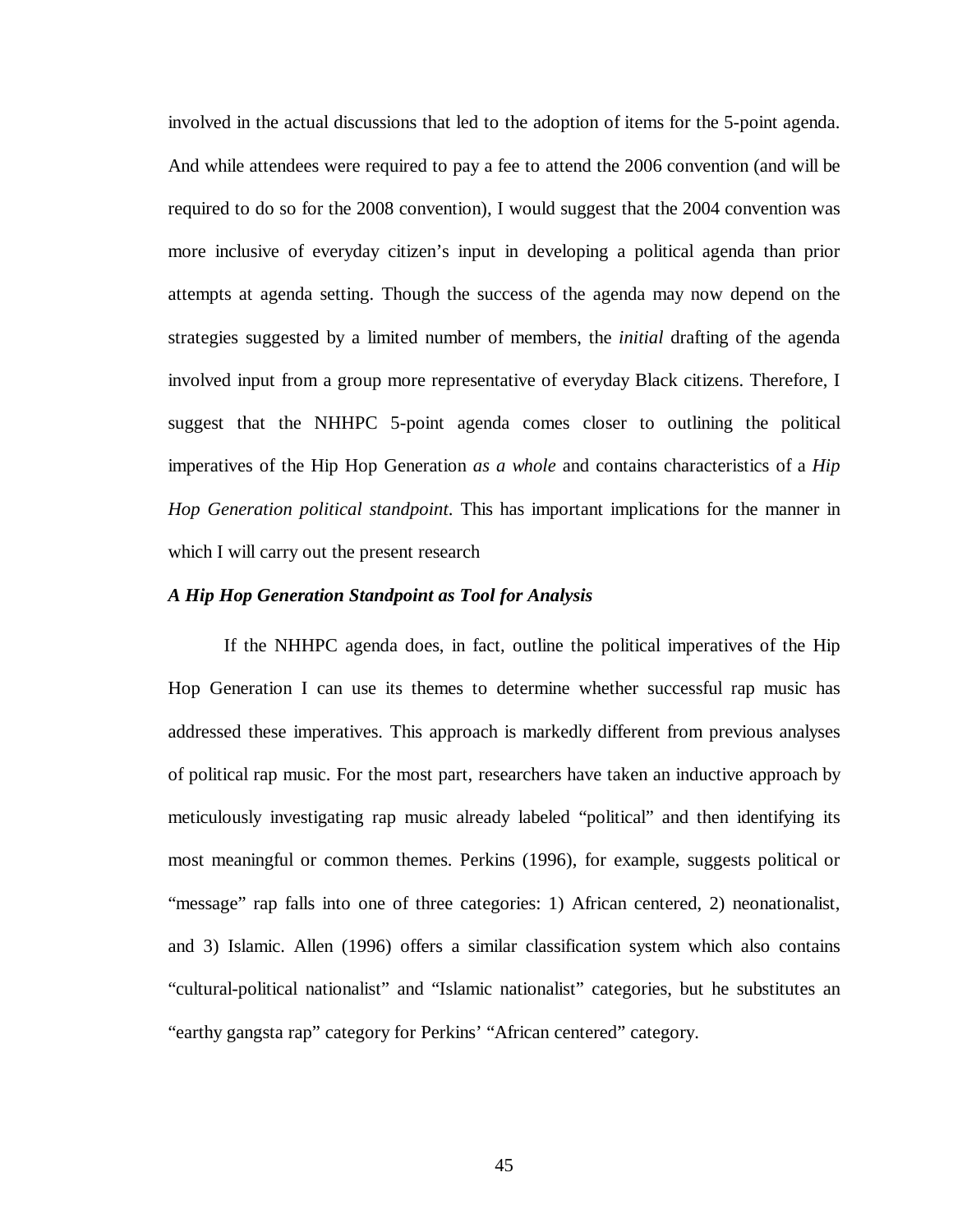I, on the other hand, will mostly be using a deductive approach. I will use the NHHPC 5-point agenda as a starting point and examine popular rap lyrics to determine the extent to which each theme has been addressed. This switches the larger research question from "What types of political issues are addressed in rap music?" to "How does rap music address specific political issues?".While I plan to use the 5-point agenda as the foundation on which my analysis is carried out, I feel that for the sake of my research it is somewhat incomplete and in need of clarification. The founding members of the convention, including Kitwana more specifically, provide some clues about how to address these shortcomings

 The architects of the NHHPC initially identified and organized their work around *eight* specific political issues. These were narrowed down to the *five* found in the convention agenda and consist of the following: 1) Criminal Justice, 2) Economic Justice, 3) Educational Empowerment, 4) Equality, 5) Global Issues, 6) Health, Environment and Welfare, 7) Media Regulation and 8) Organizing the Organizers (NHHPC, 2006). You'll notice that four of these issues – those of equality, global issues, media regulation, and organizing the organizers – are absent from the final 5-point agenda. One can only speculate as to why as to why these issues did not appear in the final agenda, but I believe their inclusion as part of a Hip Hop Generation political standpoint would be beneficial.

It seems to me that the initially suggested issues of "Equality" and "Global Issues" were (or at least could be) merged under the larger umbrella of "Human Rights", point 5 of the NHHPC agenda. I would argue that equality, as well as "peace", "liberty", "freedom", anti-racism/sexism/classism/etc., and the like *are* human rights, as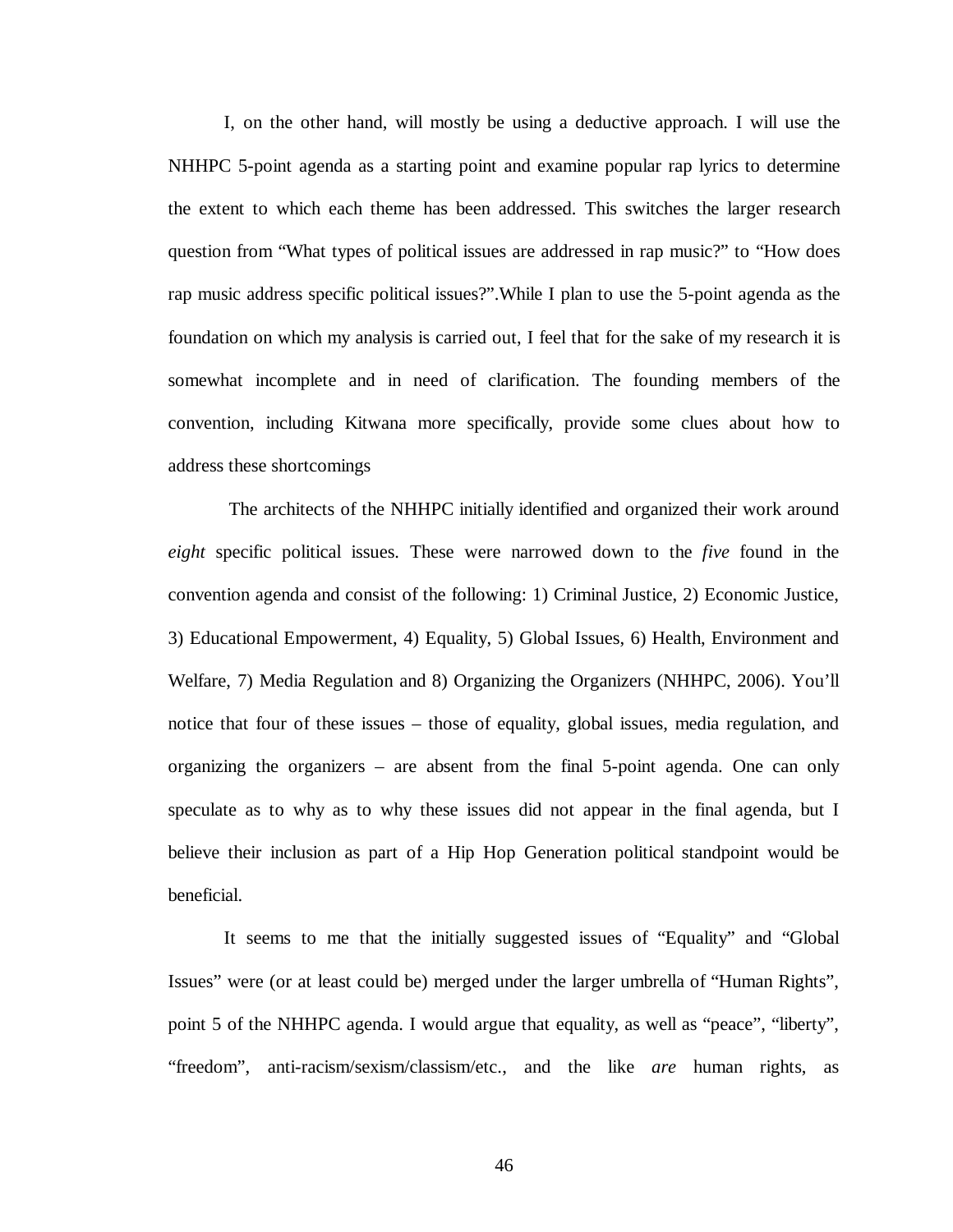highlighted by the International Covenant on Civil and Political Rights (ICCPR 1976). In addition, I feel that it goes without saying that Human Rights are a global issue affecting groups (often differently) all over the world.

I am unsure why the "Organizing the Organizers" and "Media Regulation" issues disappeared from the final ratified agenda. Perhaps "Organizing the Organizers" was too specific to the organization of the convention itself for it to constitute a political issue for the Hip Hop Generation as a whole. However, the creation of this convention is itself a response to the lack of political organization among contemporary Blacks. Stating the political needs of the Hip Hop Generation is important, but agendas alone "are insufficient to motivate either constituents or institutional decisions-makers" (Bynoe 2004, p. 34). For this reason I have chosen to add a variation of the deleted "Organizing the Organizers" to the list of themes I will look for in my analysis of rap lyrics, one which I will call more simply *"Political/Community Organization"*.

I also intend to add a variation of the "Media Regulation" theme, but simplify it to *"Media Issues"*. Kitwana states that "the influence of…traditional purveyors of Black culture have largely diminished in the face of powerful and pervasive technological advances and corporate growth." (Kitwana 2002, p. 7). Again, mass media have increasingly shaped the worldview of the Hip Hop Generation for decades; that the generation itself was named after the most visible aspect of the Hip Hop subculture - rap music, which by 1998 was the best selling genre in America – is telling of its potential political importance. If mass media are one of this country's biggest cultural influences, then media issues concerning regulation, censorship, representation, conglomeration and other factors that direct what sort of messages are disseminated to the populace are of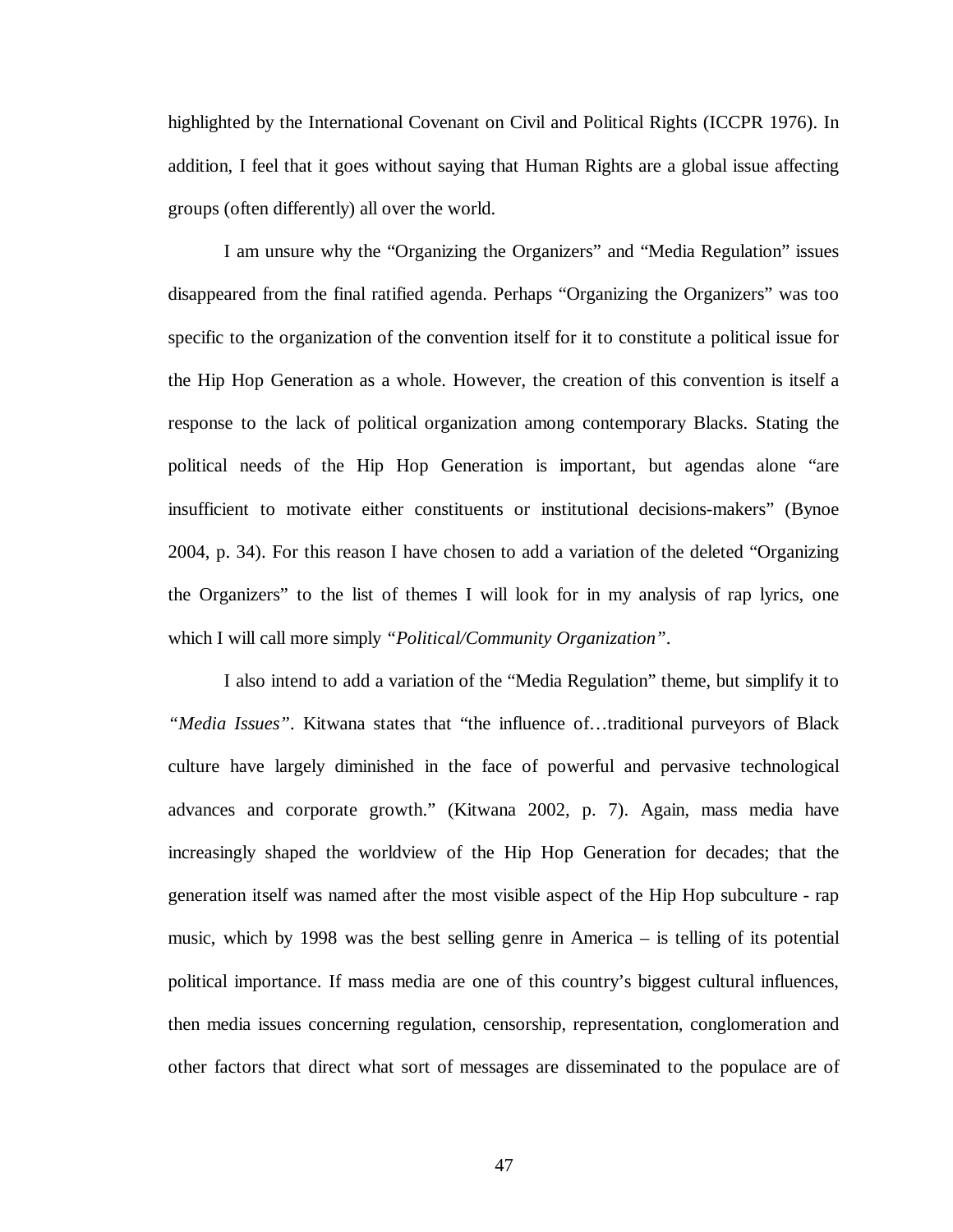great importance. Indeed, this assumption is one of the biggest motivating factors in carrying this research in the first place.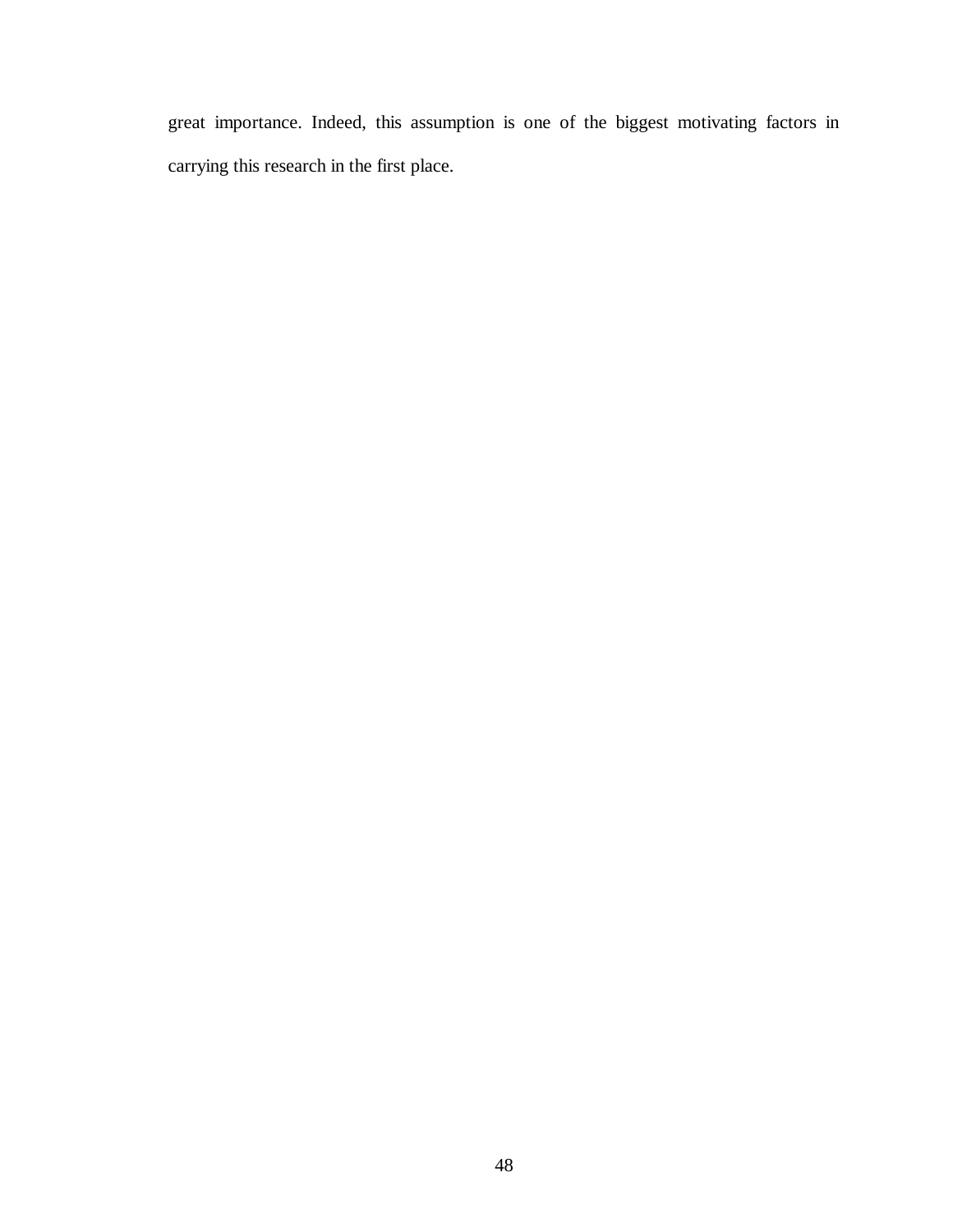## **Chapter 4 – Research Methodology**

 In order to determine the extent to which emancipatory political themes have been addressed by popular rap music I analyzed the lyrics of some of rap's biggest hits. This examination focused more specifically on 1) the most successful songs from the first years that rap emerged as a commercially viable style of music and 2) the most successful rap singles of recent years. By selecting songs from these periods was able to provide "snapshots" showing the prominence, or dearth, of political rap music (relative to popular rap releases as a whole) at different points in time. In addition, this should make visible any changes in the prevalence of political themes in successful rap music between these two periods.

 Christian Lahusen (1996) has suggested that the popularity of a musician and his/her music can be used as a measure of the diffusion of ideas being communicated by the songs s/he produces. He argues that fame has symbolic power that allows for celebrities to establish their ideas as being representative of an entire genre's music. Their image becomes representative of the genre's "social reality, myths, needs, and aspirations" (Lahusen 1996, p. 209). Greater success of an artist's song, it is argued, results in greater recognition and more pronounced interpretation of the messages within the song. If this is the case, examining the most popular rap songs should reveal the degree to which political messages are being diffused and recognized among those who listen to rap music. Lahusen also makes the case that music industry charts that measure the relative success of popular songs provide a good indication of the popularity of an artist and/or his/her music (Lahusen 1996, p. 209). Therefore, it stands to reason that I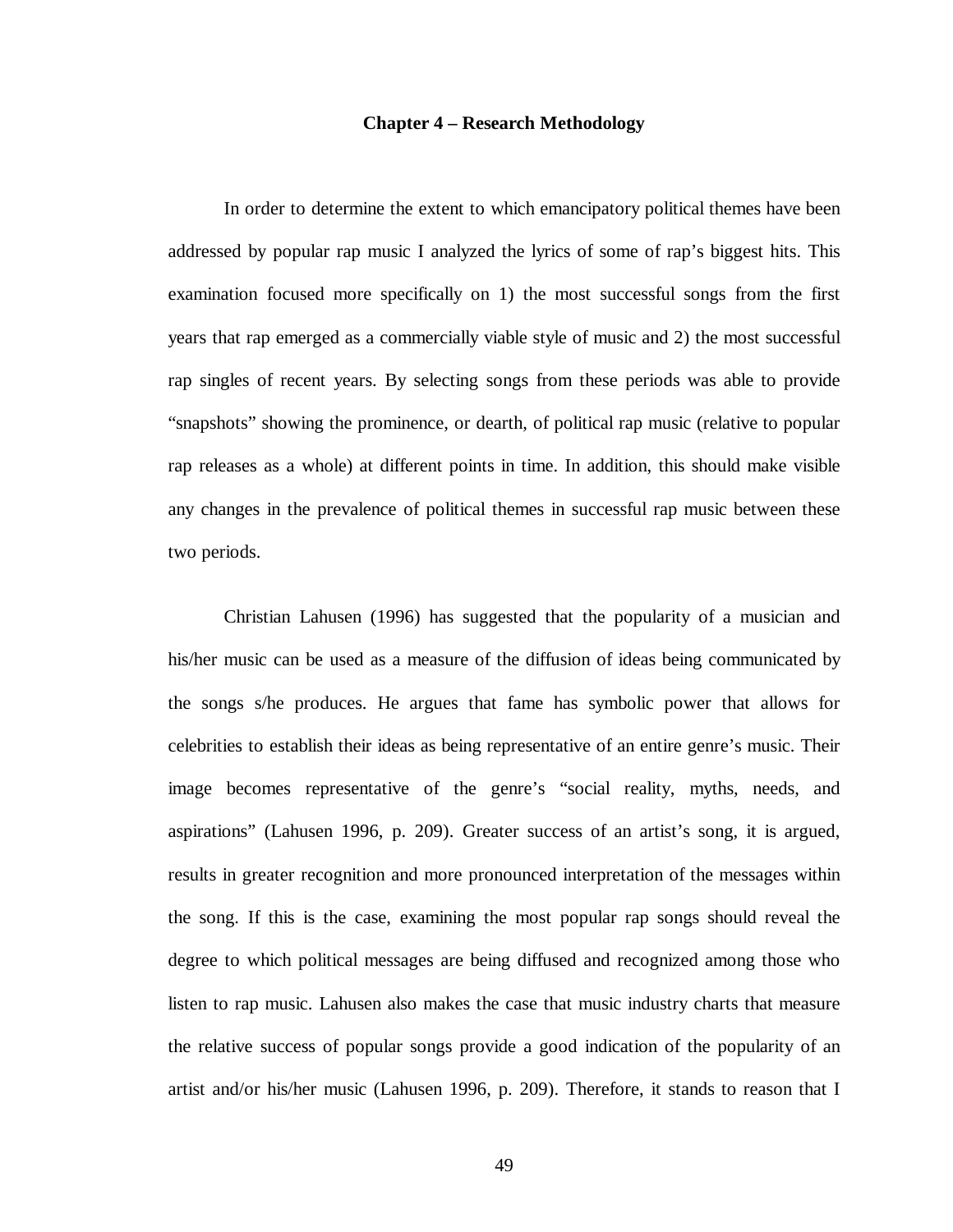could use such a chart to determine the popularity of rap releases. For this reason, I drew my research data from the music charts in Billboard magazine, the leading trade journal on the music industry in the United States.

# *Sampling Procedure*

## *Setting the Time Frame*

For most of the 1980s, rap music releases rarely appeared on Billboard's music charts. It wasn't until  $1984 - a$  full 5 years after the first rap record was released – that a rap album made significant inroads into the pop music mainstream. In that year, Run-D.M.C's self-titled debut became the first full-length rap album to be certified gold by the Recording Industry Association of America. In 1985, their sophomore album did the same, but in half the time. However, it wasn't until 1986 that rap music began to fully "cross over" In that year, Run-D.M.C. released the hugely successful multi-platinum album Raising Hell, which featured a cover of Aerosmith's "Walk this Way" and a guest appearance by the white rockers. Later in the year, Run-D.M.C.'s Def Jam labelmates the Beastie Boys, a former punk group comprised of three white suburban teens, released the rap album Licensed To Ill to similar success.

 Still, the appearances of these releases on Billboard's charts were the exception rather than the rule. Rap albums and singles rarely registered a blip on the pop charts and fared marginally better alongside R&B and soul releases on Billboard's "Top Black" singles and albums charts. It was not until 1989 that the Billboard charts were changed to reflect rap music's increasing popularity. In March of that year, Billboard debuted the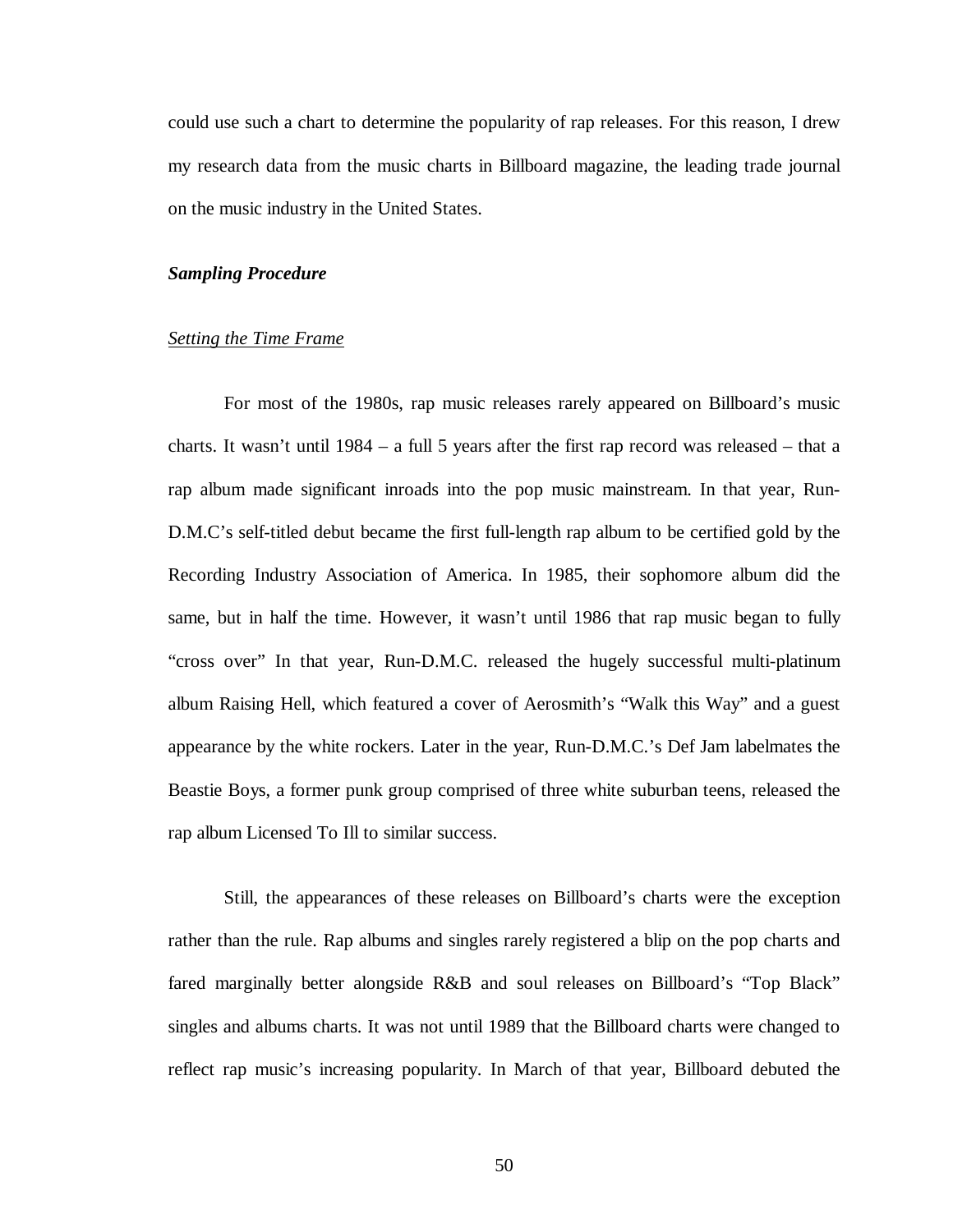Hot Rap Albums chart and the Hot Rap Singles chart, which ranked the 25 best selling releases in each category. Because this is the first year in which a chart that lists only the most popular rap releases was available, I chose 1989 and 1990 as the first years from which I would draw a sample of successful rap releases. To provide a comparison group I drew a similarly sized sample of successful rap songs from the years 2005 and 2006.

# *Song Selection*

 Billboard music charts monitor a number of different genres of music, different music formats (albums, singles, Internet downloads, etc.) and rank these formats in a number of different ways. Before settling upon a chart from which to obtain my sample of songs, choices had to be made about which charts would best provide the information needed to carry out my research. The sample of rap songs I chose to analyze were drawn from Billboard's Year End "Hot Rap Singles" chart in 1989 and 1990 and Billboard's Year End "Hot Rap Tracks" chart in 2005 and 2006. A full list of the songs on these harts can be found in Appendix A. The process by which I decided to use these particular charts is outlined below.

*Pop Charts vs. Rap Charts*: Songs were drawn from Rap charts instead of Pop charts for a number of reasons. Foremost, as stated above, few rap releases appeared on the pop charts until well into the 1990s. As such, using only those rap releases that appeared on the Pop charts would likely result in a smaller sample of rap songs (and, I speculate, a near absence of releases featuring political themes). Also, because Billboard's Pop charts provide data about the success of releases from *all* genres, obtaining a sample would have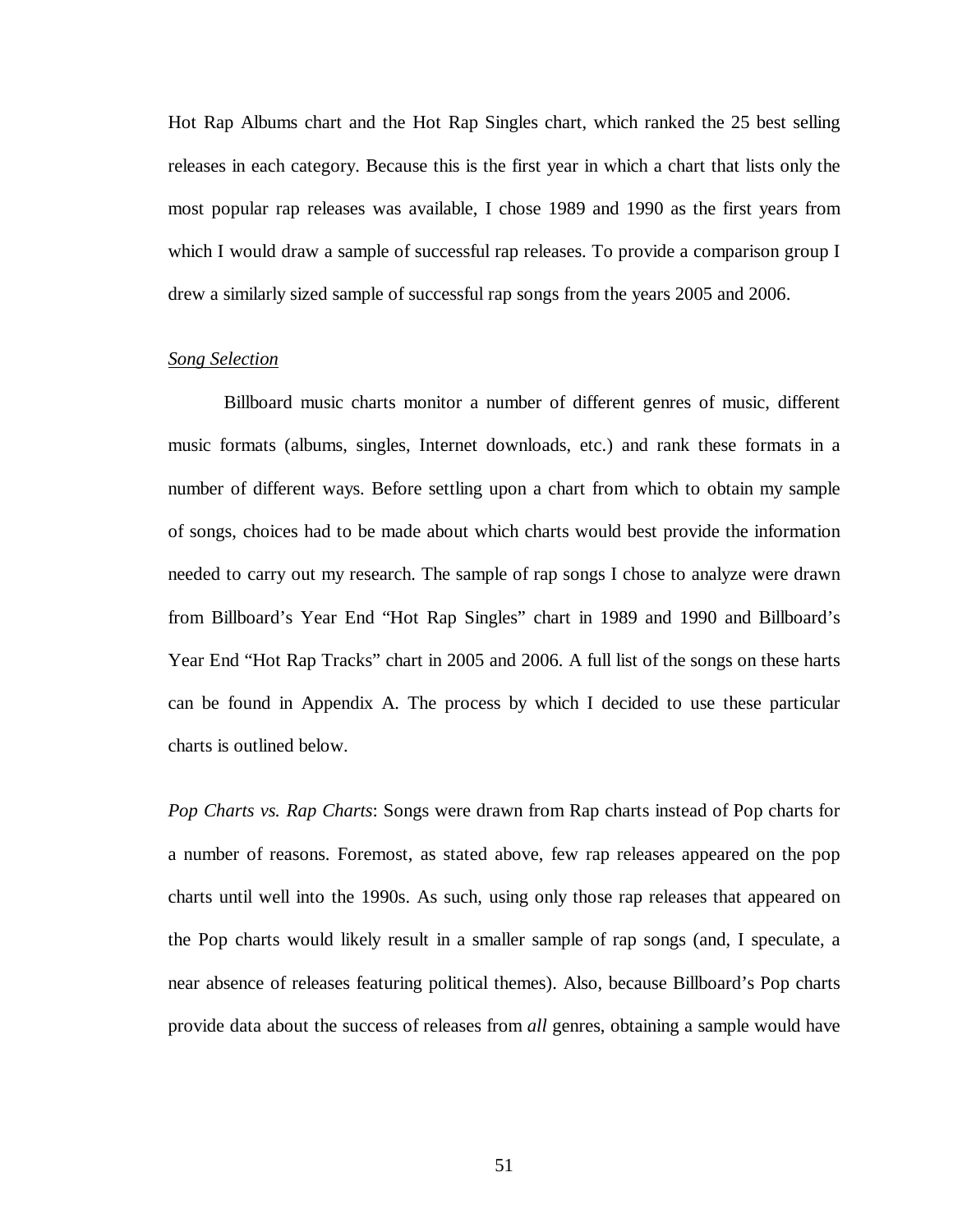required the extra work of identifying which releases were rap releases. Drawing from Rap charts eliminates this problem.

*Rap Singles vs. Rap Albums*: I opted to research songs appearing on singles charts instead of albums appearing on albums charts, in part to maintain a manageable amount of research data. This kept me from having to analyze *each* song found on *each* album appearing on the Top Rap Albums charts.

*Weekly Rap Singles vs. Year-End Rap Singles*: Billboard's Year-End Rap Singles chart provides a clearer picture of which songs were the most popular over an extended period of time. Year-end charts are determined through a calculation that takes into consideration each song's positions *and* longevity on the weekly charts throughout the preceding year. The 2005 and 2006 Year-End Hot Rap Tracks chart listed the 25 most successful songs for those years. The 1989 and 1990 Year-End Hot Rap Singles chart listed the 30 most successful songs for those years. I decide to omit songs 26-30 for these years from analysis to maintain uniformity across time periods.

 It should be noted that the Year-End Hot Rap Singles charts from 1989 and 1990 and the Year-End Hot Rap Tracks charts from 2005 and 2006 do *not* rank songs according to the same criteria. The Rap Singles chart ranked songs according to *sales*, while the Rap Tracks chart ranks songs according to *radio airplay*. The charts, however, are comparable. The Rap Tracks chart was introduced in 2002 to *replace* the Rap Singles chart. This change occurred as a response to the decreasing availability of retail singles for a few years prior to 2002 a number of rap's biggest hits were not even released as singles and, as such, were not appearing on Billboard's Rap Singles chart (Billboard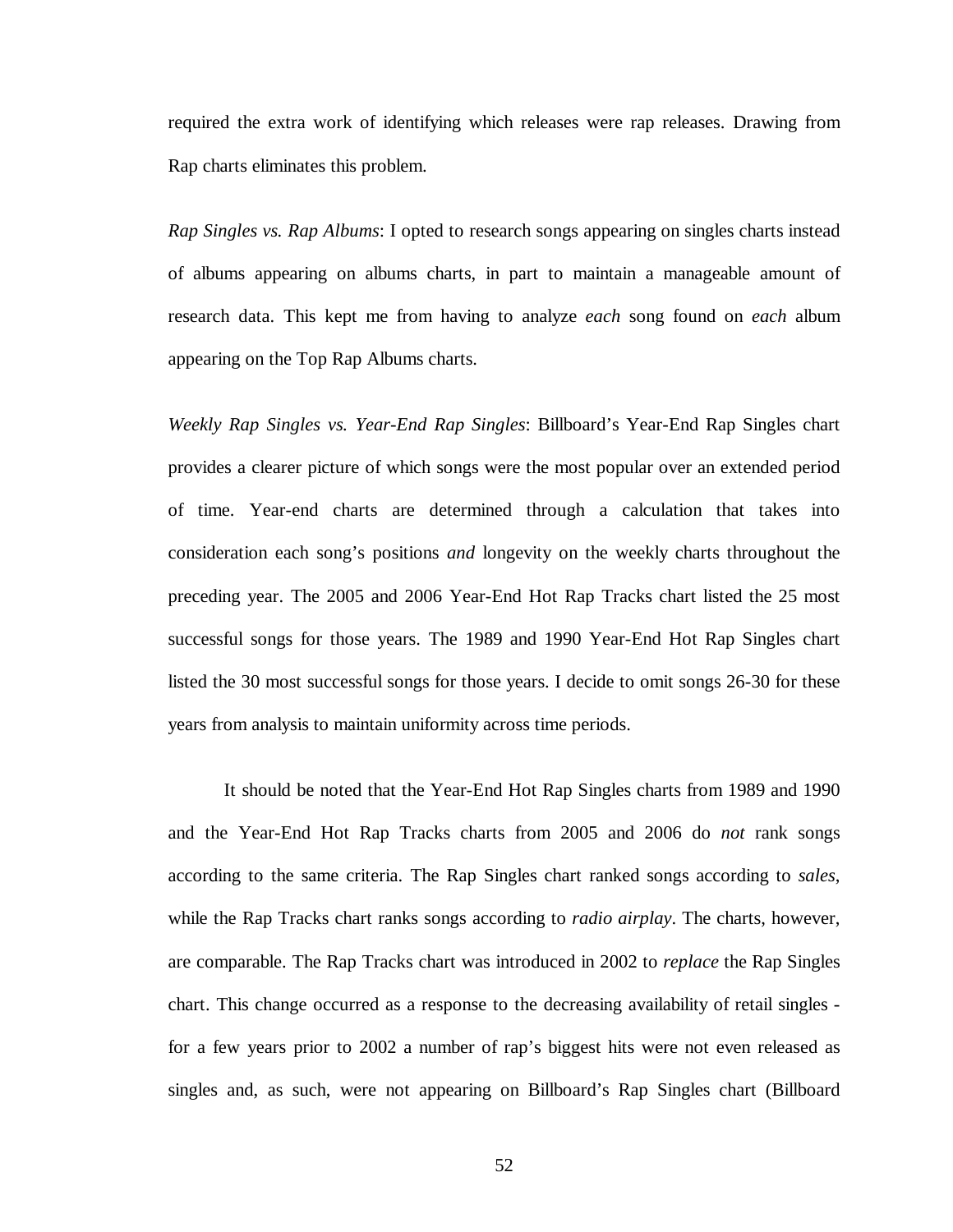Unveils…, 2002). Differences aside, each chart has been the standard by which the success of rap singles has been assessed.

### *Obtaining Song Lyrics*

 Most of the lyrics for each song in my sample were obtained from the Internet. Written lyrics to the majority of the songs were downloaded from the Original Hip-Hop Lyrics Archive (OHHLA), a website that is updated almost daily with user-submitted lyrics for thousands of rap albums and songs. In order to find lyrics for the few songs that did not appear on OHHLA I turned to Internet search engines – Yahoo!, Google, etc. – to see if they were available on other websites.

 I was unable to locate written lyrics for about 10% of the songs from my sample. In those instances I attempted to find recordings of the songs and, when successful, transcribed the lyrics myself. A few of the songs were available in free streaming audio or video formats on the Internet. The music videos for two of the songs, for example, were available on Youtube. In addition, I transcribed lyrics to a handful of songs found on CDs I owned myself. I was unable to find lyrics to only one song from the entire sample. This song *was* featured on a CD I owned; however, the album version of the song was an instrumental and I was unable to obtain a copy of the single/radio version.

 This highlights at least one possible limitation of using song lyrics found on Internet websites. These lyrics are often (and in the case of those transcribed from my own album collection, *always*) "album versions" of the songs instead of "singles versions". The singles versions of songs that appear on full-length albums are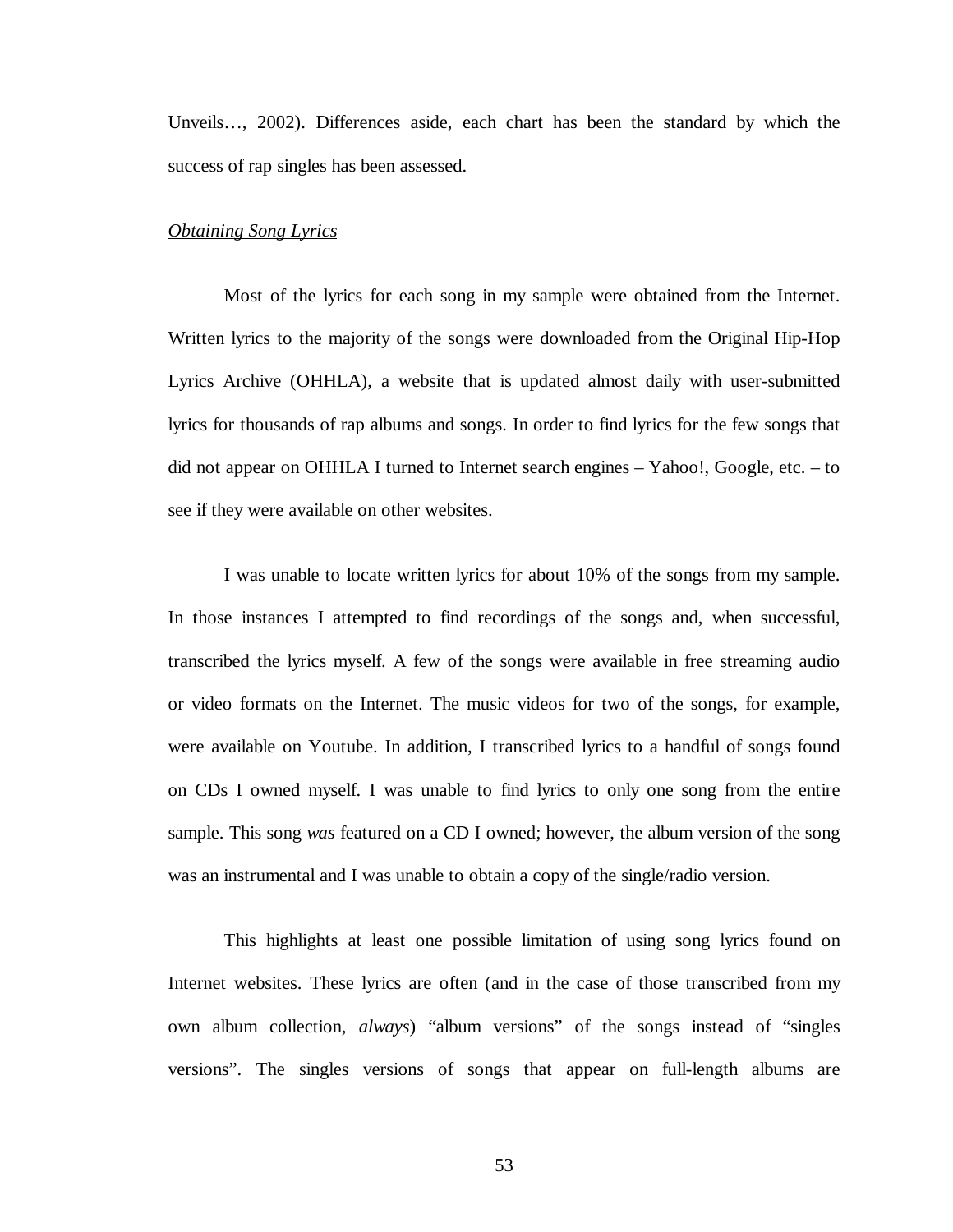occasionally altered into more radio-friendly formats, edited for time and, with rap music especially, edited for language. However, the general messages typically remain the same, even if obscene words and phrases are "bleeped out" or replaced.

# *Analytic Techniques*

 I performed a content analysis of each song's lyrics to determine if, how often, and in what ways they focus on the political imperatives of the Hip Hop Generation. This was done by noting all instances where a song addressed 1) any of the *five* themes listed in the National Hip Hop Political Convention agenda (See Appendix B) and 2) either of the *two* themes – Political/Community Organization and Media Issues – outlined in Chapter 3. The five political themes found in the NHHPC agenda are defined, in part, according to the amendments listed under each theme on the agenda itself (See Appendix B). Additional criteria used to specify the contours of these themes are found in the definitions section of the analysis codebook (this codebook provides instructions for the content analysis process – See Appendix C). For example, in addition to the amendment issues associated with the "Human Rights" theme, other criteria were added, including some of the suggestions – equality, peace, freedom, etc. – provided for that theme in Chapter 3. Specific criteria used to define the two themes not found in the NHHPC agenda are not provided in the codebook's definitions section, though some suggestions are offered.

Again, because I explored the frequency with which these songs addressed a preexisting list of issues, the research process was mostly deductive. However, in dealing with the two additional themes – Political/Community Organization and Media Issues – I employ an inductive strategy. Because these themes were not addressed in the NHHPC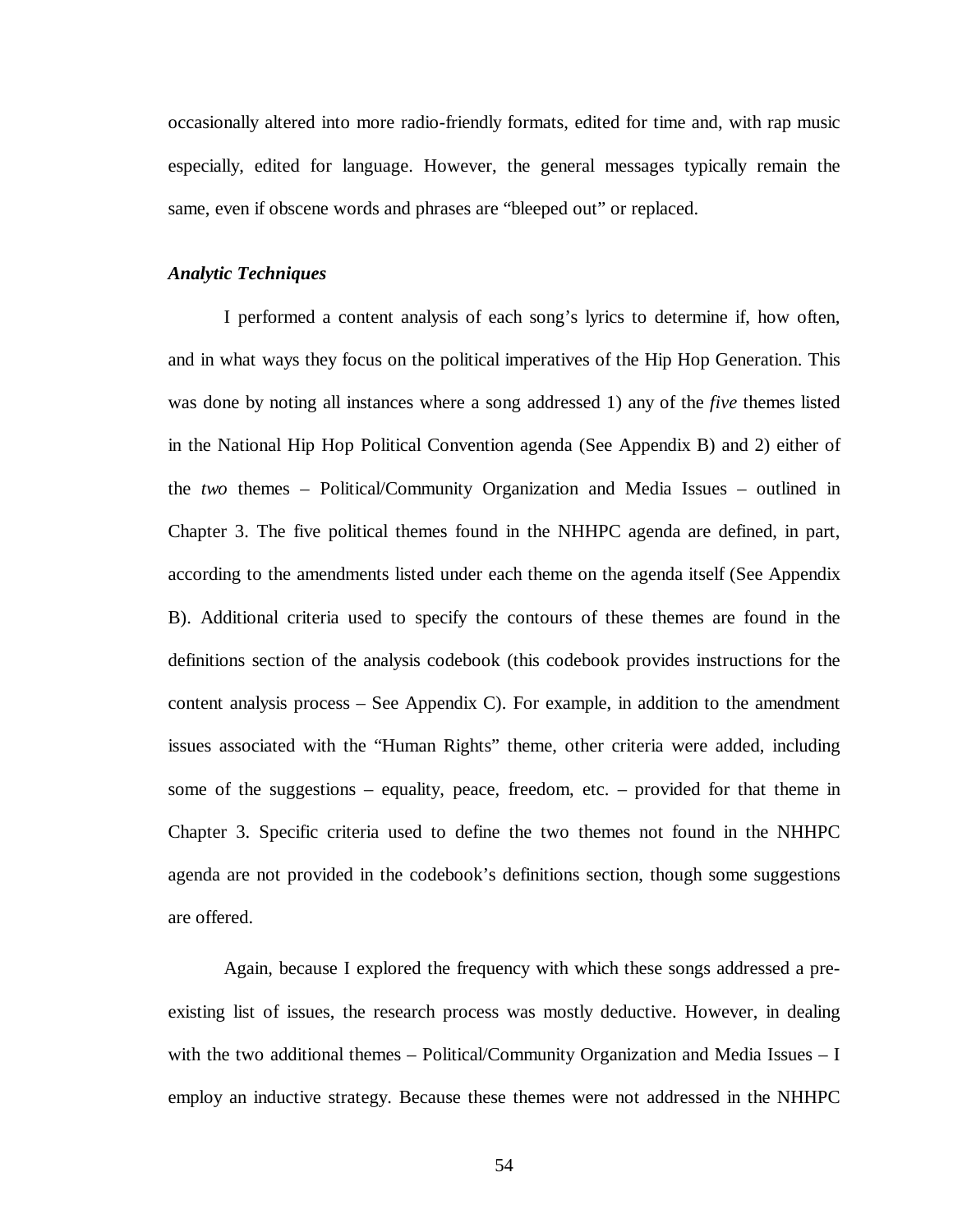agenda, no list of concerns associated with them was available. As such, I took note of how the songs discussed the themes, which allowed for the important issues associated with the themes to emerge *from* the research. I also took note of issues that were related to any of the five NHHPC agenda themes, but were not listed on the agenda as specific concerns.

A coding form (See Appendix D) was assigned to each song that was studied. Each form was labeled with the year the song appeared on the Billboard chart and the song's position on the Year-End chart. The coding form is divided into two columns. The left column contains each of the 7 themes I searched for. Listed underneath each of the 5 themes from the NHHPC agenda are the concerns associated with the broader point. Additional blank lines are located underneath each set of concerns. These lines provide a space to write-in issues that are associated with a theme, but that are different from those already addressed. Listed underneath the Political/Community Organization and Media Issues headings are blank lines that provided a space to write-in issues associated with those themes.

After identifying an issue associated with one of the 7 themes a check was placed on the line next to that issue in the right column of the coding form. A check was made for *each* time a particular theme was mentioned, whether it was done so in the form of a string of words, a line in the song, a string of lines, etc. The sum of the total number of checks made for each theme was placed in the box next to that theme on the coding form. These checks were used to provide information about which issues where addressed most often, how often each issue was addressed, what issues emerged from the data, how these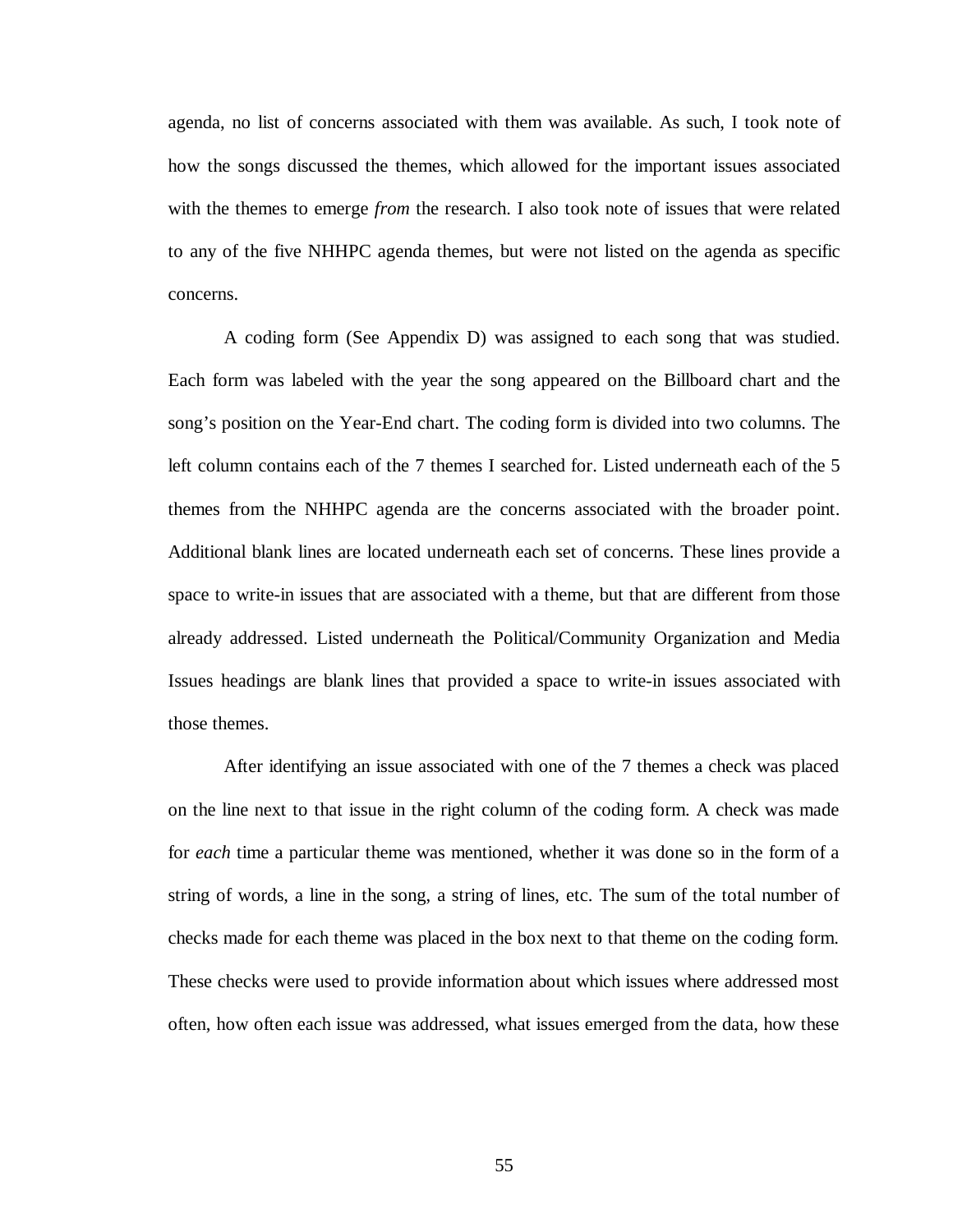frequencies changed between the two time periods, etc. Raw information is present in table form (See Appendix E) and is discussed more in-dept in the following chapter.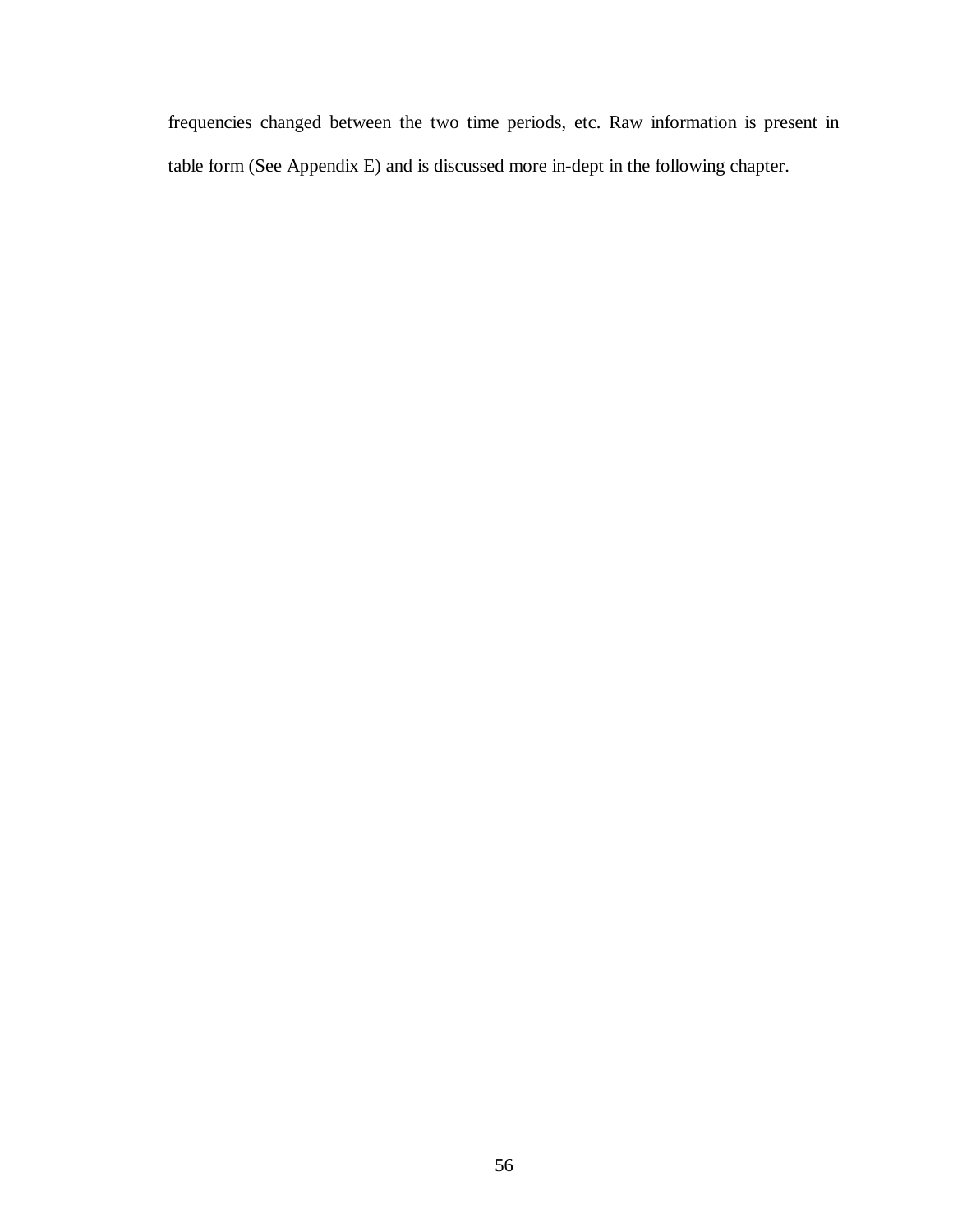## **Chapter 5 - Results**

 This chapter presents the findings of this study. This is done by discussing each of the seven political themes and noting the frequency and manner with which the songs from my sample addressed them. Differences in these frequencies and in the relative success of songs from each time period are highlighted. In addition, a number of political concerns that appeared in the music, but that were *not* voiced in the NHHPA agenda are further elaborated upon (for a full list of these issues, see Appendix D). A number of lyrical passages are cited to provide specific examples.

 The data reveal that, by and large, few popular rap songs from either period address the important political issues put forth in this research. When they do, for that matter, it is often brief or in passing. Still there are notable exceptions and evidence suggests that, with further research, trends in how the content of popular rap music has changed over time may be revealed.

# *Political/Community Organization*

 Far and away, the political imperative of the Hip Hop Generation most addressed by the songs in my sample was that of political or community organization. Passages that mentioned the importance of or called for organization and unity within the Hip Hop Generation appeared over 40 different times during my research. Simply noting this frequency, however, does not paint an accurate picture of this occurrence.

 The overwhelming majority of these passages came from two songs. "Self Destruction" by the Stop The Violence All-Stars (89-1; 1989 – chart position #1) makes specific references to organization 17 times. "We're all In The Same Gang" by the West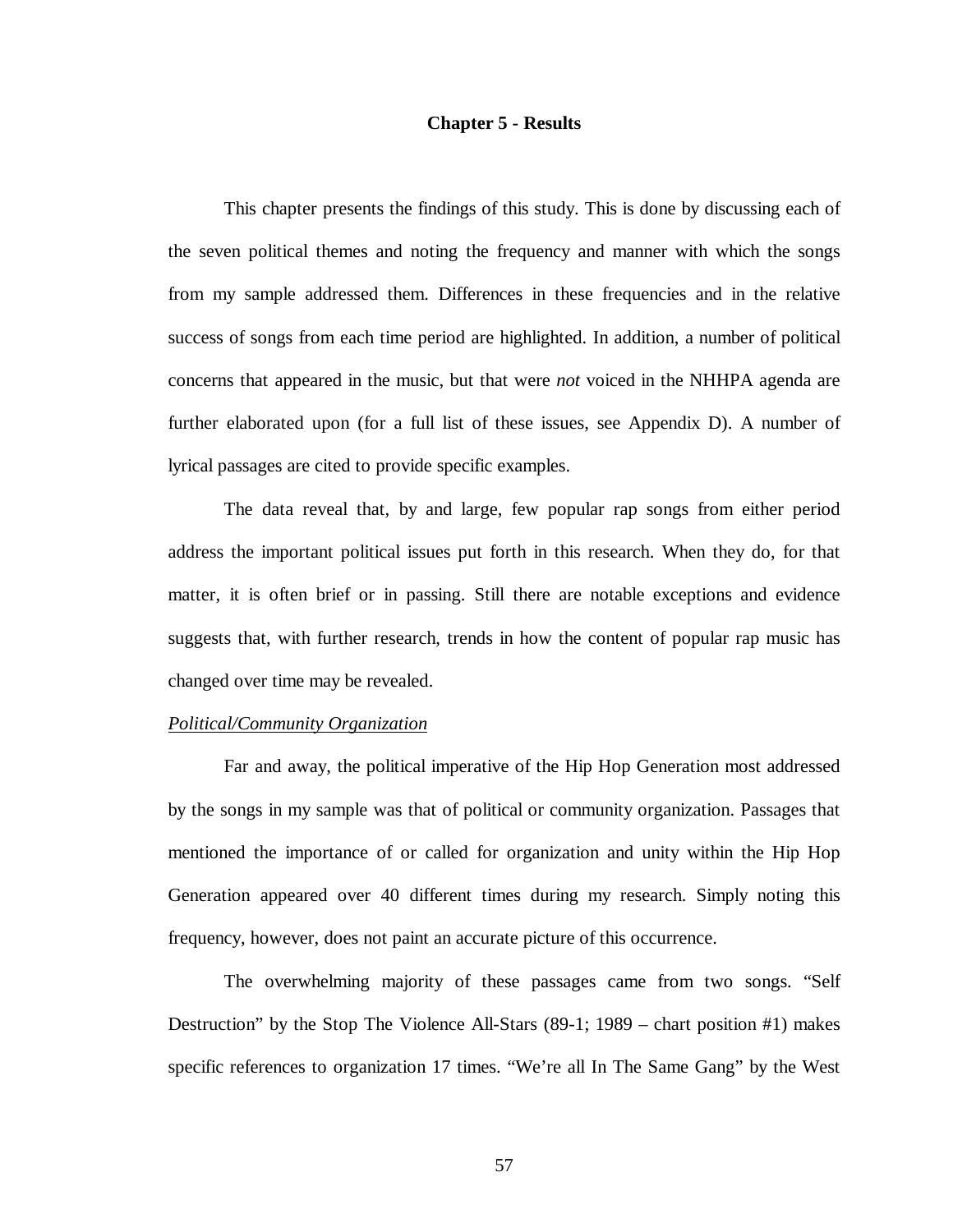Coast Rap All-Stars (90-12) makes twenty of these references. Allusions to a need for organization in these songs took one of two forms: 1) general calls for "unity", utilized slightly more in the "Same Gang" song, and 2) expressions of opposition to intragroup violence. Calls for unity were straightforward in both songs. Typically, these passages used the words "unity" and "unite" or phrases like "get together", "stick together", or "stand together". At one point in Self Destruction, rapper Chuck D suggests an "urge to merge".

On the surface, criticisms of intragroup violence found in each song seem to be simply addressing a need to end violence. However, I would argue that many of these passages criticizing violence were geared more toward bringing together the Black community. The following quote is from a statement made by the Executive Vice-President of the National Urban League (which received all funds raised by sales of Stop The Violence Movement projects) in regard to the Self Destruction song:

"Violence seems to be so much a part of modern culture, but robbing and stealing and killing one another are unacceptable destroyers of our communities. The National Urban League and the People of the Stop the Violence Movement believe community is another word for 'family.'

 We hope to re-emphasize this ideal for some, and introduce it to others." (Lomax 1990, p. 22)

So, while the KRS-One line "the way we live is positive, we don't kill our relatives" from Self Destruction seems at first to serve as a simple condemnation of violence, when examined within the bigger picture it comes across as an appeal for "relatives" within the Black community or "family" to stick together. Young MC echoes this sentiment on "Same Game" by rapping "Brothers killing other brothers, I thought the idea was to love one another?"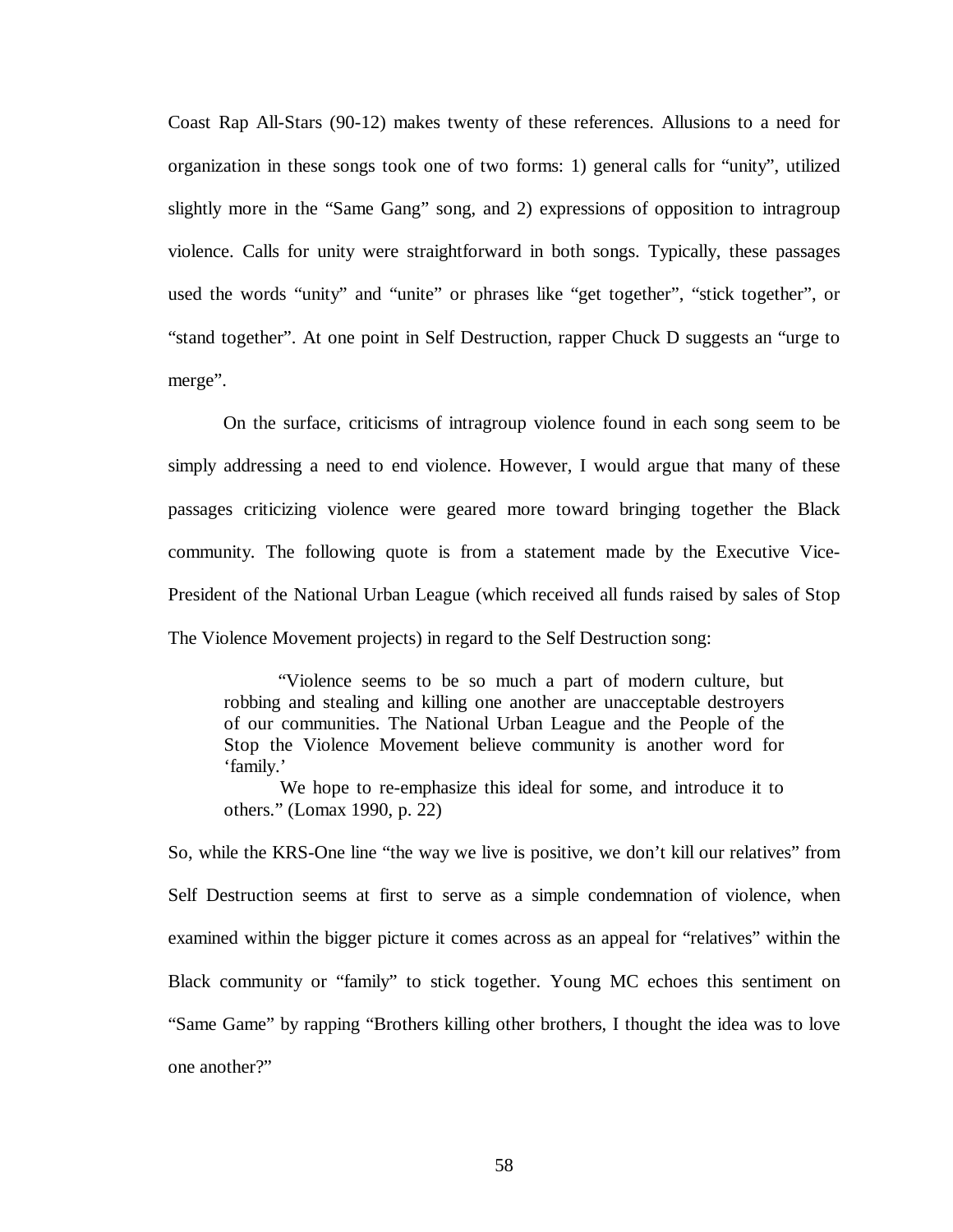Another interesting way in which rappers, I argue, attempt to create a sense of community or group cohesion is by speaking about ingroup and outgroup relationships in "us" versus "them" terms. This can be found numerous times in the song Fight The Power (89-04) when Chuck D repeats the line "we got to fight the powers that be". The keyword here is "we", which indicates that Chuck D is calling for other members of less powerful groups to come together and rise against the unnamed "powers that be". Ice-T also suggests taking action against unnamed "enemies" in We're All In The Same Gang". In the same song rappers from the group Above The Law actually name the "other", suggesting that the government contributes to the conditions that lead to intragroup violence. The government, they argue, could change things but "they don't, because they want it like that/ Because the system's been set up to hold *us* back" (emphasis mine).

### *Criminal Justice*

 Numerous songs from my sample provided critiques of criminal justice practices, especially during 1989 and 1990. Kool Moe Dee (89-11) hints at the idea that police target and profile individuals based on assumptions about race and class. He raps:

The police I'm givin' them fits/ A young brother in a Benz legit// I don't sell no drugs and take no shh/

Kool Moe Dee – Knowledge Is King

Chamillionaire provides a similar critique nearly two decades later, with the line "Thinkin' they'll catch me in the wrong, they keep tryin, steady denyin that it's racial profilin'" (Ridin, 06-10). While this issues is spoken about specifically only a couple times in the song, the overarching theme – repeated numerous times in the refrain centers around continued attempts by police to try and catch him "ridin dirty" (with drugs).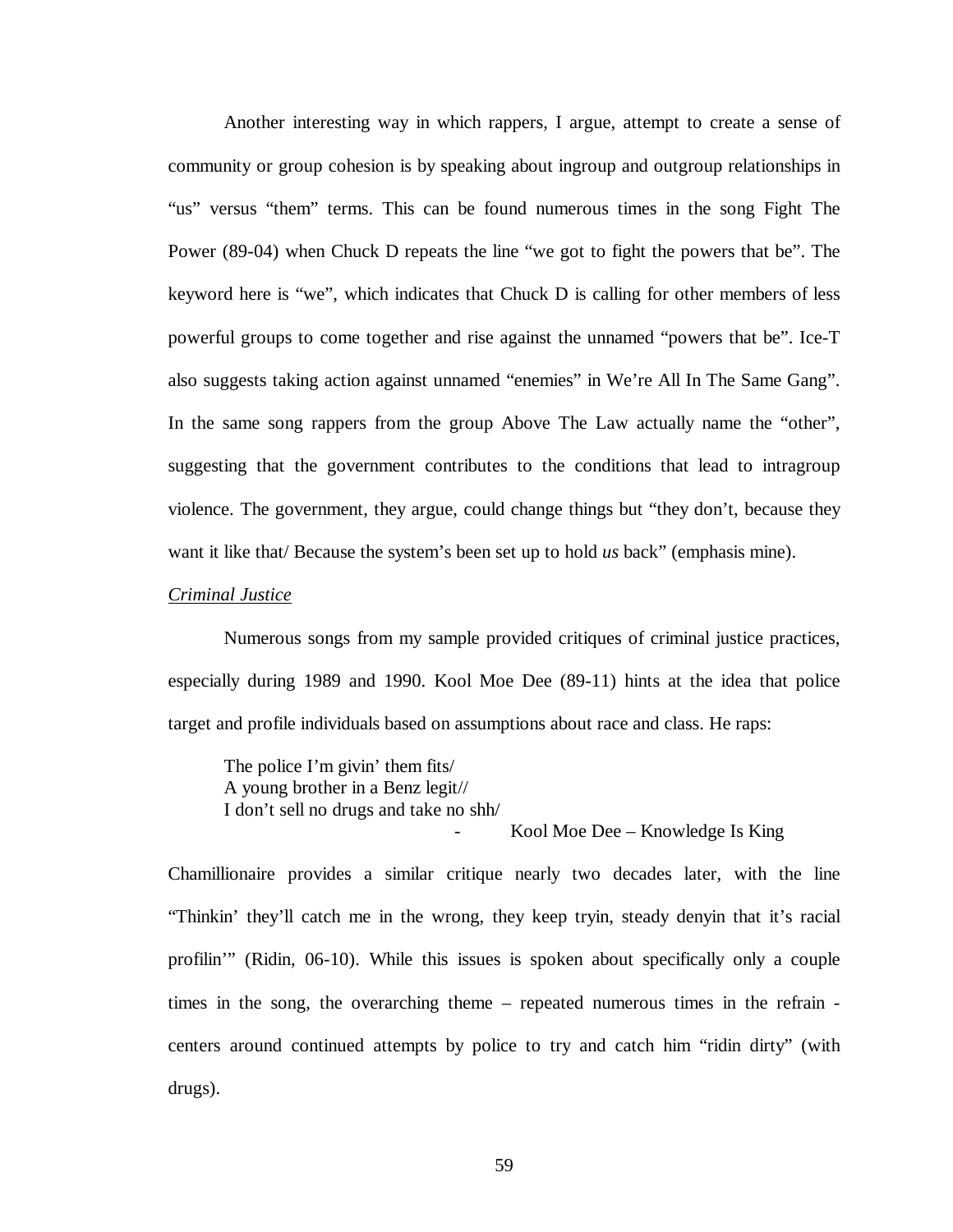While the NHHPC agenda lists concerns about active, purposeful attempts by law enforcement to target and meddle in the lives of Black youth, a couple of rappers draw attention to what they believe are active, purposeful attempts by law enforcement to avoid assisting Blacks in trouble. Public Enemy rapper Flavor Flav, for example, provides numerous examples of why he believes "911 Is A Joke". He opens the song with:

Now I dialed 911 a long time ago/ Don't you see how late they're reactin?// They only come and they come when they wanna/ So get the morgue, embalm the goner// Public Enemy – 911 Is A Joke (90-18)

For Flav, it seems, police don't respond to life or death situations; they're often the reason "death" even becomes a possibility.

-

### *Education*

Of the 100 songs from my sample only 4 addressed issues concerning education. Boogie Down Production's "Why Is That?" (89-24) was one of two to address any of the concerns set forth in the NHHPC agenda. Three passages in this song are critical of school curricula and refer specifically to the failure to teach Black and African history. While these criticisms are made in passing the tone of the song hints at this issue throughout. Most of the first verse, for example, is a history lesson in itself, outlining the genealogy of the first generations of (Black) humans in Africa before asking why such information is not more readily available or accepted. Song 05-16 addressed the other NHHPC agenda issue of school funding/resources *and* violence with the line "No schoolbooks, they used that wood to build coffins"(Game - Hate It Or Love It).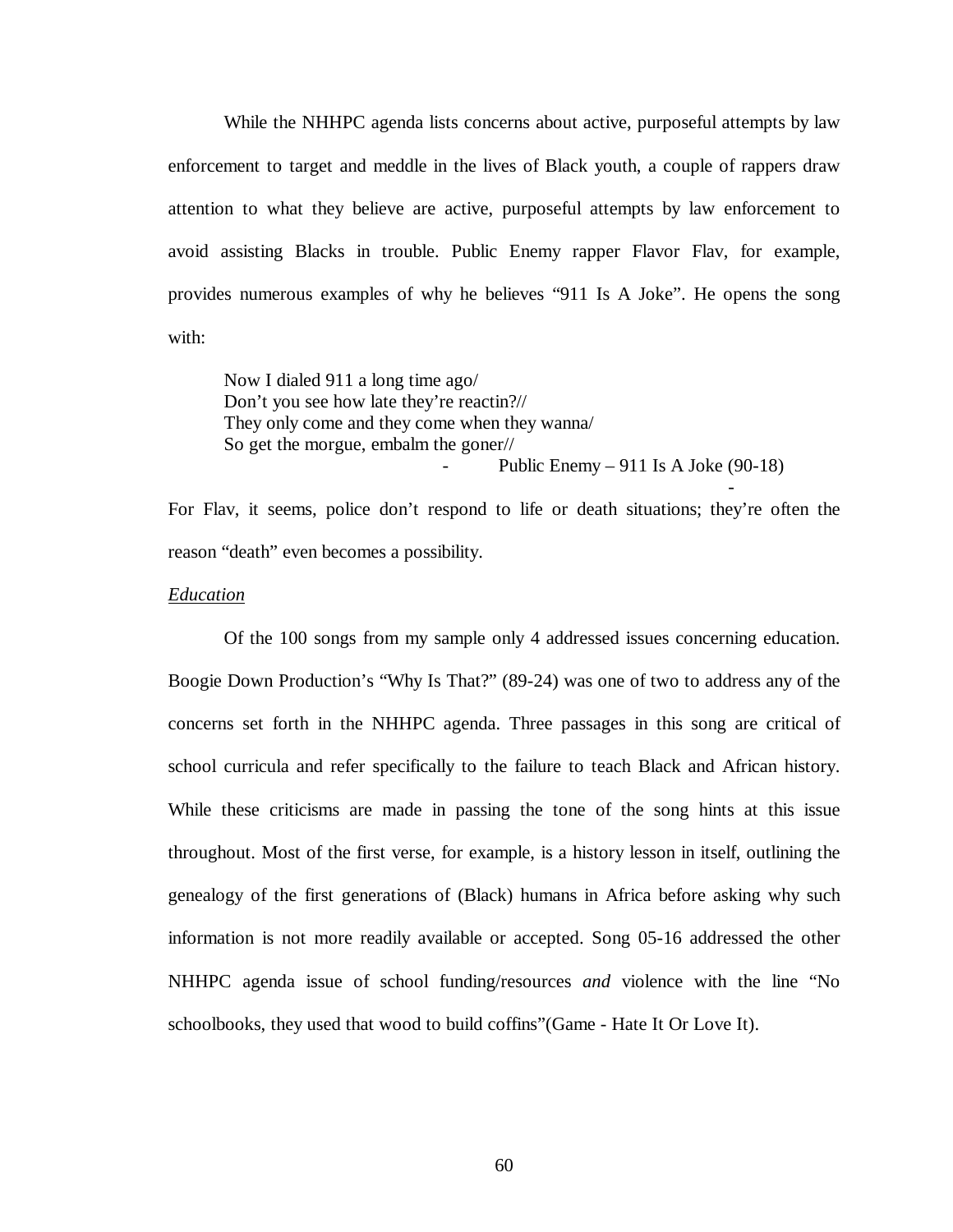Songs 89-1 and 89-4 briefly address issues concerning education, but do not speak to any of the issues from the NHHPC agenda or even relating specifically to the education system. Instead, each mentions the importance of being educated about the world around you. In Self Destruction (89-1), Daddy-O notes that "to teach each" and make others aware is, in fact, what rap should be about. Chuck D would likely concur, asserting in Fight The Power (89-4) that "What we need is awareness" - that rappers need to "make everybody see" (what's going on around them) before they can "bum rush the show" or "fight the powers that be".

## *Economic Justice*

 Only four songs comment on issues related to economic justice (one song appeared appeared on two different charts – 05-15  $\&$  06-22). Two mention living wage issues, albeit indirectly and in passing. The focus of these passages is on the *consequences* of low wages. Ice Cube remarks:

"One-time can't keep the law in order/ Cuz everybody's going crazy for a quarter//" Ice Cube – AmeriKKKa's Most Wanted (90-17)

This, I believe, is rather important. Many of the political issues this research focuses upon – violence, health, drug-dealing, etc. – are, in fact, effects of poverty. While in this instance the connection is made between poverty and "lawlessness", Cube does not expand further and, instead, finishes the song by noting in an almost celebratory manner the many reasons that he is "AmeriKKKa's Most Wanted".

 Other songs brought to light ideas surrounding the "economic priorities" of those within and outside of the Hip Hop Generation. The song Self Destruction (89-1) sends a message to those *within* the Hip Hop Generation that those who are greedy "fall for the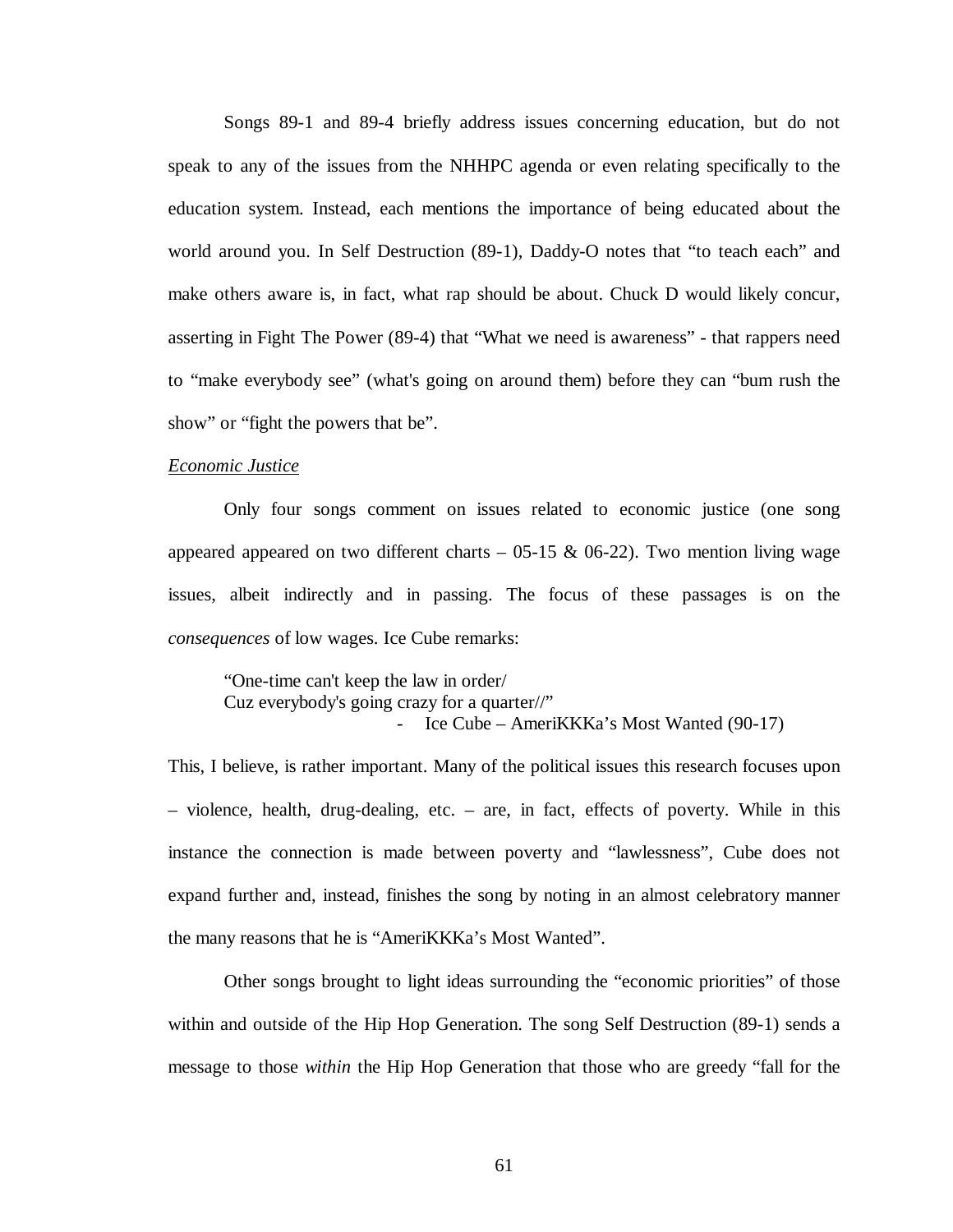bait" and risk becoming just another "number" in jail. One passage points out that material possessions and "silly gold chains" aren't worth the death of a "brother". Rapper Game turns this criticism outward (though points to nobody specific) with the line "Thinkin how they spent 30 million dollars on airplanes when there's kids starving" (Hate It Or Love It, 05-11).

#### *Health and Wellness*

 Very few songs addressed any of the NHHPC members' concerns about "health and wellness". Most of these references center attention on curbing violence. Even then, only the songs Self Destruction (89-01) and We're All In The Same Gang (90-12) make broad, general appeals to "stop the violence". However, as previously stated most antiviolence references in these songs serve a more specific function that simply pointing out negative effects of violence per se.

In one song, Young Jeezy raps about the need to sell drugs to get money for food (05-16, 06-22), though this is mentioned in one line of a song where Jeezy makes numerous references to the spoils that he has received as a result of selling drugs. While he certainly brings to light an important public health issue by taking note of those struggling to get a meal, his bragging about having "a hundred grand on his wrist" (an expensive watch) and being able to count a million dollars, I would argue, limit the emancipatory functions of this particular song.

Only one song mentions anything remotely associated with women's health or reproductive issues. In "Buddy" by De La Soul (90-3), Mike G addresses the need to wear a condom by rapping "For the lap Jimbrowski must wear a cap, just in case the young girl likes to clap". While this passage briefly calls attention to health issues related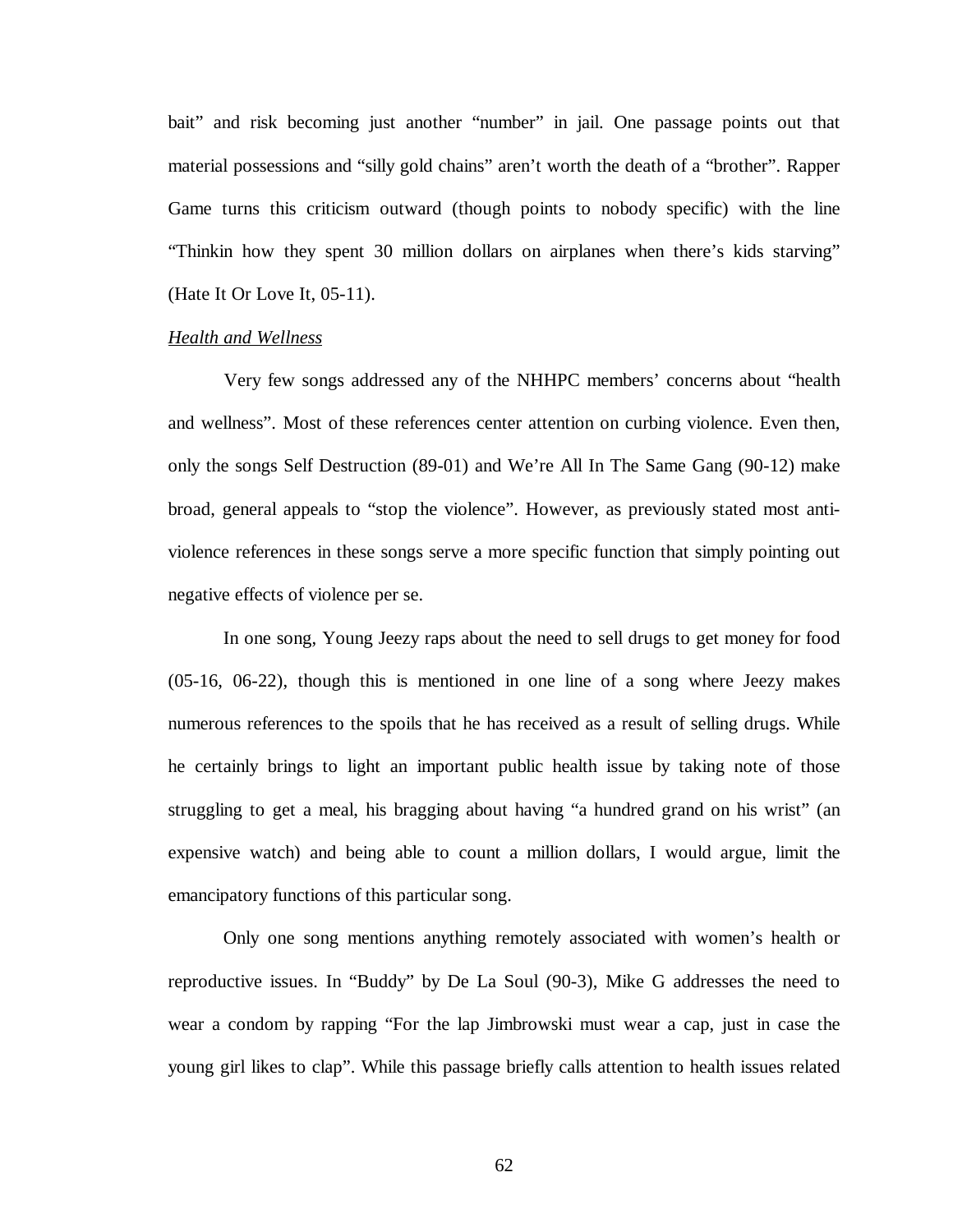to sexually transmitted diseases, this topic is certainly not the "theme" of the song as a whole. On the contrary, the rest of the song focuses on pursuing attractive women and, more than anything, comes across as an ode to or celebration of the penis. That the quote above suggests protection must be used because female partners may be infected with an STD - that condoms should be used to prevent men from passing on these diseases goes unaddressed – does not seem to show an understanding of women's health and reproductive issues from a *woman's* standpoint.

#### *Media Issues*

 Only a handful of songs address specific media issues. All of these songs appeared on Billboard's 1989 chart. One issue that emerged from the song Self Destruction (89-01) focused on the demonization of rap music in the mass media – the song was recorded, in part, as a response to media attacks about "rap violence" (George, 1990). Rapper MC Delight's verse deals specifically with this issue:

Pop, pop, pop when it's shot who's to blame?/ Headlines, front page, and rap's the name// MC Delight here to state the bottom line/ That black-on-black crime was way before our time// - MC Delight – Self Destruction

 In light of this, I expected more songs to deal with direct attempts by mass media to censor rap music releases. However, this issue is mentioned only one time in one song from the entire sample. As part of a verse addressing freedom of expression issues more generally, N.W.A. rapper Dr. Dre states "Or they ban my group from the radio, Hear N.W.A and say 'hell no!'" on the song "Express Yourself" (89-07). This is not surprising given N.W.A.'s previous dealings with anti-censorship groups. Except for X-rated rappers 2 Live Crew, N.W.A. had received more negative attention for the explicit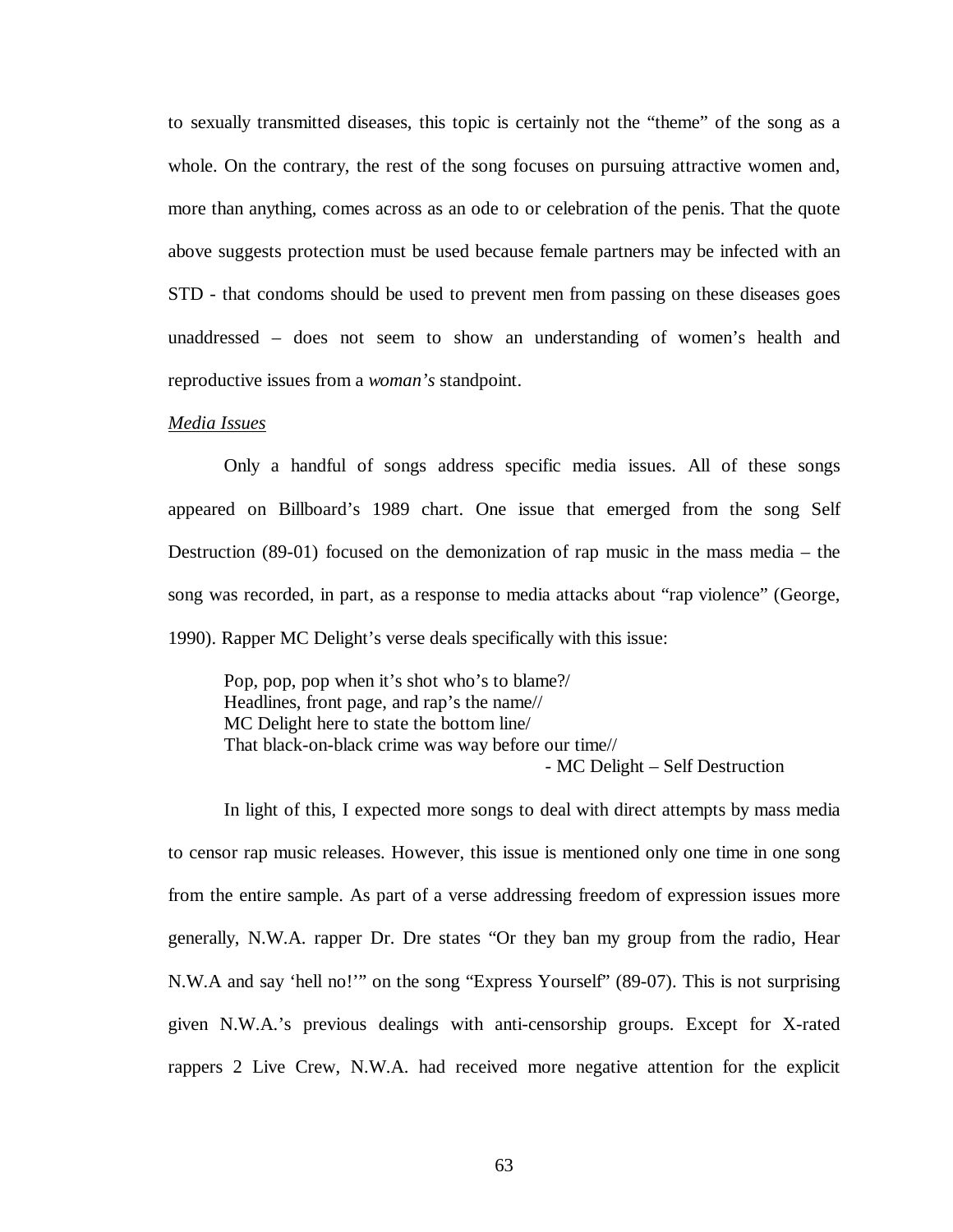content of their music than any artist since the anti-heavy metal crusades of the Parents Music Resource Center (PMRC) during the mid-1980's. In 1989, N.W.A.'s record label received a letter from FBI Assistant Director Milt Ahlerich wherein he condemned the content of their song Fuck The Police. And while this occurred after the release of Express Yourself, it was just one of many battles over censorship that N.W.A. would face over the course of their career.

### *Human Rights*

 None of the Human Rights concerns listed in the NHHPC agenda appeared in any of the songs that were examined. However, as explained in Chapter 3, the NHHPC issues provided a very narrow definition of what constitutes human rights. *Most* of the concerns presented throughout the agenda are human rights issues. Article I of the ICCPR, for example, calls for recognition of people's right to "freely pursue their economic...development". Here we see that job discrimination could be considered a Human Rights issue, but more specifically it is an issue of Economic Justice. For this reason, the Human Rights category served mostly as a "catch-all" for all human rights issues not specifically addressed by the other six political themes.

 Passages from the N.W.A. song "Express Yourself" illustrate this point more specifically. While at one point the song addresses the group having their freedom of expression challenged by media, there are instances throughout the song where free expression is addressed more generally. Though both focus on the human rights issue of free expression, the former is more specifically a media issue. Appeals for listeners to "express themselves", thus, were marked under the Human Rights theme instead of the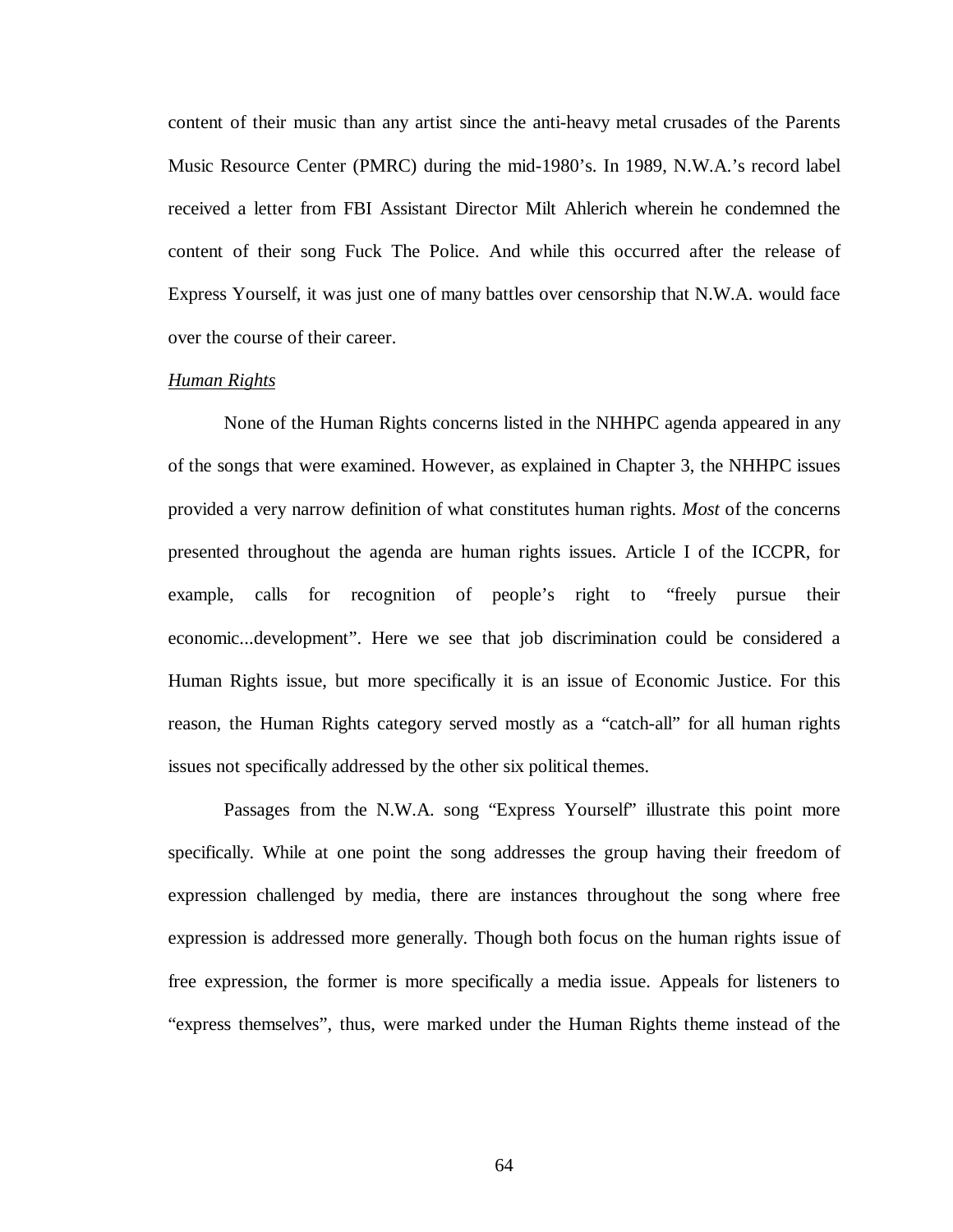Media Issues theme. Similarly, lyrics citing general support of "equality" or opposition to "racism" were also placed in the Human Rights category.

## *Popular Rap Music and Hip Hop Generation Politics: Past and Present*

There is far too little information available to conclusively determine whether there are any long-term trends in the success of rap music that addresses the above political issues. There are, however, a few notable differences in the success of this music between the two time periods studied. These differences are in 1) the total percentage of rap songs on Billboard's Year End charts that address these issues, 2) the frequency with which these songs address the issues and 3) the relative success of these songs compared to those who don't.

 One fifth (5) of the songs on the 1989 chart addressed at least one of the seven political themes. Over one fourth (6) of the songs on the 1990 chart addressed at least one of these issues. Comparatively, only 2 of the 25 songs that charted in 2005 and 2 of the 25 songs that charted in 2006 addressed any of these issues; even then, one of the songs from 2005 also charted in 2006, meaning only 3 of the 50 songs that charted in those two years addressed the listed concerns of the Hip Hop Generation.

 In addition, the 3 songs from the last two years of the study spoke about these issues with less depth than many of the eleven songs that charted in 1989 and 1990. Of these, only Chamillionaire's "Ridin" (06-10) addresses a political theme (racial profiling) throughout the song – the others merely mention issues a couple in passing. In contrast, many of the songs from 1989 and 1991 address political issues throughout. Some mention *multiple* political issues multiple times.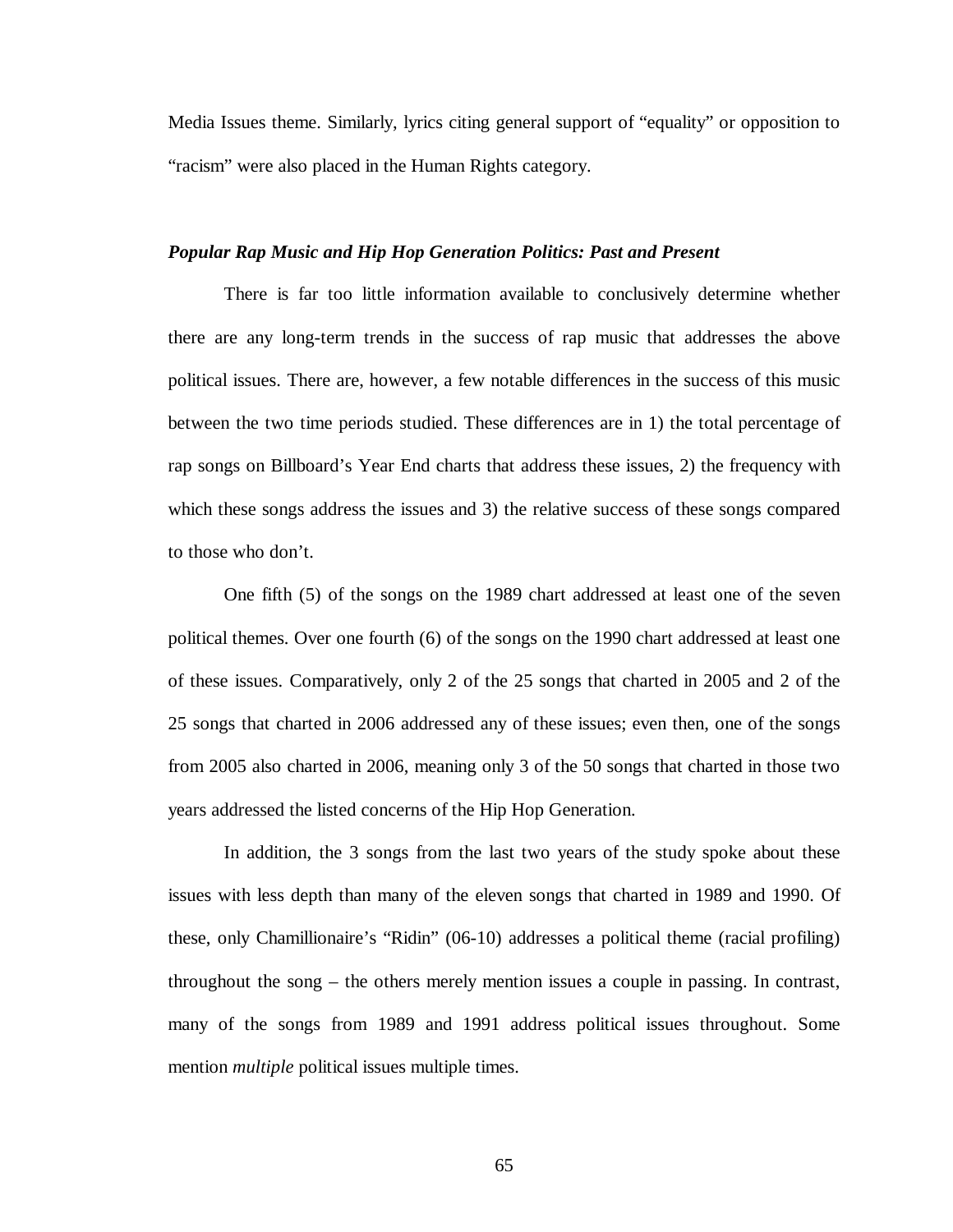Lastly, many political songs from 1989 and 1991 were quite successful, even compared to the other songs appearing on the year-end list. I think the fact that Self-Destruction, one of the most overtly political songs in the entire sample, was number 1 on 1989's year-end chart is especially noteworthy. Two of the three songs featuring the most references to political issues in 1989 charted higher than any song featuring political references in 2005 or 2006.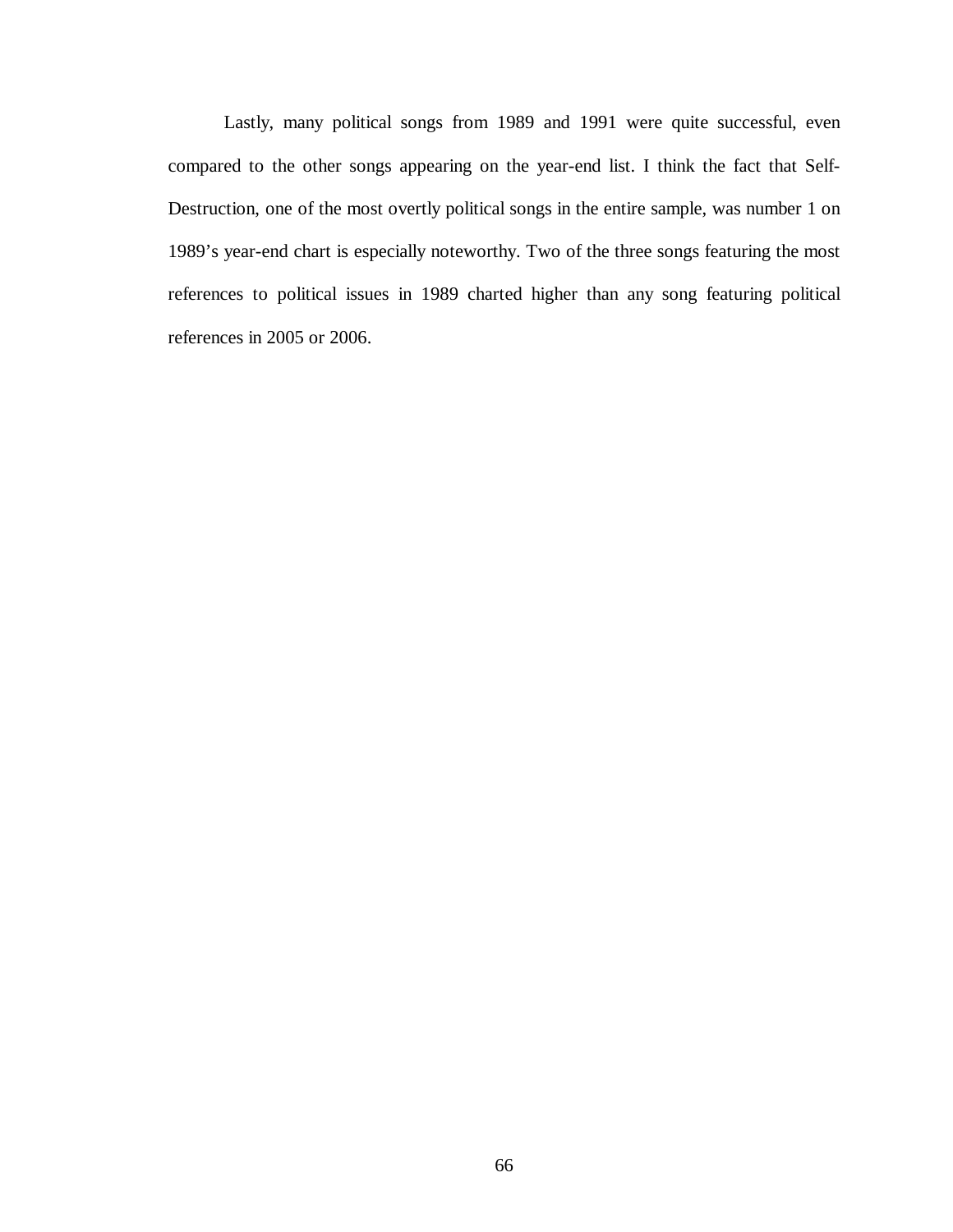#### **Chapter 6 - Discussion and Conclusion**

 In this final chapter I further discusses the findings of this study and detail some of their possible implications. Throughout, I provide suggestions for future research that can answer a number of the questions created by or unanswered by the present research. I end with a section identifying some limitations of this research and the research process, a section outlining how I could expand on this research in the future and a brief conclusion.

#### *Politics in Hip Hop Music vs. Hip Hop Generation Politics*

The findings of this study show that popular rap music during the periods studied rarely addressed political issues important to the Hip Hop Generation. The magnitude to which those that *did* address these issues was typically small and both the frequency and magnitude decreased between the two time periods. These findings both provide answers and raise questions about the political issues actually addressed in rap music and how these issues relate to Hip Hop Generation politics.

Aside from the overall lack of political songs on these charts, the most notable observation is that there seems to be a disconnect between the political issues that *are* addressed in the music and the items found on the NHHPC political agenda. Again, the small percentage of songs from my sample that addressed the 5 broad political themes stated in the agenda rarely addressed the specific issues provided by the amendments to those 5 items. This fact in and of itself could point to any or, to some extent, all of the following explanations: 1) That those involved with the drafting of the NHHPC political agenda are out of touch with the issues that truly affect the Hip Hop Generation and the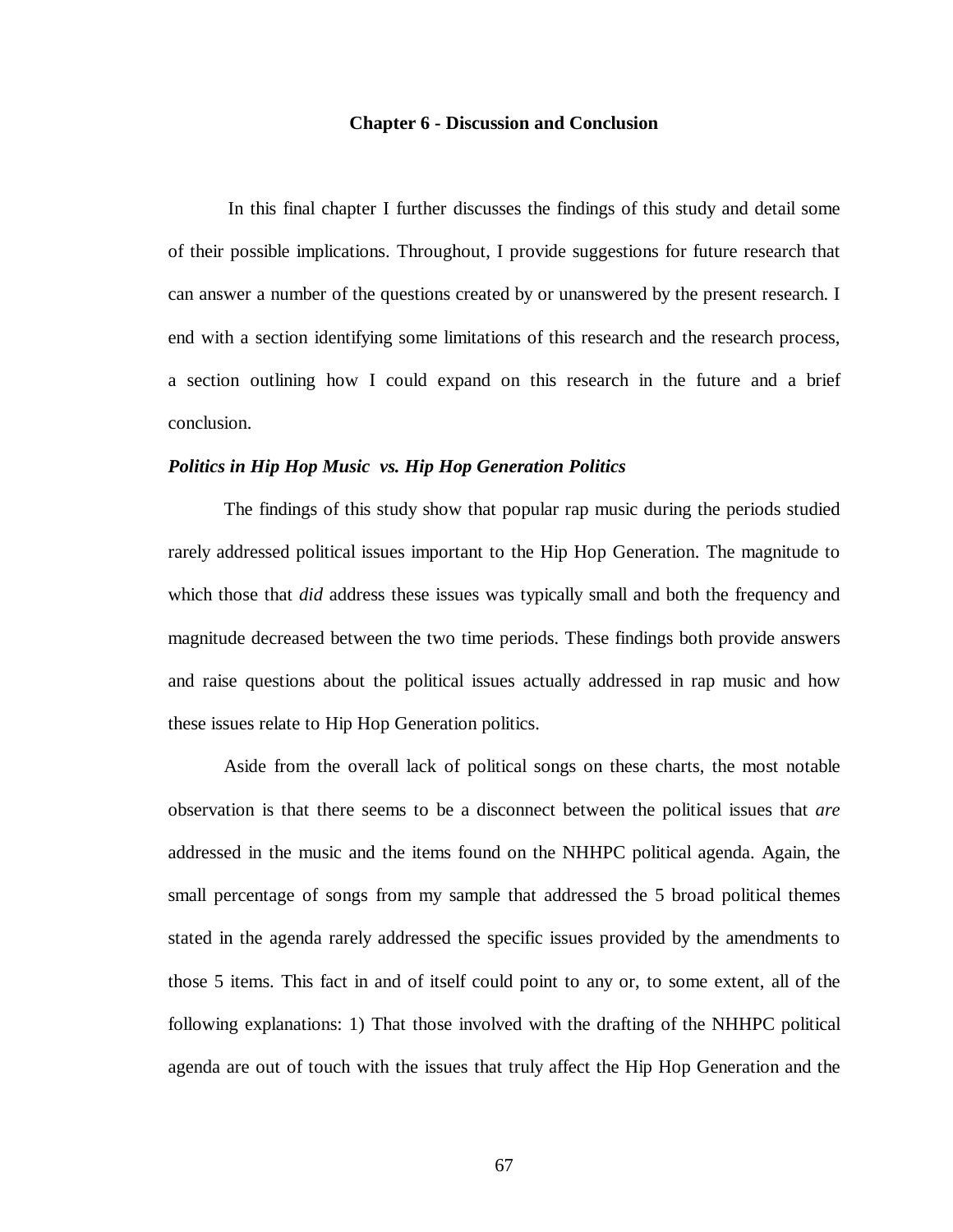rappers that have come to represent them, 2) the NHHPC agenda represents the issues most important to the Hip Hop Generation, but popular rappers are unable to articulate these needs, 3) that popular rap artists do not represent the Hip Hop Generation as a whole or 4) that those buying rap music prefer to listen to songs that do not address political themes. Whether any of these are valid explanations is a question to be answered by future research. However, these explanations by themselves miss a key piece of the hip hop puzzle – the music industry that markets and sells rap music.

#### *Selling the "Last Voice"*

Popular rap music is not only a form of cultural expression, but is also a business. It cannot be understood in terms of a simple one-to-one relationship between artists and audiences. Rap artists sign to record labels that act as a "middle-man" that "links – and perhaps more significantly separates – artist and audience in quite distinct ways" (Negus 1999, p.85). The industry heavily influences the popularity of a release through marketing and distribution and plays a huge part in determining what records are spun regularly on the radio and what albums appear on store shelves. Even then, it is not simply profit that influences how a record label chooses to market their materials. Negus suggests "the 'commercial' strategies of music corporations are not simply business decisions alone, but are informed by a number of value judgments and cultural beliefs." (Negus 1999, p. 89)

These "value judgments and cultural beliefs" can include shared, and often stereotypical, understandings of black music that derive from larger stereotypical understandings of blackness. Binder's (1993) discussion of the way rap music is discussed by news media provides a clearer example of how this process unfolds. She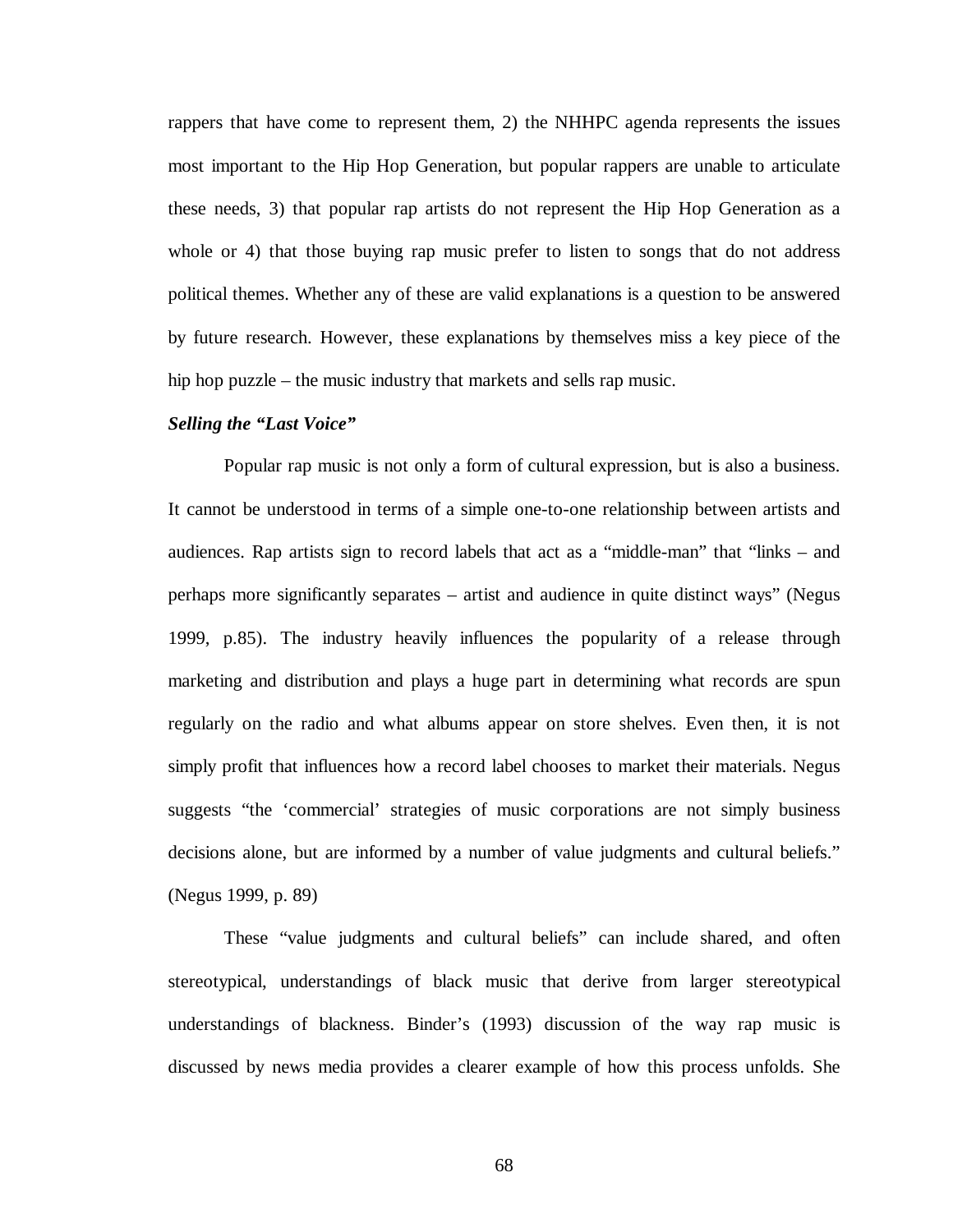argues that when news media discuss rap music, particular ideological frames surrounding race are often drawn upon. Rap, she argues, is often discussed in terms of the danger it poses to society, in part because this frame resonates with audiences that are part of a culture that often sees Blacks (typically males) as a threat to society. Negus (1999) suggests that this same process is at play among those who promote and distribute rap music. He notes that music business personnel are often "uncomfortable with the politics of black representation" (Negus 1999, p. 86) and uneasy with artists that "keep it real" by writing lyrics littered with profanity and candid discussions of violence. Rap becomes a "wild card" for industry promoters because the volatile nature of its content makes market successes unpredictable. For this reason, Negus suggests industry players who are pulling the strings behind the scene will often promote rap songs that are "safe" and non-controversial.

Assuming industry analysts are correct in their suggestion that rap's buying audience is almost 75 percent white (Rose, 1994; George, 1998; Kitwana, 2005), Negus' argument doesn't seem too far-fetched. In an era of post-Civil Rights racial politics and colorblind racism (Bonilla-Silva, 2001; Bonilla-Silva, 2006; Winant, 2004) many whites are convinced that racism is a "thing of the past" and believe that, because "slavery is over", the *plight* of Blacks in America is the *fault* of Blacks in America. It would make sense, then, that a number of whites, even fans of rap music, might be uncomfortable listening to songs that address racism they claim does not exist. Record labels hoping to score a popular hit may simply be prioritizing "crassly accessible" (Dyson 2004, p. 320) rap songs featuring themes that white *and* Black Americans can related to – dancing, sex,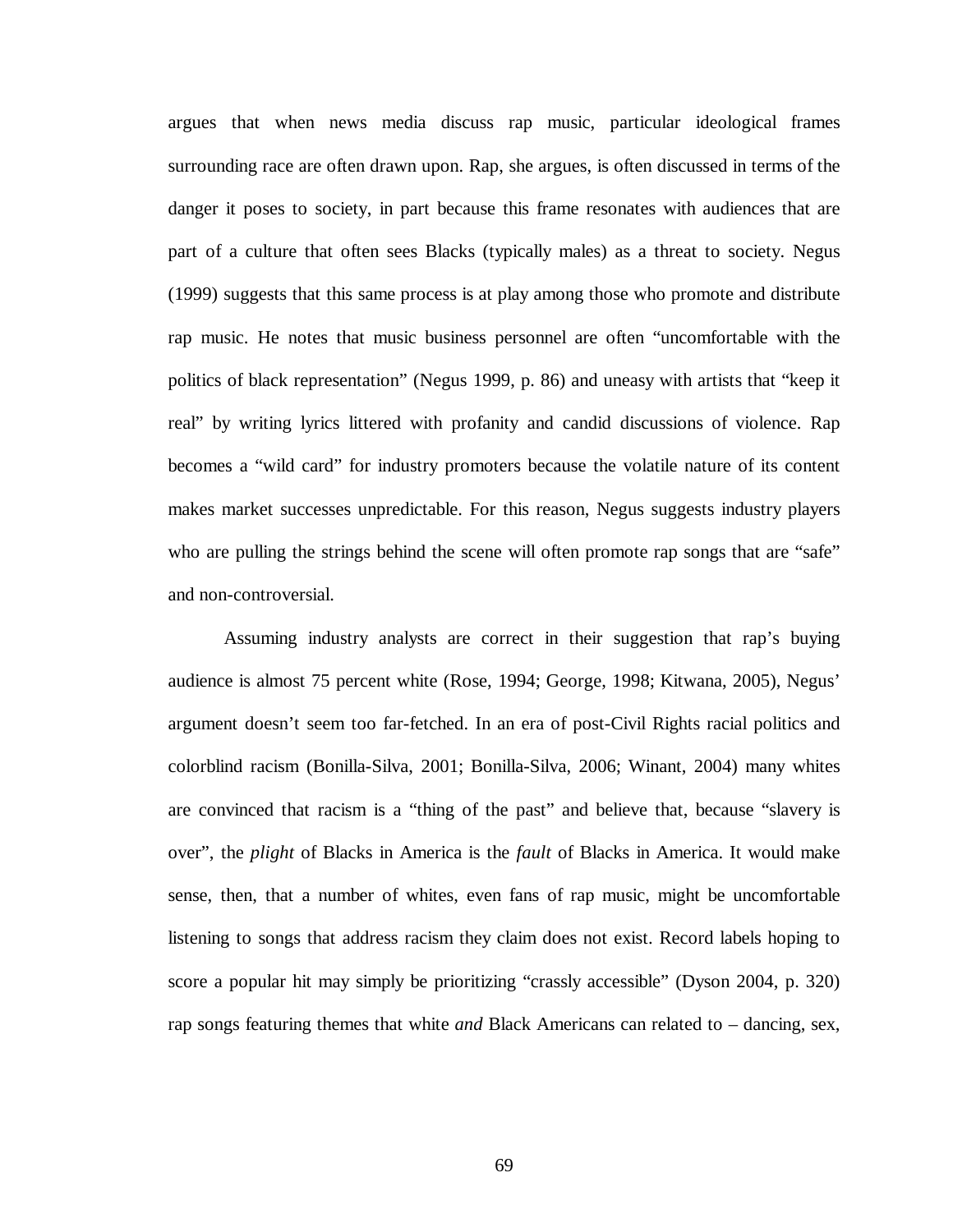spending money, etc. – over songs featuring themes that will only resonate with small percentage of the population.

#### *When The Hidden Transcript Goes Public*

 While few songs addressing political issues appeared on the rap charts, the fact that they appeared at all (and more so that some were quite successful) is itself important. Some of these songs featured political messages that were in direct opposition of statusquo understandings of the world around us. They challenged a number of taken-forgranted assumptions about racism, the criminal justice system, and human rights, and yet still managed to become more popular than many songs that may have focused on themes more universally accepted by rap's listening audience. How they managed to do this is a question for future investigation, but I'll attempt to provide a few explanations.

Two of the most popular and most political rap songs from my sample – Self Destruction and We're All In The Same Gang – were released in response to specific high profile events of the time. After a string of violent incidents at rap shows in the late 1980s, a group of rappers, label executives, and industry insider came together and created the "Stop The Violence Movement". This collective released the Self Destruction song and music video, as well as other records, pamphlets, and books all of which aimed to bring awareness to different social issues. More specifically, the Self Destruction song addressed black on black crime, but, as previously mentioned, also attempted to deflect criticism that rap itself was responsible for this "surge" in violence. The West Coast Rap All-Stars song was released shortly after Self Destruction and addressed the increasing rates of gang violence in left coast cities like Los Angeles. The high profile nature of these issues may have spurred interest in the sales of each song. That Self-Destruction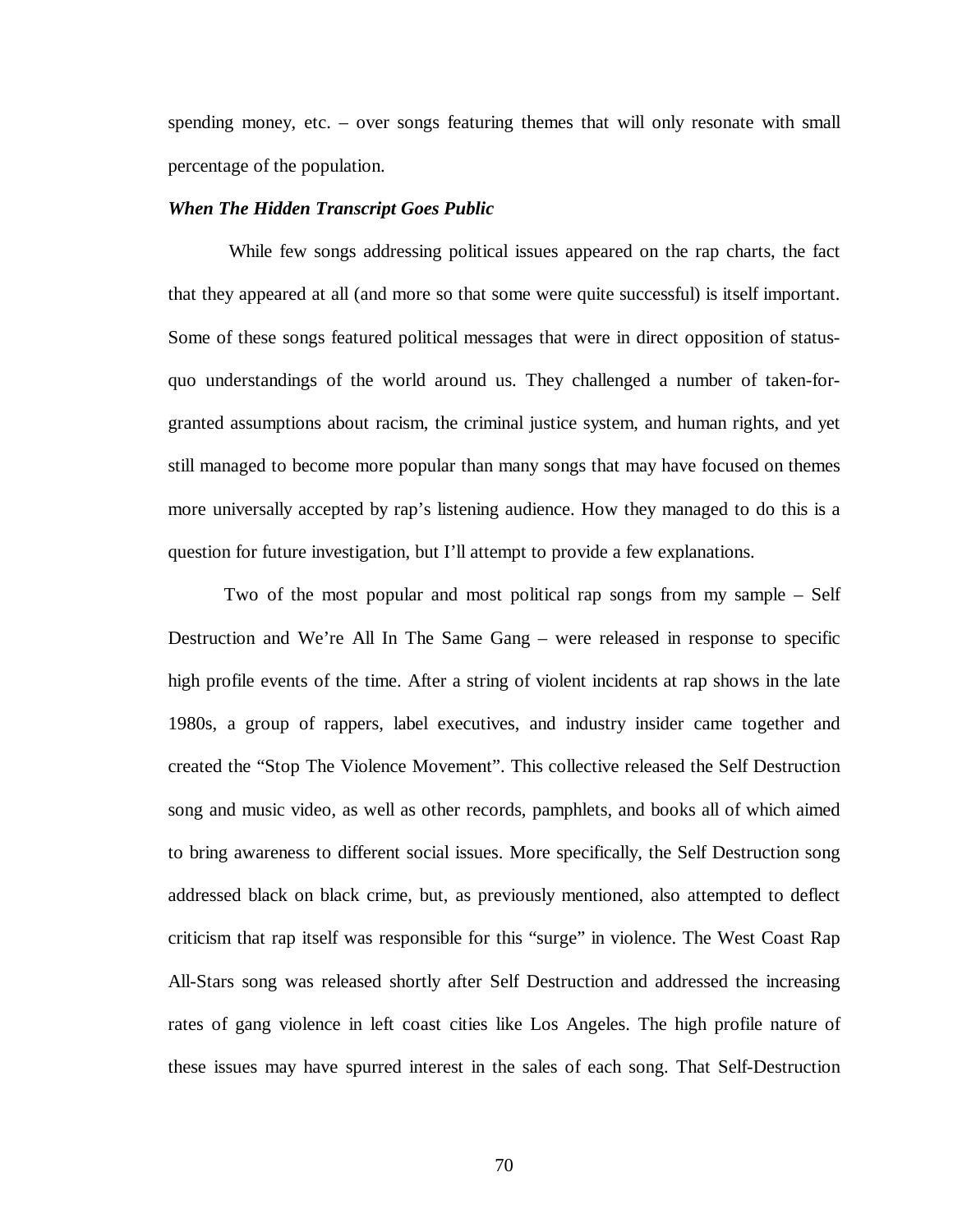was released as part of an all-out media blitz (one which included a mile long march in New York City that was lead by a number of rappers carrying an empty casket) may have helped push it to the number one spot on the rap charts for 1989.

Part of their success may be because of their approach to talking about political issues. Few addressed these issues in terms that would "carr(y) the force of symbolic declaration of war" that Scott (1990, p. 10) spoke about. Self Destruction and We're All In The Same Gang both talked about political issues in a way that did not directly challenge those in power. Instead, they suggested changes from *within* the Black community. This, I would argue, makes it easier for white listeners to wash their hands of responsibility for the creation and maintenance of the social structures that foster Black "self destruction". It may be that mostly-white rap audiences feel little discomfort hearing messages calling for Blacks to solve "their own" problems and are, thus, more likely to support such a song featuring these messages.

The reasons these songs were typically *not* successful in any of the years from my sample or the reason the proportion of political songs decreased between the first years rap became commercially successful and the most recent years must also be left for future research. However, I will again attempt to provide at least a couple of possible explanations. Part of the reason the success of these songs decreased could be because of the change in popularity of rap as a whole. It must be understood that Billboard's charts rank songs based on their popularity *relative* to one another. So, while the #1 song on the 1989 rap chart may have been more popular than all others released that year, it may still have been less popular than *every* song that appeared on the 2006 year-end chart. Thus, neither of these charts tells anything of the size or make-up of the buying or listening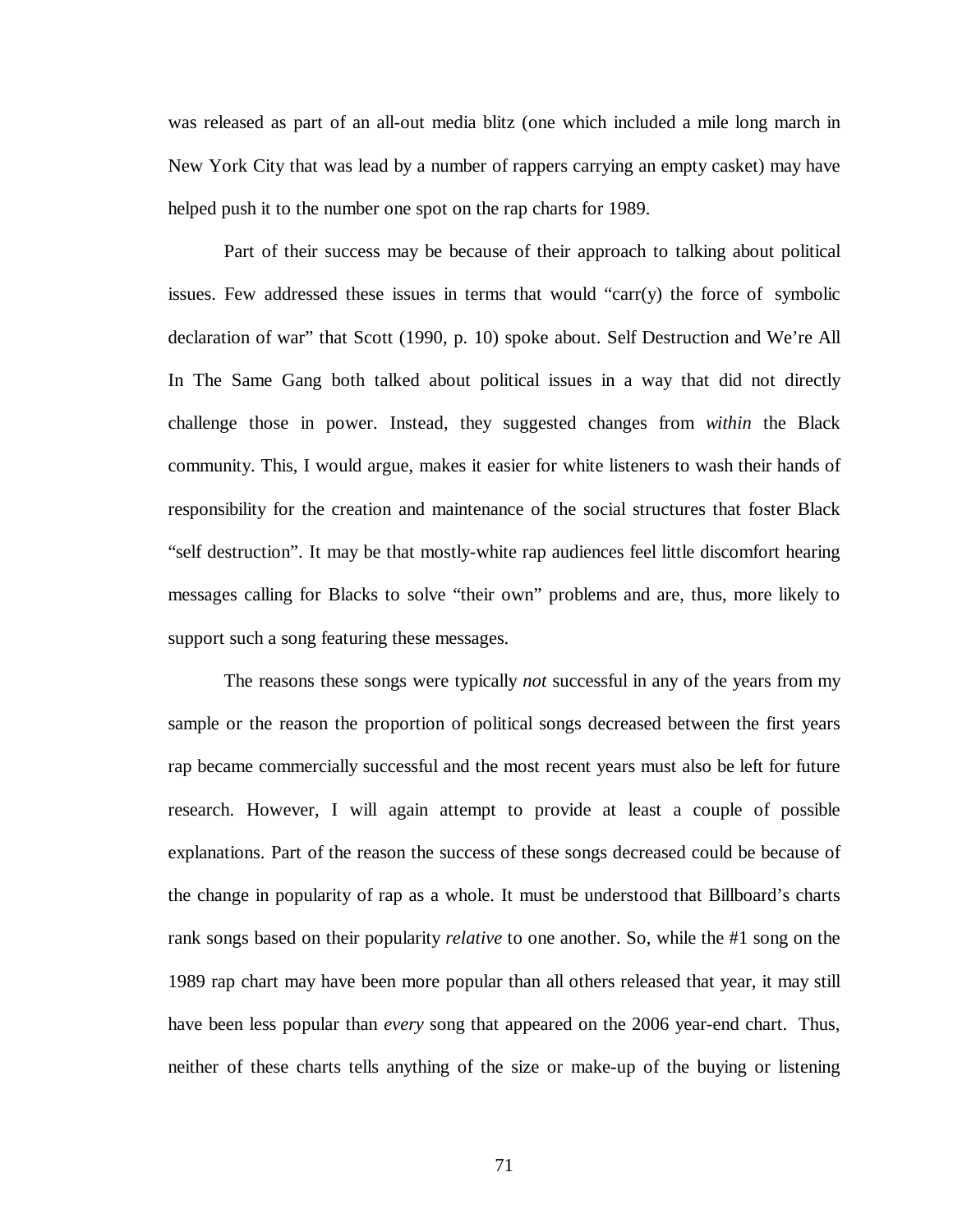audience. And because projections that rap listeners were 75 percent white did not began appearing until the mid 1990s, it is possible that the hits of 1989 and 1990 were popular among a smaller, blacker audience than in later years when it became one of the most popular of *any* genres.

Changes in the structure of the music industry must be taken into account as well. Since the 1980s, all forms of mass media have come under the control of fewer and more powerful owners – from fifty corporations in 1980 to five massive global conglomerates by the turn of the  $21<sup>st</sup>$  century (Bagdikian, 2004). As a result, it has been argued that the range of political ideas that are readily available to the public has become increasingly narrow (Bagdikian, 2004; McChesney, 2000). This may well have affected the types of messages that are readily available in rap music as well. During the 1980's, many major labels failed to sign rap artists because they did not see them as guaranteed profit-makers. As such, independent labels like Tommy Boy, Profile, and Sleeping Bag were responsible for many of the era's most successful releases (Negus, 2000). This may have provided for a greater diversity of rap messages than in later years when (or if) major labels controlled a greater bulk of rap's releases. Future research could uncover whether there is a relationship between the type of label an artists is on (indie/major) and the prevalence of political themes in their music.

#### *Reaching Out*

 This research and further research in the same vein may add to the discussions about rap music's political potential and its role in political movement. The findings clearly show that *popular* rap songs have failed to engage with Hip Hop Generation politics on a wide scale. This raises some questions about how Black leadership should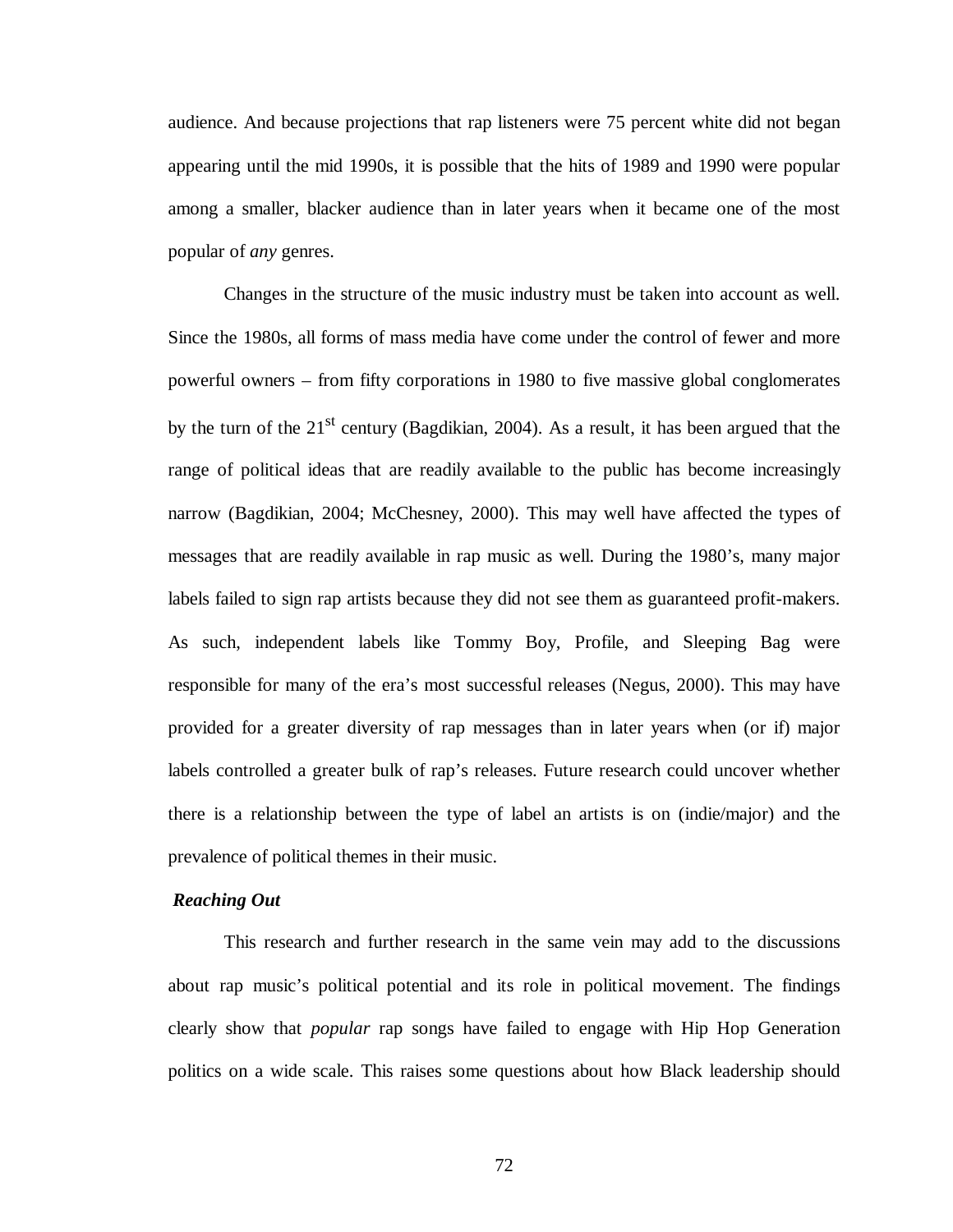move forward politically. I was somewhat surprised to find that not a single song from my sample mentioned anything about establishing *formal* political or community organizations. While calls for unity and denouncements of violence suggest support for the creation of an organized body of individuals with similar needs, they do not show support for developing "official" groups that can bargain with political organizations that have the power to address these needs. Likewise, "togetherness" in and of itself does not provide solutions to the problems of the Hip Hop Generation. Whether this failure to address the formation of these organizations is evidence of skepticism among rappers (or even Blacks more generally) about their effectiveness, evidence of distrust in the formal political process, or simply an effect of the small sample size of this study is unknown and must be left for future research. Kitwana, however (2002, p. 183-187), suggests that this skepticism is present and understanding this phenomenon more completely may aid Black leadership can proceed, with or without the rap music by their side.

 Future research could also examine the extent to which rap music does or could reach out to those outside of the Hip Hop Generation. Watkins (2005) notes that hip hop has never simply been a "black thing"; it has always been "multiracial, multicultural, and multilingual" (p. 150). Because the make-up of those who identify with hip hop is so varied, Watkins suggests that this opens the door for others who want to use hip hop to help mobilize political movement. Furthermore, many of political issues found in the NHHPC agenda cut across class, race, age, gender, nationality, etc. Human rights, criminal justice, education etc. are not simply "black issues". This line of research could provide answers to a number of additional questions. As with the present research, one could investigate if and how rap music addresses the political needs of different, narrowly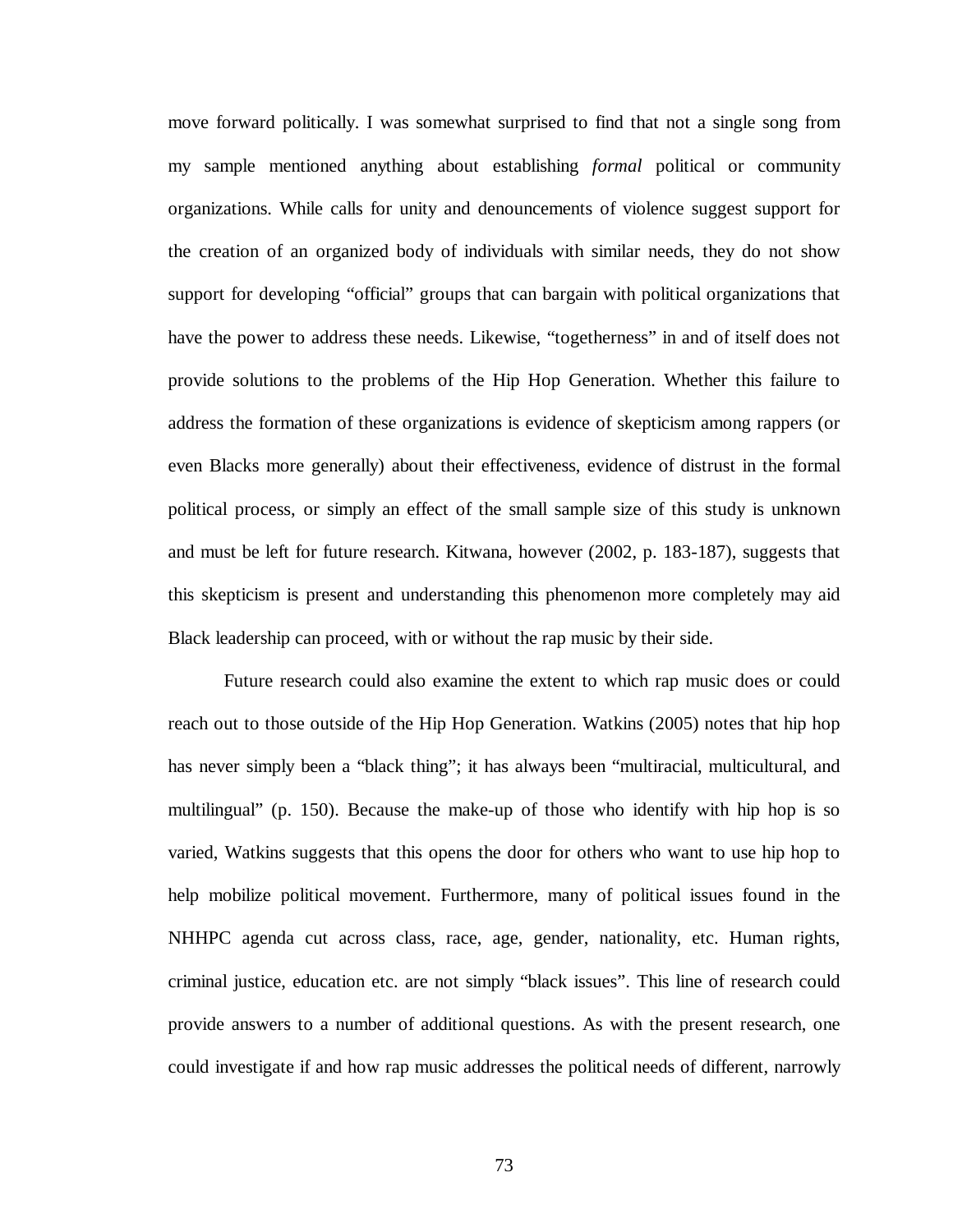defined groups. Further, comparative studies could show how different groups attempt to utilize rap and hip hop, how successful they are in reaching their goals, how rap functions differently for each group and so on.

#### *Scapegoating Rap*

 The content of popular rap music – both what *is* and what *is not* addressed in the lyrics – also contributes to the larger discourses about, for example, race, gender, and violence. These discourses shape how we understand the world around us which may, in turn, have real political effects. The recent controversy over radio host Don Imus referring to the mostly-Black, mostly-dark skinned women of the Rutgers basketball team as "nappy-headed hoe's" provides an example of how the lack of political (or at least "positive") messages in rap music shapes larger understandings of race and gender. Immediately after this story was leaked, rap music came under attack. Even after admitting that Imus' comments were out of line, many journalists would turn their focus to the prevalence of rap artists that regularly use sexist terms on par with or worse than the word "hoe". Without the popularity of sexist rap, the argument went, Imus would have never felt compelled to use such a word. This line of thinking, however, misses the bigger picture. Dyson (2007, p. 130) states:

"It's apparent that Imus and many critics have got the line of detrimental influence backward: it's not that hip hop has helped mainstream the misogyny that its artists *invented*. It's that the ancient vitriol toward women has been amplified in the mouths of some young black males."

 This research does not examine the extent to which the sexist, racist, and violent messages that lead to the scapegoating of rap music are amplified by a handful of highly

74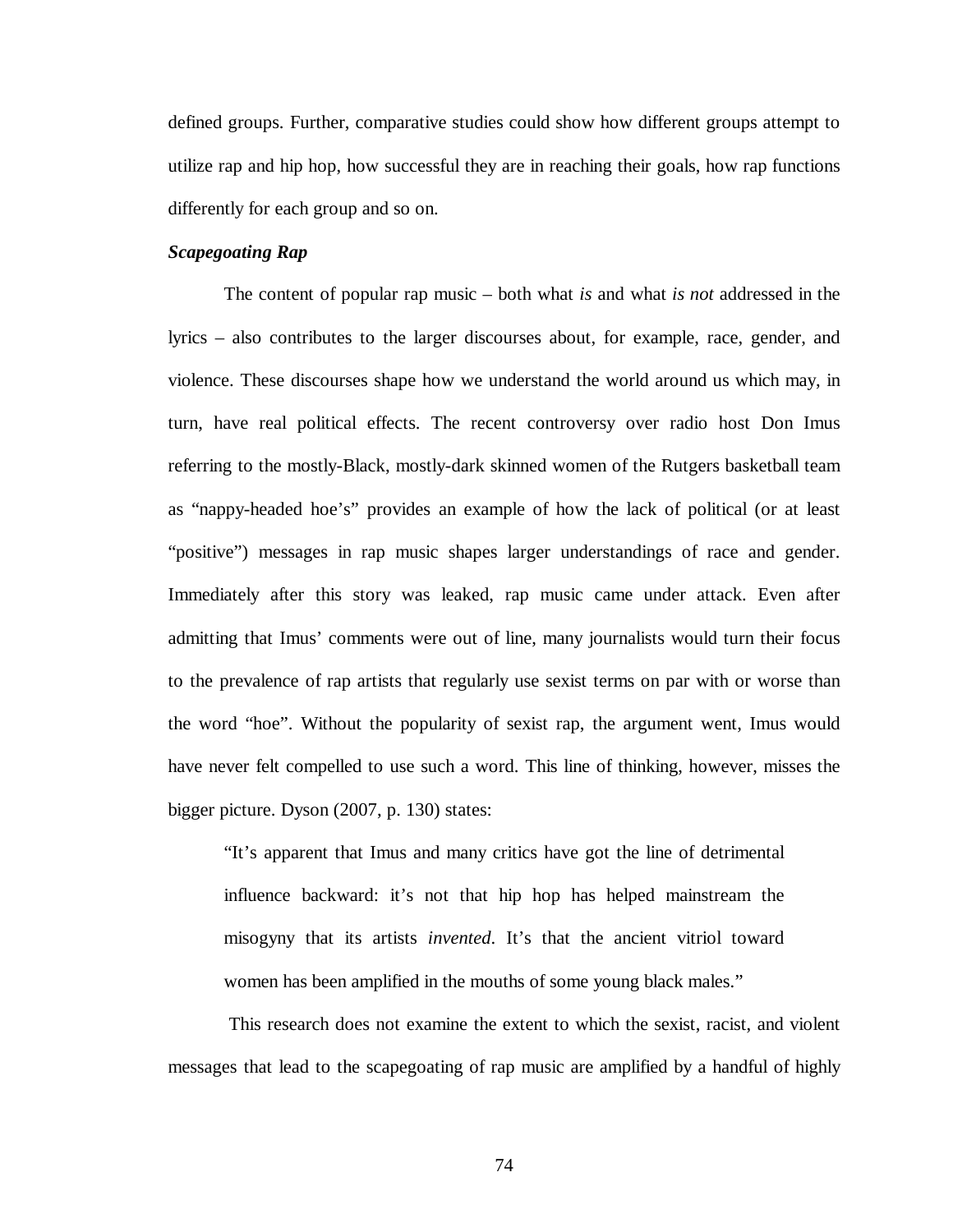visible rappers. While such research is necessary to see what, if any, effects the preponderance of these types of songs have on listening audiences, those issues are beyond the scope of this study. What I believe my research *has* demonstrated is that some messages are *not* being amplified, including expressions of concern for human rights, unity, education or any of the other issues important to the Hip Hop Generation. The prevalence of rap with "negative" messages and the dearth of rap with political and other sorts of "positive" messages work *in concert* to make the rap music blame-game valid in the eyes of white media and/or whites as a whole. Critics attack rap not *simply* because it regularly features sexist and violent rhymes, but also because rap rarely features messages of political importance. As long as messages calling for the elimination of emotional and physical violence against women (for example) are absent from the airwaves, the association of these messages with the rap genre will remain absent from the collective minds of rap's detractors.

#### *Pump Up The Volume: Strategies for Making Political Rap Successful*

The findings of this research raise a number of questions for those suggesting rap is the "last voice" of Black Americans. While it seems popular rap music has not and does not typically address items from the NHHPC political agenda, this does not mean rap cannot contribute to political discussion. Here, I suggest, standpoint theory and Collins' concept of "safe spaces" may help provide some clues about how political rap can reach wider audiences. In her discussion of Black feminist standpoint, Collins notes that "silence is not to be interpreted as submission…" (1990, p. 98), that the absence of Black women's ideas and actions in the public sphere  $-$  a result of race, class, sexuality and gender oppression – does not mean a collective Black feminist standpoint does not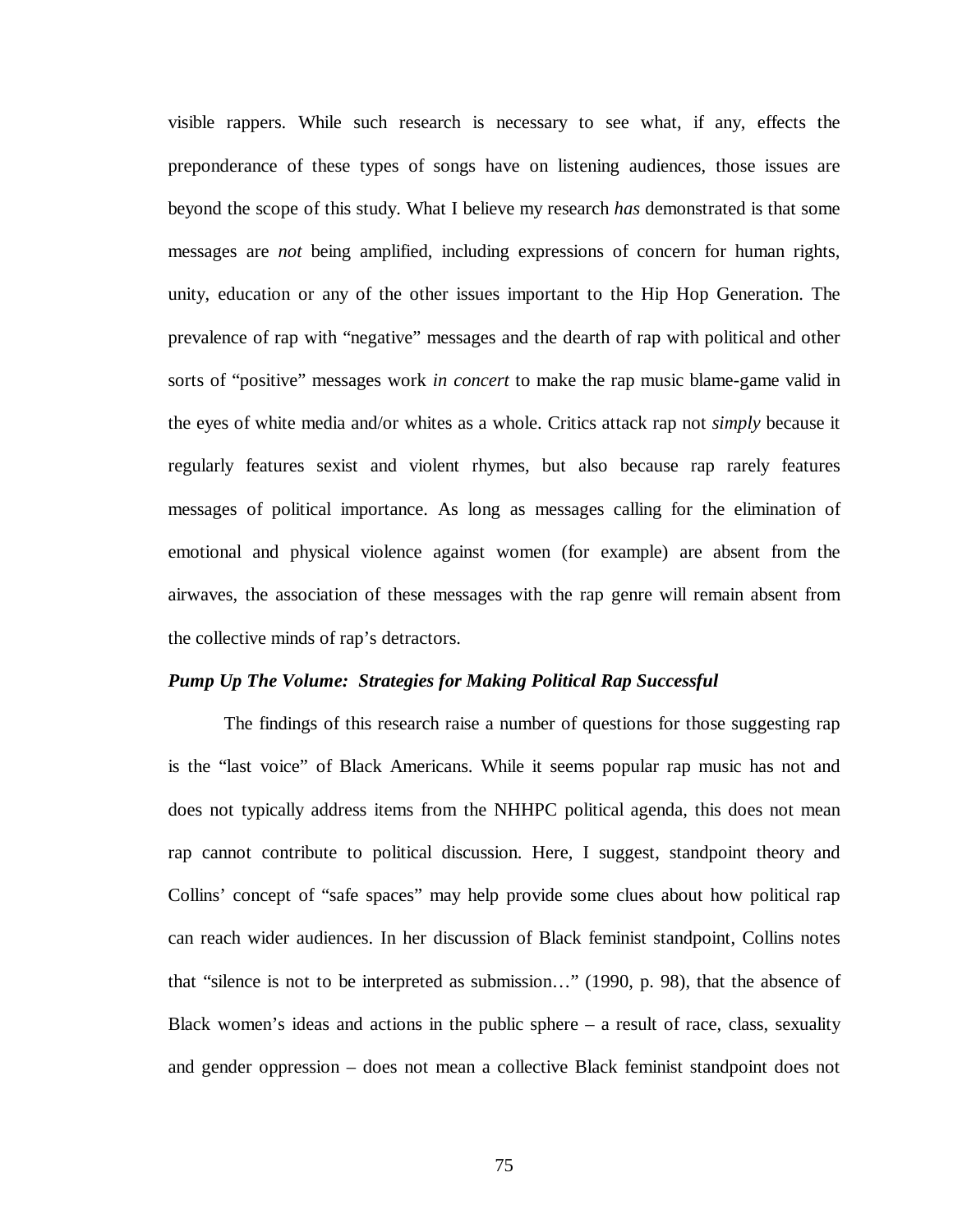exist. The same, of course, can be said for a Hip Hop Generation standpoint more generally. What political rappers and those advocates of political rap need to figure out is *how* to make their messages visible in spite of barricades placed in their paths.

As Collins notes, "broadcast media…and other institutions in the information business reproduce the controlling images of Black womanhood" (Collins 1990, p. 101). Again, I would argue, the same can be said for members of the Hip Hop Generation more generally, albeit in different ways. Collins seems to suggest that there are limitations inherent in some of the institutions that are in the best position to disseminate ideas that run opposite these controlling images. The realm of popular music is hardly a social space that allows for free communication of counter hegemonic discourses. In the same way that Black women have sought out community institutions and social sites that provide "safe spaces" or locations in which they can freely and openly express resist domination, some have suggested that rap artists and fans should attempt to do the same.

Shomari (1995), for example, suggests that rappers and Black leaders should focus on utilizing rap's "underground" He suggests a greater focus on the creation of record companies that are Black-owned and independently financed. This way, rap's political messengers do not have to worry about being underpromoted or released from a major record label if their political messages are too uncompromising, turn off too many listeners and are not financially lucrative. Still, given the nature of a deregulated media market that allows for five conglomerates to control the overwhelming majority of all mass media messages, this raises a number of questions about the feasibility of such an approach. I cannot help but wonder if an underpromoted major label release would still have better odds of reaching a wide audience than a release that is marketed and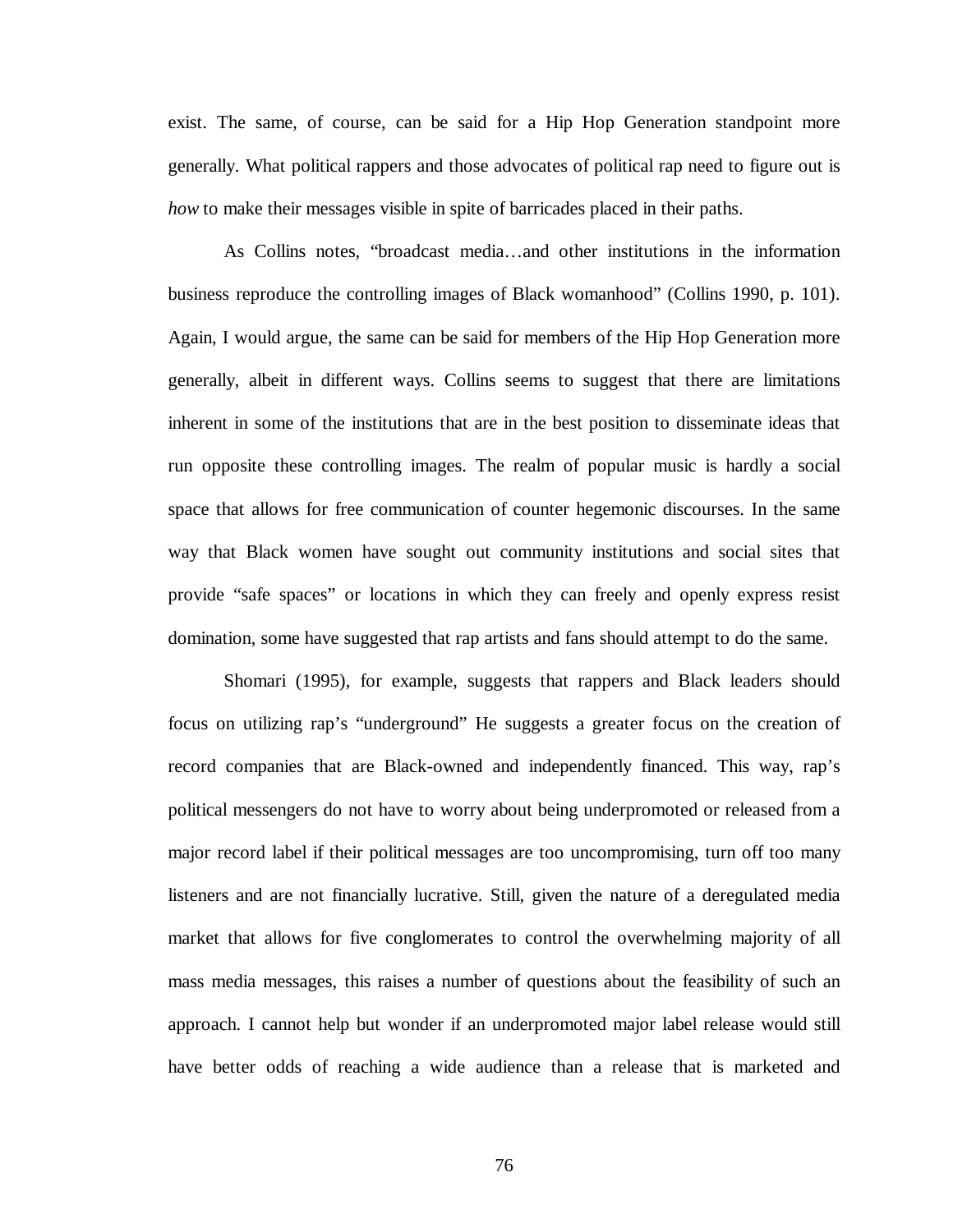distributed by a label that is Black owned and operated from top to bottom. Would these companies be able to compete with major labels without losing money? Would they be any more likely to release records that address political issues than major labels?

Perhaps attempting to change the structure of the mass media before or in conjunction with the development of Black music companies would be a more fruitful strategy. Bagdikian (2004) suggest that in order to increase the variety of mass media messages, changes must be made to the industry itself. He calls for direct antitrust action by the Department of Justice, repeal of legislation that allows for legal concentration of power (such as the Telecommunications Act of 1996), and increased (or, rather, a renewed) focus on the Fairness Doctrine, which would require media to devote at least some time to public issues. He also details the emergence of a new generation of reformminded media activists and the increasing use of newer and alternative media technologies. The Internet may provide some exposure for artists that are ignored by mainstream media through the sharing of digital music or even digital "word-of-mouth" as users discuss underground artists online. Thousands of tech-savvy younger people have set up pirate radio stations, broadcasting (illegally) out of their own homes to their own neighborhoods using equipment that can be found at local electronic stores. These are two examples of some strategies that may, to some extent, provide a platform for political rappers that may later lead to more commercial and widespread success.

 This, however, glosses over the fact that rappers do have agency and some control over messages that inevitably reach the airwaves. As such, hip hop activists should also attempt to utilize strategies that get rappers themselves to talk about issues that are important to both the Hip Hop Generation *and* groups within the Hip Hop Generation that

77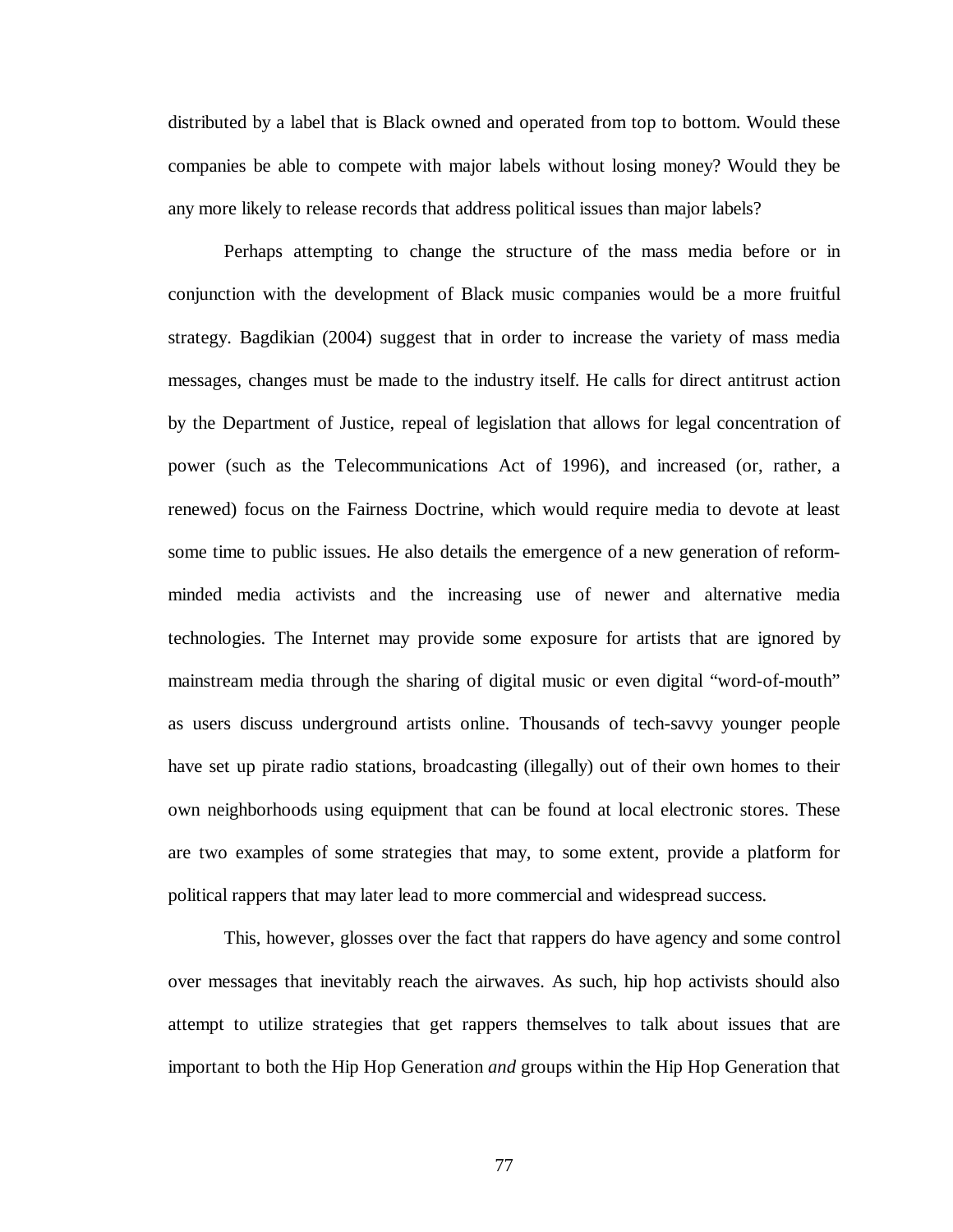have been alienated from political discourse both within and outside the hip hop community. For example, Keyes and Collins recognize the handful of female rappers who have been successful at addressing issues "from a viewpoint that is meaningful to black working-class women (Keyes 2002, p. 187), but male rappers release the overwhelming majority of all releases and dominate the popular rap charts while rarely producing music with this same point of view. Collins (2004, p. 193) suggests that having the few rappers and scholars promoting this type of hip hop feminism team up with grassroots feminist organizations and groups within the African-American community could aid in making others more aware of the issues faced by this segment of the Hip Hop Generation. Strategies for getting rappers, or even men more generally, to talk about these issues – a seemingly more daunting and complex task – are not discussed, though this may be of equal importance in making public the issues of the Hip Hop Generation.

#### *Limitations*

 There are a number of limitations with the present study. Foremost, the small sample size hampers my ability to draw conclusions about the presence of political messages in popular rap music since its inception. In addition, because my sample only consisted of songs released during two 2-year periods, I was only able to make general claims about differences in the success of political rap between the two periods instead of differences *over time*. Unfortunately, I was unable to find any chart that lists more than the 25 most popular songs released in a given year.

While Lahusen (1996) believes that music charts are a good measure of the diffusion of knowledge about the information in songs on those charts, Billboard still does not provide a complete picture of the extent to which songs are diffused among

78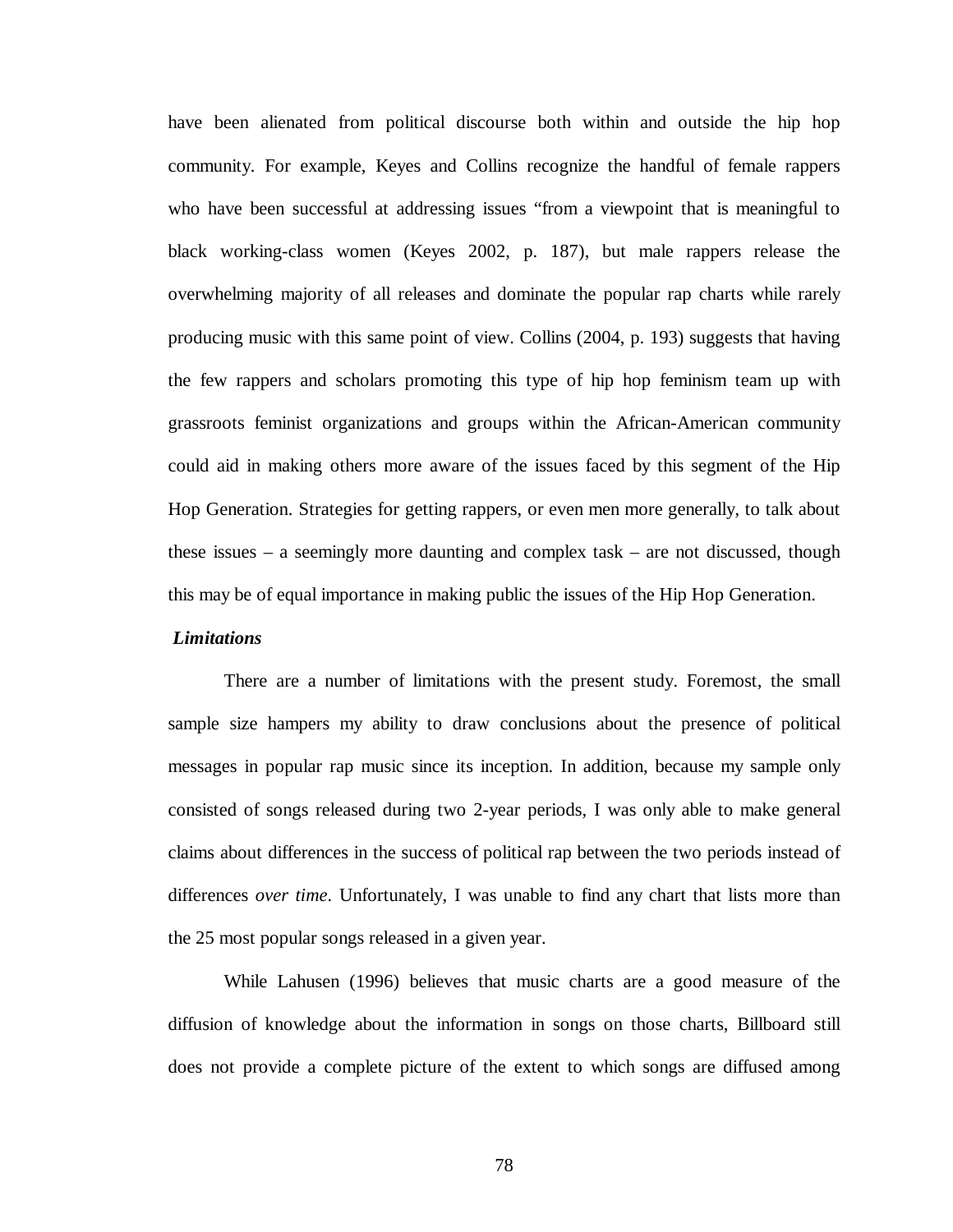listeners. This may especially be the case with rap music. Kitwana (2005) notes that the "pass-along" rate of rap releases – instances where one individual will buy a particular album and lend or copy it to multiple others – especially high in some Black communities (which, he argues, also may inflate the percentage of whites that are actually buying rap music). Likewise, bootleg sales of popular rap albums are not uncommon…and are also not counted by Billboard. And while Billboard currently tracks the sales of legally downloaded digital content and uses this to determine chart positions, millions of *illegally* downloaded songs go undetected.

 A number of limitations stem my use of content analysis. First, content analysis is ineffective in showing causal relationships (Berg, 1998). Though this is a good method to show changes in magnitude and frequency, it renders the researcher unable to make claims about what *causes* those changes. As such, the above discussion merely provides *possible* reasons for the differences in political rap's success between the two periods.

 Lastly, there by doing a content analysis of lyrics my analysis was derived from my subjective interpretations of the material. As suggested by Scott (1990) some political messages may have taken a "disguised" form. Further, rap music itself is rife with subculture specific slang. Hopefully, my interest in rap music limited the impact of falsely interpreting, or missing entirely, a particular passage, but this is not outside the realm of possibility.

#### *Future Research*

 Throughout this chapter I have provided a number of examples of questions about rap music and politics that could be answered with future research. However, there are still a number of ways this current research could be carried out and expanded upon in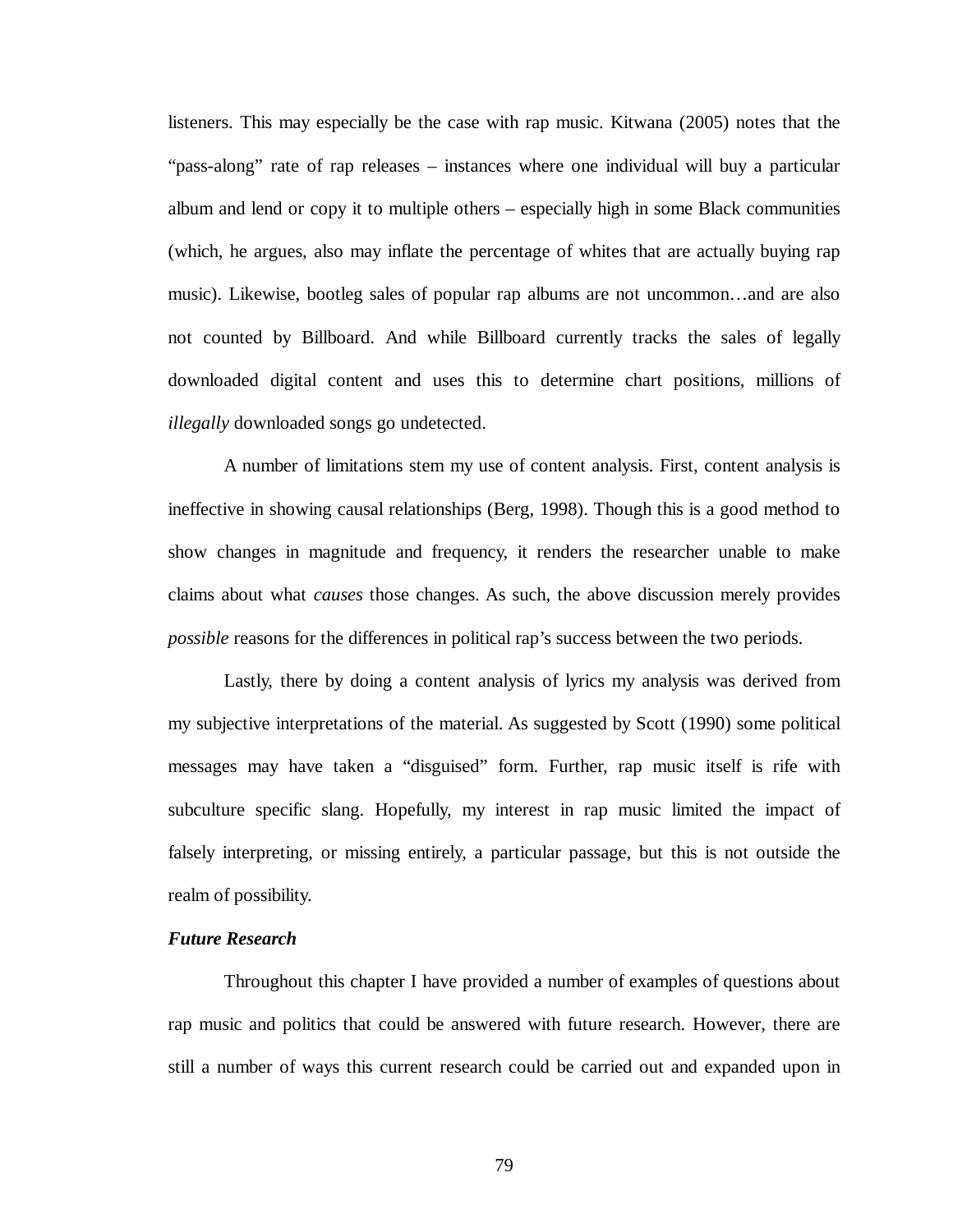greater depth. Some of my arguments could be strengthened (or weakened!) greatly if an analysis of the most successful songs from *every* year since 1989 were carried out. This would allow for a clearer picture of the success, or lack thereof, of political rap music *over time* instead of at two points in time. By doing this one could see how these changes ebb and flow year to year, which would allow for one to better draw conclusions about how specific variables – changes in the music industry, world events, etc. – affect the content of popular music during specific periods.

 I would like to continue with this research in such a way, but would also like to investigate a number of other issues that here went unexamined. This research began with me more specifically questioning the role of changes in the music industry on the content of rap music, but these questions went unanswered here. Another line of research I would like to continue with would be to examine the success of political rap music in spaces other than that of commercial music. While this commercialism may have affected the content and lead to the depoliticization of rap music here in the United States it has also made hip hop culture a global phenomenon. As the Internet continues to allow worldwide access to rap music it would be interesting to see how and if rap music functions politically in other countries and if continued commercialization in these areas has the same effects on the content of popular rap.

 Limitations aside, I hope that the above research can serve as a stepping stone for future research carried out by myself or others. At the very least I believe the findings can add to the dialogue about rap music's role in a post-Civil Rights political climate. As a fan, I believe this dialogue can contribute to the elimination of negative and the proliferation of the positive in rap music. As an academic I recognize that it's not just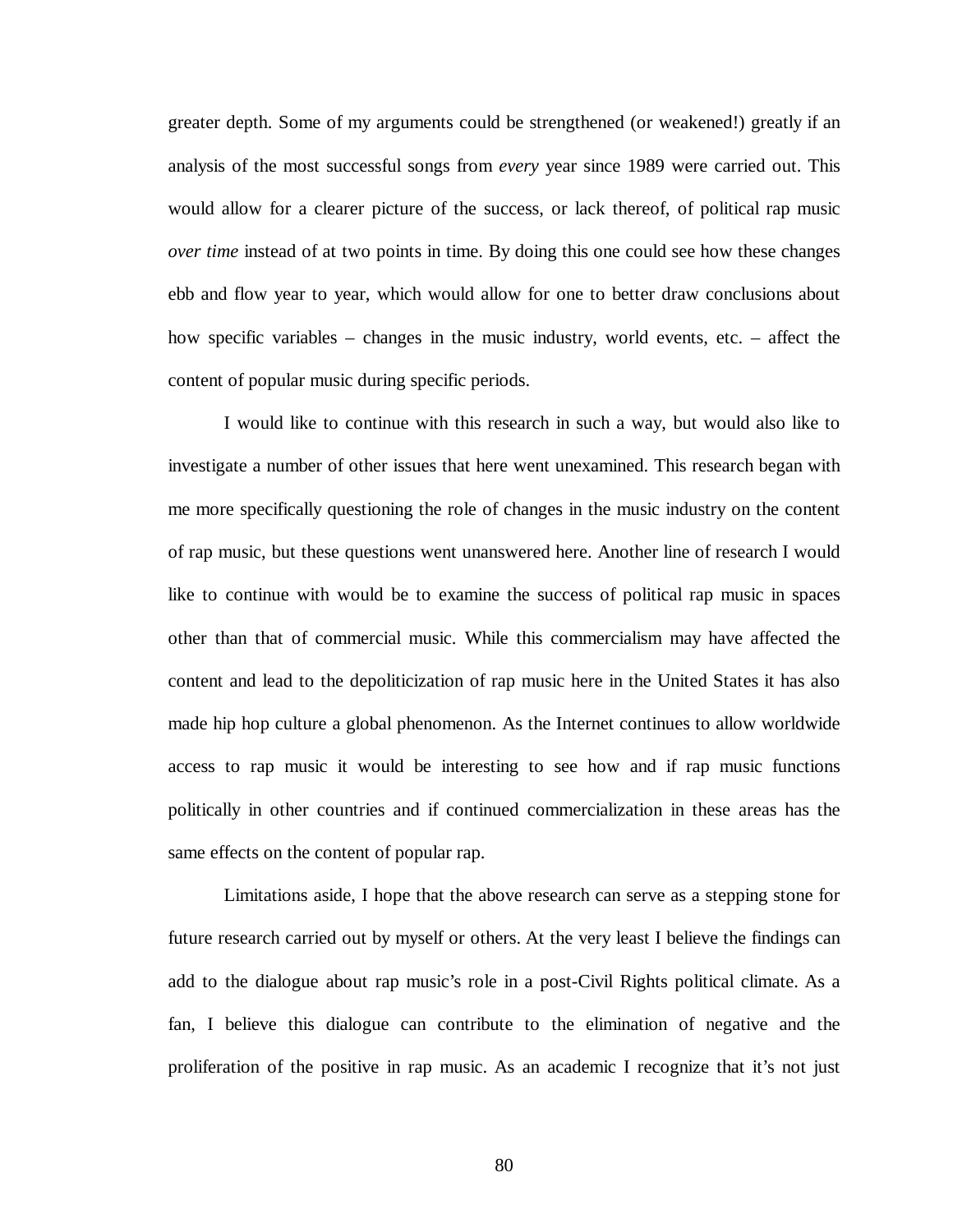about the music, it's also about the way the music affects the world around us. The fact remains: it's *bigger* than hip hop.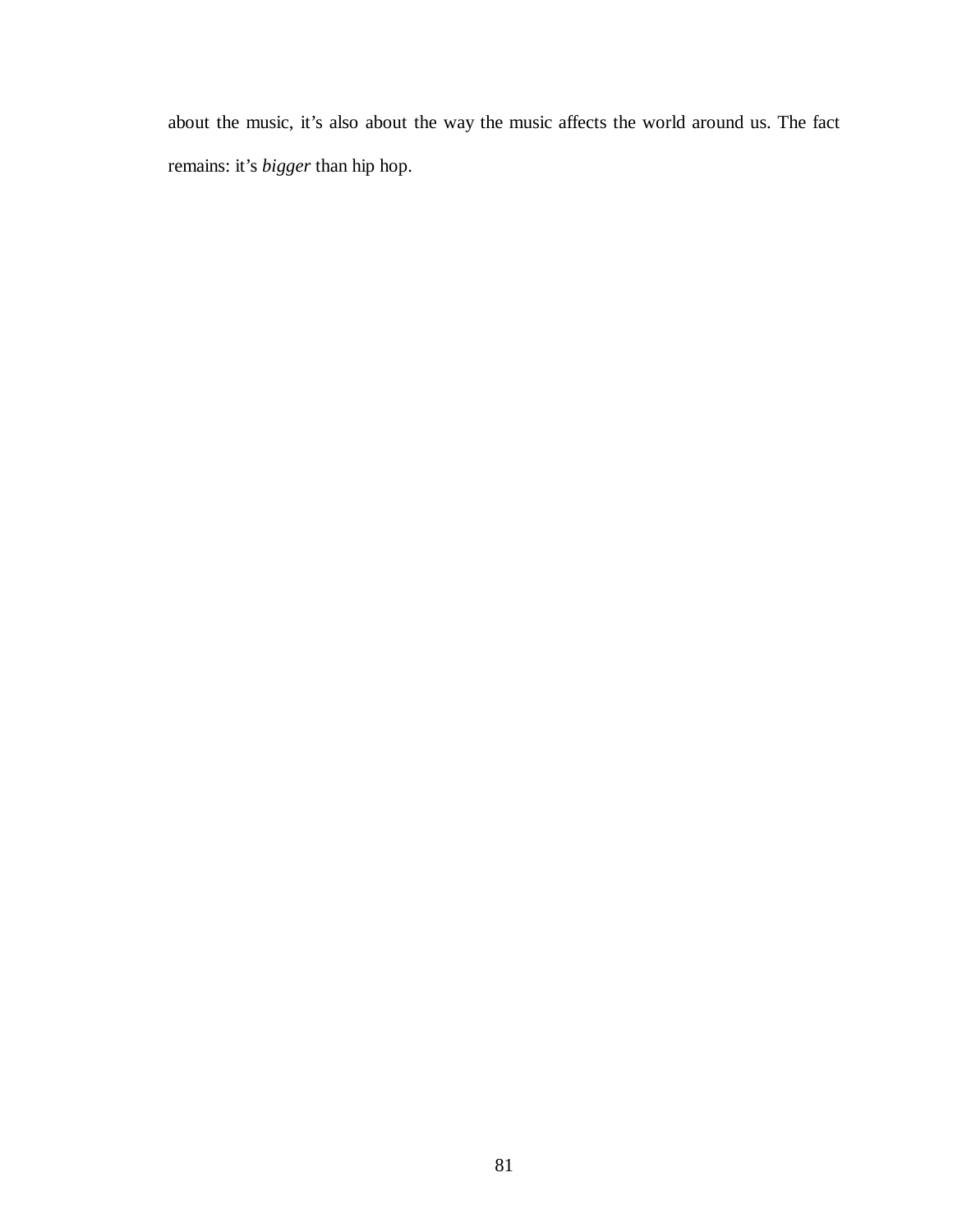## **Appendix A**

#### *Year End Hot Rap Singles – 1989*

- 1. Stop The Violence All-Stars Self Destruction
- 
- 
- 
- 
- 
- 
- 
- 
- 
- 11. Big Daddy Kane Smooth Operator
- 12. Three Times Dope Funky Dividends
- 
- 
- 15. 2 Live Crew Me So Horny
- 
- 
- 
- 
- 20. MC Hammer Pump It Up
- 21. Rob Bas & DJ EZ Rock Joy & Pain
- 
- 
- 24. Boogie Down Productions Why Is That?
- 

2. De La Soul Me, Myself and I 3. Young MC Bust A Move 4. Public Enemy Fight The Power 5. The D.O.C. It's Funky Enough 6. Slick Rick Children's Story 7. N.W.A. Straight Outta Compton 8. MC Hammer Turn This Mutha Out 9. Kid N Play Rollin' With Kid N Play 10. Heavy D & The Boyz We Got Our Own Thang 13. Kool Moe Dee They Want Money 14. Kwame The Man We All Know and Love 16. Tone Loc Funky Cold Medina 17. LL Cool J I'm That Type of Guy 18. MC Hammer They Put Me In The Mix 19. Milli Vanilli Girl You Know It's True 22. EPMD So What Cha Sayin 23. Eazy-E We Want Eazy 25. Too \$hort Life Is Too \$hort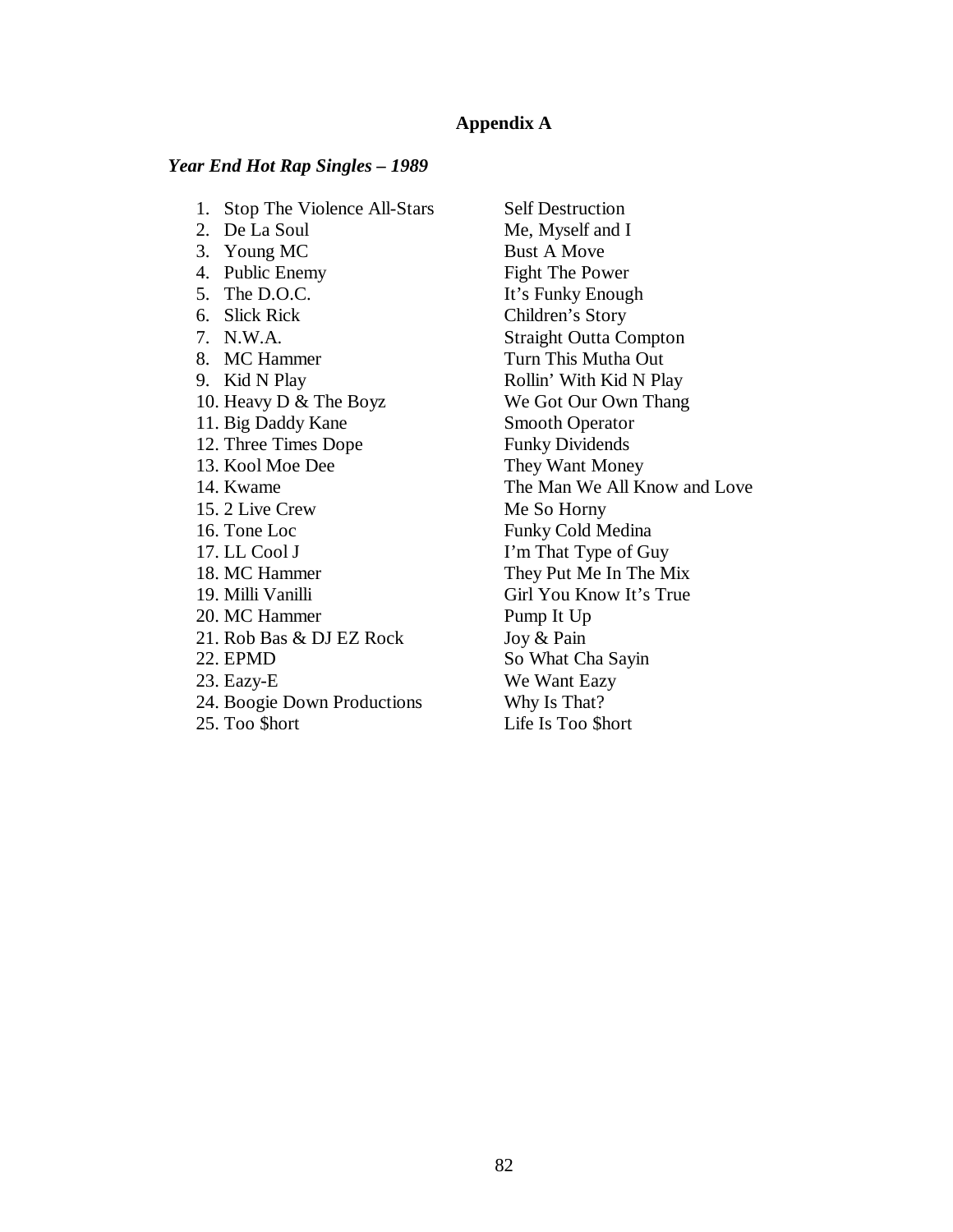1. Salt N Pepa Expression 2. Digital Underground The Humpty Dance 3. De La Soul Buddy 4. Snap The Power 5. D-Nice Call Me D-Nice 6. Sir Mix-A-Lot Beepers 7. Above The Law Murder Rap 8. Kwame Ownlee Ueu 9. Kid N Play Funhouse 10. 2 Live Crew Me So Horny 11. Wreckx-N-Effect New Jack Swing 12. The West Coast Rap All-Stars We're All In The Same Gang 13. LL Cool J The Boomin System 15. Chill Rob G The Power 16. Eric B. & Rakim Let The Rhythm Hit 'Em 17. Ice Cube **Amerikkka**'s Most Wanted 18. Public Enemy 911 Is A Joke 19. Public Enemy Welcome To The Terrordome 20. Redhead Kingpin Pump It Hottie 21. The D.O.C. The D.O.C. and the Doctor 22. MC Hammer U Can't Touch This 23. Vanilla Ice To The Extreme 24. MC Lyte Cha Cha Cha 25. Poor Righteous Teachers Rock Dis Funky Joint

14. Father MC Treat Them Like They Want To Be Treated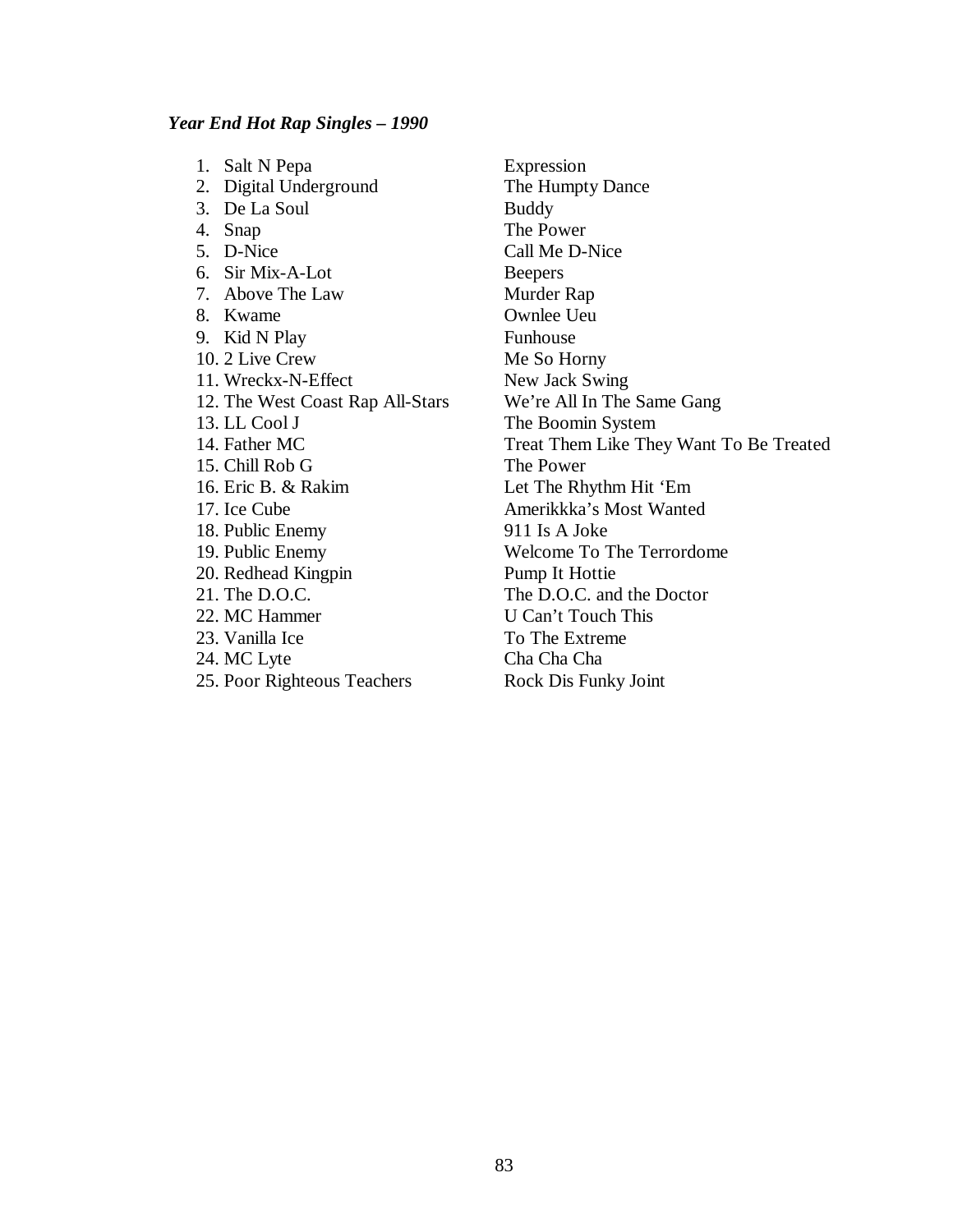1. Lil Jon & The East Side Boyz Lovers & Friends 2. Snoop Dogg Drop It Like It's Hot 3. The Game How We Do 4. 50 Cent Candy Shop 5. 50 Cent Disco Inferno 6. Kanye West Gold Digger 7. 50 Cent Just A Lil Bit 8. Bow Wow Like You<br>
9 Bow Wow Let Me H 10. The Game Hate It Or Love It 11. Terror Squad Lean Back 12. Ying Yang Twins Wait (The Whisper Song) 13. Pretty Ricky Grind With Me 14. T.I. Bring 'Em Out 15. David Banner Play 16. Young Jeezy Soul Survivor 17. T.I. You Don't Know Me 18. Missy Elliot Lose Control 19. Ludacris Pimpin' All Over The World 20. Webbie Give Me That 21. Ja Rule Wonderful 22. Lloyd Banks Karma 23. Ludacris Get Back 24. Ying Yang Twins Badd 25. 50 Cent Outta Control (Remix)

Let Me Hold You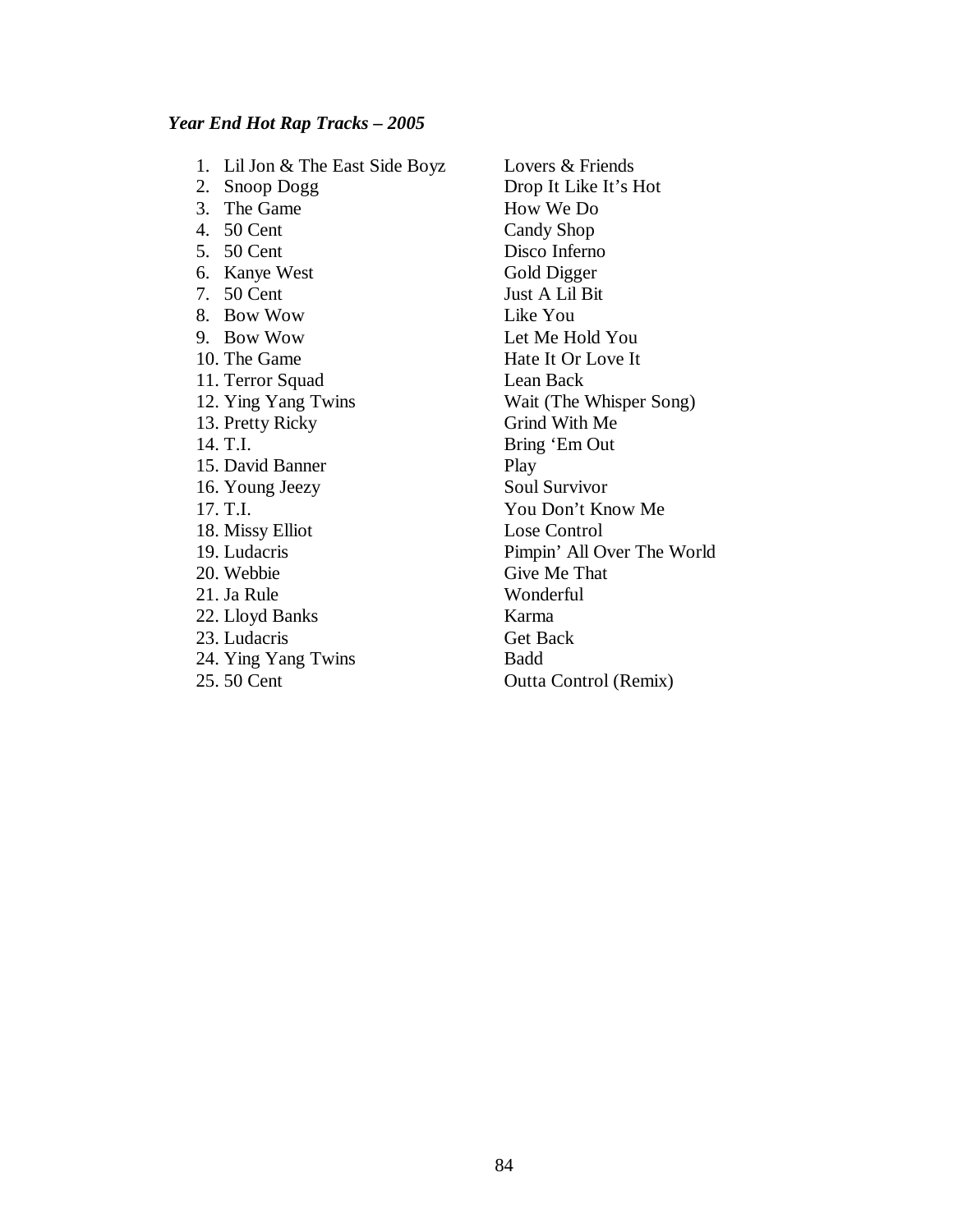1. Yung Joc It's Goin' Down 2. Lil Jon & The East Side Boyz Snap Ya Fingers 3. Dem Franchinze Boyz Lean Wit It, Rock Wit It 4. Nelly Grillz 5. T.I. What You Know 6. Chingy Pullin' Me Back 7. Field Mob So What 8. Sean Paul Temperature 9. Young Dro Shoulder Lean 10. Chamillionaire Ridin' 11. E-40 U and Dat 12. Bubba Sparxxx Ms. New Booty 13. Ludacris Money Maker 15. T.I. WhyYou Wanna 16. Yung Joc I Know You See It 17. Busta Rhymes Touch It 18. Dem Franchize Boyz I Think They Like Me 19. Juelz Santana There It Go (The Whistle Song) 20. Shawnna Getting' Some<br>
21. Three 6 Mafia Stay Fly  $21.$  Three 6 Mafia 22. Young Jeezy Soul Survivor 23. Bow Wow Fresh Azimiz 24. D4l Laffy Taffy 25. Purple Ribbon All-Stars Kryptonite (I'm On It)

14. Sean Paul (When You Gonna) Give It Up To Me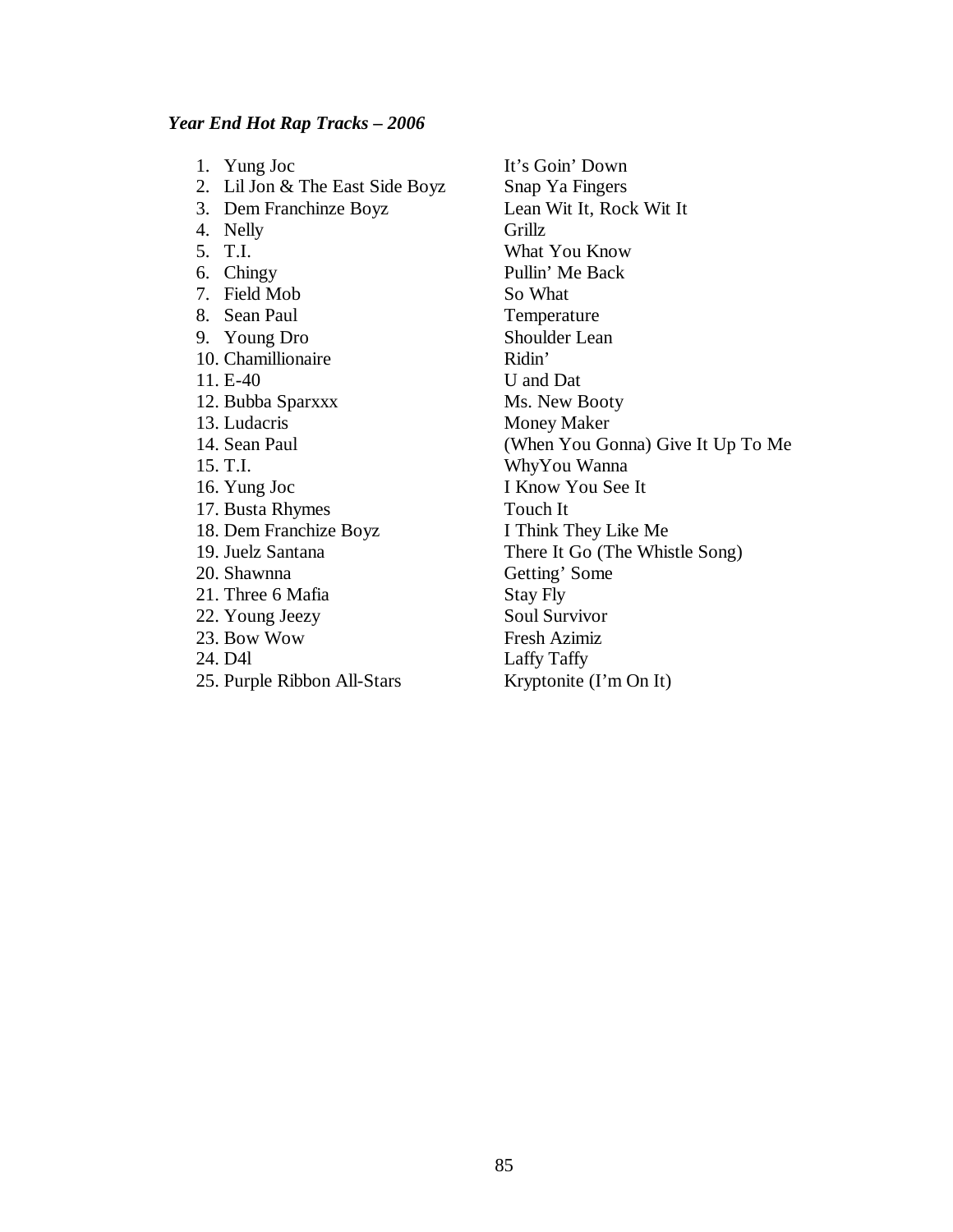# **Appendix B**

## *National Hip Hop Political Convention Agenda*

## 1. Education

1.1: We call for state constitutional amendments and/or federal legislation mandating equal funding and resources. We call for parity spending in all public school districts suburban, urban, and rural alike. We demand transparency in school budgets and for the creation of committees that include community members and officials to ensure that education moneys are spent for their proper purposes and are audited yearly. We call for the restoration and preservation of community control of schools, and for independent community-based commissions to assess and evaluate the quality of community ownership of schools. We demand monies be used for the recruitment and training of teachers that are residents of the district. We reject the idea that vouchers are a viable solution to the disparities in education. We support access for undocumented immigrants to higher education and support the Development, Relief, and Education for Alien Minors Act (DREAM Act).

1.2: We call for implementation of curriculum that is socially practical, culturally relevant, comprehensive, developmental, and specific in nature, including but not limited to vocational training, based upon engaging students from a variety of learning styles, interest, and skills.

1.3: We call for funding and legislation to develop programs toward the eradication of illiteracy of all people, including those that have English as a Second Language.

1.4: We demand free education at all state and federally owned and operated postsecondary institutions, including trade schools and technical schools and the direct recruitment and retention of students of color. We oppose all attacks on affirmative action programs at all levels of higher education, and demand rollback of tuition hikes and the immediate full restoration of all state and federal budget cuts that have been since the beginning of the War on Terror.

Action: All delegates should go back to their states and hold an education summit that would include parents, parent organizers, educators, community groups, elected officials and students for the purpose of speaking to and elaborating on the four platform issues in specific and general.

## 2. Economic Justice

2.1: We demand fair taxation with representation, including a rollback of tax cuts for the wealthy and corporations, and advocacy for DC statehood. We demand that corporations that receive tax breaks and abatements from municipalities give two years notice of any move from those municipalities

2.2: We stand against gentrification in, disinvestment from, and displacement of our communities. We oppose the destruction of publicly funded and affordable housing. We call for mandatory investments in underdeveloped neighborhoods, through programs such as empowerment zones, public works jobs programs, small business administration, and/or tax abatements, subject to that community's review. In addition, opportunities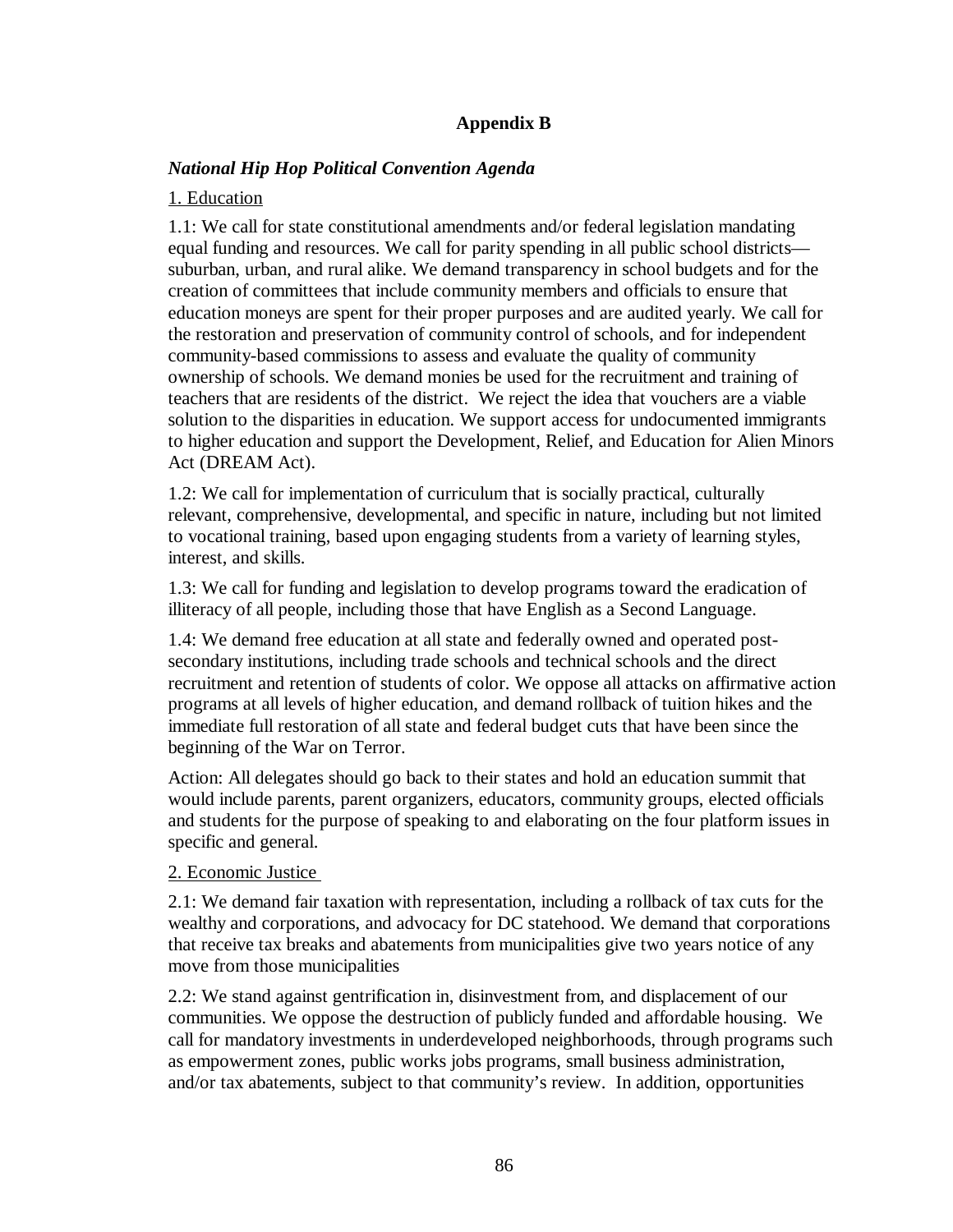must be created to expand business opportunities for underrepresented minority businesses in urban areas.

2.3: We demand reparations for indigenous peoples (First Nations) and victims and descendants of the African Slave Trade, including funding to support institutions destroyed by slavery, Jim Crow, and eroded by centuries of institutional racism.

2.4: We demand full employment at living wages that help develop and empower our communities and individuals, with equal pay and advancement opportunities for women and men. We call for a Federal minimum wage with cost-of-living adjustment. We oppose all forms of economic violence. We call for the abolition of job discrimination, and the end of punitive welfare and foster care policies.

Action: Delegates should return to their respective states and research and investigate all local and state businesses and corporations that have participated in the American Slave trade; have city and state elected officials pass municipal ordinances and state legislation that requires any company that does business with local or state government to disclose any profit it has made from the American Slave Trade. We will boycott all said businesses until a fair and equitable plan has been developed for reparations.

## 3. Criminal Justice

3.1: We demand the reinstatement and protection of all civil and human rights, including voting, employment, education, and economic opportunities for all individuals who have been accused and/or convicted through the criminal justice system. We demand the end of adult sentencing for individuals under 18.

3.2: We demand the reduction of all mandatory minimum sentences.

3.3: We demand the formation of civilian review boards with subpoena power and an independent prosecutor at all levels of the justice system including federal, state, local, and military.

3.4: We demand the end to the targeted persecution, prosecution and incarceration of youth, drug users, and political activists. We demand the release of Sundiata Acoli and other political prisoners who have served over 25 years.

3.5: We demand the end of corporate interest-driven prison systems. We demand a higher minimum wage for prisoners, and full reinstatement of arts and education programs.

## 4. Criminal Justice

4.1: We demand federal legislation that would institute free and equitable universal holistic healthcare, including affordable prescription drugs and equal access to hospitals for indigent communities.

4.2: We demand federal legislation that funds mental and emotional health awareness, research, and treatment.

4.3: We demand federal legislation that would increase funding for research, awareness, prevention, and treatment of HIV/AIDS, heart disease, cancer, drug abuse, environmental health and other public health issues. We demand adequate firehouses, hospitals, and free clinics in our communities. We demand full evaluations, treatment, and care for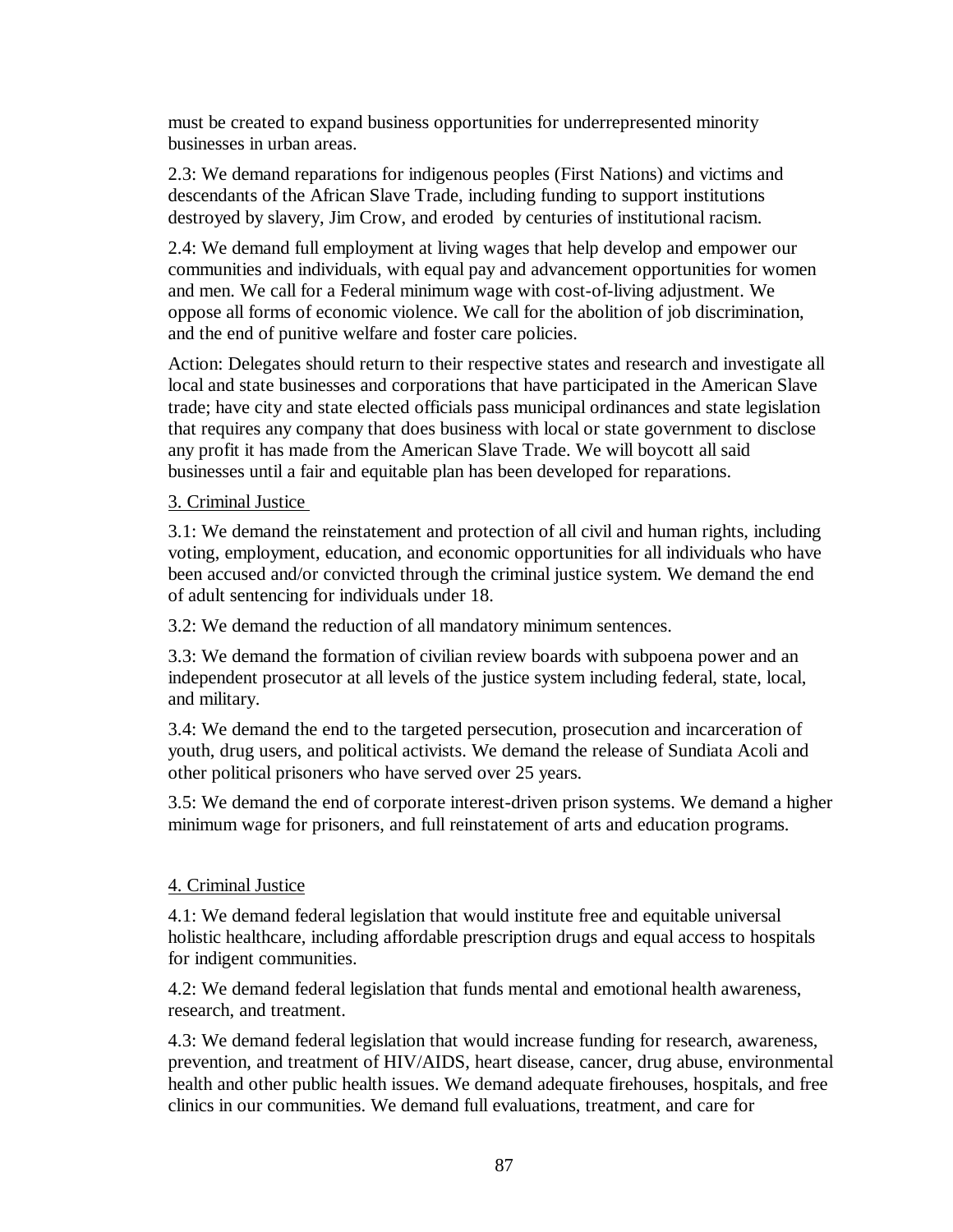communities with high asthma, cancer and airborne diseases. We demand viable clean air. We demand labeled GMO (genetically modified) foods.

4.4: We demand federal legislation to ensure women's reproductive health, including safe and legal access to reproductive choices, and education and awareness about reproductive issues.

4.5:We advocate strongly for aggressive policy measures designed to protect adults, children and women from sexual harassment, sexual molestation, sexual assault, domestic violence and rape. We are particularly concerned with the violent effects of the prison-industrial complex and police misconduct and brutality. We stand for women's personal autonomy.

Action: All delegates should go back to their states and hold a summit on the effect of HIV/AIDS on women in their communities that would include parents, parent organizers, educators, community groups, elected officials, and students, for the purpose of speaking to and elaborating on the four platform issues in specific and general. Out of the Summits a report will be produced on conditions and a demand for an investigation of the establishment of free health care to be presented to respective State Legislatures.

## 5. Human Rights

5.1: We call for the formation of a Truth and Reconciliation Commission that will investigate, research, report and reconciliate human rights violations committed by the United States government throughout its history. The findings of this commission shall be institutionalized within public records and educational textbooks and disseminated via all available forms of media and communication. The Truth and Reconciliation Commission shall be convened by members of the National Hip-Hop Political Convention, working in association with a coalition of historians, scholars, elders, and other experts, and evaluated within one year of our first gathering.

5.2: We call for the drafting, promotion, and presentation to local, state, federal legislators, and public policy makers the People of Color (African, Latino/a, Asian, Native Indigenous Peoples) Anti-Terrorism Bill. The passing of this bill will immediately abolish terrorism in all areas of human activity, including, but not limited to, areas of sex, law, war, education, entertainment, economics, politics, labor and religion. The People of Color Anti-Terrorism Bill will be drafted by members of the National Hip Hop Political Convention with special attention paid to inhuman conditions within the penal system, land grabs in the form of eminent domain and gentrification, and chemical and biological warfare.

5.3: We demand an end to militarization. We call for an end to the recruitment of our youth into the armed forces in public schools and other public institutions. We call for the immediate repeal of the Patriot ACT I and II and a redefinition of "homeland security" for people of color. The National Political Hip Hop Convention strongly opposes any entity—corporate, media, entertainment, or other—which attempts to use Hip-Hop culture to support the potential drafting of our youth into the military.

5.4: We demand the ending of U.S. Imperialism, beginning by pulling our youth out of occupied territories like Iraq, Afghanistan, Puerto Rico Haiti and Colombia. We demand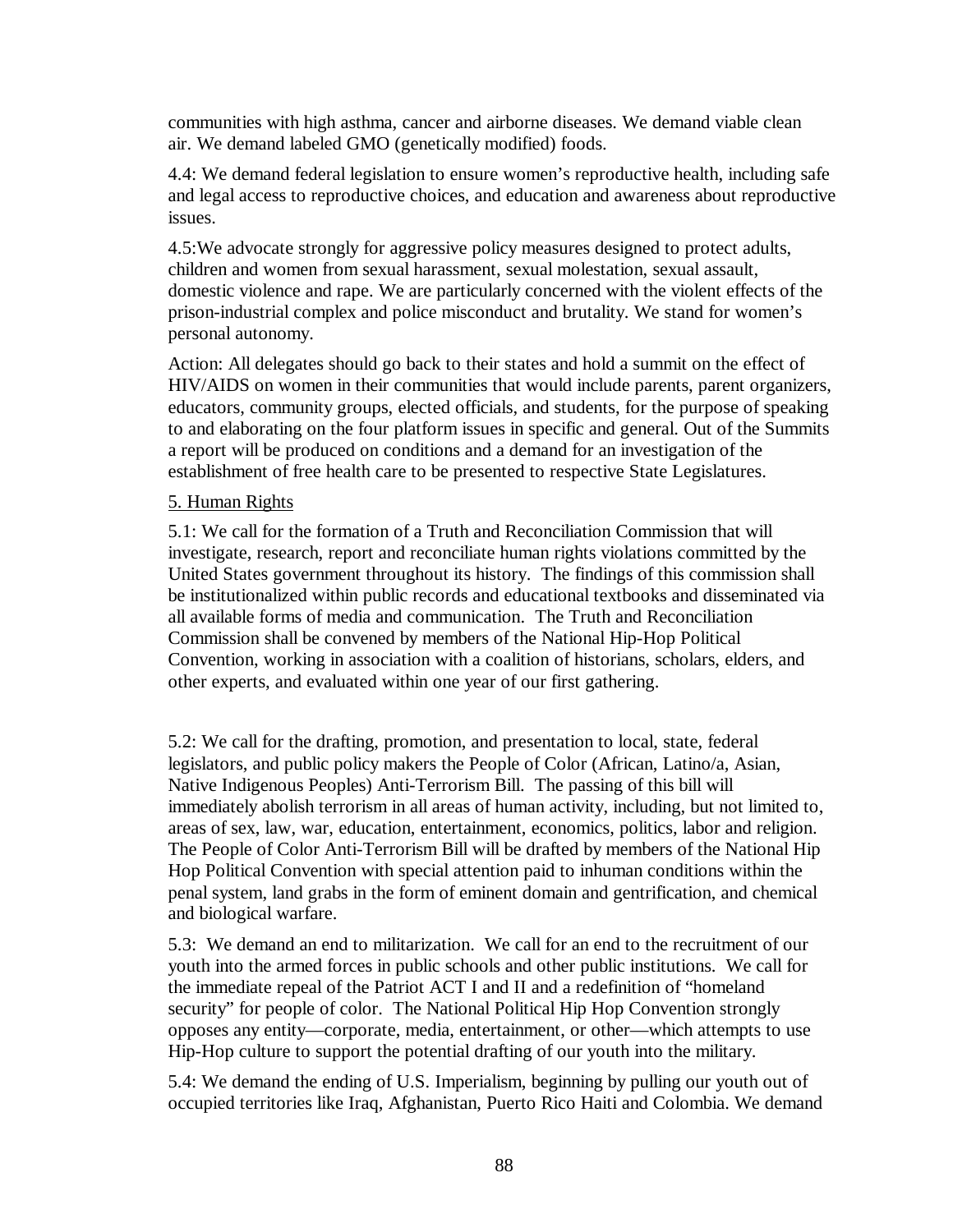the relief of previously colonized and enslaved Third World Countries from debt, structural adjustment programs, and forced austerity measures imposed on them by international lending institutions. We call for the end of military intimidation and monetary manipulation by these U.S.-led entities. We demand an end to all U.S. government aid and subsidies to Israel. We demand the immediate end to the U.S. construction and support of puppet governments, as in the Philippines, Haiti, and Colombia.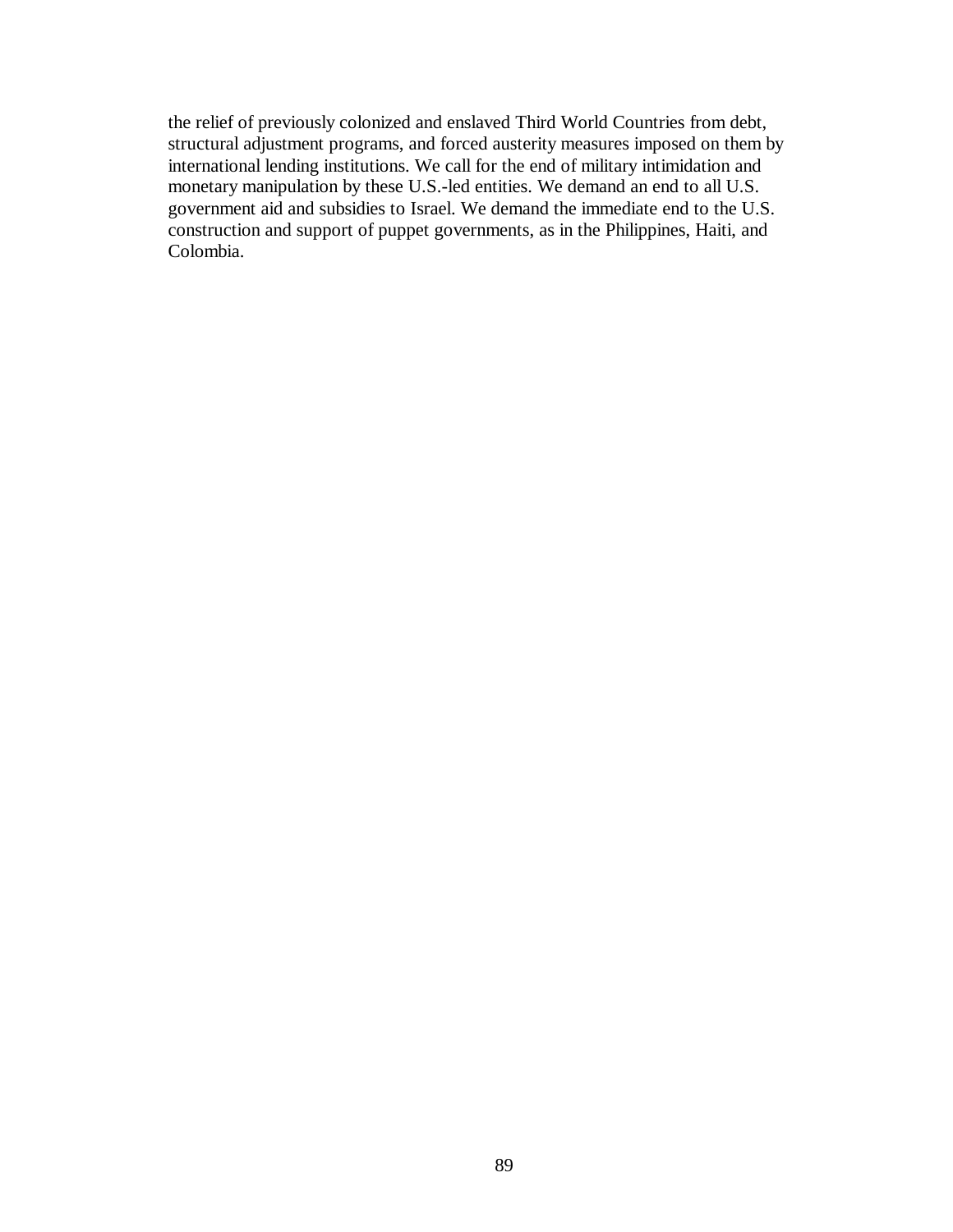## **Appendix C**

## *Thesis Codebook*

This codebook provides guidelines that will help with the process of coding song lyrics from my research sample.

The main goal is to perform a content analysis of each song's lyrics and note all instances where the song addresses 1) any of the *five* themes listed in the National Hip Hop Political Convention agenda (See Appendix A) and 2) either of the *two* themes – Political/Community Organization and Media Issues – outlined in Chapter 3.

The five political themes found in the NHHPC agenda are defined, in part, according to the amendments listed under each theme on the agenda itself (See Appendix A). Additional criteria used to specify the contours of these themes are found in the definitions section below. Specific criteria used to define the two themes not found in the NHHPC agenda are not provided, though some suggestions are offered below.

A coding form (See Appendix C) will be assigned to each song being studied and will be labeled with the year the song appeared on the Billboard chart and the song's position on the chart. The coding form is divided into two columns. The first column contains each of the 7 themes I will be searching for. Listed underneath each of the 5 themes from the NHHPC agenda are the amendment issues associated with the broader point. Additional blank lines are located underneath each set of amendment issues and provide a space to write-in issues that are associated with a theme, but different from those addressed by the amendments. Listed underneath the Political/Community Organization and Media Issues headings are blank lines which provide a space to write-in issues associated with those themes.

After identifying an issue associated with one of the 7 themes a check will be placed on the line next to that issue on the coding form (See Appendix C) assigned to that particular song. A check should be made for *each* time a particular theme is mentioned. This will likely be in the form of a string of words, a line in a song, or a string of lines addressing the same topic. The sum of the total number of checks made for each theme will be placed in the box next to that theme on the coding form.

## *Code definitions/descriptions*

- 1. Education
	- a. funding lyrics address …need for parity spending in all public schools; …need for community oversight of school spending; …rejection of vouchers; …support for spending to obtain the best teachers, etc.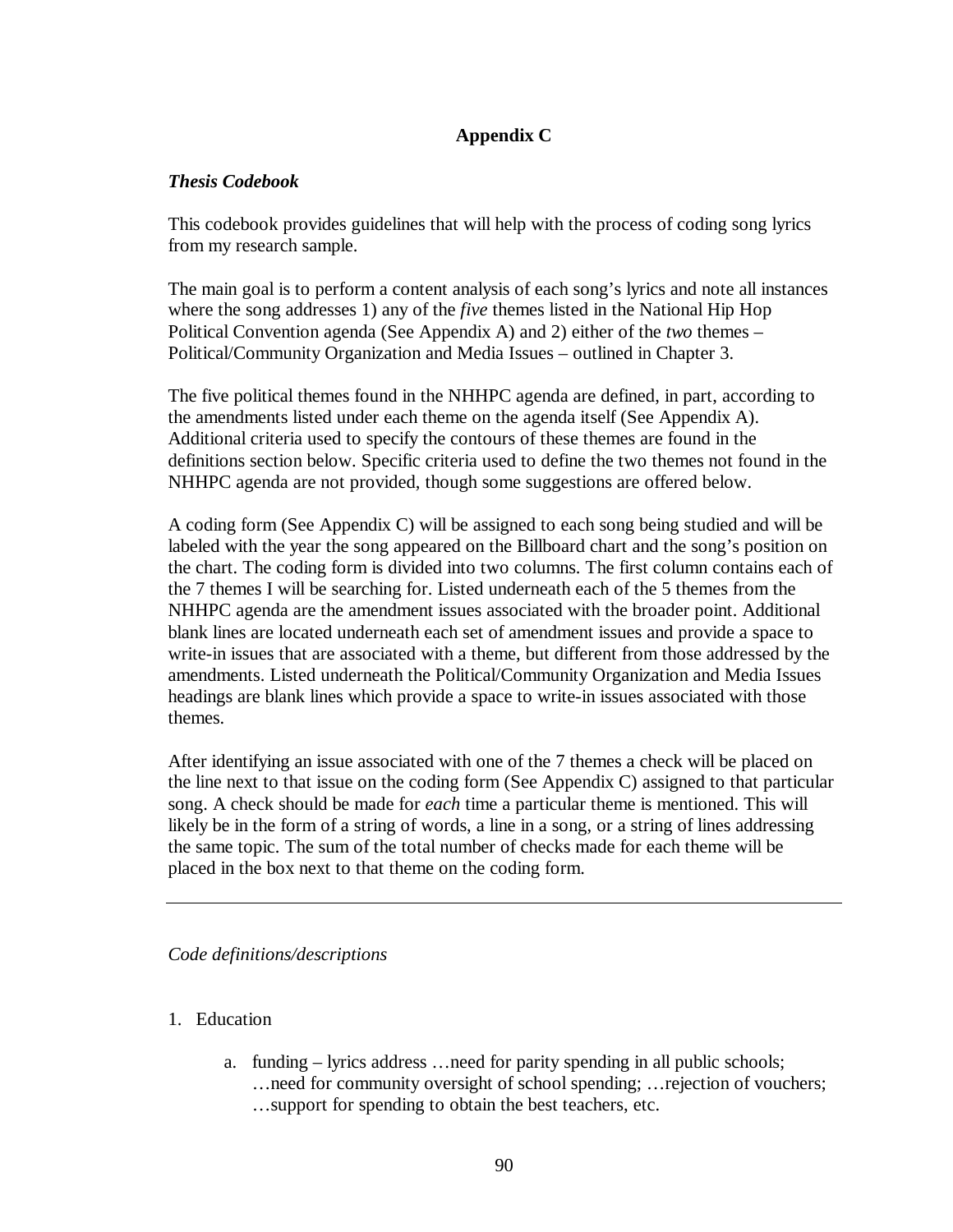- b. curricula lyrics address … social/cultural irrelevance, impracticality, or bias of school curricula; …opposition to narrow and unvaried approaches to teaching, etc.
- c. literacy lyrics address …the need to eradicate literacy of all people; current rates of literacy, etc.
- d. access lyrics address …making all public schools and public post-secondary institutions free for all; …making higher education tuition more affordable; …opposition to attacks on affirmative action; etc.
- e. any other issue related to the education
- 2. Economic Justice
	- a. taxes lyrics address …demand for fair taxation with representation; …demand for rollback of tax cuts for the wealthy; …demand for rollback of tax cuts for corporations; …demand for accountability from corporations who receive tax cuts; etc.
	- b. community maintenance lyrics address …opposition to gentrification in, disinvestments from, and displacement of communities; …oppose the destruction of affordable public housing; …the need for investment into underdeveloped neighborhoods; …the need to expand business opportunities for underrepresented minorities; etc.
	- c. reparations lyrics address …demands for reparations for indigenous peoples and descendants of the Arican Slave Trade; etc.
	- d. wages lyrics addresss …need for a cost-of-living adjusted living wage or federal minimum wage; etc.
	- e. access lyrics address …opposition to job discrimination against tall; …support for advancement opportunities for all; etc.
	- f. economic violence lyrics address …opposition to punitive welfare and foster care policies; issues of welfare reform; etc.
	- g. any other issue related to economic justice
- 3. Criminal Justice
	- a. human rights (related to criminal justice) lyrics address …reinstatement and protection of rights (voting, employment, education, economic) for those who have been through the criminal justice system; etc.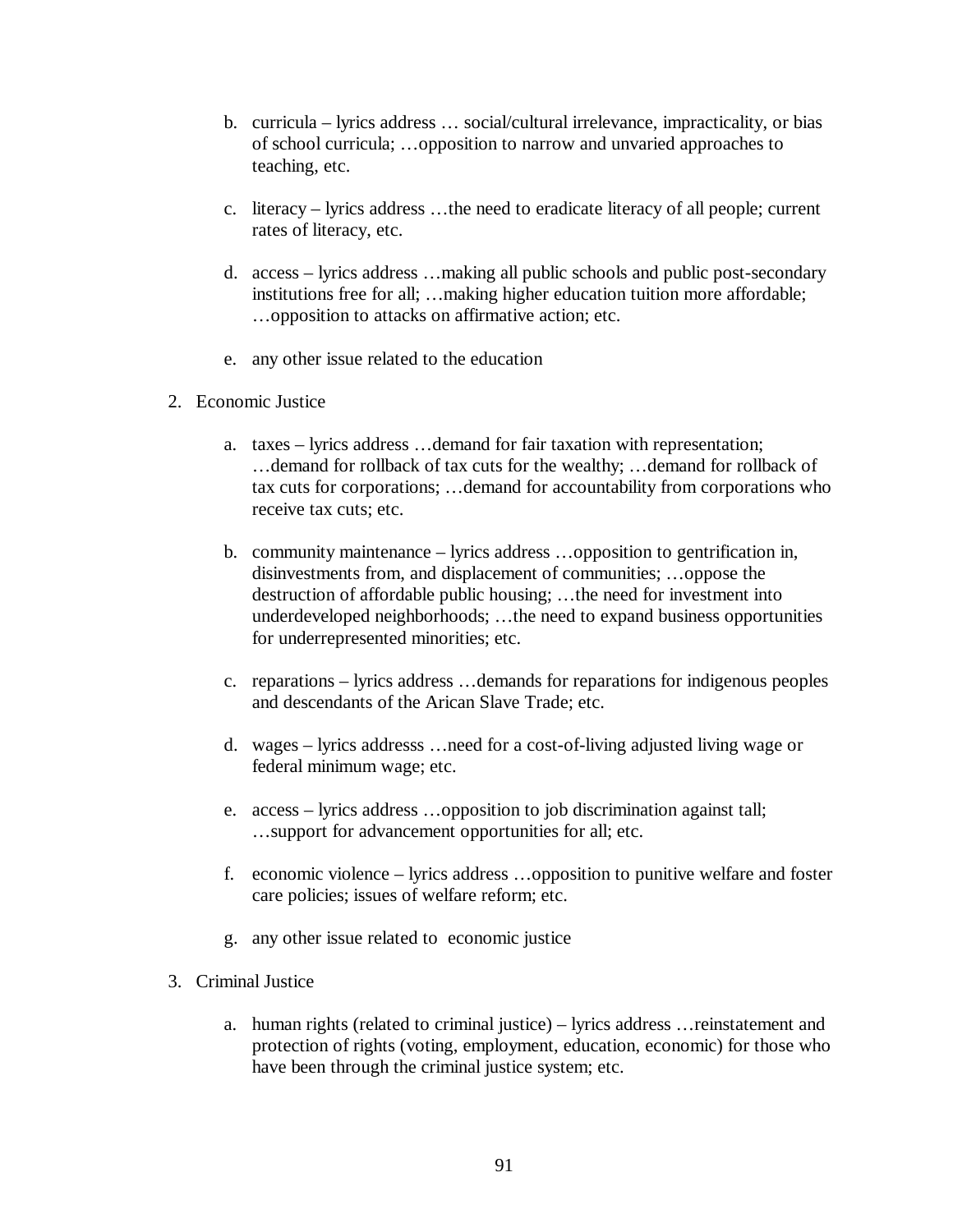- b. sentencing lyrics address …demands to end adult sentencing for minors; reduction of mandatory minimum sentences; etc.
- c. oversight lyrics address …need for formation of civilian review boards and independent prosecutors; etc.
- d. targeted CJ practices lyrics address …profiling; …targeted persecution, prosecution and incarceration; etc.
- e. prison system lyrics address…demands for the end of corporate interestdriven prison system; …higher minimum wage for prisoners; …better treatment of prisoners; etc.
- f. police misconduct lyrics address …opposition to police brutality, violence, etc.
- g. any other issue related to criminal justice
- 4. Health and Wellness
	- a. access lyrics address …making equitable universal healthcare free for all; …need for adequate number of hospitals, clinics, firehouses in communities; etc.
	- b. mental health lyrics address …demand for increased funding toward awareness, research and treatment of mental and emotional health issues; etc.
	- c. public health lyrics address …demand for increased funding for research, awareess, prevention and treatment of HIV/AIDS, heart disease, cancer, drug abuse; etc.
	- d. environmental health lyrics address …need for clean air/environment; funding for environmental health issues; etc.
	- e. women's health lyrics address …ensuring women's reproductive health; access to safe reproductive choices; education and awareness about reproductive issues; etc.
	- f. violence and aggression lyrics address …reducing sexual harassment, sexual molestation, assault, domestic violence, rape, murder, etc.; … implementation of measures to ensure the aforementioned; etc.
	- g. any other issue related to health and wellness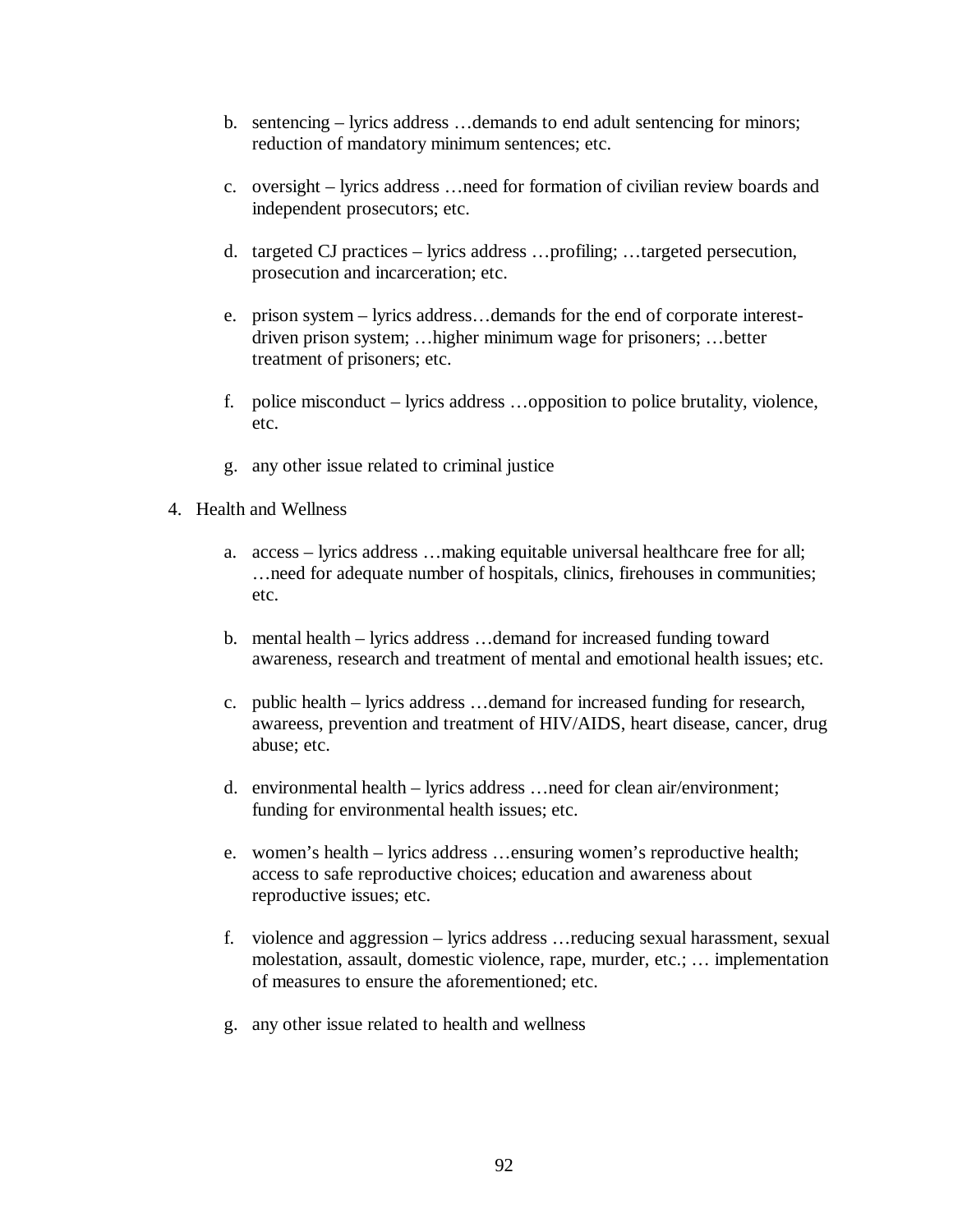## 5. Human Rights

- a. investigations lyrics address …the need to investigate, research, make public and reconcile human rights violations committed by the United States government throughout history
- b. terrorism lyrics address …the abolishment of terrorism in all areas of activity – sex, law, war, education, entertainment, politics, labor, religion, etc.; …the passing of a bill aimed at ensuring the aforementioned; etc.
- c. militarization lyrics address …an end to militarization; …an end to recruitment of youth in public institutions; …need to repeal the anti-terrorism measures that adversely affect people of color; etc.
- d. imperialism lyrics address …need to end US Imperialism; …withdrawal of forces from occupied territories; …need to provide relief to previously colonized and enslaved Third World countries from debt, etc.; …need for an end to military intimidation and monetary manipulation; …support for ending US government aid to Israel; demand to end US support of puppet governments.
- e. any other human rights issue not specifically related to education, economic justice, criminal justice, or health and wellness; this includes, but is not limited to, support for broad less-specific human rights issues pertaining to "justice", "peace", "equality", "freedom", "liberty", "respect", "antiprejudice", "anti-racism/sexism/classism or any other 'ism'", "anti-violence", and the like
- 6. Political/Community Organization
	- a. possible political or community organization issues important to the Hip Hop Generation could include, but are not limited to… calls for the creation of organizations, groups, or parties intended to address political issues facing the Hip Hop Generation; …calls for involvement in workshops, conventions, summits, marches, protests and the like; …appeals in support of broad lessspecific organization marked by calls for "unity", "sticking together", etc.
- 7. Media Issues
	- a. possible media issues important to the Hip Hop Generation could include, but are not limited to, regulation, censorship, representation, conglomeration and other factors that direct what sorts of messages are disseminated to the populace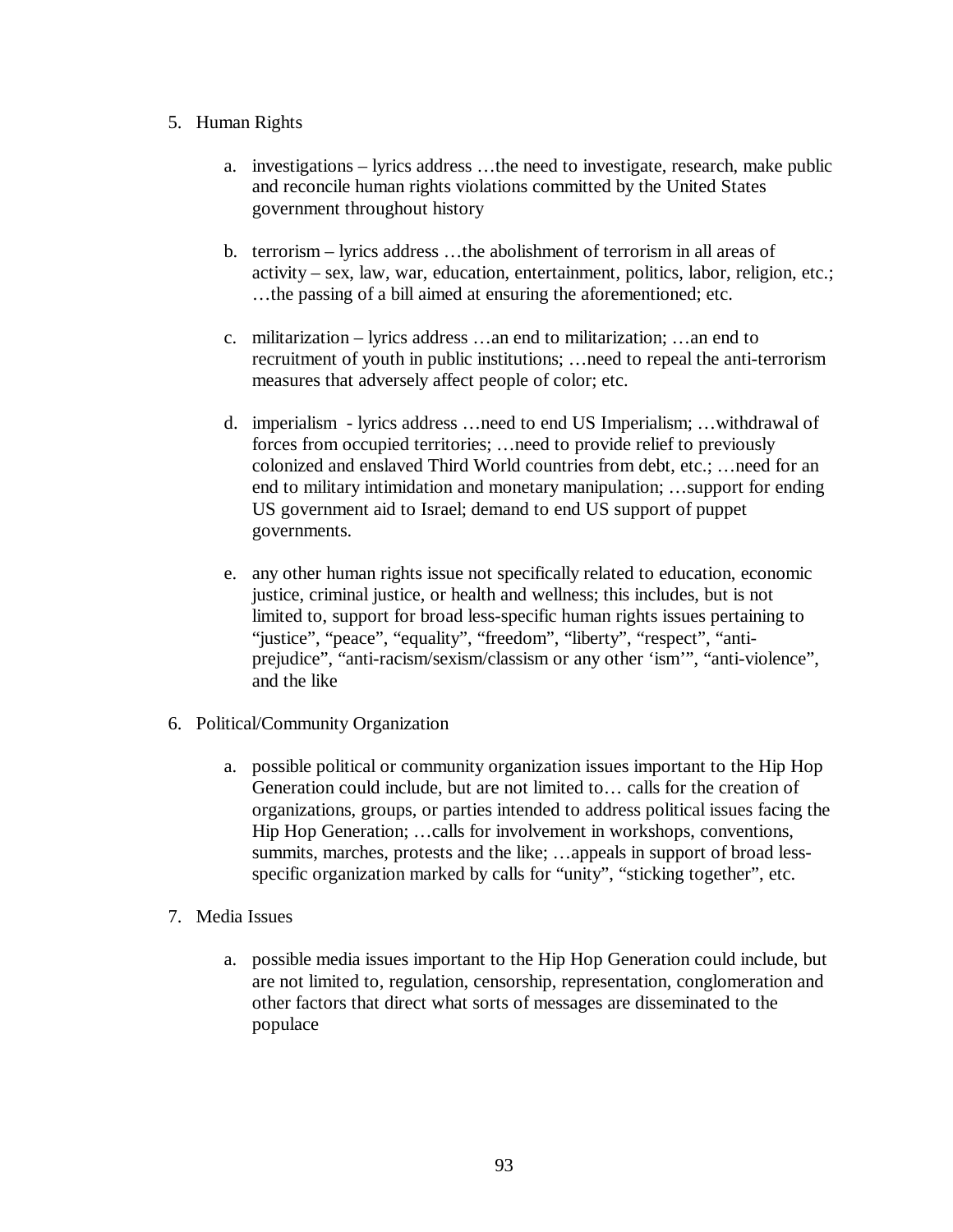# **Appendix D**

*Thesis Coding Form* 

| <b>YEAR</b>  | SONG ID/CHART PLACEMENT  |  |
|--------------|--------------------------|--|
| 1. Education |                          |  |
| a.           | funding                  |  |
|              | b. curricula             |  |
|              | c. literacy              |  |
|              | d. access                |  |
|              |                          |  |
|              |                          |  |
|              |                          |  |
|              |                          |  |
|              | 2. Economic Justice      |  |
|              | taxes                    |  |
|              | community maintenance    |  |
|              | reparations              |  |
|              | wages                    |  |
|              | access                   |  |
|              | violence                 |  |
|              |                          |  |
|              |                          |  |
|              |                          |  |
|              |                          |  |
|              | 3. Criminal Justice      |  |
| a.           | human rights (CJ)        |  |
| b.           | sentencing               |  |
|              | c. oversight             |  |
|              | d. targeted CJ practices |  |
| e.           | prison system            |  |
| f.           | police misconduct        |  |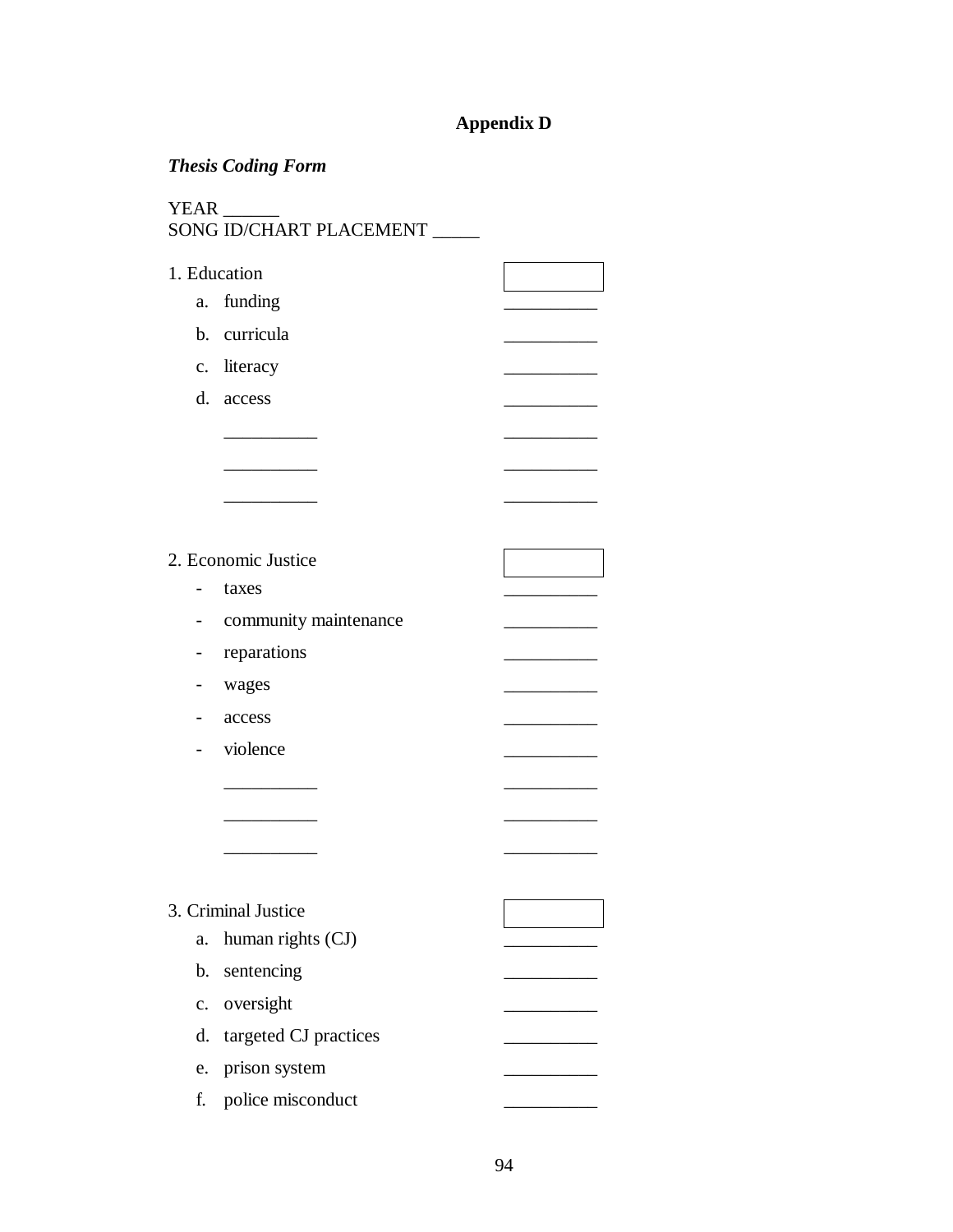|                   | 4. Health and Wellness              |  |
|-------------------|-------------------------------------|--|
|                   | access                              |  |
|                   | mental health                       |  |
| $\qquad \qquad -$ | public health                       |  |
|                   | environmental health                |  |
|                   | women's health                      |  |
|                   | violence and aggression             |  |
|                   |                                     |  |
|                   | _______                             |  |
|                   |                                     |  |
|                   |                                     |  |
|                   | 5. Human Rights                     |  |
| a.                | investigations                      |  |
|                   | b. terrorism                        |  |
|                   | c. militarization                   |  |
|                   | d. imperialism                      |  |
|                   |                                     |  |
|                   |                                     |  |
|                   |                                     |  |
|                   |                                     |  |
|                   |                                     |  |
|                   |                                     |  |
|                   | 6. Political/Community Organization |  |
|                   |                                     |  |
|                   |                                     |  |
|                   |                                     |  |
|                   |                                     |  |
|                   |                                     |  |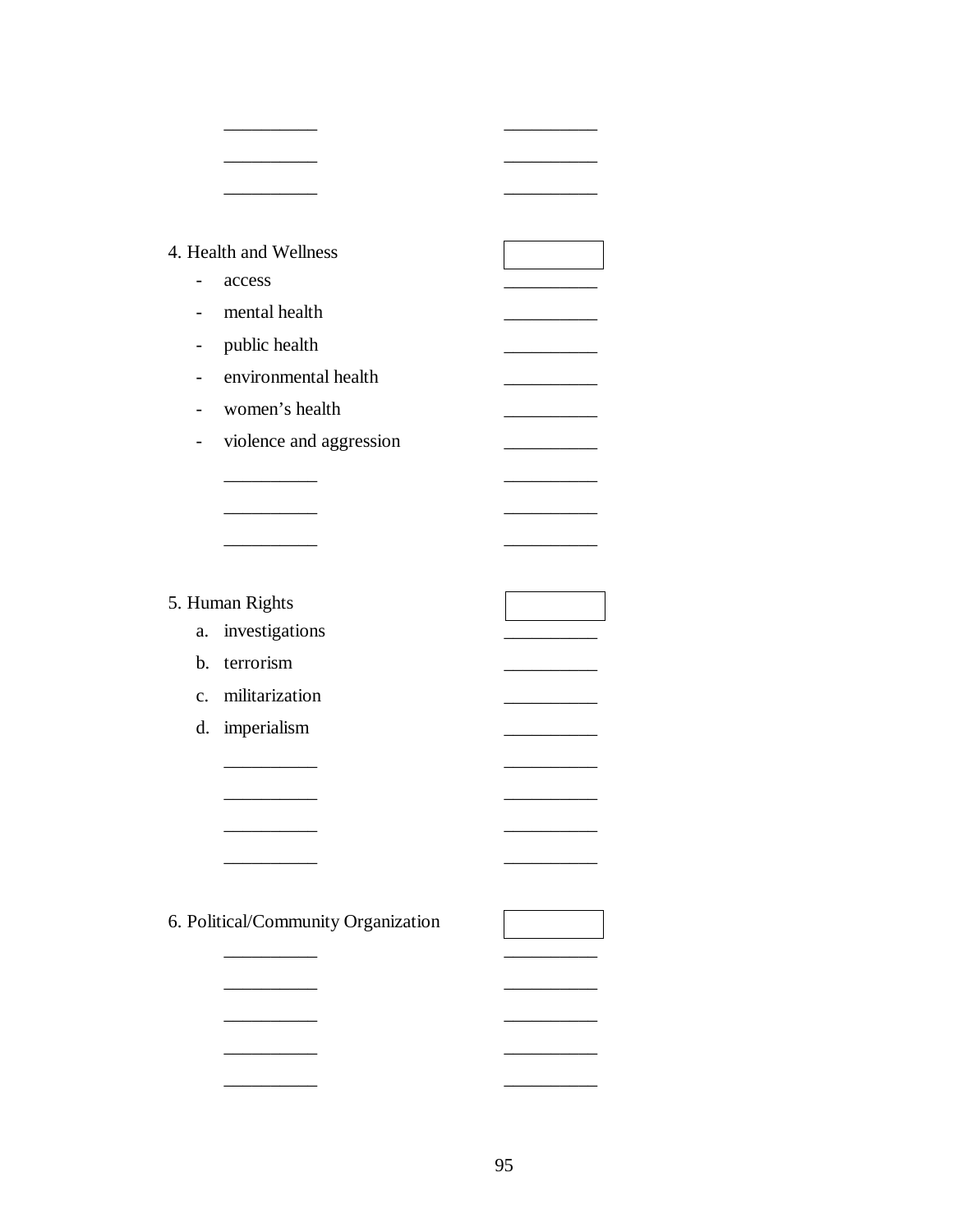| 7. Media Issues |  |
|-----------------|--|
|                 |  |
|                 |  |
|                 |  |
|                 |  |
|                 |  |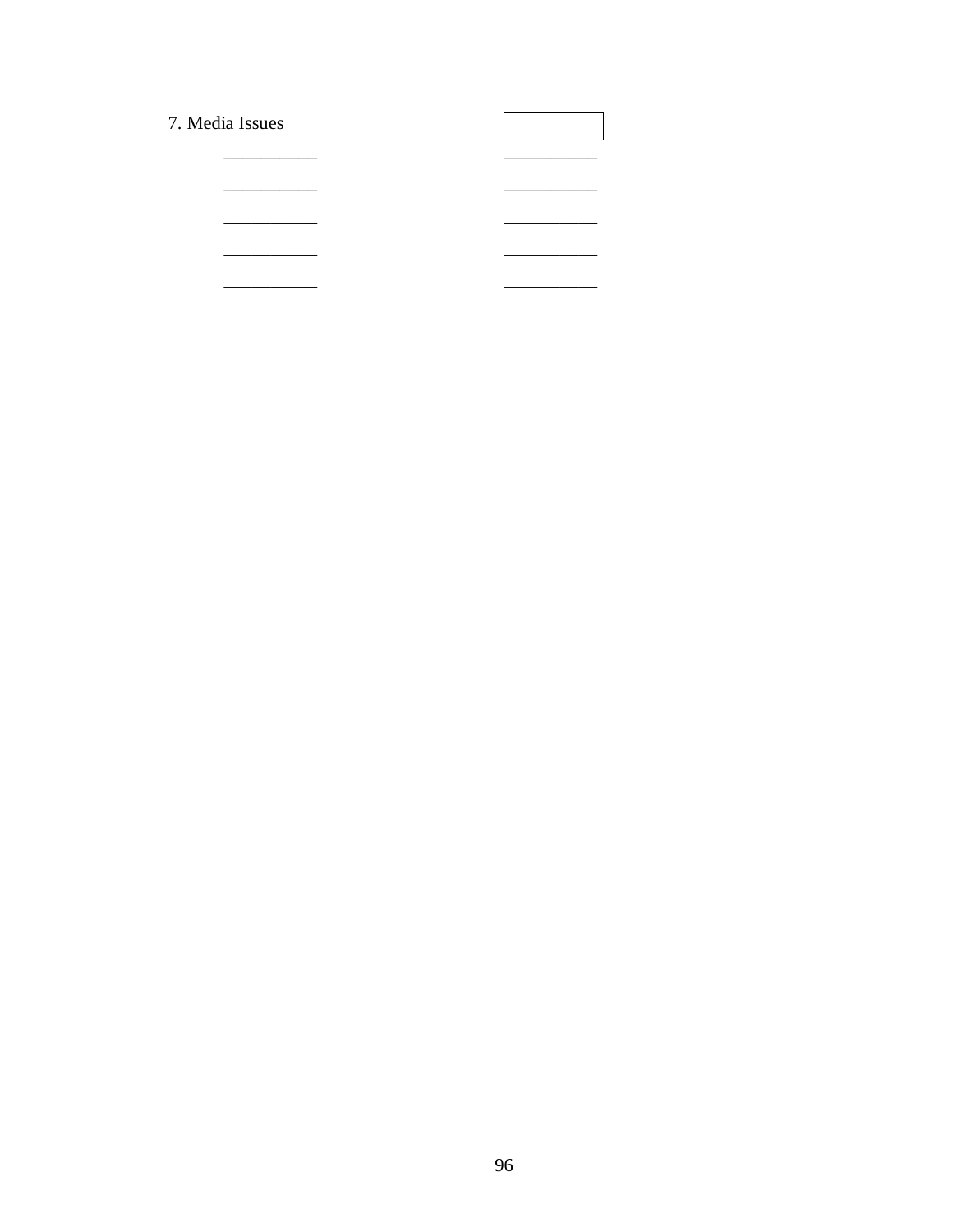# **Appendix E**

# *Content Analysis – Raw Data*

| Year                                              |                |             |                |                |                  |                |                |                   |                |             | 1           | 9                      | 8                        | 9           |             |                |                          |                     |                |                |             |             |             |                |             |
|---------------------------------------------------|----------------|-------------|----------------|----------------|------------------|----------------|----------------|-------------------|----------------|-------------|-------------|------------------------|--------------------------|-------------|-------------|----------------|--------------------------|---------------------|----------------|----------------|-------------|-------------|-------------|----------------|-------------|
| Song ID                                           | 1              | 2           | 3              | 4              | 5                | 6              | 7              | 8                 | 9              | 10          | 11          | 12                     | 13                       | 14          | 15          | 16             | 17                       | 18                  | 19             | 20             | 21          | 22          | 23          | 24             | 25          |
| Education                                         | $\overline{2}$ | 0           | 0              | 1              | 0                | 0              | 0              | 0                 | 0              | $\mathbf 0$ | 0           | 0                      | $\pmb{0}$                | 0           | 0           | 0              | 0                        | na                  | 0              | 0              | 0           | 0           | 0           | 3              | 0           |
| Funding                                           | $\mathbf 0$    | 0           | 0              | 0              | 0                | 0              | 0              | 0                 | 0              | $\mathbf 0$ | 0           | 0                      | 0                        | 0           | 0           | 0              | 0                        | na                  | 0              | 0              | 0           | 0           | $\mathbf 0$ | 0              | 0           |
| Curricula                                         | 0              | 0           | 0              | 0              | 0                | 0              | 0              | 0                 | 0              | 0           | 0           | 0                      | 0                        | 0           | 0           | 0              | 0                        | na                  | 0              | 0              | 0           | 0           | 0           | 3              | 0           |
| Literacy                                          | 0              | 0           | 0              | 0              | 0                | 0              | 0              | 0                 | 0              | 0           | 0           | 0                      | 0                        | 0           | 0           | 0              | 0                        | na                  | 0              | 0              | 0           | 0           | 0           | 0              | 0           |
| Access                                            | 0              | 0           | 0              | 0              | 0                | 0              | 0              | 0                 | 0              | 0           | 0           | 0                      | 0                        | 0           | 0           | 0              | 0                        | na                  | 0              | 0              | 0           | 0           | 0           | 0              | 0           |
| *self-education*                                  | 2              | 0           | 0              | 1              | 0                | 0              | 0              | 0                 | 0              | 0           | 0           | 0                      | 0                        | 0           | 0           | 0              | 0                        | na                  | 0              | 0              | 0           | 0           | 0           | 0              | 0           |
| <b>Economic Justice</b>                           | $\sqrt{2}$     | 0           | 0              | 0              | 0                | 0              | 0              | 0                 | 0              | 0           | 0           | 0                      | 0                        | 0           | $\pmb{0}$   | 0              | 0                        | na                  | 0              | 0              | 0           | $\pmb{0}$   | 0           | 0              | 0           |
| Taxes                                             | 0              | 0           | 0              | 0              | 0                | 0              | 0              | 0                 | 0              | 0           | 0           | 0                      | 0                        | 0           | 0           | 0              | 0                        | na                  | 0              | 0              | 0           | 0           | 0           | 0              | 0           |
| Community maintenance                             | 0              | 0           | 0              | 0              | 0                | 0              | 0              | 0                 | 0              | 0           | 0           | 0                      | 0                        | 0           | 0           | 0              | 0                        | na                  | 0              | 0              | 0           | 0           | 0           | 0              | 0           |
| Reparations                                       | 0              | 0           | 0              | 0              | 0                | 0              | 0              | 0                 | 0              | 0           | 0           | 0                      | 0                        | 0           | 0           | 0              | 0                        | na                  | 0              | 0              | 0           | 0           | 0           | 0              | 0           |
| Wages                                             | 0              | 0           | 0              | 0              | 0                | 0              | 0              | 0                 | 0              | 0           | 0           | 0                      | 0                        | 0           | 0           | 0              | 0                        | na                  | 0              | 0              | 0           | 0           | 0           | 0              | 0           |
| Access                                            | 0              | 0           | 0              | 0              | 0                | 0              | 0              | 0                 | 0              | 0           | 0           | 0                      | 0                        | 0           | 0           | 0              | 0                        | na                  | 0              | 0              | 0           | 0           | 0           | 0              | 0           |
| <b>Ecoomic Violence</b>                           | 0              | 0           | 0              | 0              | 0                | 0              | 0              | 0                 | 0              | 0           | 0           | 0                      | 0                        | 0           | 0           | 0              | 0                        | na                  | 0              | 0              | 0           | 0           | 0           | 0              | 0           |
| *intragroup priorities                            | 2              | 0           | 0              | 0              | 0                | 0              | 0              | 0                 | 0              | 0           | 0           | 0                      | 0                        | 0           | 0           | 0              | 0                        | na                  | 0              | 0              | 0           | 0           | 0           | 0              | 0           |
| *external priorities*                             | 0              | 0           | 0              | 0              | 0                | 0              | 0              | 0                 | 0              | 0           | 0           | 0                      | 0                        | 0           | 0           | 0              | 0                        | na                  | 0              | 0              | 0           | 0           | 0           | 0              | 0           |
|                                                   |                |             |                |                |                  |                |                |                   |                |             |             |                        |                          |             |             |                |                          |                     |                |                |             |             |             |                |             |
| <b>Criminal Justice</b>                           | 0              | 0           | 0              | 0              | 0                | 0              | 0              | 0                 | 0              | $\mathbf 0$ | 0           | 0                      | 1                        | 0           | 0           | 0              | 0                        | na                  | 0              | 0              | 0           | 0           | 0           | 0              | 0           |
| Human rights (CJ)                                 | $\mathbf 0$    | 0<br>0      | 0              | 0              | 0                | 0              | 0              | 0                 | 0              | 0           | 0           | 0                      | 0                        | 0           | 0           | 0              | 0                        | na                  | 0              | 0              | 0           | 0           | 0           | 0              | 0           |
| Sentencing                                        | 0<br>0         | 0           | 0<br>0         | 0              | 0                | 0              | 0              | 0                 | 0              | 0<br>0      | 0<br>0      | 0                      | 0<br>0                   | 0<br>0      | 0<br>0      | 0<br>0         | 0<br>0                   | na                  | 0<br>0         | 0<br>0         | 0           | 0<br>0      | 0           | 0<br>0         | 0<br>0      |
| Oversight                                         |                |             |                | 0              | 0                | 0              | 0              | 0                 | 0              |             |             | 0                      |                          |             |             |                |                          | na                  |                |                | 0           |             | 0           |                |             |
| Targeted CJ practices                             | 0              | 0           | 0              | 0              | 0                | 0              | 0              | 0                 | 0              | 0           | 0           | 0                      | 1                        | 0           | 0           | 0              | 0                        | na                  | 0              | 0              | 0           | 0           | 0           | 0              | 0           |
| Prison system<br>Police misconduct                | 0<br>0         | 0<br>0      | 0              | 0              | 0                | 0              | 0              | 0<br>0            | 0              | 0           | 0<br>0      | 0                      | 0<br>0                   | 0<br>0      | 0           | 0              | 0<br>0                   | na                  | 0              | 0<br>0         | 0           | 0<br>0      | 0           | 0<br>0         | 0<br>0      |
| *anti-drug selling*                               | 0              | 0           | 0<br>0         | 0<br>0         | 0                | 0<br>0         | 0              |                   | 0              | 0<br>0      | 0           | 0<br>0                 | 0                        | 0           | 0<br>0      | 0<br>0         | 0                        | na                  | 0<br>0         | 0              | 0<br>0      | 0           | 0<br>0      | 0              | 0           |
| *CJ indifference*                                 | 0              | 0           | 0              | 0              | 0<br>0           | 0              | 0<br>0         | 0<br>0            | 0<br>0         | 0           | 0           | 0                      | 0                        | 0           | 0           | 0              | 0                        | na<br>na            | 0              | 0              | 0           | 0           | 0           | 0              | 0           |
|                                                   |                |             |                |                |                  |                |                |                   |                |             |             |                        |                          |             |             |                |                          |                     |                |                |             |             |             |                |             |
| Health & Wellness                                 | $\overline{4}$ | 0           | 0              | $\mathbf 0$    | 0                | 0              | 0              | 0                 | $\mathbf 0$    | $\mathbf 0$ | 0           | 0                      | 0                        | 0           | 0           | 0              | 0                        | na                  | 0              | 0              | 0           | 0           | 0           | 0              | 0           |
| Access                                            | 0              | 0           | 0              | 0              | 0                | 0<br>0         | 0              | 0<br>0            | 0              | 0<br>0      | 0           | 0                      | 0                        | 0           | 0           | 0              | 0                        | na                  | 0              | 0              | 0           | 0           | 0           | 0              | 0<br>0      |
|                                                   |                |             |                |                |                  |                | 0              |                   | 0              |             | 0           | 0                      | 0                        | 0           | 0           | 0              | 0                        | na                  |                |                |             |             |             |                |             |
| Mental health                                     | 0              | 0           | 0              | 0              | 0                |                |                |                   |                |             |             |                        |                          |             |             |                |                          |                     | 0              | 0              | 0           | 0           | 0           | 0              |             |
| Public health                                     | 0              | 0           | 0              | 0              | 0                | 0              | 0              | 0                 | 0              | 0           | 0           | 0                      | 0                        | 0           | 0           | 0              | 0                        | na                  | 0              | 0              | 0           | 0           | 0           | 0              | 0           |
| Environmental health                              | 0              | 0           | 0              | 0              | 0                | 0              | 0              | 0                 | 0              | 0           | 0           | 0                      | 0                        | 0           | 0           | 0              | 0                        | na                  | 0              | 0              | 0           | 0           | 0           | 0              | 0           |
| Women's health                                    | 0              | 0           | 0              | 0              | 0                | 0              | 0              | 0                 | 0              | 0           | 0           | 0                      | 0                        | 0           | 0           | 0              | 0                        | na                  | 0              | 0              | 0           | 0           | 0           | 0              | 0           |
| Violence & aggerssion                             | 4              | 0           | 0              | 0              | 0                | 0              | 0              | 0                 | 0              | 0           | 0           | 0                      | 0                        | 0           | 0           | 0              | 0                        | na                  | 0              | 0              | 0           | 0           | 0           | 0              | 0           |
| Human Rights                                      | 0              | 0           | 0              | 3              | 0                | 0              | $\overline{2}$ | $\mathbf 0$       | $\mathbf 0$    | $\mathbf 0$ | 0           | 0                      | 0                        | 0           | 0           | 0              | 0                        | na                  | 0              | 0              | 0           | 0           | 0           | 0              | 0           |
| Investigations                                    | $\mathbf 0$    | 0           | 0              | 0              | 0                | 0              | 0              | 0                 | 0              | 0           | 0           | 0                      | 0                        | 0           | 0           | 0              | 0                        | na                  | 0              | 0              | 0           | 0           | 0           | 0              | 0           |
| Terrorism                                         | 0              | 0           | 0              | 0              | 0                | 0              | 0              | 0                 | 0              | 0           | 0           | 0                      | 0                        | 0           | 0           | 0              | 0                        | na                  | 0              | 0              | 0           | 0           | 0           | 0              | 0           |
| Militarization                                    | 0              | 0           | 0              | 0              | 0                | 0              | 0              | 0                 | 0              | 0           | 0           | 0                      | 0                        | 0           | 0           | 0              | 0                        | na                  | 0              | 0              | 0           | 0           | 0           | 0              | 0           |
| Imperialism                                       | 0              | 0           | 0              | 0              | 0                | 0              | 0              | 0                 | 0              | 0           | 0           | 0                      | 0                        | 0           | 0           | 0              | 0                        | na                  | 0              | 0              | 0           | 0           | 0           | 0              | 0           |
| *expression (general)*                            | 0              | 0           | 0              | 1              | 0                | 0              | 2              | 0                 | 0              | 0           | 0           | 0                      | 0                        | 0           | 0           | 0              | 0                        | na                  | 0              | 0              | 0           | 0           | 0           | 0              | 0           |
| *equality (general)*                              | 0              | 0           | 0              | 1              | 0                | $\mathbf 0$    | 0              | 0                 | 0              | 0           | 0           | 0                      | 0                        | 0           | 0           | 0              | 0                        | na                  | 0              | 0              | 0           | 0           | 0           | 0              | 0           |
| *racism (general)* 0                              |                |             | 0 <sub>0</sub> |                |                  |                |                | 100000            |                | 0           | 0           | 0                      | 0                        | 0           | 0           | 0              | 0                        | na                  | 0              | 0              | 0           | 0           | 0           | 0              | 0           |
| Political/Community Organization                  | 17             |             | 0 <sub>0</sub> | 3              | $\mathbf 0$      |                |                | 0000              |                | $\mathbf 0$ | $\pmb{0}$   | $\pmb{0}$              | $\pmb{0}$                | $\pmb{0}$   | $\pmb{0}$   | $\overline{0}$ | $\mathsf 0$              | na                  | $\mathbf 0$    | $\pmb{0}$      | $\pmb{0}$   | $\pmb{0}$   | 0           | 0              | 0           |
| *anti-intragroup violence*                        | 11             | $\mathsf 0$ | 0              | 0              | $\mathbf 0$      | 0              | 0              | $\mathbf 0$       | $\mathbf 0$    | $\mathbf 0$ | 0           | $\pmb{0}$              | 0                        | 0           | 0           | $\pmb{0}$      | $\mathbf 0$              | na                  | $\mathbf 0$    | 0              | 0           | 0           | 0           | 0              | 0           |
| *"unitv"*                                         | 6              | 0           | 0              | $\mathbf 0$    | $\mathbf 0$      | $\pmb{0}$      | 0              | 0                 | $\mathbf 0$    | 0           | 0           | $\pmb{0}$              | 0                        | 0           | 0           | $\pmb{0}$      | $\pmb{0}$                | na                  | $\mathbf 0$    | 0              | 0           | 0           | 0           | 0              | 0           |
| *unnamed opposition*                              | 0              | $\mathbf 0$ | $\mathbf 0$    | $\overline{2}$ | $\overline{0}$   | $\mathbf 0$    | $\mathbf 0$    | 0                 | $\mathbf 0$    | $\mathbf 0$ | $\mathbf 0$ | 0                      | $\mathbf 0$              | 0           | 0           | 0              | $\mathbf 0$              | na                  | $\pmb{0}$      | 0              | 0           | 0           | 0           | 0              | 0           |
| *named opposition*                                | 0              | $\mathbf 0$ |                | 0 0 0 0 0      |                  |                |                | $\pmb{0}$         | $\overline{0}$ | $\mathbf 0$ | $\mathbf 0$ | $\mathbf 0$            | $\mathbf 0$              | $\mathbf 0$ | 0           | 0              | $\mathbf 0$              | na                  | $\pmb{0}$      | 0              | 0           | 0           | 0           | 0              | 0           |
| *group empowerment*                               | 0              |             |                |                |                  |                |                | 0 0 1 0 0 0 0 0 0 |                |             | $\mathbf 0$ | $\mathbf 0$            | $\mathbf 0$              | $\mathbf 0$ | $\mathbf 0$ | $\pmb{0}$      | $\pmb{0}$                | $na \quad 0$        |                | $\mathbf 0$    | $\mathbf 0$ | $\mathbf 0$ | 0           | $\pmb{0}$      | 0           |
| Media Issues                                      | $\overline{2}$ | $\mathbf 0$ | $\mathbf 0$    | $\overline{2}$ | $\boldsymbol{0}$ | $\mathbf 0$    | $\overline{2}$ | 0                 | $\mathsf 0$    | $\mathbf 0$ | $\mathbf 0$ | $\mathbf 0$            | $\mathbf 0$              | $\pmb{0}$   | $\pmb{0}$   | $\mathbf 0$    | $\mathbf 0$              | na                  | 0              | $\mathsf 0$    | $\pmb{0}$   | $\pmb{0}$   | $\mathbf 0$ | $\pmb{0}$      | $\mathbf 0$ |
| *rap stereotyping*                                | $\overline{2}$ |             | $0\quad 0$     | $0\quad 0$     |                  | 0              | 0              | 0                 | $\mathbf 0$    | $\mathbf 0$ | $\mathbf 0$ | $\pmb{0}$              | $\mathbf 0$              | 0           | $\mathbf 0$ | $\pmb{0}$      | $\pmb{0}$                | na                  | $\mathbf 0$    | 0              | 0           | 0           | 0           | 0              | 0           |
| *equal representations*                           | 0              | 0           | $\overline{0}$ | $\mathbf{1}$   | $\mathbf 0$      | $\overline{0}$ | 0              | 0                 | 0              | 0           | 0           | 0                      | 0                        | 0           | 0           | $\pmb{0}$      | $\mathbf 0$              | na                  | $\overline{0}$ | 0              | 0           | 0           | 0           | 0              | 0           |
| *media without a message*<br>*expression (media)* | 0              | 0           | 0              | 1<br>0 0 0 0 0 | 0                | $\mathbf 0$    | 1              | 0                 | 0              | 0           | 0           | $\pmb{0}$<br>$\pmb{0}$ | $\mathbf 0$<br>$\pmb{0}$ | 0           | 0           | 0<br>$\pmb{0}$ | $\mathbf 0$<br>$\pmb{0}$ | na<br>$na \space 0$ | $\mathbf 0$    | 0<br>$\pmb{0}$ | 0           | 0           | 0           | 0<br>$\pmb{0}$ | 0           |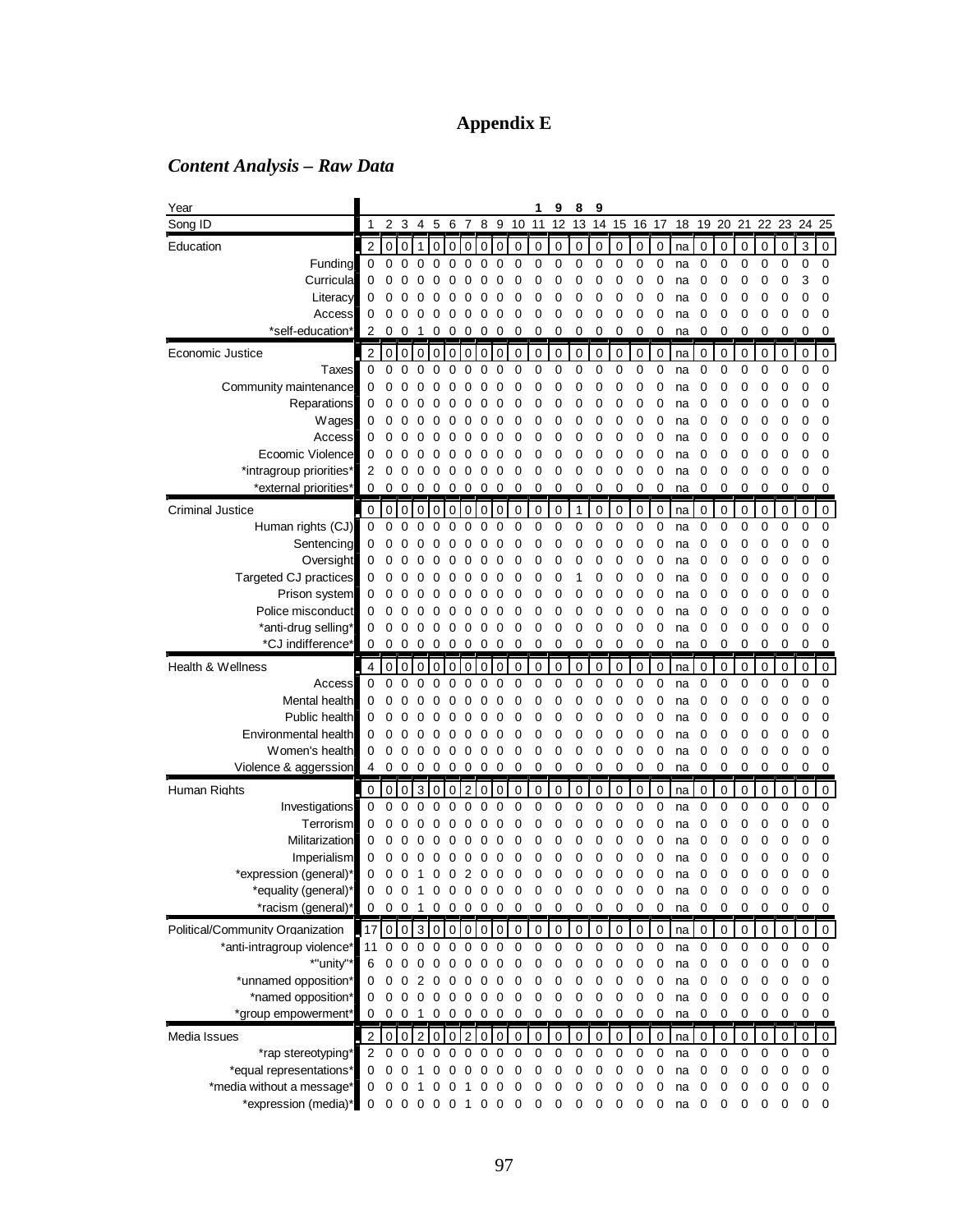| Year                                              |                |                |                |                  |                |                         |             |                  |                |                  | 1           | 9                    | 9                | 0                |                        |                |                |           |                |             |           |           |                  |        |                |
|---------------------------------------------------|----------------|----------------|----------------|------------------|----------------|-------------------------|-------------|------------------|----------------|------------------|-------------|----------------------|------------------|------------------|------------------------|----------------|----------------|-----------|----------------|-------------|-----------|-----------|------------------|--------|----------------|
| Song ID                                           | 1              | 2              | 3              | 4                | 5              | 6                       | 7           | 8                | 9              | 10               | 11          | 12                   | 13               | 14               | 15                     | 16             | 17             | 18        | 19             | 20          | 21        | 22        | 23               | 24     | 25             |
| Education                                         | $\mathbf 0$    | 0              | 0              | 0                | 0              | 0                       | 0           | 0                | 0              | 0                | 0           | 0                    | 0                | $\boldsymbol{0}$ | 0                      | 0              | $\mathbf 0$    | 0         | 0              | $\mathbf 0$ | 0         | $\pmb{0}$ | 0                | 0      | 0              |
| Funding                                           | $\mathbf 0$    | 0              | 0              | 0                | 0              | 0                       | 0           | 0                | 0              | 0                | 0           | 0                    | 0                | 0                | 0                      | 0              | 0              | 0         | 0              | 0           | 0         | 0         | 0                | 0      | 0              |
| Curricula                                         | 0              | 0              | 0              | 0                | 0              | 0                       | 0           | 0                | 0              | 0                | 0           | 0                    | 0                | 0                | 0                      | 0              | 0              | 0         | 0              | 0           | 0         | 0         | 0                | 0      | 0              |
| Literacy                                          | 0              | 0              | 0              | 0                | 0              | 0                       | 0           | 0                | 0              | 0                | 0           | 0                    | 0                | 0                | 0                      | 0              | 0              | 0         | 0              | 0           | 0         | 0         | 0                | 0      | 0              |
| Access                                            | 0              | 0              | 0              | 0                | 0              | 0                       | 0           | 0                | 0              | 0                | 0           | 0                    | 0                | 0                | 0                      | 0              | 0              | 0         | 0              | 0           | 0         | 0         | 0                | 0      | 0              |
| *self-education*                                  | 0              | 0              | 0              | 0                | 0              | 0                       | 0           | 0                | 0              | 0                | 0           | 0                    | 0                | 0                | 0                      | 0              | 0              | 0         | 0              | 0           | 0         | 0         | 0                | 0      | 0              |
| Economic Justice                                  | $\mathbf 0$    | 0              | 0              | 0                | 0              | 0                       | 0           | 0                | 0              | 0                | 0           | 0                    | 0                | 0                | 0                      | 0              | 1              | 0         | 0              | 0           | 0         | 0         | 0                | 0      | 0              |
| Taxes                                             | $\mathbf 0$    | 0              | 0              | 0                | 0              | 0                       | 0           | 0                | 0              | 0                | 0           | 0                    | 0                | 0                | 0                      | 0              | 0              | 0         | 0              | 0           | 0         | 0         | 0                | 0      | 0              |
| Community maintenance                             | 0              | 0              | 0              | 0                | 0              | 0                       | 0           | 0                | 0              | 0                | 0           | 0                    | 0                | 0                | 0                      | 0              | 0              | 0         | 0              | 0           | 0         | 0         | 0                | 0      | 0              |
| Reparations                                       | 0              | 0              | 0              | 0                | 0              | 0                       | 0           | 0                | 0              | 0                | 0           | 0                    | 0                | 0                | 0                      | 0              | 0              | 0         | 0              | 0           | 0         | 0         | 0                | 0      | 0              |
| Wages                                             | 0              | 0              | 0              | 0                | 0              | 0                       | 0           | 0                | 0              | 0                | 0           | 0                    | 0                | 0                | 0                      | 0              | 1              | 0         | 0              | 0           | 0         | 0         | 0                | 0      | 0              |
| Access<br>Ecoomic Violence                        | 0<br>0         | 0<br>0         | 0<br>0         | 0<br>0           | 0<br>0         | 0<br>0                  | 0<br>0      | 0<br>0           | 0<br>0         | 0<br>0           | 0<br>0      | 0<br>0               | 0<br>0           | 0<br>0           | 0<br>0                 | 0<br>0         | 0<br>0         | 0<br>0    | 0<br>0         | 0<br>0      | 0<br>0    | 0<br>0    | 0<br>0           | 0<br>0 | 0<br>0         |
| *intragroup priorities                            | 0              | 0              | 0              | 0                | 0              | 0                       | 0           | 0                | 0              | 0                | 0           | 0                    | 0                | 0                | 0                      | 0              | 0              | 0         | 0              | 0           | 0         | 0         | 0                | 0      | 0              |
| *external priorities*                             | 0              | 0              | 0              | 0                | 0              | 0                       | 0           | 0                | 0              | 0                | 0           | 0                    | 0                | 0                | 0                      | 0              | 0              | 0         | 0              | 0           | 0         | 0         | 0                | 0      | 0              |
|                                                   | $\mathbf 0$    |                |                | 0                |                | 1                       |             | 0                | 0              | $\mathbf 0$      |             | 1                    |                  |                  |                        | 0              | $\overline{2}$ | 8         |                | $\mathbf 0$ |           |           |                  |        | $\pmb{0}$      |
| <b>Criminal Justice</b><br>Human rights (CJ)      | 0              | 0<br>0         | 0<br>0         | 0                | 0<br>0         | 0                       | 0<br>0      | 0                | 0              | 0                | 0<br>0      | 0                    | 0<br>0           | 0<br>0           | 0<br>0                 | 0              | 0              | 0         | 0<br>0         | 0           | 0<br>0    | 0<br>0    | 0<br>0           | 0<br>0 | 0              |
| Sentencing                                        | 0              | 0              | 0              | 0                | 0              | 0                       | 0           | 0                | 0              | 0                | 0           | 0                    | 0                | 0                | 0                      | 0              | 0              | 0         | 0              | 0           | 0         | 0         | 0                | 0      | 0              |
| Oversight                                         | 0              | 0              | 0              | 0                | 0              | 0                       | 0           | 0                | 0              | 0                | 0           | 0                    | 0                | 0                | 0                      | 0              | 0              | 0         | 0              | 0           | 0         | 0         | 0                | 0      | 0              |
| <b>Targeted CJ practices</b>                      | 0              | 0              | 0              | 0                | 0              | 1                       | 0           | 0                | 0              | 0                | 0           | 0                    | 0                | 0                | 0                      | 0              | 0              | 0         | 0              | 0           | 0         | 0         | 0                | 0      | 0              |
| Prison system                                     | 0              | 0              | 0              | 0                | 0              | 0                       | 0           | 0                | 0              | 0                | 0           | 0                    | 0                | 0                | 0                      | 0              | 0              | 0         | 0              | 0           | 0         | 0         | 0                | 0      | 0              |
| Police misconduct                                 | 0              | 0              | 0              | 0                | 0              | 0                       | 0           | 0                | 0              | 0                | 0           | 0                    | 0                | 0                | 0                      | 0              | 1              | 0         | 0              | 0           | 0         | 0         | 0                | 0      | 0              |
| *anti-drug selling*                               | 0              | 0              | 0              | 0                | 0              | 0                       | 0           | 0                | 0              | 0                | 0           | 1                    | 0                | 0                | 0                      | 0              | 0              | 0         | 0              | 0           | 0         | 0         | 0                | 0      | 0              |
| *CJ indifference*                                 | 0              | 0              | 0              | 0                | 0              | 0                       | 0           | 0                | 0              | 0                | 0           | 0                    | 0                | 0                | 0                      | 0              | 1              | 8         | 0              | 0           | 0         | 0         | 0                | 0      | 0              |
| Health & Wellness                                 | $\mathbf 0$    | 0              | 1              | 0                | 0              | 0                       | 0           | 0                | 0              | $\mathbf 0$      | 0           | 1                    | 0                | 0                | 0                      | 0              | 0              | 0         | 0              | 0           | 0         | 0         | 0                | 0      | 0              |
| Access                                            | 0              | 0              | 0              | 0                | 0              | 0                       | 0           | 0                | 0              | 0                | 0           | 0                    | 0                | 0                | 0                      | 0              | 0              | 0         | 0              | 0           | 0         | 0         | 0                | 0      | 0              |
| Mental health                                     | 0              | 0              | 0              | 0                | 0              | 0                       | 0           | 0                | 0              | 0                | 0           | 0                    | 0                | 0                | 0                      | 0              | 0              | 0         | 0              | 0           | 0         | 0         | 0                | 0      | 0              |
|                                                   |                |                |                |                  | 0              | 0                       | 0           |                  | 0              | 0                | 0           | 0                    | 0                | 0                | 0                      | 0              | 0              | 0         | 0              |             |           |           | 0                | 0      | 0              |
| Public health                                     | 0              | 0              | 1              | 0                |                |                         |             | 0                |                |                  |             |                      |                  |                  |                        |                |                |           |                | 0           | 0         | 0         |                  |        |                |
| Environmental health                              | 0              | 0              | 0              | 0                | O              | 0                       | 0           | 0                | 0              | 0                | 0           | 0                    | 0                | 0                | 0                      | 0              | 0              | 0         | 0              | 0           | 0         | 0         | 0                | 0      | 0              |
| Women's health                                    | 0              | 0              | 0              | 0                | 0              | 0                       | 0           | 0                | 0              | 0                | 0           | 0                    | 0                | 0                | 0                      | 0              | 0              | 0         | 0              | 0           | 0         | 0         | 0                | 0      | 0              |
| Violence & aggerssion                             | 0              | 0              | 0              | 0                | 0              | 0                       | 0           | 0                | 0              | 0                | 0           | 1                    | 0                | 0                | 0                      | 0              | 0              | 0         | 0              | 0           | 0         | 0         | 0                | 0      | 0              |
| Human Rights                                      | $\mathbf 0$    | 0              | 0              | 0                | $\mathbf 0$    | 0                       | 0           | 0                | 0              | $\mathbf 0$      | 0           | 0                    | 0                | 0                | 0                      | 0              | 0              | 0         | 1              | $\mathbf 0$ | 0         | 0         | 0                | 0      | $\mathbf 0$    |
| Investigations                                    | $\mathbf 0$    | 0              | 0              | 0                | 0              | 0                       | 0           | 0                | 0              | 0                | 0           | 0                    | 0                | 0                | 0                      | 0              | 0              | 0         | 0              | 0           | 0         | 0         | 0                | 0      | 0              |
| Terrorism                                         | 0              | 0              | 0              | 0                | 0              | 0                       | 0           | 0                | 0              | 0                | 0           | 0                    | 0                | 0                | 0                      | 0              | 0              | 0         | 0              | 0           | 0         | 0         | 0                | 0      | 0              |
| Militarization                                    | 0              | 0              | 0              | 0                | 0<br>0         | 0                       | 0<br>0      | 0                | 0              | 0                | 0           | 0                    | 0                | 0                | 0                      | 0              | 0              | 0         | 0              | 0           | 0         | 0         | 0                | 0      | 0              |
| Imperialism                                       | 0<br>0         | 0<br>0         | 0<br>0         | 0<br>0           | 0              | 0<br>0                  | 0           | 0<br>0           | 0<br>0         | 0<br>0           | 0<br>0      | 0<br>0               | 0<br>0           | 0<br>0           | 0<br>0                 | 0<br>0         | 0<br>0         | 0<br>0    | 0<br>0         | 0<br>0      | 0<br>0    | 0<br>0    | 0<br>0           | 0<br>0 | 0<br>0         |
| *expression (general)*                            | $\Omega$       |                | 0 <sub>0</sub> |                  |                | $0\,0\,0\,0$            |             |                  | 0 <sub>0</sub> | 0                | 0           | 0                    | $\Omega$         | 0                | $\Omega$               | 0              | $\Omega$       | 0         | 0              | 0           | 0         | 0         | 0                | 0      | $\Omega$       |
| *equality (general)*<br>*racism (general)*        | 0              | 0              | 0              |                  |                |                         |             | 000000           |                | 0                | 0           | 0                    | 0                | 0                | 0                      | 0              | 0              | 0         | 1              | 0           | 0         | 0         | 0                | 0      | 0              |
| Political/Community Organization                  | $\mathbf 0$    | $\overline{0}$ | 0              | $\mathbf 0$      | 0              | 0                       | $\mathbf 0$ | $\mathbf 0$      | $\mathbf 0$    | $\mathbf 0$      | $\pmb{0}$   |                      | $\pmb{0}$        | $\pmb{0}$        |                        | 0              | $\pmb{0}$      | $\pmb{0}$ | 1              | $\pmb{0}$   | $\pmb{0}$ | $\pmb{0}$ | 0                | 0      | 0              |
| *anti-intragroup violence*                        | $\mathbf 0$    |                | $0\quad 0$     | $0\quad 0$       |                | $\pmb{0}$               | $\mathbf 0$ | $\mathbf 0$      | $\mathbf 0$    | 0                | $\mathsf 0$ | 20<br>$\overline{7}$ | 0                | 0                | $\pmb{0}$<br>$\pmb{0}$ | $\pmb{0}$      | 0              | 0         | 0              | $\pmb{0}$   | $\pmb{0}$ | $\pmb{0}$ | $\boldsymbol{0}$ | 0      | 0              |
| *"unity"*                                         | 0              | 0              | 0              | $\pmb{0}$        | 0 <sub>0</sub> |                         | 0           | 0                | 0              | 0                | 0           | 11                   | 0                | 0                | 0                      | 0              | 0              | 0         | 1              | 0           | 0         | 0         | 0                | 0      | 0              |
| *unnamed opposition*                              | $\mathbf 0$    | 0              | 0              | 0                | 0              | 0                       | 0           | 0                | 0              | 0                | 0           | 1                    | 0                | 0                | 0                      | 0              | 0              | 0         | 0              | 0           | 0         | 0         | 0                | 0      | 0              |
| *named opposition*                                | 0              | $\pmb{0}$      | $\mathbf 0$    | 0                | 0              | $\overline{\mathbf{0}}$ | $\mathbf 0$ | 0                | 0              | 0                | 0           | 1                    | 0                | 0                | $\mathbf 0$            | 0              | $\mathbf 0$    | 0         | 0              | 0           | 0         | 0         | $\pmb{0}$        | 0      | 0              |
| *group empowerment*                               | 0              | $\pmb{0}$      | $\mathbf 0$    | $\mathbf 0$      | 0              | $\mathbf 0$             | 0           | $\mathbf 0$      | 0              | 0                | 0           | 0                    | 0                | 0                | $\mathbf 0$            | 0              | 0              | 0         | 0              | 0           | 0         | 0         | 0                | 0      | 0              |
| Media Issues                                      | $\overline{0}$ | 0              | 0              | 0                | 0              | 0                       | 0           | 0                | 0              | 0                | $\pmb{0}$   | 0                    | $\pmb{0}$        | $\pmb{0}$        | $\pmb{0}$              | $\pmb{0}$      | $\mathbf 0$    | 0         | 0              | $\pmb{0}$   | $\pmb{0}$ | $\pmb{0}$ | 0                | 0      | 0              |
| *rap stereotyping*                                | $\mathbf 0$    |                |                | 0000             |                | 0                       | 0           | $\mathbf 0$      | 0              | 0                | $\mathbf 0$ | $\pmb{0}$            | $\pmb{0}$        | 0                | 0                      | $\pmb{0}$      | $\mathbf 0$    | 0         | $\pmb{0}$      | $\pmb{0}$   | 0         | $\pmb{0}$ | $\mathbf 0$      | 0      | $\pmb{0}$      |
| *equal representations*                           | 0              | 0              | $\mathbf 0$    | $\pmb{0}$        | 0              | $\overline{\mathbf{0}}$ | $\mathbf 0$ | $\boldsymbol{0}$ | 0              | 0                | 0           | $\pmb{0}$            | $\mathbf 0$      | 0                | 0                      | $\pmb{0}$      | 0              | 0         | 0              | 0           | 0         | 0         | 0                | 0      | 0              |
| *media without a message*<br>*expression (media)* | 0<br>0         | 0              | 0              | 0<br>0 0 0 0 0 0 | 0              | $\pmb{0}$               | 0           | $\pmb{0}$<br>0   | 0<br>0         | $\mathbf 0$<br>0 | 0<br>0      | $\pmb{0}$<br>0       | $\mathbf 0$<br>0 | $\pmb{0}$<br>0   | $\mathbf 0$<br>0       | $\pmb{0}$<br>0 | 0<br>0         | 0<br>0    | $\pmb{0}$<br>0 | 0<br>0      | 0<br>0    | 0<br>0    | 0<br>0           | 0<br>0 | $\pmb{0}$<br>0 |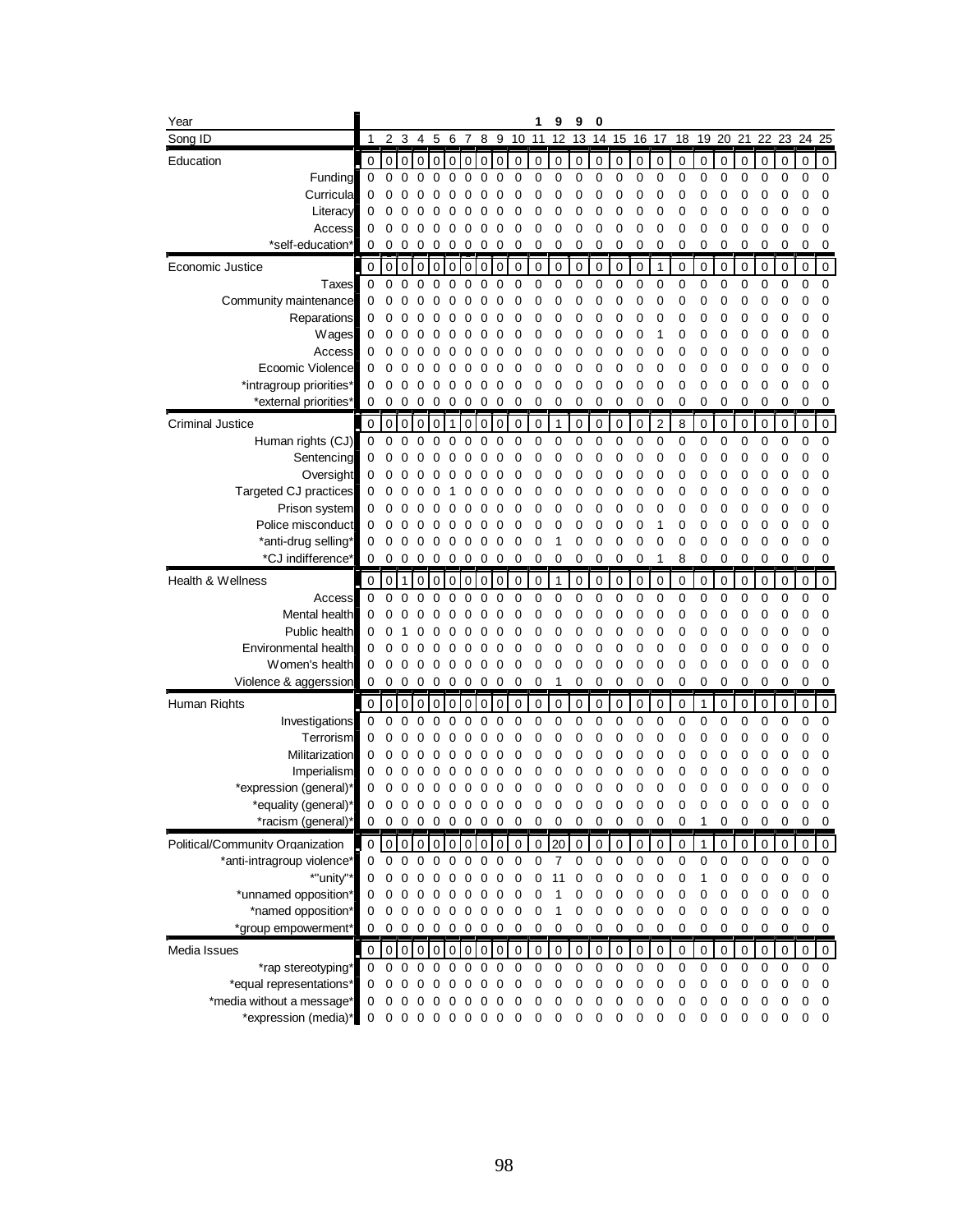| Year                                              |                |             |                                  |                |                   |                |                     |                     |                         |             | 2           | 0              | 0              | 5           |                          |             |             |                  |                        |                |                |                        |                   |             |                  |
|---------------------------------------------------|----------------|-------------|----------------------------------|----------------|-------------------|----------------|---------------------|---------------------|-------------------------|-------------|-------------|----------------|----------------|-------------|--------------------------|-------------|-------------|------------------|------------------------|----------------|----------------|------------------------|-------------------|-------------|------------------|
| Song ID                                           | 1              | 2           | 3                                | 4              | 5                 | 6              | 7                   | 8                   | - 9                     | 10 11       |             | 12             | 13             |             | 14 15 16                 |             | -17         | 18               |                        |                |                |                        | 19 20 21 22 23 24 |             | 25               |
| Education                                         | $\mathbf 0$    | 0           | 0                                | $\mathbf 0$    | 0                 | 0              | 0                   | 0                   | $\mathbf 0$             | $\mathbf 0$ | 1           | 0              | $\mathbf 0$    | 0           | 0                        | 0           | 0           | 0                | 0                      | 0              | 0              | 0                      | 0                 | 0           | 0                |
| Funding                                           | 0              | 0           | 0                                | 0              | 0                 | 0              | 0                   | 0                   | 0                       | 0           | 1           | 0              | 0              | 0           | 0                        | 0           | 0           | 0                | 0                      | 0              | 0              | 0                      | 0                 | 0           | 0                |
| Curricula                                         | 0              | 0           | 0                                | 0              | 0                 | 0              | 0                   | 0                   | 0                       | 0           | 0           | 0              | 0              | 0           | 0                        | 0           | 0           | 0                | 0                      | 0              | 0              | 0                      | 0                 | 0           | 0                |
| Literacy                                          | 0              | 0           | 0                                | 0              | 0                 | 0              | 0                   | 0                   | 0                       | 0           | 0           | 0              | 0              | 0           | 0                        | 0           | 0           | 0                | 0                      | 0              | 0              | 0                      | 0                 | 0           | 0                |
| Access                                            | 0              | 0           | 0                                | 0              | 0                 | 0              | 0                   | 0                   | 0                       | 0           | 0           | 0              | 0              | 0           | 0                        | 0           | 0           | 0                | 0                      | 0              | 0              | 0                      | 0                 | 0           | 0                |
| *self-education*                                  | 0              | 0           | 0                                | 0              | 0                 | 0              | 0                   | 0                   | 0                       | 0           | 0           | 0              | 0              | 0           | 0                        | 0           | 0           | 0                | 0                      | 0              | 0              | 0                      | 0                 | 0           | 0                |
| Economic Justice                                  | 0              | 0           | 0                                | 0              | 0                 | 0              | 0                   | 0                   | 0                       | 0           | 1           | 0              | 0              | 0           | 0                        | 2           | 0           | 0                | 0                      | $\pmb{0}$      | 0              | $\mathbf 0$            | 0                 | 0           | 0                |
| Taxes                                             | 0              | 0           | 0                                | 0              | 0                 | 0              | 0                   | 0                   | 0                       | 0           | 0           | 0              | 0              | $\mathbf 0$ | 0                        | 0           | 0           | 0                | 0                      | 0              | 0              | 0                      | 0                 | 0           | 0                |
| Community maintenance                             | 0              | 0           | 0                                | 0              | 0                 | 0              | 0                   | 0                   | 0                       | 0           | 0           | 0              | 0              | 0           | 0                        | 0           | 0           | 0                | 0                      | 0              | 0              | 0                      | 0                 | 0           | 0                |
| Reparations                                       | 0              | 0           | 0                                | 0              | 0                 | 0              | 0                   | 0                   | 0                       | 0           | 0           | 0              | 0              | 0           | 0                        | 0           | 0           | 0                | 0                      | 0              | 0              | 0                      | 0                 | 0           | 0                |
| Wages<br>Access                                   | 0<br>0         | 0<br>0      | 0<br>0                           | 0<br>0         | 0<br>0            | 0<br>0         | 0<br>0              | 0<br>0              | U<br>0                  | 0<br>0      | 0<br>0      | 0<br>0         | 0<br>0         | 0<br>0      | 0<br>0                   | 2<br>0      | 0<br>0      | 0<br>0           | 0<br>0                 | 0<br>0         | 0<br>0         | 0<br>0                 | 0<br>0            | 0<br>0      | 0<br>0           |
| Ecoomic Violence                                  | 0              | 0           | 0                                | 0              | 0                 | 0              | 0                   | 0                   | 0                       | 0           | 0           | 0              | 0              | 0           | 0                        | 0           | 0           | 0                | 0                      | 0              | 0              | 0                      | 0                 | 0           | 0                |
| *intragroup priorities*                           | 0              | 0           | 0                                | 0              | 0                 | 0              | 0                   | 0                   | 0                       | 0           | 0           | 0              | 0              | 0           | 0                        | 0           | 0           | 0                | 0                      | 0              | 0              | 0                      | 0                 | 0           | 0                |
| *external priorities*                             | 0              | 0           | 0                                | 0              | 0                 | 0              | 0                   | 0                   | 0                       | 0           | 1           | 0              | 0              | 0           | 0                        | 0           | 0           | 0                | 0                      | 0              | 0              | 0                      | 0                 | 0           | 0                |
| <b>Criminal Justice</b>                           | $\mathbf 0$    | 0           | 0                                | $\mathbf 0$    | 0                 | 0              | 0                   | 0                   | 0                       | 0           | 0           | 0              | 0              | 0           | 0                        | 0           | 0           | 0                | 0                      | 0              | $\pmb{0}$      | 0                      | 0                 | 0           | 0                |
| Human rights (CJ)                                 | $\mathbf 0$    | 0           | $\mathbf 0$                      | 0              | 0                 | 0              | 0                   | 0                   | 0                       | 0           | 0           | 0              | 0              | 0           | 0                        | 0           | 0           | 0                | 0                      | 0              | 0              | 0                      | 0                 | 0           | 0                |
| Sentencing                                        | 0              | 0           | 0                                | 0              | 0                 | 0              | 0                   | 0                   | 0                       | 0           | 0           | 0              | 0              | 0           | 0                        | 0           | 0           | 0                | 0                      | 0              | 0              | 0                      | 0                 | 0           | 0                |
| Oversight                                         | 0              | 0           | 0                                | 0              | O                 | 0              | 0                   | 0                   | 0                       | 0           | 0           | 0              | 0              | 0           | 0                        | 0           | 0           | 0                | 0                      | 0              | 0              | 0                      | 0                 | 0           | 0                |
| <b>Targeted CJ practices</b>                      | 0              | 0           | 0                                | 0              | 0                 | 0              | 0                   | 0                   | 0                       | 0           | 0           | 0              | 0              | 0           | 0                        | 0           | 0           | 0                | 0                      | 0              | 0              | 0                      | 0                 | 0           | 0                |
| Prison system                                     | 0              | 0           | 0                                | 0              | 0                 | 0              | 0                   | 0                   | 0                       | 0           | 0           | 0              | 0              | 0           | 0                        | 0           | 0           | 0                | 0                      | 0              | 0              | 0                      | 0                 | 0           | 0                |
| Police misconduct                                 | 0              | 0           | 0                                | 0              | 0                 | 0              | 0                   | 0                   | 0                       | 0           | 0           | 0              | 0              | 0           | 0                        | 0           | 0           | 0                | 0                      | 0              | 0              | 0                      | 0                 | 0           | 0                |
| *anti-drug selling*                               | 0              | 0           | 0                                | 0              | 0                 | 0              | 0                   | 0                   | 0                       | 0           | 0           | 0              | 0              | 0           | 0                        | 0           | 0           | 0                | 0                      | 0              | 0              | 0                      | 0                 | 0           | 0                |
| *CJ indifference*                                 | 0              | 0           | 0                                | 0              | 0                 | 0              | 0                   | 0                   | 0                       | 0           | 0           | 0              | 0              | 0           | 0                        | 0           | 0           | 0                | 0                      | 0              | 0              | 0                      | 0                 | 0           | 0                |
|                                                   |                |             |                                  |                |                   |                |                     |                     |                         |             |             |                |                |             |                          |             |             |                  |                        |                |                |                        |                   |             |                  |
| Health & Wellness                                 | 0              | 0           | 0                                | 0              | 0                 | 0              | 0                   | 0                   | 0                       | 0           | 0           | 0              | 0              | 0           | 0                        | 1           | 0           | 0                | 0                      | 0              | 0              | 0                      | 0                 | 0           | $\pmb{0}$        |
| Access                                            | 0              | 0           | 0                                | 0              | $\mathbf 0$       | $\mathbf 0$    | 0                   | 0                   | 0                       | 0           | 0           | 0              | 0              | $\mathbf 0$ | $\mathbf 0$              | 0           | 0           | 0                | 0                      | 0              | 0              | $\mathbf 0$            | 0                 | 0           | 0                |
| Mental health                                     | 0              | 0           | 0                                | 0              | 0                 | 0              | 0                   | 0                   | 0                       | 0           | 0           | 0              | 0              | 0           | 0                        | 0           | 0           | 0                | 0                      | 0              | 0              | 0                      | 0                 | 0           | 0                |
| Public health                                     | 0              | 0           | 0                                | 0              | 0                 | 0              | 0                   | 0                   | 0                       | 0           | 0           | 0              | 0              | 0           | 0                        | 1           | 0           | 0                | 0                      | 0              | 0              | 0                      | 0                 | 0           | 0                |
| Environmental health                              | 0              | 0           | 0                                | 0              | 0                 | 0              | 0                   | 0                   | 0                       | 0           | 0           | 0              | 0              | 0           | 0                        | 0           | 0           | 0                | 0                      | 0              | 0              | 0                      | 0                 | 0           | 0                |
| Women's health                                    | 0              | 0           | 0                                | 0              | 0                 | 0              | 0                   | 0                   | U                       | 0           | 0           | 0              | 0              | 0           | 0                        | 0           | 0           | 0                | 0                      | 0              | 0              | 0                      | 0                 | 0           | 0                |
| Violence & aggerssion                             | 0              | 0           | 0                                | 0              | 0                 | 0              | 0                   | 0                   | 0                       | 0           | 0           | 0              | 0              | 0           | 0                        | 0           | 0           | 0                | 0                      | 0              | 0              | 0                      | 0                 | 0           | 0                |
| Human Rights                                      | $\overline{0}$ | 0           | 0                                | 0              | 0                 | 0              | 0                   | 0                   | 0                       | 0           | 0           | 0              | 0              | 0           | 0                        | 0           | 0           | 0                | 0                      | 0              | 0              | 0                      | 0                 | 0           | 0                |
| Investigations                                    | 0              | 0           | 0                                | 0              | 0                 | 0              | 0                   | 0                   | 0                       | 0           | 0           | 0              | 0              | 0           | 0                        | 0           | 0           | 0                | 0                      | 0              | 0              | 0                      | 0                 | 0           | 0                |
| Terrorism                                         | 0              | 0           | 0                                | 0              | 0                 | 0              | 0                   | 0                   | 0                       | 0           | 0           | 0              | 0              | 0           | 0                        | 0           | 0           | 0                | 0                      | 0              | 0              | 0                      | 0                 | 0           | 0                |
| Militarization                                    | 0<br>0         | 0<br>0      | 0<br>0                           | 0<br>0         | O<br>0            | 0<br>0         | O<br>0              | 0                   | U<br>0                  | 0<br>0      | 0<br>0      | 0<br>0         | 0<br>0         | 0<br>0      | 0<br>0                   | 0<br>0      | 0<br>0      | 0<br>0           | 0<br>0                 | 0<br>0         | 0<br>0         | 0<br>0                 | 0<br>0            | 0<br>0      | 0<br>0           |
| Imperialism<br>*expression (general)*             | 0              | 0           | 0                                | 0              | 0                 | 0              | 0                   | 0                   | 0                       | 0           | 0           | 0              | 0              | 0           | 0                        | 0           | 0           | 0                | 0                      | 0              | 0              | 0                      | 0                 | 0           | 0                |
|                                                   | 0              | $\pmb{0}$   | $\Omega$                         |                | $0\quad 0\quad 0$ |                | $\Omega$            | $\Omega$            | ∩                       | ∩           | 0           | U              | $\Omega$       | ∩           | $\Omega$                 | U           | 0           | 0                | U                      | $\Omega$       | U              | 0                      | U                 | U           |                  |
| *equality (general)*<br>*racism (general)*        | 0              |             | 000000000                        |                |                   |                |                     |                     |                         | $\mathbf 0$ | 0           | 0              | 0              | 0           | $\pmb{0}$                | 0           | 0           | 0                | 0                      | 0              | 0              | $\pmb{0}$              | 0                 | 0           | 0                |
| Political/Community Organization                  | $\overline{0}$ |             |                                  |                | $\mathbf 0$       | $\mathbf 0$    |                     |                     |                         | $\pmb{0}$   | $\mathbf 0$ | $\pmb{0}$      |                | $\pmb{0}$   |                          |             | $\pmb{0}$   | $\boldsymbol{0}$ |                        |                |                |                        | 0                 | $\mathbf 0$ | 0                |
| *anti-intragroup violence*                        | 0              |             | 0 <sub>0</sub><br>0 <sub>0</sub> | $\mathbf 0$    | $0\quad 0$        | 0              | $\overline{0}$<br>0 | 0 <sub>0</sub><br>0 | $\mathbf 0$             | $\mathbf 0$ | $\mathbf 0$ | 0              | $\pmb{0}$<br>0 | 0           | $\pmb{0}$<br>$\mathbf 0$ | 0<br>0      | 0           | 0                | $\pmb{0}$<br>$\pmb{0}$ | $\pmb{0}$<br>0 | $\pmb{0}$<br>0 | $\pmb{0}$<br>$\pmb{0}$ | 0                 | 0           | 0                |
| *"unity"*                                         | 0              | 0           | $\pmb{0}$                        |                | $0\quad 0\quad 0$ |                | $\overline{0}$      | $\mathbf 0$         | $\overline{\mathbf{0}}$ | 0           | 0           | 0              | $\pmb{0}$      | 0           | 0                        | 0           | 0           | 0                | 0                      | 0              | 0              | $\mathbf 0$            | $\pmb{0}$         | 0           | 0                |
| *unnamed opposition*                              | 0              | 0           | 0                                | 0              | $0\quad 0$        |                | $\overline{0}$      | 0                   | 0                       | 0           | 0           | 0              | 0              | 0           | 0                        | 0           | 0           | 0                | 0                      | 0              | 0              | 0                      | 0                 | 0           | 0                |
| *named opposition*                                | 0              | $\mathbf 0$ | $\mathbf 0$                      | $\pmb{0}$      | $\mathbf 0$       | $\mathbf 0$    | $\mathbf 0$         | $\mathbf 0$         | 0                       | $\mathbf 0$ | 0           | 0              | $\mathbf 0$    | 0           | 0                        | 0           | 0           | 0                | 0                      | 0              | 0              | 0                      | $\mathbf 0$       | 0           | 0                |
| *group empowerment*                               | 0              |             | 0 0 0 0 0 0                      |                |                   |                |                     | 0 <sub>0</sub>      |                         | 0           | 0           | 0              | 0              | 0           | 0                        | 0           | 0           | 0                | 0                      | 0              | 0              | 0                      | 0                 | 0           | 0                |
| Media Issues                                      | $\mathbf 0$    |             | 0 <sub>0</sub>                   | 0 <sub>0</sub> |                   | $\overline{0}$ |                     | 0 0 0               |                         | $\pmb{0}$   | $\pmb{0}$   | $\pmb{0}$      | $\pmb{0}$      | $\mathbf 0$ | $\pmb{0}$                | $\mathsf 0$ | $\mathbf 0$ | 0                | $\pmb{0}$              | $\pmb{0}$      | $\mathbf 0$    | $\pmb{0}$              | $\pmb{0}$         | $\pmb{0}$   | $\mathbf 0$      |
| *rap stereotyping*                                | $\overline{0}$ | 0           | $\mathbf 0$                      | $0\quad 0$     |                   | 0              | 0                   | 0                   | $\mathbf 0$             | $\mathbf 0$ | 0           | 0              | 0              | 0           | 0                        | 0           | 0           | 0                | $\pmb{0}$              | 0              | 0              | 0                      | 0                 | 0           | 0                |
| *equal representations*                           | 0              | 0           | 0                                |                | $0\quad 0$        | $\overline{0}$ | $\mathbf 0$         | 0                   | $\overline{\mathbf{0}}$ | 0           | 0           | $\pmb{0}$      | $\pmb{0}$      | 0           | 0                        | 0           | 0           | 0                | 0                      | 0              | 0              | $\mathbf 0$            | $\pmb{0}$         | 0           | 0                |
| *media without a message*<br>*expression (media)* | 0<br>0         | 0           | $\pmb{0}$<br>0 0 0 0 0 0         | $\pmb{0}$      | $\overline{0}$    | $\overline{0}$ | 0                   | 0<br>$\mathbf 0$    | 0<br>0                  | 0<br>0      | 0<br>0      | $\pmb{0}$<br>0 | 0<br>$\pmb{0}$ | 0<br>0      | 0<br>0                   | 0<br>0      | 0<br>0      | 0<br>0           | 0<br>0                 | 0<br>0         | 0<br>$\pmb{0}$ | $\mathbf 0$<br>0       | 0<br>0            | 0<br>0      | 0<br>$\mathbf 0$ |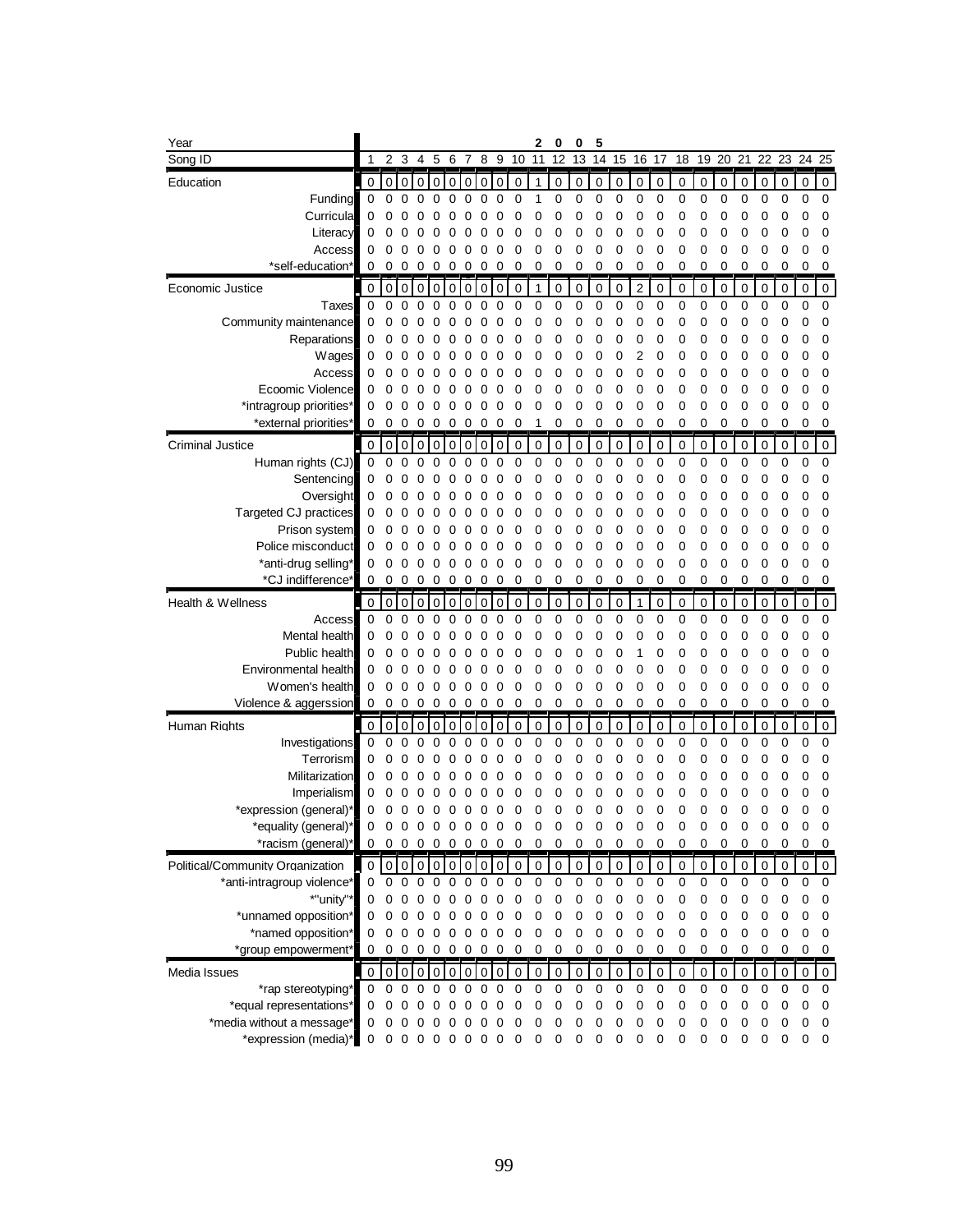| Year                                              |                          |             |                |                            |                   |                  |                |                     |                         |             | 2           | 0              | 0              | 6                |                  |             |             |                  |           |                  |                |                  |                   |                |                  |
|---------------------------------------------------|--------------------------|-------------|----------------|----------------------------|-------------------|------------------|----------------|---------------------|-------------------------|-------------|-------------|----------------|----------------|------------------|------------------|-------------|-------------|------------------|-----------|------------------|----------------|------------------|-------------------|----------------|------------------|
| Song ID                                           | 1                        | 2           | 3              | 4                          | 5                 | 6                | 7              | 8                   | - 9                     | 10          | 11          | 12             | 13             |                  | 14 15 16         |             | -17         | 18               |           |                  |                |                  | 19 20 21 22 23 24 |                | 25               |
| Education                                         | $\mathbf 0$              | 0           | 0              | $\mathbf 0$                | 0                 | 0                | 0              | 0                   | $\mathbf 0$             | $\mathbf 0$ | 0           | 0              | $\mathbf 0$    | 0                | 0                | 0           | 0           | 0                | 0         | 0                | 0              | 0                | 0                 | 0              | 0                |
| Funding                                           | 0                        | 0           | 0              | 0                          | 0                 | 0                | 0              | 0                   | 0                       | 0           | 0           | 0              | 0              | 0                | 0                | 0           | 0           | 0                | 0         | 0                | 0              | 0                | 0                 | 0              | 0                |
| Curricula                                         | 0                        | 0           | 0              | 0                          | 0                 | 0                | 0              | 0                   | 0                       | 0           | 0           | 0              | 0              | 0                | 0                | 0           | 0           | 0                | 0         | 0                | 0              | 0                | 0                 | 0              | 0                |
| Literacy                                          | 0                        | 0           | 0              | 0                          | 0                 | 0                | 0              | 0                   | 0                       | 0           | 0           | 0              | 0              | 0                | 0                | 0           | 0           | 0                | 0         | 0                | 0              | 0                | 0                 | 0              | 0                |
| Access                                            | 0                        | 0           | 0              | 0                          | 0                 | 0                | 0              | 0                   | 0                       | 0           | 0           | 0              | 0              | 0                | 0                | 0           | 0           | 0                | 0         | 0                | 0              | 0                | 0                 | 0              | 0                |
| *self-education*                                  | 0                        | 0           | 0              | 0                          | 0                 | 0                | 0              | 0                   | 0                       | 0           | 0           | 0              | 0              | 0                | 0                | 0           | 0           | 0                | 0         | 0                | 0              | 0                | 0                 | 0              | 0                |
| Economic Justice                                  | 0                        | 0           | 0              | 0                          | 0                 | 0                | 0              | 0                   | 0                       | 0           | 0           | 0              | 0              | 0                | 0                | 0           | 0           | 0                | 0         | 0                | 0              | $\overline{2}$   | 0                 | 0              | 0                |
| Taxes                                             | 0                        | 0           | 0              | 0                          | 0                 | 0                | 0              | 0                   | 0                       | 0           | 0           | 0              | 0              | $\mathbf 0$      | 0                | 0           | 0           | 0                | 0         | 0                | 0              | 0                | 0                 | 0              | 0                |
| Community maintenance                             | 0                        | 0           | 0              | 0                          | 0                 | 0                | 0              | 0                   | 0                       | 0           | 0           | 0              | 0              | 0                | 0                | 0           | 0           | 0                | 0         | 0                | 0              | 0                | 0                 | 0              | 0                |
| Reparations                                       | 0                        | 0           | 0              | 0                          | 0                 | 0                | 0              | 0                   | 0                       | 0           | 0           | 0              | 0              | 0                | 0                | 0           | 0           | 0                | 0         | 0                | 0              | 0                | 0                 | 0              | 0                |
| Wages                                             | 0                        | 0           | 0              | 0                          | 0                 | 0                | 0              | 0                   | U                       | 0           | 0           | 0              | 0              | 0                | 0                | 0           | 0           | 0                | 0         | 0                | 0              | 2                | 0                 | 0              | 0                |
| Access                                            | 0                        | 0           | 0              | 0                          | 0                 | 0                | 0              | 0                   | 0                       | 0           | 0           | 0              | 0              | 0                | 0                | 0           | 0           | 0                | 0         | 0                | 0              | 0                | 0                 | 0              | 0                |
| Ecoomic Violence                                  | 0                        | 0           | 0              | 0                          | 0                 | 0                | 0              | 0                   | 0                       | 0           | 0           | 0              | 0              | 0                | 0                | 0           | 0           | 0                | 0         | 0                | 0              | 0                | 0                 | 0              | 0                |
| *intragroup priorities*                           | 0                        | 0<br>0      | 0              | 0<br>0                     | 0                 | 0<br>0           | 0              | 0                   | 0                       | 0<br>0      | 0<br>0      | 0              | 0<br>0         | 0                | 0<br>0           | 0           | 0<br>0      | 0<br>0           | 0<br>0    | 0<br>0           | 0              | 0                | 0                 | 0<br>0         | 0<br>0           |
| *external priorities*                             | 0                        |             | 0              |                            | 0                 |                  | 0              | 0                   | 0                       |             |             | 0              |                | 0                |                  | 0           |             |                  |           |                  | 0              | 0                | 0                 |                |                  |
| <b>Criminal Justice</b>                           | $\mathbf 0$              | 0           | 0              | $\mathbf 0$                | 0                 | 0                | 0              | 0                   | 0                       | 0           | 0           | 0              | 0              | 0                | 0                | 0           | 0           | 0                | 0         | 0                | $\pmb{0}$      | 0                | 0                 | 0              | 0                |
| Human rights (CJ)                                 | $\mathbf 0$              | 0           | $\mathbf 0$    | 0                          | 0                 | 0                | 0              | 0                   | 0                       | 0           | 0           | 0              | 0              | 0                | 0                | 0           | 0           | 0                | 0         | 0                | 0              | 0                | 0                 | 0              | 0                |
| Sentencing                                        | 0                        | 0           | 0              | 0                          | 0                 | 0                | 0              | 0                   | 0                       | 0           | 0           | 0              | 0              | 0                | 0                | 0           | 0           | 0                | 0         | 0                | 0              | 0                | 0                 | 0              | 0                |
| Oversight                                         | 0<br>0                   | 0<br>0      | 0              | 0                          | O<br>0            | 0                | 0<br>0         | 0                   | 0<br>0                  | 0<br>0      | 0<br>0      | 0<br>0         | 0<br>0         | 0<br>0           | 0<br>0           | 0<br>0      | 0<br>0      | 0<br>0           | 0         | 0<br>0           | 0              | 0                | 0<br>0            | 0<br>0         | 0<br>0           |
| <b>Targeted CJ practices</b><br>Prison system     | 0                        | 0           | 0<br>0         | 0<br>0                     | 0                 | 0<br>0           | 0              | 0<br>0              | 0                       | 0           | 0           | 0              | 0              | 0                | 0                | 0           | 0           | 0                | 0<br>0    | 0                | 0<br>0         | 0<br>0           | 0                 | 0              | 0                |
| Police misconduct                                 | 0                        | 0           | 0              | 0                          | 0                 | 0                | 0              | 0                   | 0                       | 0           | 0           | 0              | 0              | 0                | 0                | 0           | 0           | 0                | 0         | 0                | 0              | 0                | 0                 | 0              | 0                |
| *anti-drug selling*                               | 0                        | 0           | 0              | 0                          | 0                 | 0                | 0              | 0                   | 0                       | 0           | 0           | 0              | 0              | 0                | 0                | 0           | 0           | 0                | 0         | 0                | 0              | 0                | 0                 | 0              | 0                |
| *CJ indifference*                                 | 0                        | 0           | 0              | 0                          | 0                 | 0                | 0              | 0                   | 0                       | 0           | 0           | 0              | 0              | 0                | 0                | 0           | 0           | 0                | 0         | 0                | 0              | 0                | 0                 | 0              | 0                |
|                                                   |                          |             |                |                            |                   |                  |                |                     |                         |             |             |                |                |                  |                  |             |             |                  |           |                  |                |                  |                   |                |                  |
|                                                   |                          |             |                |                            |                   |                  |                |                     |                         |             |             |                |                |                  |                  |             |             |                  |           |                  |                |                  |                   |                |                  |
| Health & Wellness<br>Access                       | 0<br>0                   | 0<br>0      | 0<br>0         | 0<br>0                     | 0<br>$\mathbf 0$  | 0<br>$\mathbf 0$ | 0<br>0         | 0<br>0              | 0<br>0                  | 0<br>0      | 0<br>0      | 0<br>0         | 0<br>0         | 0<br>$\mathbf 0$ | 0<br>$\mathbf 0$ | 0<br>0      | 0<br>0      | 0<br>0           | 0<br>0    | $\mathsf 0$<br>0 | 0<br>0         | 1<br>0           | 0<br>0            | 0<br>0         | $\pmb{0}$<br>0   |
| Mental health                                     | 0                        | 0           | 0              | 0                          | 0                 | 0                | 0              | 0                   | 0                       | 0           | 0           | 0              | 0              | 0                | 0                | 0           | 0           | 0                | 0         | 0                | 0              | 0                | 0                 | 0              | 0                |
| Public health                                     | 0                        | 0           | 0              | 0                          | 0                 | 0                | 0              | 0                   | 0                       | 0           | 0           | 0              | 0              | 0                | 0                | 0           | 0           | 0                | 0         | 0                | 0              | 1                | 0                 | 0              | 0                |
| Environmental health                              | 0                        | 0           | 0              | 0                          | 0                 | 0                | 0              | 0                   | 0                       | 0           | 0           | 0              | 0              | 0                | 0                | 0           | 0           | 0                | 0         | 0                | 0              | 0                | 0                 | 0              | 0                |
| Women's health                                    | 0                        | 0           | 0              | 0                          | 0                 | 0                | 0              | 0                   | U                       | 0           | 0           | 0              | 0              | 0                | 0                | 0           | 0           | 0                | 0         | 0                | 0              | 0                | 0                 | 0              | 0                |
| Violence & aggerssion                             | 0                        | 0           | 0              | 0                          | 0                 | 0                | 0              | 0                   | 0                       | 0           | 0           | 0              | 0              | 0                | 0                | 0           | 0           | 0                | 0         | 0                | 0              | 0                | 0                 | 0              | 0                |
| Human Rights                                      | $\overline{0}$           | 0           | 0              | 0                          | 0                 | 0                | 0              | 0                   | 0                       | 0           | 0           | 0              | 0              | 0                | 0                | 0           | 0           | 0                | 0         | 0                | 0              | 0                | 0                 | 0              | 0                |
| Investigations                                    | 0                        | 0           | 0              | 0                          | 0                 | 0                | 0              | 0                   | 0                       | 0           | 0           | 0              | 0              | 0                | 0                | 0           | 0           | 0                | 0         | 0                | 0              | 0                | 0                 | 0              | 0                |
| Terrorism                                         | 0                        | 0           | 0              | 0                          | 0                 | 0                | 0              | 0                   | 0                       | 0           | 0           | 0              | 0              | 0                | 0                | 0           | 0           | 0                | 0         | 0                | 0              | 0                | 0                 | 0              | 0                |
| Militarization                                    | 0                        | 0           | 0              | 0                          | O                 | 0                | O              | 0                   | U                       | 0           | 0           | 0              | 0              | 0                | 0                | 0           | 0           | 0                | 0         | 0                | 0              | 0                | 0                 | 0              | 0                |
| Imperialism                                       | 0                        | 0           | 0              | 0                          | 0                 | 0                | 0              |                     | 0                       | 0           | 0           | 0              | 0              | 0                | 0                | 0           | 0           | 0                | 0         | 0                | 0              | 0                | 0                 | 0              | 0                |
| *expression (general)*                            | 0                        | 0           | 0              | 0                          | 0                 | 0                | 0              | 0                   | 0                       | 0           | 0           | 0              | 0              | 0                | 0                | 0           | 0           | 0                | 0         | 0                | 0              | 0                | 0                 | 0              | 0                |
| *equality (general)*                              | 0                        | $\pmb{0}$   | $\Omega$       |                            | $0\quad 0\quad 0$ |                  | $\Omega$       | $\Omega$            | ∩                       | ∩           | $\Omega$    | U              | $\Omega$       | ∩                | $\Omega$         | U           | 0           | 0                | U         | $\Omega$         | U              | 0                | U                 | U              |                  |
| *racism (general)*                                | 0                        |             |                |                            |                   |                  |                | 000000000           |                         | $\mathbf 0$ | 0           | 0              | 0              | 0                | $\pmb{0}$        | 0           | 0           | 0                | 0         | 0                | 0              | $\pmb{0}$        | 0                 | 0              | 0                |
| Political/Community Organization                  | $\overline{\phantom{0}}$ |             | 0 <sub>0</sub> | $\mathbf 0$                | $\mathbf 0$       | $\mathbf 0$      | $\overline{0}$ | $\overline{0}$      | $\mathbf 0$             | $\pmb{0}$   | $\mathbf 0$ | $\pmb{0}$      | $\pmb{0}$      | $\pmb{0}$        | $\pmb{0}$        | 0           | $\pmb{0}$   | $\boldsymbol{0}$ | $\pmb{0}$ | $\pmb{0}$        | $\pmb{0}$      | $\pmb{0}$        | 0                 | 0              | 0                |
| *anti-intragroup violence*                        | 0                        |             | 0 <sub>0</sub> | 0 <sub>0</sub>             |                   | 0                | 0              | 0                   | $\mathbf 0$             | $\mathbf 0$ | 0           | 0              | 0              | 0                | $\mathbf 0$      | 0           | 0           | 0                | $\pmb{0}$ | 0                | 0              | $\pmb{0}$        | 0                 | 0              | 0                |
| *"unity"*                                         | 0                        | 0           | $\mathbf 0$    |                            | $0\quad 0\quad 0$ |                  | $\overline{0}$ | $\pmb{0}$           | $\overline{\mathbf{0}}$ | 0           | 0           | 0              | $\pmb{0}$      | 0                | 0                | 0           | 0           | 0                | 0         | 0                | 0              | 0                | $\pmb{0}$         | 0              | 0                |
| *unnamed opposition*                              | 0                        | 0           | 0              | 0                          | $0\quad 0$        |                  | $\overline{0}$ | 0                   | 0                       | 0           | 0           | 0              | 0              | 0                | 0                | 0           | 0           | 0                | 0         | 0                | 0              | 0                | 0                 | 0              | 0                |
| *named opposition*                                | 0                        | $\mathbf 0$ | $\mathbf 0$    | $\mathbf 0$                | $\mathbf 0$       | $\mathbf 0$      | 0              | 0                   | 0                       | $\mathbf 0$ | 0           | 0              | $\mathbf 0$    | 0                | 0                | 0           | 0           | 0                | 0         | 0                | 0              | 0                | 0                 | 0              | 0                |
| *group empowerment*                               | 0                        |             |                | 000000                     |                   |                  |                | 0 <sub>0</sub>      |                         | 0           | 0           | 0              | 0              | 0                | 0                | 0           | 0           | 0                | 0         | 0                | 0              | 0                | 0                 | 0              | 0                |
| Media Issues                                      | $\mathbf 0$              |             | 0 <sub>0</sub> | 0 <sub>0</sub>             |                   | $\overline{0}$   |                | 0 0 0               |                         | $\pmb{0}$   | $\pmb{0}$   | $\pmb{0}$      | $\pmb{0}$      | $\mathbf 0$      | $\pmb{0}$        | $\mathsf 0$ | $\mathbf 0$ | 0                | $\pmb{0}$ | $\pmb{0}$        | $\mathbf 0$    | $\pmb{0}$        | $\pmb{0}$         | $\pmb{0}$      | $\mathbf 0$      |
| *rap stereotyping*                                | $\overline{0}$           | 0           | $\mathbf 0$    | 0 <sub>0</sub>             |                   | 0                | 0              | 0                   | $\mathbf 0$             | $\mathbf 0$ | 0           | 0              | 0              | 0                | 0                | 0           | 0           | 0                | $\pmb{0}$ | 0                | 0              | 0                | 0                 | 0              | 0                |
| *equal representations*                           | 0                        | 0           | 0              | 0 <sub>0</sub>             |                   | $\overline{0}$   | 0              | 0                   | 0                       | 0           | 0           | $\pmb{0}$      | $\pmb{0}$      | 0                | 0                | 0           | 0           | 0                | 0         | 0                | 0              | $\mathbf 0$      | $\pmb{0}$         | 0              | 0                |
| *media without a message*<br>*expression (media)* | 0<br>0                   | 0           | $\mathbf 0$    | $\mathbf 0$<br>0 0 0 0 0 0 | $\overline{0}$    | $\overline{0}$   | 0              | 0<br>0 <sub>0</sub> | 0                       | 0<br>0      | 0<br>0      | $\pmb{0}$<br>0 | 0<br>$\pmb{0}$ | 0<br>$\pmb{0}$   | 0<br>0           | 0<br>0      | 0<br>0      | 0<br>0           | 0<br>0    | 0<br>0           | 0<br>$\pmb{0}$ | $\mathbf 0$<br>0 | 0<br>0            | 0<br>$\pmb{0}$ | 0<br>$\mathbf 0$ |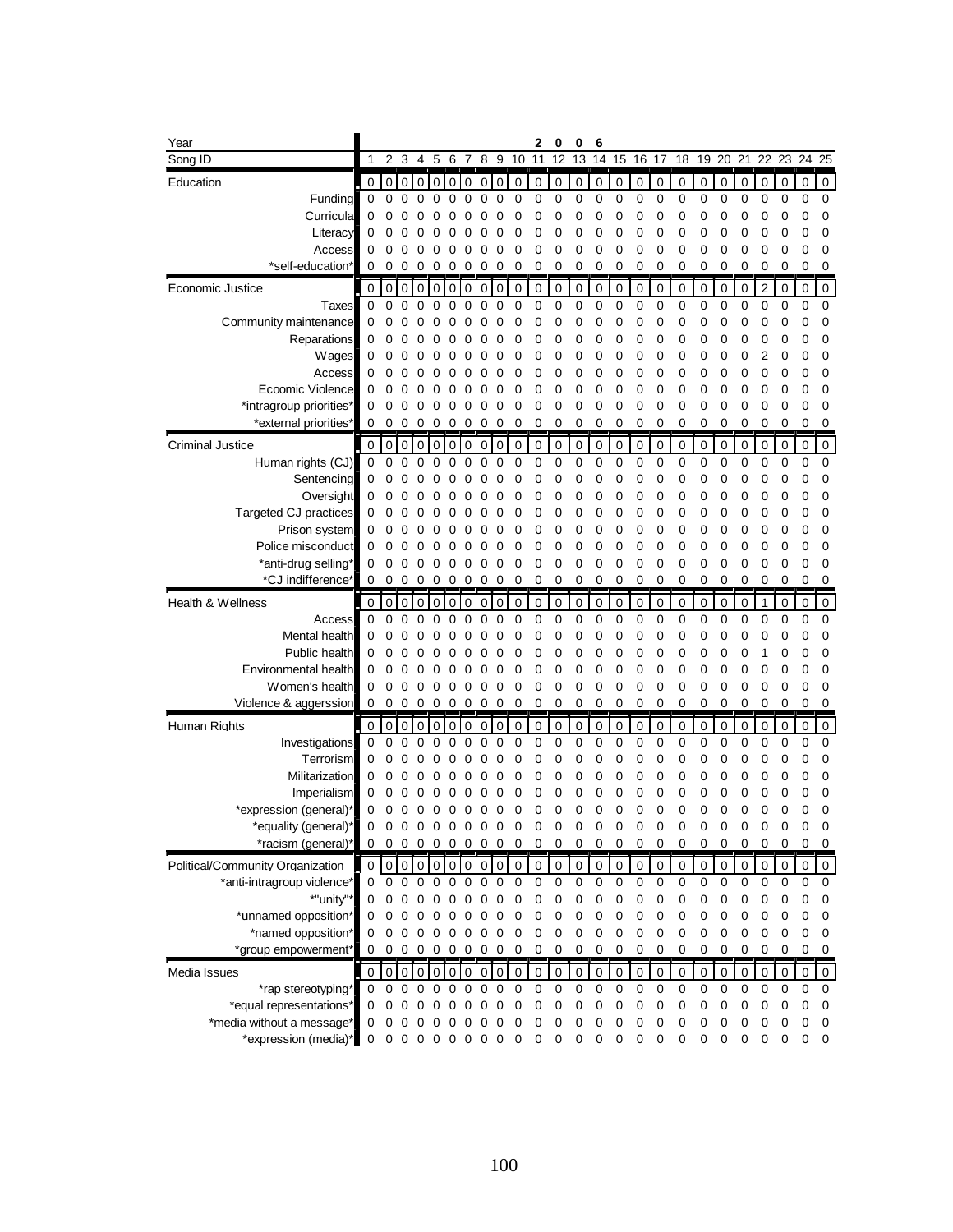#### **References**

Allen, Ernest, Jr. 1996. "Making the Strong Survive: The Contours and Contradictions of Message Rap." in *Droppin' Science: Critical Essays On Rap Music and Hip Hop Culture*, edited by W. E. Perkins. Philadelphia, PA: Temple University Press.

Bagdikian, Ben H. 2004. *The New Media Monopoly*. Boston: Beacon Press.

- Baker, Rob. 2004. ""Take Me to Your Leader": A Critical Analysis of the Hip-Hop Summit Action Network." *Socialism and Democracy* 18:215-219.
- Berg, Bruce L. 1998. *Qualitative Research Methods for the Social Sciences*. Boston: Allyn and Bacon.
- "Billboard Unveils New Rap Chart". 2002. Retrieved August 20, 2007 (http://www.billboard.com/bbcom/search/google/article\_display.jsp?vnu\_content  $id=1502757$ .
- Binder, Amy. 1993. "Constructing Racial Rhetoric: Media Depictions of Harm in Heavy Metal and Rap Music." *American Sociological Review* 58:753-767.
- Bonilla-Silva, Eduardo. 2001. *White Supremacy & Racism in the Post-Civil Rights Era*. Boulder, CO: Lynne Reinner Publishers.
- Bonilla-Silva, Eduardo. 2006. *Racism Without Racists: Color-Blind Racism and the Persistence of Racial Inequality*. Lanham, MD: Rowman & Littlefield Publishers, Inc.
- Bynoe, Yvonne. 2004. *Stand & Deliver: Political Activism, Leadership, and Hip Hop Culture*. Brooklyn, NY: Soft Skull Press.
- Chang, Jeff. 2005. *Can't Stop Won't Stop: A History of the Hip-Hop Generation*. New York, NY: St. Martin's Press.
- Collin, Patricia Hill. 2000. *Black Feminist Thought: Knowledge, Consciousness, and the Politics of Empowerment*. New York, NY: Routledge.
- Collins, Patricia Hill. 1998. *Fighting Words: Black Women & the Search for Justice*. Minneapolis, MN: University of Minnesota Press.
- —. 2004. *From Black Power to Hip Hop: Racism, Nationalism, and Feminism*. Philadelphia, PA: Temple University Press.
- Denisoff, R. Serge. 1983. *Sing A Song of Social Significance*. Bowling Green, OH: Bowling Green State University Popular Press.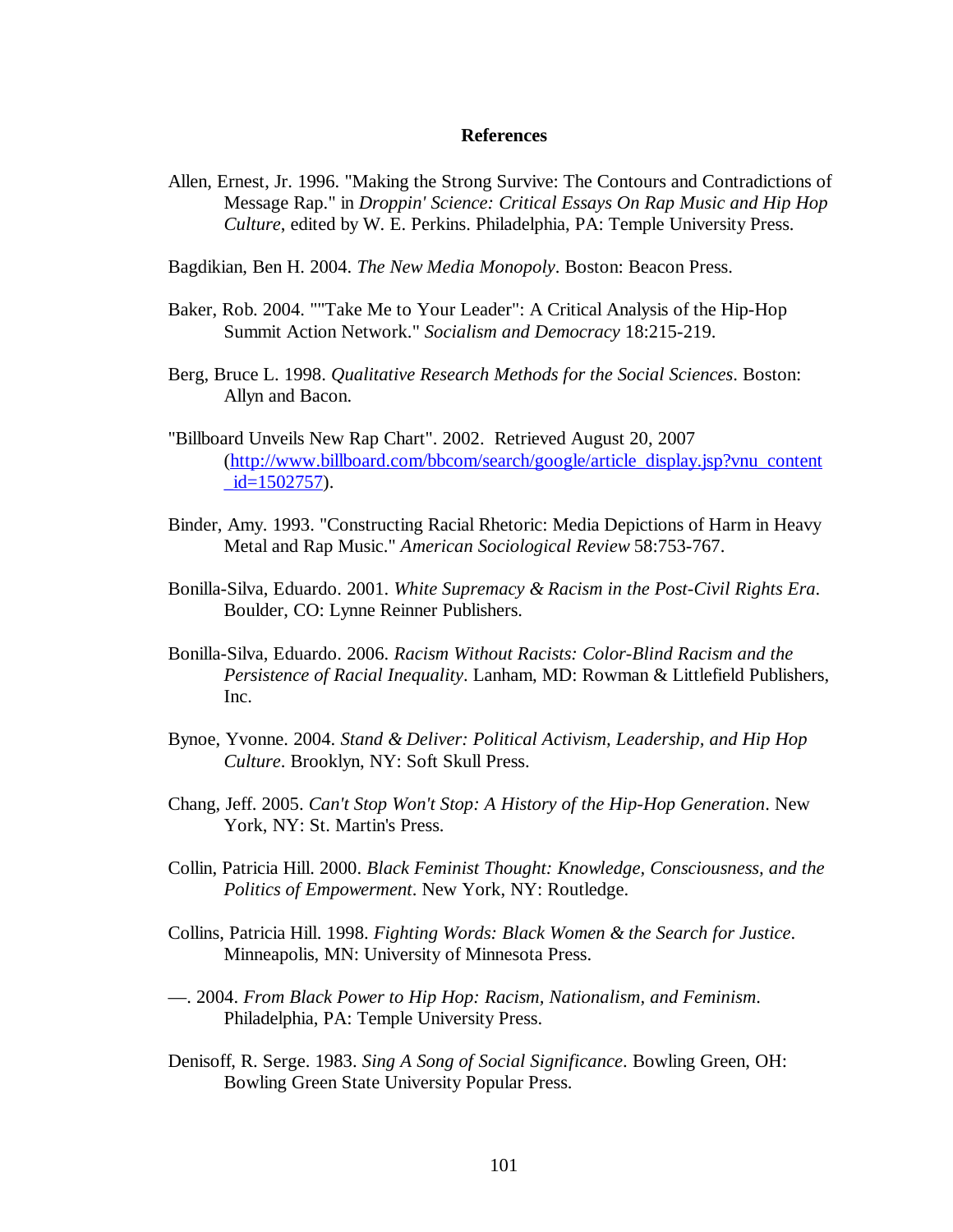Du Bois, W.E.B. 1995. *The Souls Of Black Folk*. New York, NY: Signet Classic.

- Dyson, Michael Eric. 2004. ""Give Me A Paper and Pen": Tupac's Place in Hip-Hop." in *The Michael Eric Dyson Reader*. New York, NY: Basic Civitas Books.
- Ellison, Mary. 1989. *Lyrical Protest: Black Music's Struggle Against Discrimination*. New York, NY: Praeger Publishers.
- George, Nelson. 1988. *The Death of Rhythm & Blues*. New York, NY: Penguin Books.
- —. 1990. "Making Self Destruction." Pp. 11-19 in *Stop The Violence: Overcoming Self-Destruction*, edited by N. George. New York, NY: Pantheon Books.
- —. 1998. *Hip Hop America*. New York, NY: Penguin Books.
- Hager, Steven. 1984. *Hip Hop: The Illustrated History of Break Dancing, Rap Music, and Graffiti*. New York, NY: St. Martins Press.
- Hargreaves, David J. and Adrian C. North. 1999. "The Functions of Music in Everyday Life: Redifining the Social in Music Psychology." *Psychology of Music* 27:71-84.
- Hartock, Nancy. 1983. *Money, Sex, and Power: Toward a Feminist Historical Materialism*. New York, NY: Longman, Inc.
- hooks, bell. 2003. *Feminist Theory: From Margin to Center*. Cambridge, MA: South End Press
- HSAN. "What We Want", Retrieved June 13, 2007 (http://hsan.org/content/main.aspx?pageid=27)
- ICCPR. "International Covenant on Civil and Political Rights". Retrieved October 12, 2007 (http://www.unhchr.ch/html/menu3/b/a\_ccpr.htm)
- Jones, LeRoi. 1963. *Blues People: Negro Music in White America*. New York, NY: William Morrow and Company, Inc.
- —. 1970. *Black Music*. New York, NY: William Morrow & Company, Inc.
- Keyes, Cheryl L. 2002. *Rap Music and Street Consciousness*. Chicago, IL: University of Illinois Press.
- Kitwana, Bakari. 2002. *The Hip Hop Generation: Youg Blacks and the Crisis in African-American Culture*. New York, NY: Basic Civitas Books.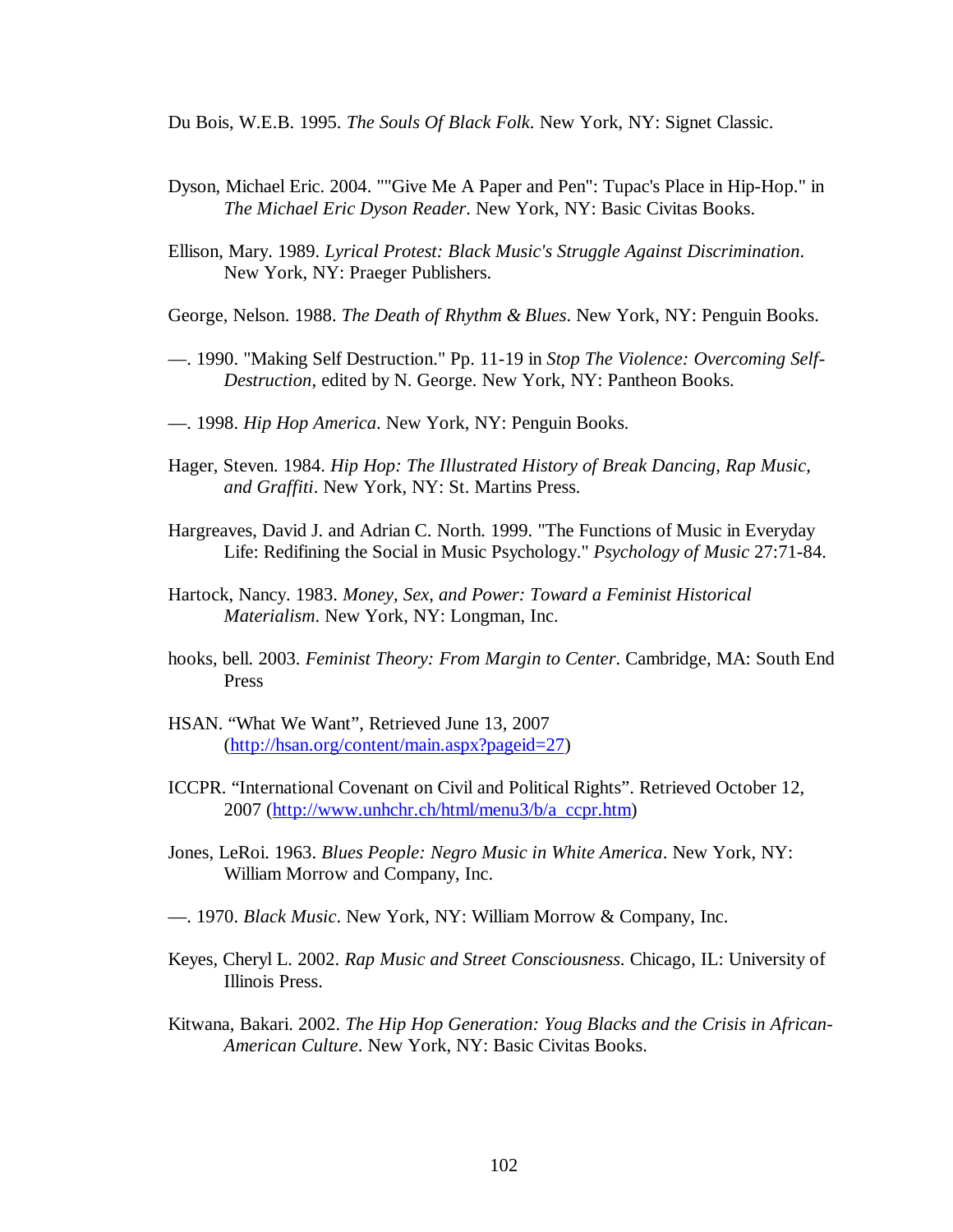- —. 2005. *Why White Kids Love Hip Hop: Wankstas, Wiggers, Wannabes, and the New Reality of Race in America*. New York, NY: Basic Civitas Books.
- Lahusen, Christian. 1996. *The Rhetoric of Moral Protest: Public Campaigns, Celebrity Endorsement, and Political Mobilization*. New York: Walter de Gruyter.
- Lomax, Frank, III. 1990. "Crime Is NOT a Part of Our Heritage." Pp. 20-21 in *Stop The Violence: Overcoming Self-Destruction*, edited by N. George. New York, NY: Pantheon Books.
- Martinez, George. 2004. "The Politics of Hip Hop." *Socialism and Democracy* 18:195- 205.
- McChesney, Robert. W. 1999. *Rich Media, Poor Democracy: Communication Politics in Dubious Times*. New York: The New Press.
- Miller, Lloyd and James K. Skipper. 1972. "Sounds of Black Protest in Avant-Garde Jazz." Pp. 26-37 in *The Sounds of Social Change: Studies in Popular Culture*, edited by R. S. Denisoff and R. A. Peterson. Chicago, IL: Rand McNally & Company.
- Mussulman, Joseph. 1974. *The Uses of Music: An Introduction to Music in Contemporary American Life*. Englewood Cliffs, N.J.: Prentice-Hall.
- Neal, Mark Anthony. 1999. *What The Music Said: Black Popular Music and Black Public Culture*. New York, NY: Routledge.
- Neal, Mark Anthony. 2002. *Soul Babies: Black Popular Culture and the Post-Soul Aesthetic*. New York, NY: Routledge.
- Negus, Keith. 1999. *Music Genres and Corporate Cultures*. New York, NY: Routledge.
- NHHPC. "What It Is?", Retrieved June 26, 2006 (http://www.2006hiphopconvention.org/history.html)
- Original Hip Hop Lyrics Archive. (http://www.ohhla.com/)
- Perkins, William Eric. 1996. "The Rap Attack: An Introduction." in *Droppin' Science: Critical Essays On Rap Music and Hip Hop Culture*, edited by W. E. Perkins. Philadelphia, PA: Temple University Press.
- Pollack, Phyllis 1990. "FBI Hit List: Saprize Part II Are These Seven Rap Artists Under FBI Investigation?" *The Source*, pp. 18-20.